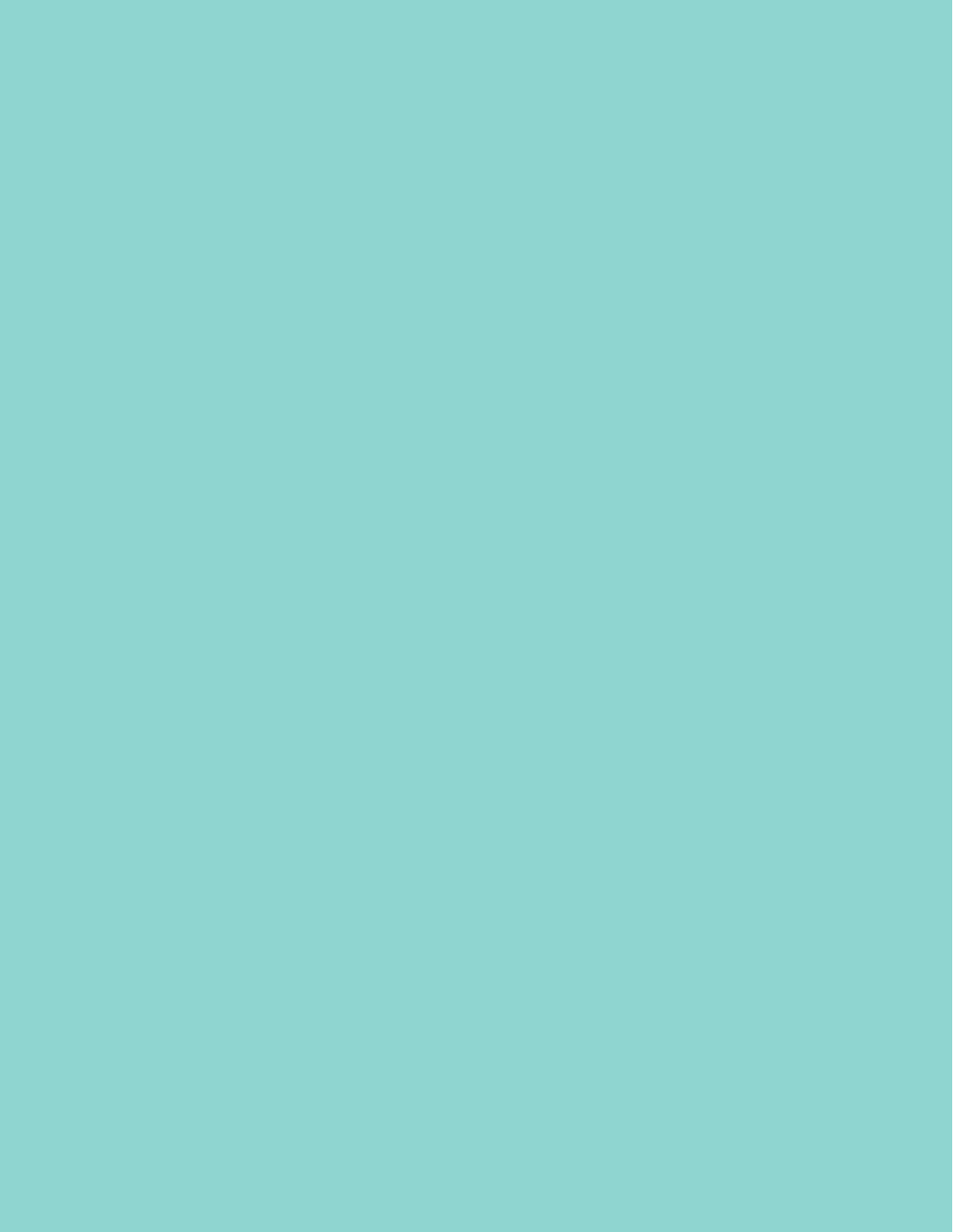# Cultivating Talent Through a Principal Pipeline

# **POLICY STUDIES ASSOCIATES, INC.**

Brenda J. Turnbull | Derek L. Riley | Jaclyn R. MacFarlane



Commissioned by:



PR-769-WF December 2013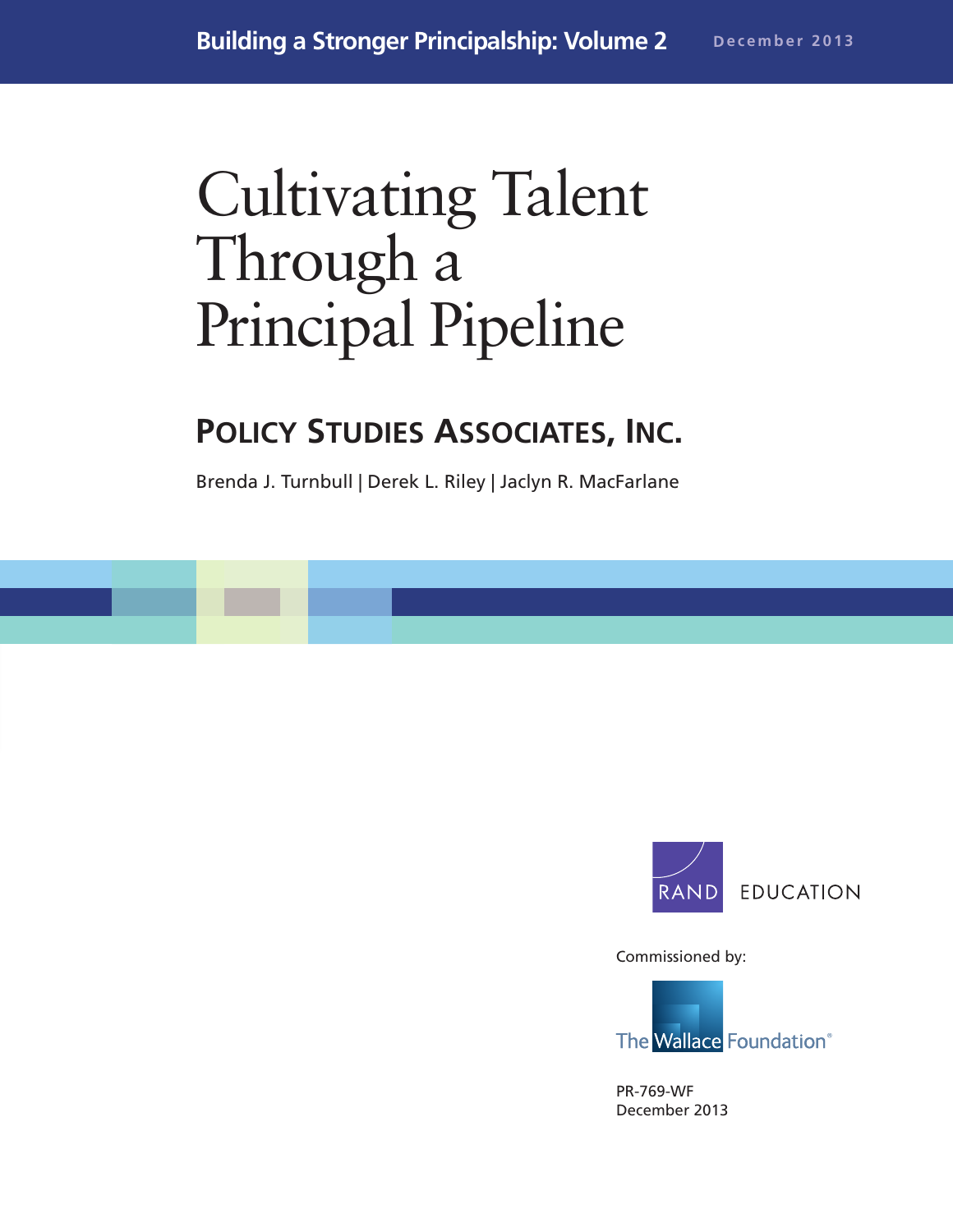# **Preface**

This is the second report from an evaluation of the Principal Pipeline Initiative. The Wallace Foundation is sponsor of the initiative and of the evaluation, which is conducted by Policy Studies Associates, Inc., and RAND. This report analyzes progress in leader preparation and induction in the six participating school districts from grant award in August 2011 through mid-2013.

# **Abstract**

This second report of an ongoing evaluation of The Wallace Foundation's Principal Pipeline Initiative describes the six participating school districts' activities in school leader preparation and support and analyzes their progress over two years. The evaluation, conducted by Policy Studies Associates and the RAND Corporation, is intended to inform policy makers and practitioners about the process of implementing policies and practices for school leadership and about the results of investments in the Principal Pipeline Initiative. This report is based on collection and analysis of qualitative data, including semi-structured interviews in spring 2013 with 113 administrators in districts and partner institutions, and surveys of novice principals and assistant principals. Districts are following grant requirements. For leader preparation, all are initiating or strengthening partnerships with external programs, and five of the six have also bolstered district-run programs. The district programs and varying numbers of external preparation programs are showing the desired features: selective admissions, standards-based content, problem-based learning, cohort models, and clinical experience. To support novice leaders, all districts have coaching arrangements of varying duration, and all have brought in assistance to build the capacity of coaches, mentors, and supervisors.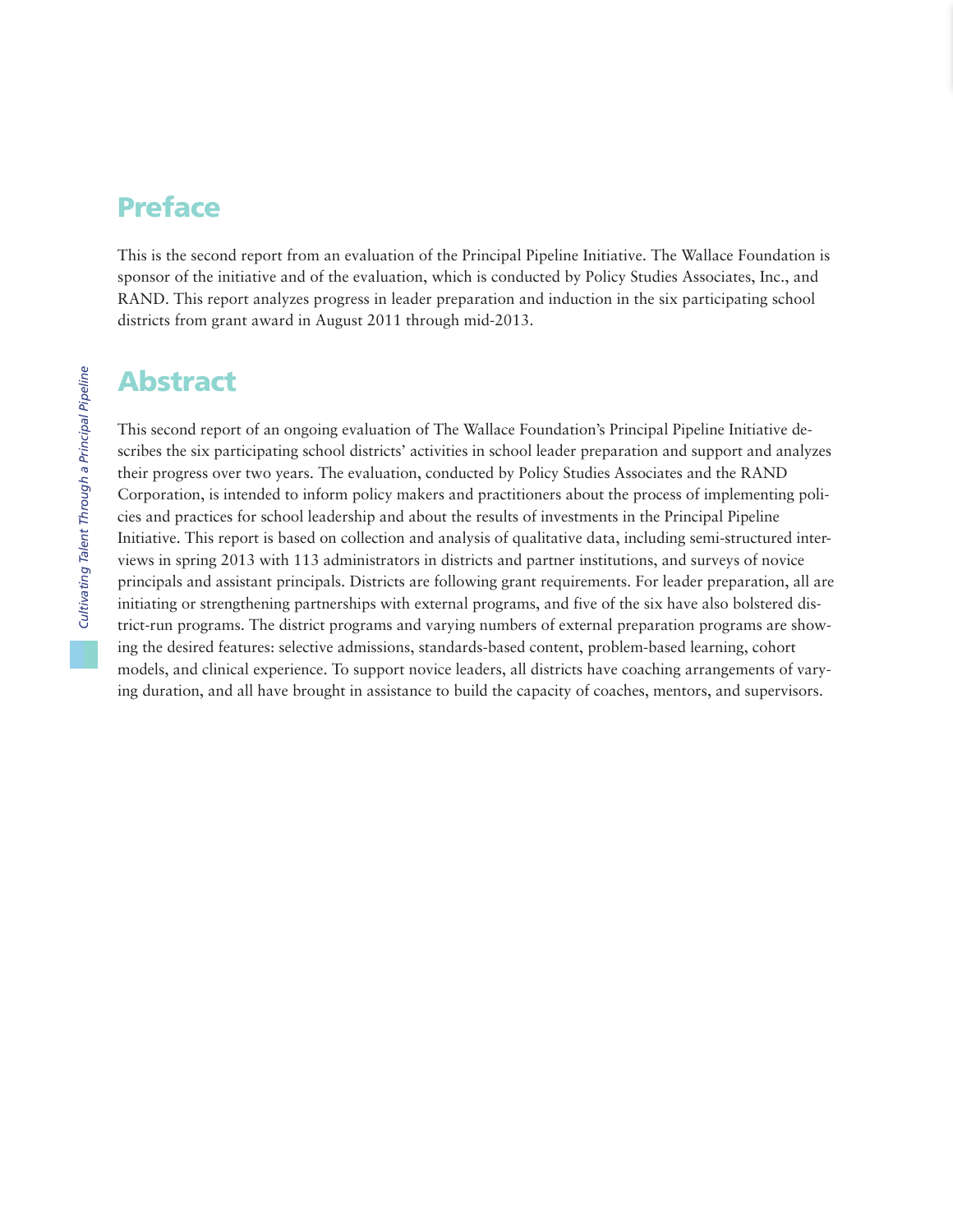# **Contents**

| Page |
|------|
|      |
|      |
|      |
|      |
|      |
|      |
|      |
|      |
|      |
|      |
|      |
|      |
|      |
|      |
|      |
|      |
|      |
|      |
|      |
|      |
|      |
|      |
|      |
|      |
|      |
|      |
|      |
|      |
|      |
|      |
|      |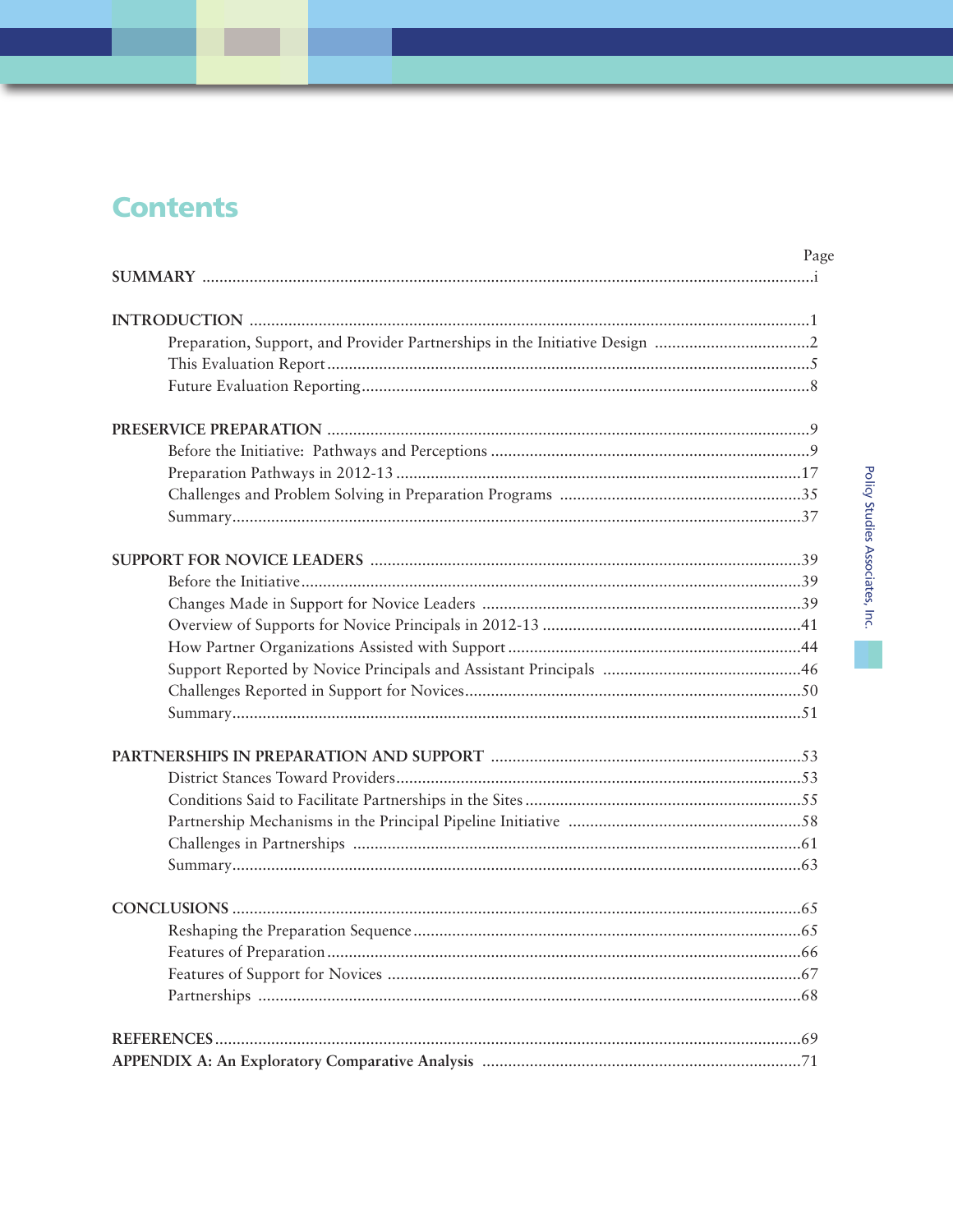# **Exhibits**

| <b>PAGE</b>                                                                                                |
|------------------------------------------------------------------------------------------------------------|
|                                                                                                            |
|                                                                                                            |
|                                                                                                            |
|                                                                                                            |
|                                                                                                            |
|                                                                                                            |
|                                                                                                            |
|                                                                                                            |
| Exhibit 9: Principal-qualifying programs operating in 2012-13, by district and program size 21             |
| Exhibit 10: Principal-qualifying programs' clinical-experience arrangements, by district, 2012-13 31       |
|                                                                                                            |
|                                                                                                            |
|                                                                                                            |
| Exhibit 14: Percent of assistant principals having mentors or coaches, by cohort, 2012-13 47               |
|                                                                                                            |
| Exhibit 16: Principal and assistant principal perceptions of their professional development experiences 49 |
| Exhibit 17: Feedback received by principals on the results of their performance evaluation50               |
|                                                                                                            |

# **APPENDIX A:**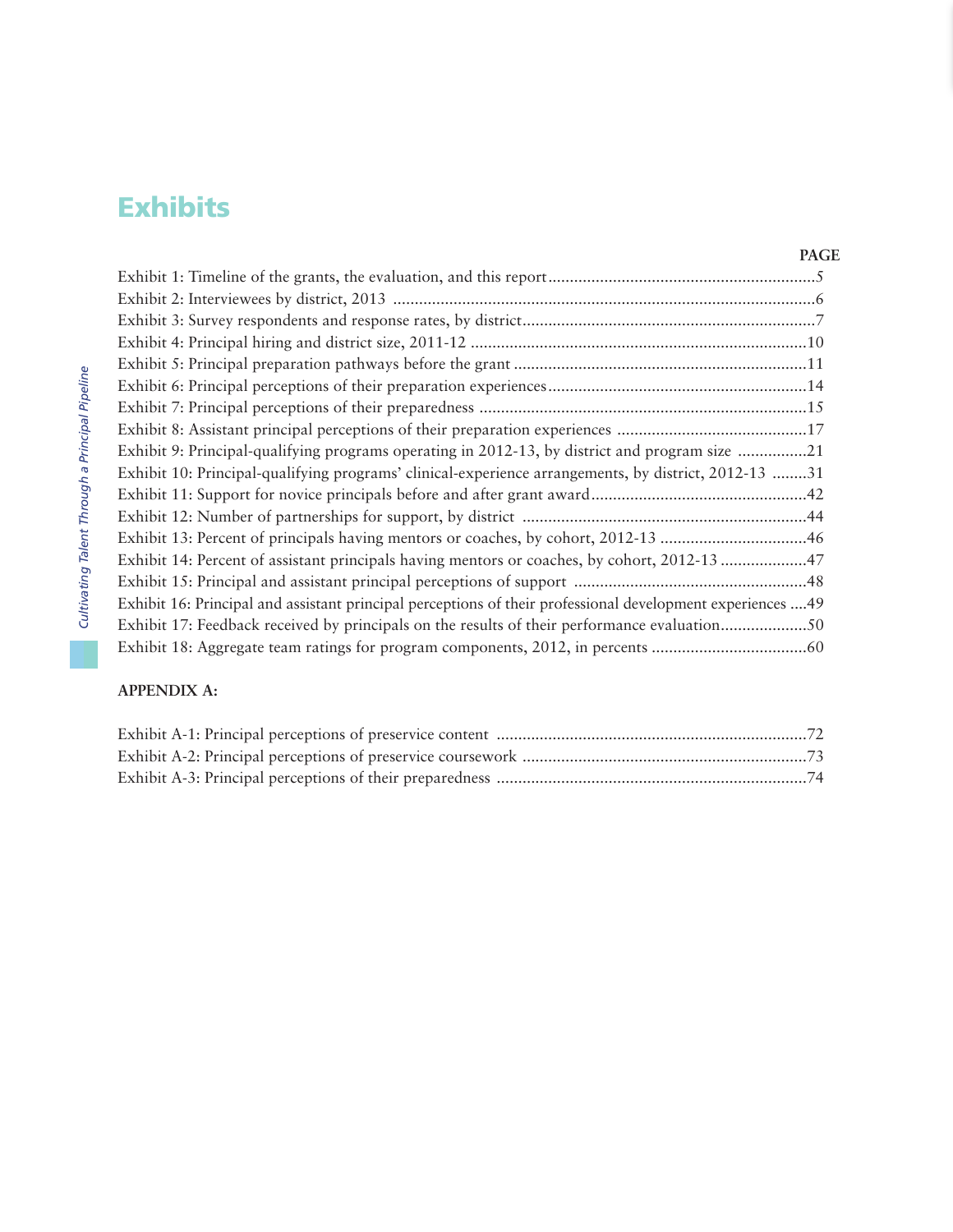# **Summary**

- The Wallace Foundation and six urban school districts are investing in <sup>a</sup> comprehensive strategy for developing a larger corps of effective principals, the Principal Pipeline Initiative. The initiative has four interlocking components:
	- 1. Leader standards to which sites align job descriptions, preparation, selection, evaluation, and support.
	- 2. Preservice preparation that includes selective admissions to high-quality programs.
	- 3. Selective hiring, and placement based on a match between the candidate and the school.
	- 4. On-the-job evaluation and support addressing the capacity to improve teaching and learning, with support focused on needs identified by evaluation.

The participating districts are Charlotte-Mecklenburg, North Carolina; Denver, Colorado; Gwinnett County, Georgia; Hillsborough County, Florida; New York City, New York; and Prince George's County, Maryland. They receive grants of \$7.5 million to \$12.5 million over five years, along with technical assistance supported by the Foundation, to improve and expand on their existing practices. They have agreed to adopt and implement approaches to standards-based preparation, selection, evaluation, and support for school leaders consistent with the initiative's specifications.

This report focuses on the second component and the support portion of the fourth component. Data collection for this report took place during the first two years after the initiative's August 2011 launch. The districts were required to move quickly during this time to bring preparation into alignment with the initiative's specifications, so that principals prepared according to these specifications would be leading schools by 2015. Drawing on findings of prior research, the Foundation had specified the following features for preparation and induction support:

- Preparation programs have selective recruitment and admissions based on the district's leadership standards. They use a cohort model, and they offer problem-based pedagogy, content tailored to the district, and clinical experience.
- Novice principals and assistant principals receive on-going professional development and mentoring to strengthen their ability to improve instruction. These supports address needs identified in the individual's evaluation

Data for the evaluation were gathered through interviews with district and partner organization leaders, and a web-based survey of all first-, second-, and third-year principals and assistant principals in the districts. A total of 353 principals responded to the survey, for an overall response rate of 57 percent; the response rate was 88 percent in the five districts other than New York City, and 31 percent in New York. Among assistant principals, data are reported from the 348 respondents in the five districts other than New York City; the response rate in these five districts was 82 percent.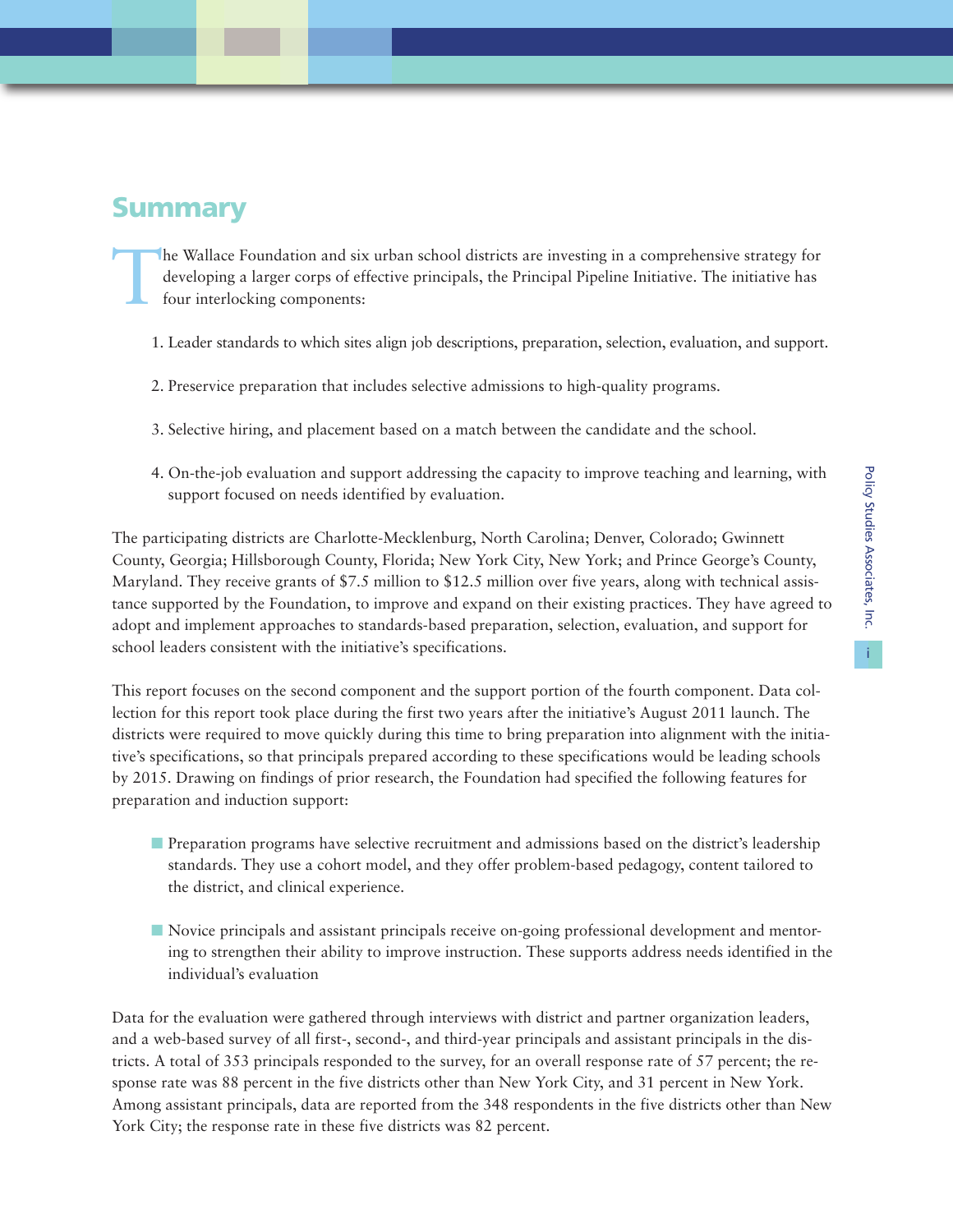#### *Preservice Preparation*

The districts already had the benefit of many principals prepared according to the initiative's specifications, according to the survey responses of new principals for whom almost all preservice preparation had taken place before the grant award. Comparing these survey responses with those gathered in a prior study that was highly influential in the initiative's design (Darling-Hammond, LaPointe, Meyerson, Orr, & Cohen, 2007), the reports of the six districts' principals on program features and their own preparedness to lead were quite similar to those of graduates of exemplary preparation programs, and more favorable than those gathered from a national sample, in that prior study.

Under the grant, districts launched new internal programs for principal preparation, enlarged existing programs, and worked with partners to launch or modify external programs. Internal programs appealed to district decision makers because their content and delivery were more easily customized to match districts' leadership standards and other district priorities; district expertise could readily be accessed; and district hiring managers and other key staff could see firsthand the capabilities and growth of likely future candidates. External programs also had important roles, however, stemming in part from their status as stateapproved programs that qualified their graduates for leader certification. The bulk of state-approved programs were in universities, but they also included alternate routes operated by nonprofit organizations.

Four of the districts relied heavily on district-run programs for high-potential assistant principals as a final stage in preparation in 2012-13. For Gwinnett and Hillsborough Counties this was a continuation of existing policy, while for Denver and Prince George's County it was a newer policy and the programs were newly introduced under the grant. Charlotte-Mecklenburg and New York City took a somewhat different approach, placing major emphasis on widening and differentiating the portfolio of options for principal preparation.

By 2012-13, preparation programs generally showed the features specified in the grant requirements; indeed, these features were reportedly present in a number of programs before the grant period began, according to survey and interview data. As of 2012-13, district leaders were engaged in selective recruitment and admissions for all the programs whose graduates were eligible to become principals. (We call these the "principal-qualifying programs," in contrast to "early-stage" programs such as those designed to prepare assistant principals according to state or district requirements.) The use of cohort models and problembased pedagogy was universal among the principal-qualifying programs. Tailoring of program content to the district's context and priorities was complete in all district-run programs and was growing in all the external programs at the early and principal-qualifying stages. Clinical experience was a feature of every program, although arrangements ranged from on-the-job assignments for working educators to full-year placement in a new position as apprentice leader. With respect to clinical experience, districts were working to increase the likelihood that participants would have authentic leadership responsibilities in schools; they were doing this through careful selection of the settings and through orientation and monitoring of the supervising principals.

In addition to the challenge of ensuring a high-quality learning experience in clinical settings, another challenge that the districts faced was that of meeting the grant's ambitious deadline in the 2014-15 school year for hiring large numbers of principals who had been prepared in accordance with the initiative's vision.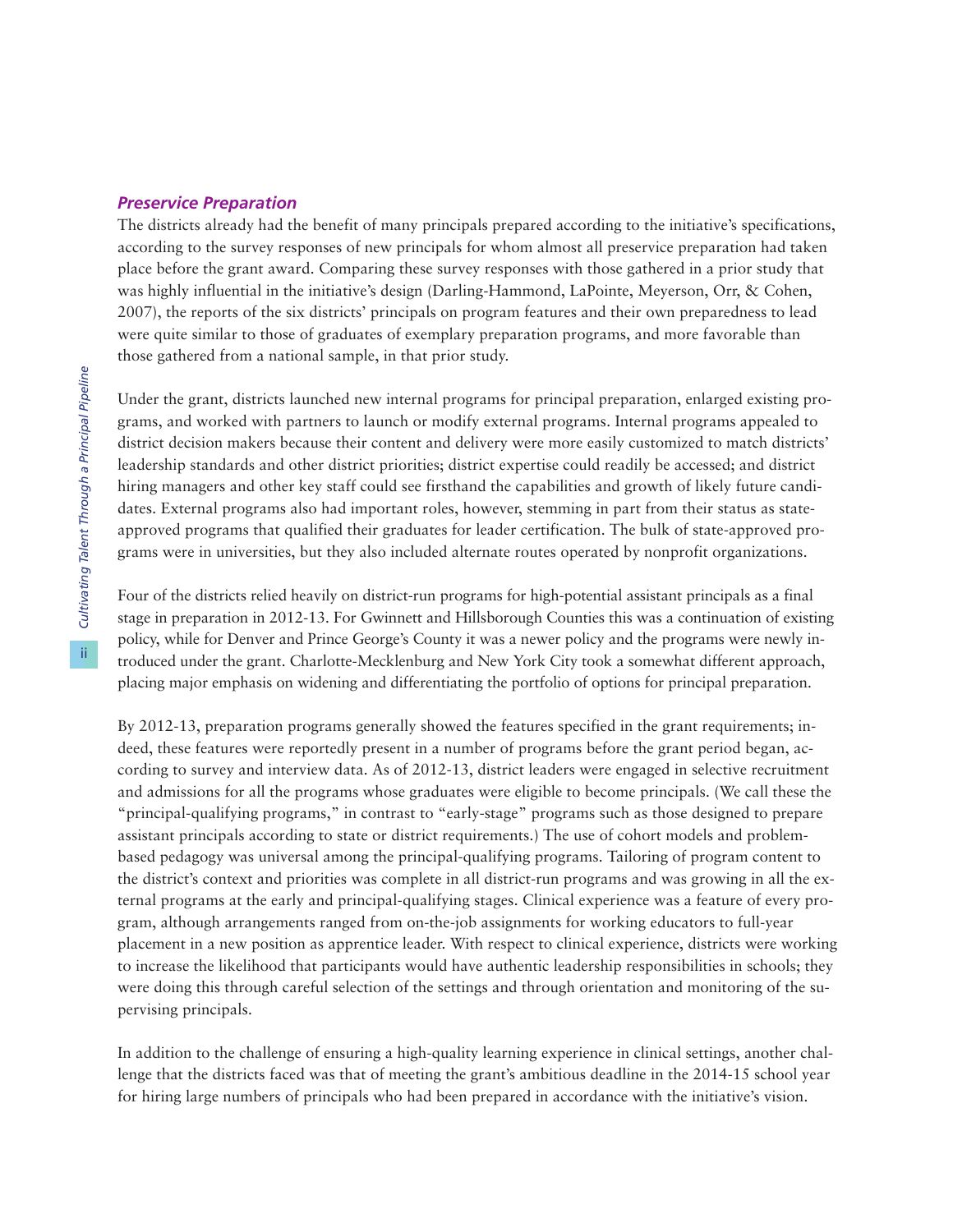This created an incentive for focusing on the preparation of high-potential assistant principals who might realistically attain principal positions within a year or two of graduation from a program. The districts were also strengthening their working relationships with programs whose graduates would be able to move into principalships later in the decade, but that effort had less urgency at this time.

#### *Support for Novices*

Changes in district support for new principals after the grant award included new coaching roles, larger rosters of mentors or coaches, and added capacity-building support for mentors, coaches, or supervisors in all districts. These changes were aimed at providing more intensive, individualized support to new principals, primarily through frequent, year-long mentoring or coaching. In each district, at least 86 percent of first-year principals responding to the survey had coaches or mentors in 2012-13, according to the survey; in four of the districts, 100 percent of all first-year principals had coaches or mentors. Alignment of support with evaluation was at an early stage, since all districts either had very recently revised their leader evaluation systems or were still doing so.

#### *Partnerships*

Districts and partners alike said that partnerships had been mutually beneficial, particularly when the partners had clear roles and responsibilities, communicated regularly about agreed-on work, and had key staff who were internal champions for the working relationship. For these sites, the Principal Pipeline Initiative brought several kinds of resources for partnership. These resources included not only funding but also greater access to data about program results, accompanied by technical assistance to help the districts and partners gather and use the data. Still, in some instances districts found that external partners were unable to tailor their programming as extensively as the districts might want, in particular because the partners had to meet state requirements.

#### *Future Evaluation Reports*

As the initiative and the evaluation continue, three additional reports on implementation and one on effects will assess the actions taken by districts and their partner institutions in this initiative. Reports to be released in 2014 and 2016 will analyze overall implementation, identifying at each stage the structures and policies put in place, the results observed, and factors that have supported or impeded the sites' progress in carrying out their plans. A special-focus implementation report in 2015 will address systems for evaluating principals' performance. After the end of the sites' grant period, in 2018, the final report of the evaluation will analyze the effects of "pipeline principals"—those prepared, selected, and supported in ways consistent with the initiative's design—on important school outcomes, including growth in student achievement.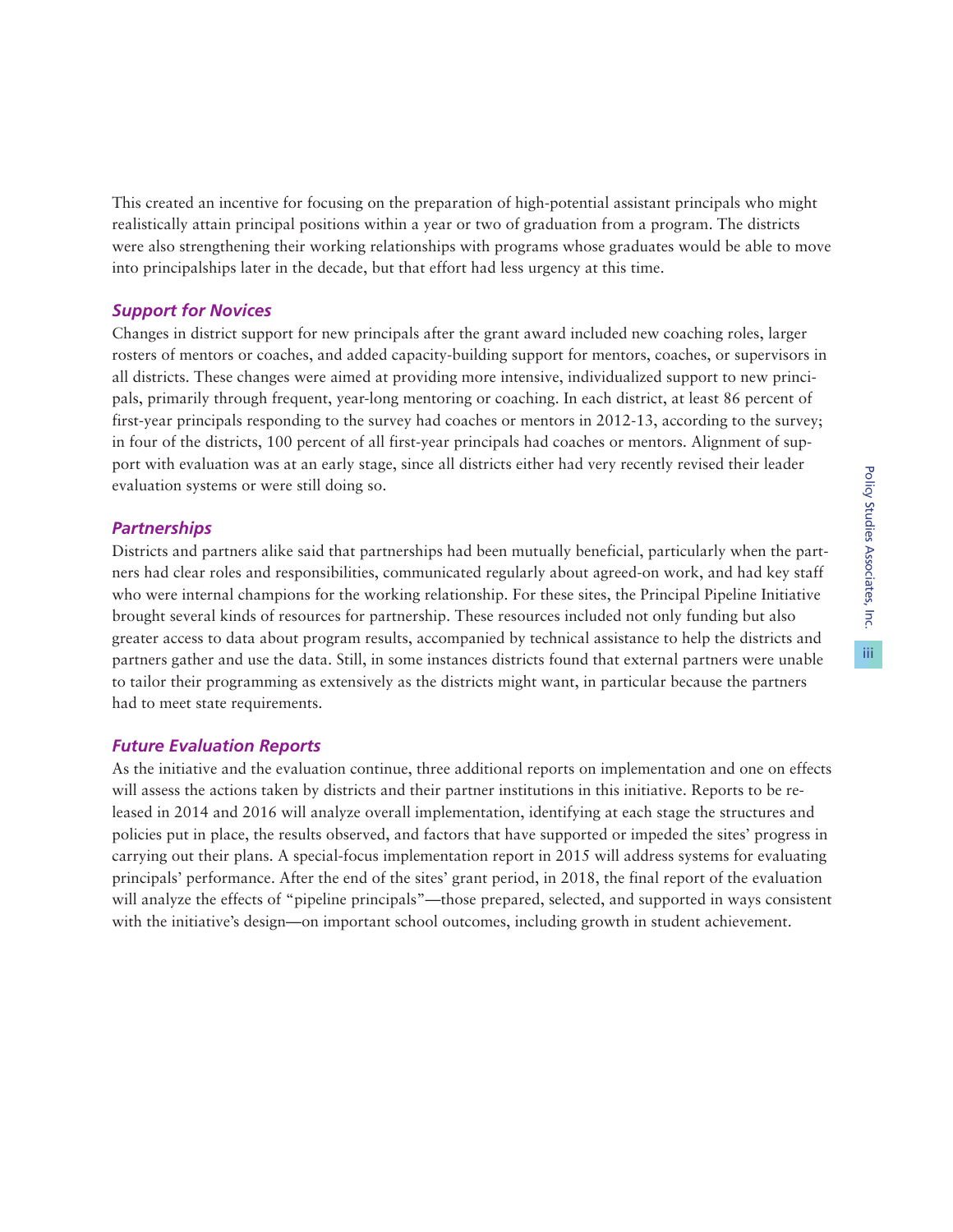*Cultivating Talent Through a Principal Pipeline* z Cultivating Talent Through a Principal Pipeline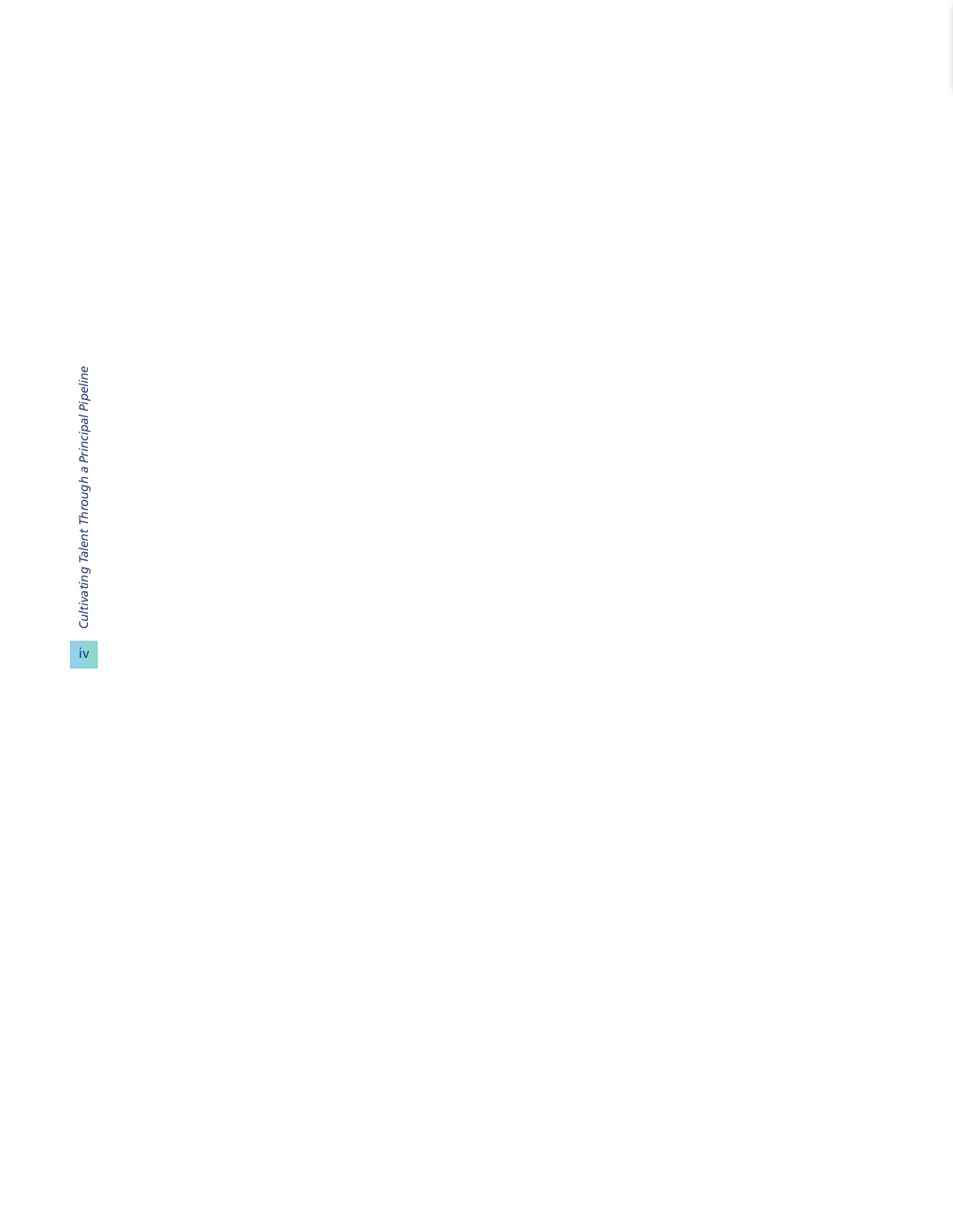# **Introduction**

- The Wallace Foundation and six urban school districts are investing in <sup>a</sup> comprehensive strategy for developing a larger corps of effective principals, the Principal Pipeline Initiative. The initiative has four interlocking components:
	- 1. Leader standards to which sites align job descriptions, preparation, selection, evaluation, and support.
	- 2. Preservice preparation that includes selective admissions to high-quality programs.
	- 3. Selective hiring, and placement based on a match between the candidate and the school.
	- 4. On-the-job evaluation and support addressing the capacity to improve teaching and learning, with support focused on needs identified by evaluation.

The Foundation made a multi-year commitment in 2011 to six sites, selected in part because they had already launched some policies and practices consistent with these components. The districts receive grants of \$7.5 million to \$12.5 million over five years, along with technical assistance supported by the Foundation, to improve and expand on their existing practices. They have agreed to adopt and implement approaches to standards-based preparation, selection, evaluation, and support for school leaders consistent with the initiative's specifications, as described below. The initiative's theory of change holds that when an urban district and its partner organizations provide many talented aspiring principals with preparation, evaluation, and support following the specifications, the result will be a pipeline of principals able to improve teaching quality and student achievement.

The districts are:

- Charlotte-Mecklenburg Schools, North Carolina
- Denver Public Schools, Colorado
- Gwinnett County Public Schools, Georgia
- Hillsborough County Public Schools, Florida
- New York City Department of Education, New York
- Prince George's County Public Schools, Maryland

The evaluation of the Principal Pipeline Initiative, conducted by Policy Studies Associates and the RAND Corporation, is intended to inform policy makers and practitioners about the results of investments in the initiative's components, and about the process of carrying out new policies and practices around school leadership. Like the initiative itself, the evaluation is a multi-year endeavor, and it is designed to produce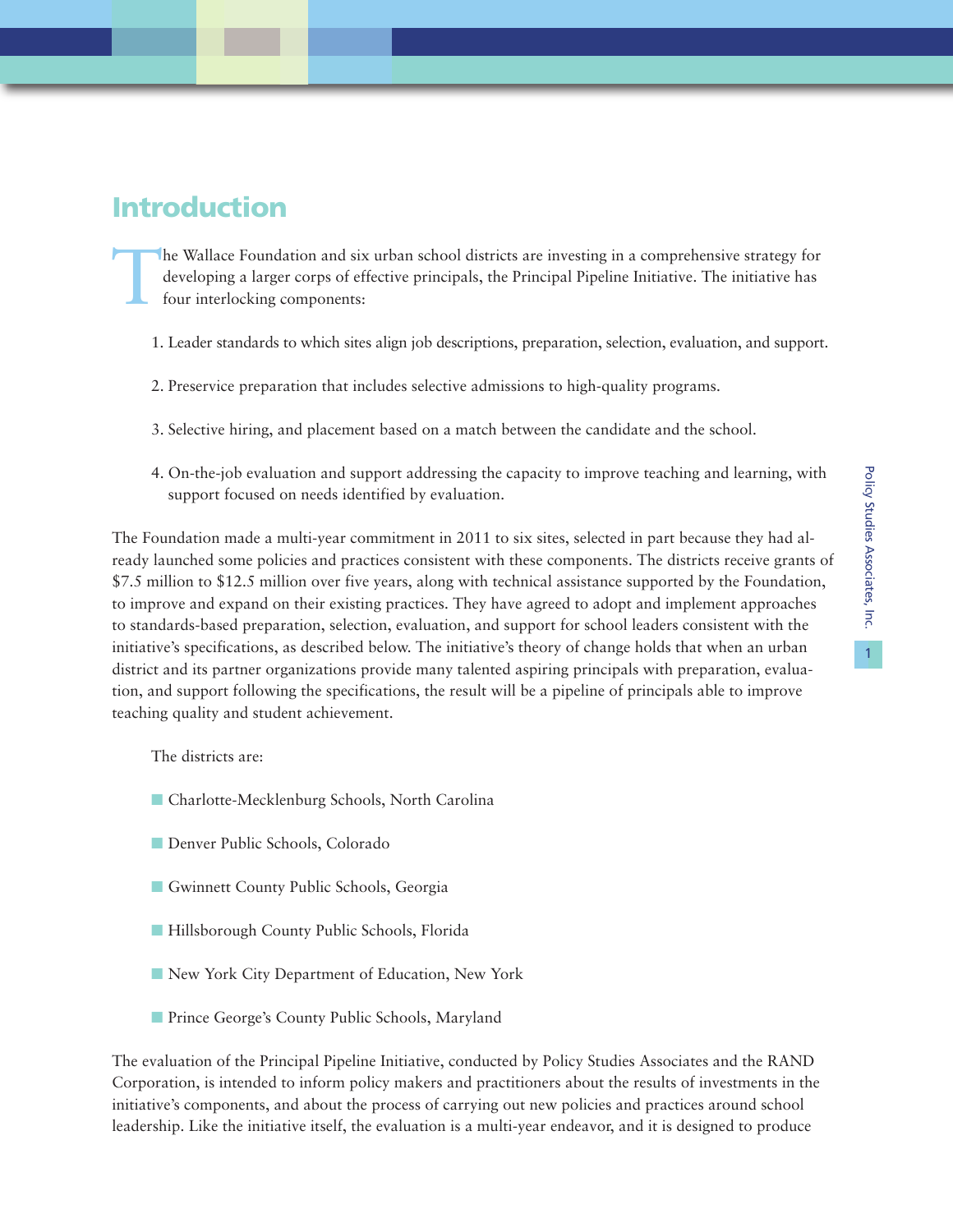different types of findings at different stages of the work. This report focuses on work that the districts and partner organizations are doing to prepare and support new principals and assistant principals.

## *Preparation, Support, and Provider Partnerships in the Initiative Design*

The Wallace Foundation's Principal Pipeline Initiative Request for Proposals (RFP) spelled out a number of ingredients for the preparation and support of novice school leaders. In the Foundation's view, far too many school districts have taken a laissez-faire stance on these components of leader development: they allow candidates to self-select into preparation programs that vary widely in quality; then they allow newly appointed leaders to sink or swim in their first few years on the job. Instead, the RFP envisioned districts working actively on the early recruitment and selection of future leaders, shaping preparation programs to prepare leaders to meet district standards, and supporting novice leaders in developing the needed skills on the job. It also envisioned that much of this work would be done in concert with those partner institutions and organizations that saw the district as a valued consumer.

We quote here in full the RFP language pertaining to preparation and support:

**"HIGH-QUALITY [PRESERVICE] TRAINING.** This begins well before matriculation. University or other principal training programs recruit and select only the aspiring leaders with the desire and potential to become effective principals in local schools. The programs then provide sound training (the type based on research) to enough professionals to fill district hiring needs.

## **A.RECRUITMENT AND SELECTION**

All training program participants meet selective admissions requirements that are based on the district's leadership standards and what's known through research about important traits of effective school leadership, such as deep commitment to closing the achievement gap, resilience, the ability to work collaboratively, and openness to continuous learning. 1

#### **B. STRONG [PRESERVICE] TRAINING**

Effective training is based on the district's leadership standards and it offers, among other things, research-based content, problem-based pedagogy, a 'cohort' model (that is, the same group of students progress through the program together), and clinical practice. Good training programs are also frequently assessed to make sure they continue to prepare their graduates well for the jobs they will step into. 2

Recent research has shown that collaboration between districts and training providers strengthens training programs, better prepares aspiring principals for their jobs, and enables districts and training programs to provide clear feedback to one another. <sup>3</sup> Research is also clear that districts can influence training programs to change and improve.

<sup>1</sup> These examples come from the exemplary practices cited in the *Preparing School Leaders for a Changing World* by Linda Darling-Hammond, Michelle LaPointe et al. 2 Specifics may be found in *Preparing School Leaders for a Changing World* and in the Education Development Center's Quality Measures. 3 Characteristics of effective partnerships are described in a Districts Developing Leaders: Lessons on Consumer Actions and Program Approaches from Eight Urban *Districts* by Margaret Terry Orr, Cheryl King et al., 2010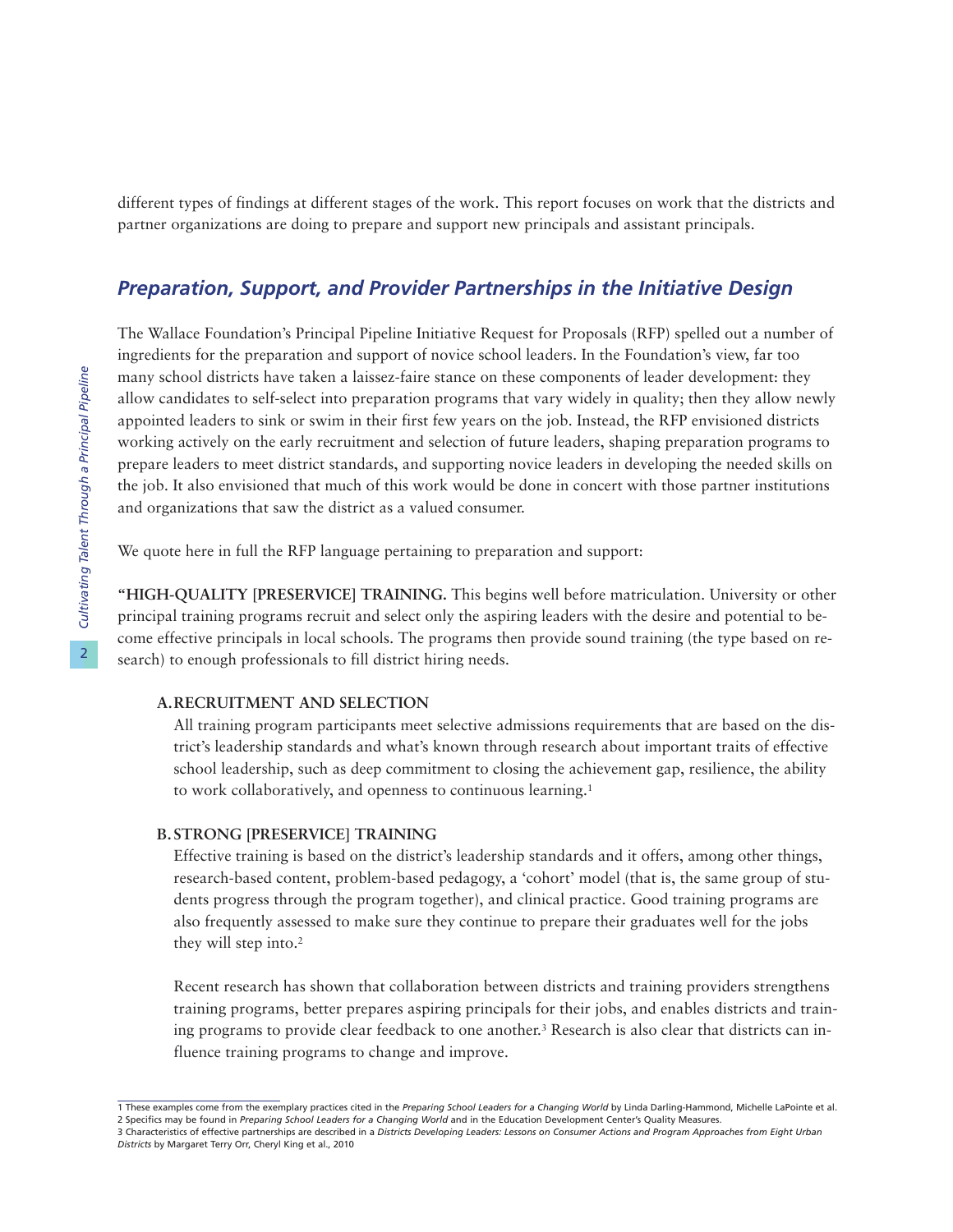Policy

Studies

Associates,

3

Inc.

"Because training is such an important component of developing good principals, we take as given that grantee districts will be working in tandem with one or more leader training programs of their choice, which we call 'partners.' Training may be run by universities, non-profits or the district itself. What matters is that the district and training providers are committed to offering effective (i.e. research-based) programs and to working together on shaping principals to improve student achievement in the schools they will lead.

**"ON-THE-JOB EVALUATION AND SUPPORT:** The district conducts principal performance evaluations that assess the degree to which a new principal is developing the qualities most closely tied to improving teaching and student achievement. The evaluation's findings then determine what sort of professional development novice principals get.

#### **A.EFFECTIVE EVALUATION**

Effective evaluation reflects the district's leadership standards and measures the principal's ability to improve teaching and learning, not merely the ability to manage a school building. Districts follow up their principal evaluations with constructive feedback that lets the principals understand their strengths, weaknesses and what's needed to improve.

## **B.PROFESSIONAL DEVELOPMENT, INCLUDING MENTORING, FOR NOVICES**

Novice principals and assistant principals with the potential to step into the number one slot receive on-going professional development that centers on strengthening their ability to improve instruction. Ideally, professional development includes strong mentoring by an experienced former or current principal, and the mentoring – like all aspects of professional development – emerges from the needs identified in the individual's evaluation."

In addition to these programmatic specifications, another key feature of the Foundation's expectation was that the initiative would bring about changes at scale—that substantial numbers of incoming principals would have experienced the kind of preparation desired. The Foundation set an ambitious timeline for scale-up, charging districts with filling a high proportion of their principal vacancies with graduates of high-quality preparation programs by January 2015, three years and five months after grant award. Each district already had at least one high-quality preparation program in operation, in the Foundation's judgment, at the time of grant award.

#### *Research on Which the Initiative Design Was Based*

Researchers have lamented the state of leader preparation and support. After a review of preparation programs, the then-President of Teachers College, Columbia University, Arthur Levine, delivered a famously scathing critique, writing: "The findings of this report were very disappointing. Collectively, educational administration programs are the weakest of all the programs at the nation's education schools" (2005, p. 13). With respect to program admissions, he observed: "As a group, these students appear more interested in earning credits and obtaining salary increases than in pursuing rigorous academic studies" (p. 31). He further noted that the institutions as well as the students were content with undemanding programs: "…there was a lot of tuition to be garnered for relatively little effort on the part of institutions and students" (p. 31).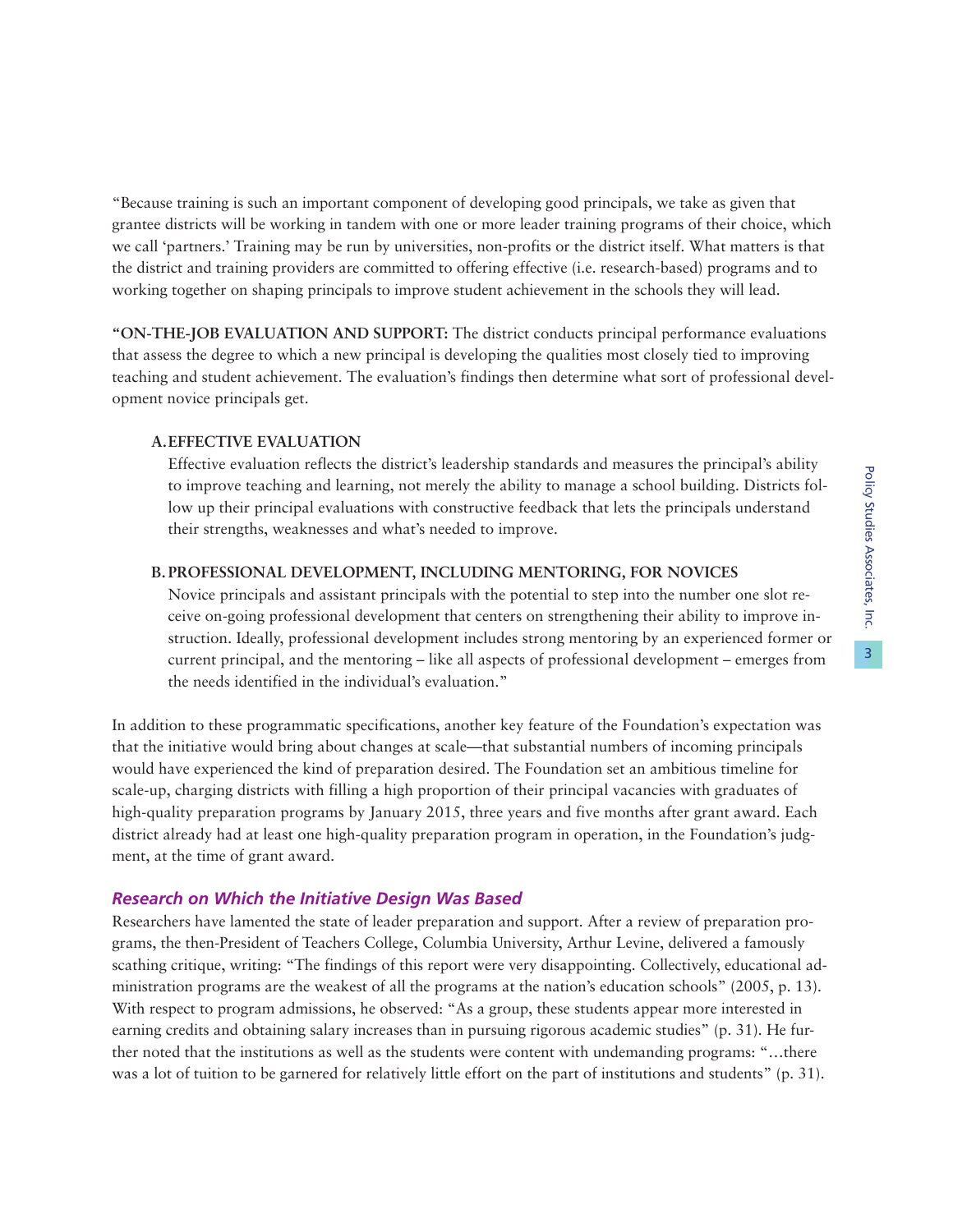The Wallace Foundation has commissioned and used research on leader preparation and development in the years since Levine's critique emerged. A major Wallace-supported study was particularly influential in shaping the aims of the initiative. It addressed both preparation and support, identifying a host of issues with the predominant offerings in the field (Darling-Hammond, LaPointe, Meyerson, Orr, & Cohen, 2007). At the preservice preparation level, the authors said, previous research indicated that programs were heavy on coursework and light on clinical experience; they focused excessively on management rather than instructional leadership; and in general their curricula and instructional methods were not relevant to the work of practicing school leaders. In support for leaders, where less empirical research was available for these authors to review, they identified a growing consensus that programs should incorporate mentoring and peer support and that at this level as well, theory and practice should be combined.

At the heart of the study was an empirical investigation of selected preparation and support programs, initially identified through expert nominations, selected to represent a range of governance structures (e.g., run by a university, a district, or a state), and then examined through case studies and surveys. The researchers found that graduates of these programs, in comparison with a national sample of principals, were rated by themselves and by teachers in their buildings as better prepared to exercise a number of specific instructional leadership skills. They also rated themselves as more likely to engage in leadership practices, such as use of data and development of a professional learning community, than did the national sample of principals. The researchers corroborated these reports through onsite observation and examination of school practices and achievement trends.

The Principal Pipeline Initiative RFP specified that preparation and support programs should have features identified by Darling-Hammond and colleagues as characteristic of the exemplary programs that team studied. The RFP charged the participating districts with ensuring that programs would be standards-based; recruit and select strong candidates; organize participants into cohort groups that collaborate and progress together; link theory and practice through instructional approaches such as problem-based learning; and offer robust clinical internships or inservice learning, expertly supervised.

Another Wallace-supported study suggested ways in which districts could ensure that programs would have these features. Through examination of the preparation programs in eight Wallace-funded sites, Orr and colleagues learned how districts used their power as consumers to shape these programs (Orr, King, & LaPointe, 2010). They found that districts used one or more of the following three approaches:

- As discerning customers, setting standards and competencies for their principal pool.
- As competitors, operating their own programs directly aligned with their standards and priorities.
- As collaborators, inducing local university programs to change selection criteria and customize program features.

In the Principal Pipeline Initiative, The Wallace Foundation has encouraged participating districts to pursue these strategies and, in particular, to team up with universities rather than expecting their own "competitor" programs to provide a long-term solution. This advice was also based on findings from Orr and colleagues, who found that the district-based programs in these districts were less often sustained through times of superintendent transition than the university-based programs.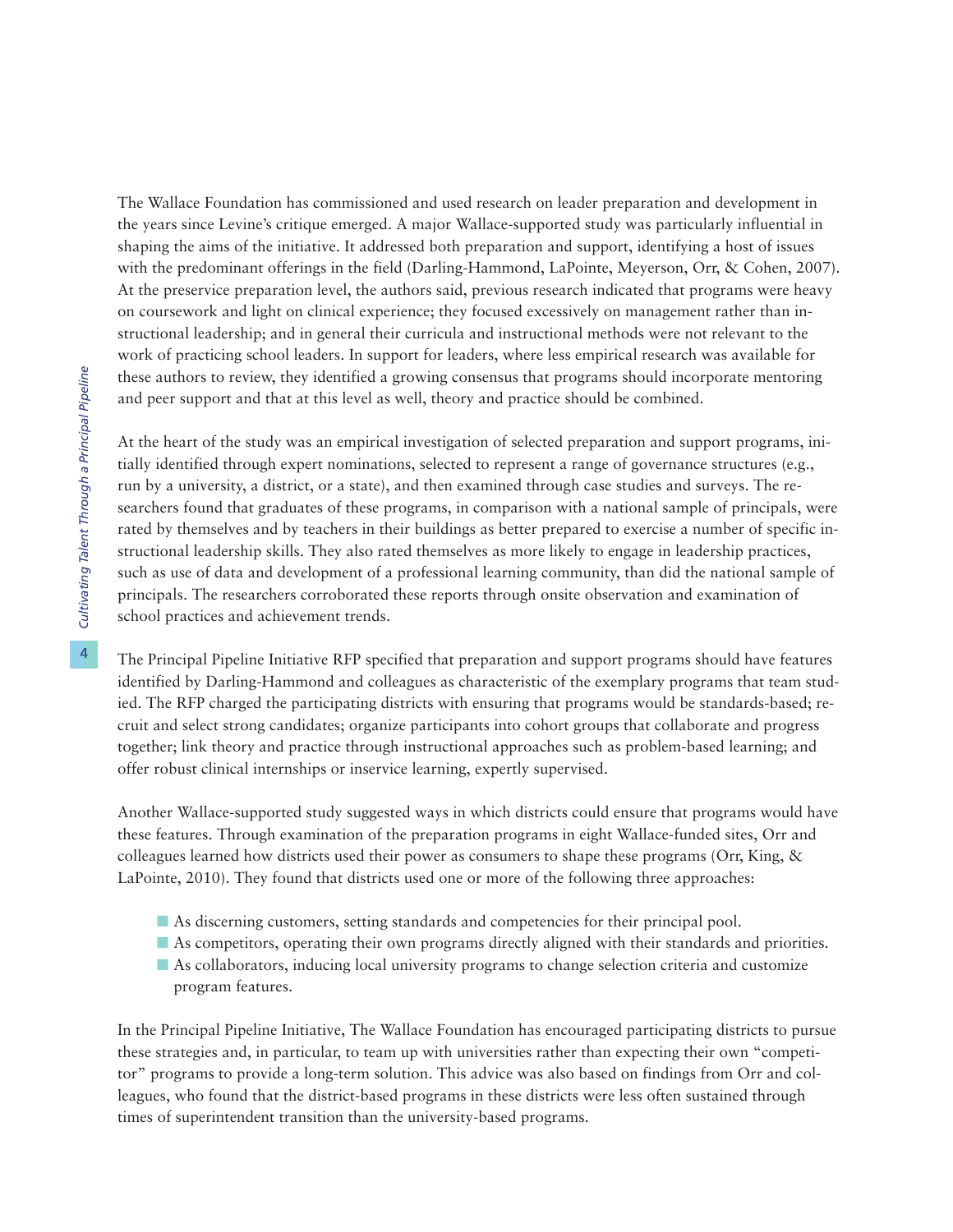# *This Evaluation Report*

The evaluation of the Principal Pipeline Initiative has a dual purpose: to analyze the processes of implementing the required components in the participating districts from 2011 through 2015; and then to assess the results achieved in schools led by principals whose experiences in standards-based preparation, hiring, evaluation, and support have been consistent with the initiative's requirements. This report addresses implementation, focusing on preparation and support in the participating districts, and how and why they have changed as of 2013. The previous report in this series describes the districts' plans and first-year activities in relation to all components of the initiative (Turnbull, Riley, Arcaira, MacFarlane, & Anderson, 2013).

Data collection for this report took place during the first two years after the initiative's August 2011 launch (Exhibit 1). During this period, the districts were required to take rapid steps to bring principal preparation into alignment with the initiative's specifications, so that substantial cohorts of principals prepared according to these specifications could be leading schools by 2015.

**Exhibit 1: Timeline of the grants, the evaluation, and this report**



The report tells the story of the six sites' intensive work to bring preparation programs into alignment with the practices advocated by the Foundation, and to begin to improve support for novice principals along similar, research-based lines. It analyzes the features the districts have incorporated into programming and the partnerships they have forged.

## *Data Sources and Methods*

This report is based on an analysis of data collected by the evaluation team from the following sources: (1) documents including the districts' proposals, work plans, and progress reports; (2) semi-structured interviews with113 administrators in districts and partners (Exhibit 2) during site visits in April and May 2013, asking about their plans, activities, accomplishments, and challenges in relation to all facets of the initia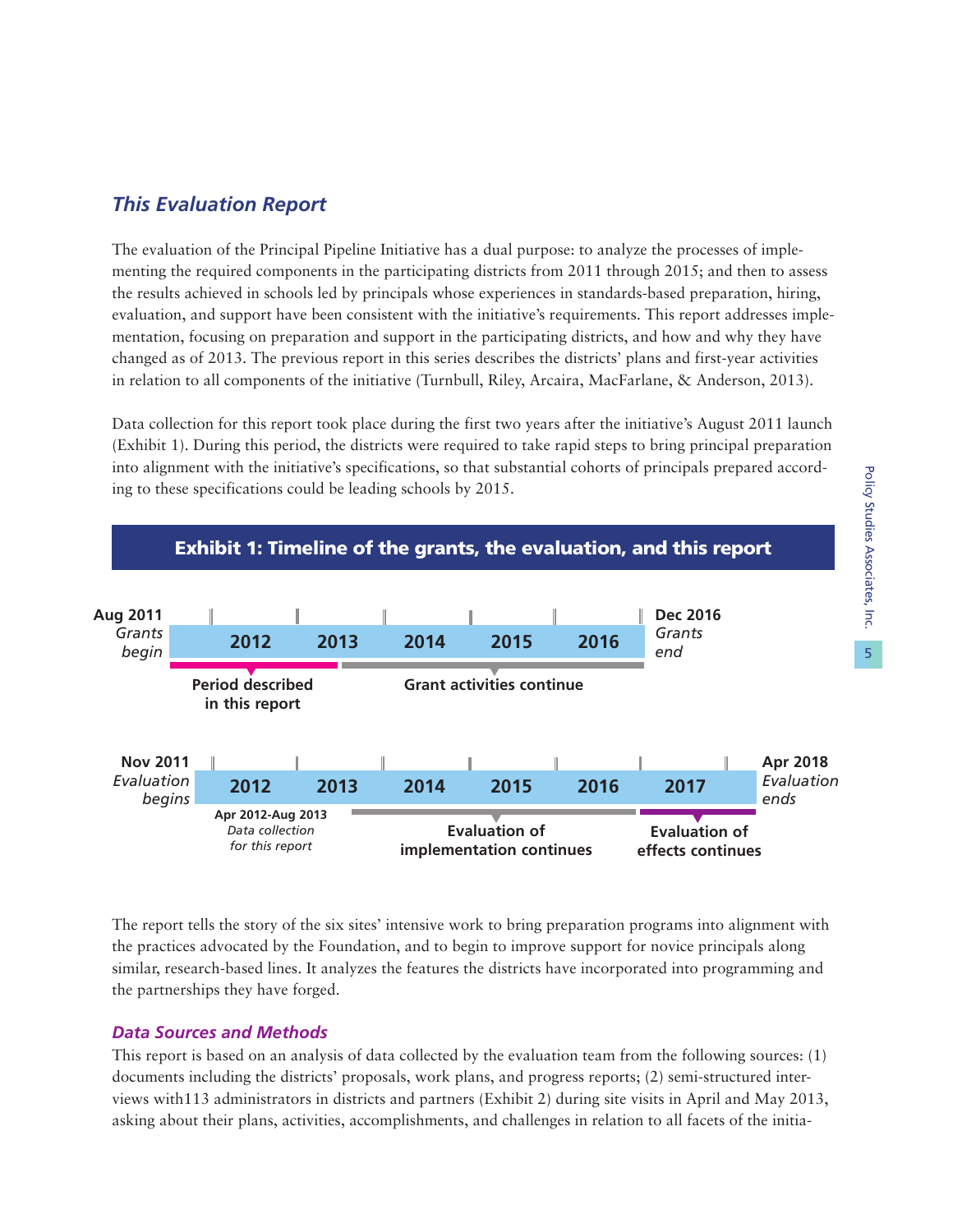tive; (3) an earlier round of 91 interviews with district and partner administrators in April and May 2012; (4) observation of and participation in cross-site meetings from 2011 through 2013, including observation of presentations and panel discussions by district and partner-program leaders; and (5) surveys of novice principals and assistant principals, which we describe next.

|                               | <b>Exhibit 2: Interviewees by district, 2013</b> |                     |                |
|-------------------------------|--------------------------------------------------|---------------------|----------------|
|                               |                                                  | <b>Interviewees</b> |                |
| <b>District</b>               | <b>Total</b>                                     | <b>District</b>     | <b>Partner</b> |
| <b>Charlotte-Mecklenburg</b>  | 22                                               | 17                  | 5              |
| <b>Denver</b>                 | 21                                               | 18                  | 3              |
| <b>Gwinnett County</b>        | 15                                               | 11                  | $\overline{4}$ |
| <b>Hillsborough County</b>    | 18                                               | 14                  | $\overline{4}$ |
| <b>New York City</b>          | 14                                               | $\overline{7}$      | $\overline{7}$ |
| <b>Prince George's County</b> | 23                                               | 16                  | $\overline{7}$ |
| <b>Total</b>                  | 113                                              | 83                  | 30             |

Cultivating Talent Through a Principal Pipeline *Cultivating Talent Through a Principal Pipeline* 6

Web-based surveys addressing perceptions and experiences related to preparation, hiring, evaluation, and support were administered in spring 2013 to all first-, second-, and third-year principals and assistant principals in the six districts. It is important to note that the great majority of these leaders' experiences with preparation predated the grant award, and thus the survey responses on that subject provide baseline data on conditions before any program changes were introduced under the grant. Their experiences and perceptions of support, however, are relevant in assessing the early results of the districts' grant-funded work on support.

Exhibit reads: Twenty-two interviews were conducted in Charlotte-Mecklenburg, including 17 with district administrators and five with partner-program administrators.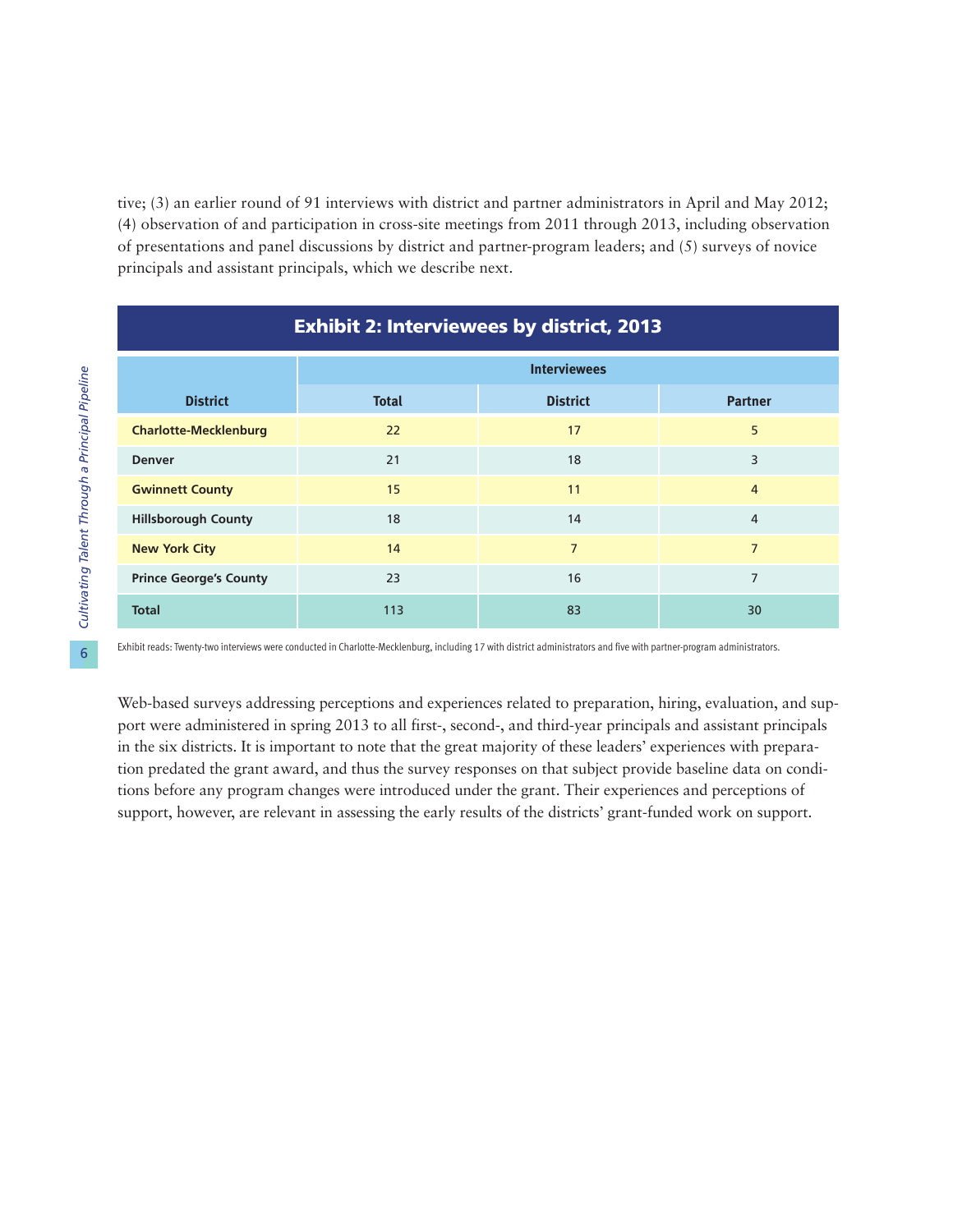|                               |              | <b>Principal survey</b>      |                          | <b>Assistant principal survey</b> |
|-------------------------------|--------------|------------------------------|--------------------------|-----------------------------------|
| <b>District</b>               | <b>Total</b> | Response rate,<br>in percent | Number of<br>respondents | Response rate,<br>in percent      |
| <b>Charlotte-Mecklenburg</b>  | 43           | 96%                          | 62                       | 85%                               |
| <b>Denver</b>                 | 56           | 78                           | 91                       | 81                                |
| <b>Gwinnett County</b>        | 39           | 93                           | 112                      | 85                                |
| <b>Hillsborough County</b>    | 55           | 90                           | 47                       | 75                                |
| <b>New York City</b>          | 102          | 31                           | N/A                      | N/A                               |
| <b>Prince George's County</b> | 58           | 89                           | 36                       | 78                                |
| <b>Total</b>                  | 353          | 57                           | 348                      | 82                                |

# **Exhibit 3: Survey respondents and response rates, by district**

Exhibit reads: Forty-three principals completed the survey in Charlotte-Mecklenburg, comprising 96 percent of all principals surveyed in the district. Note: NYC assistant principal data were not included in analyses due to a low response rate.

A total of 353 principals responded, for an overall response rate of 57 percent. The rate was low in New York City, at 31 percent; across the other five districts it was 88 percent. No data are available on the characteristics of the nonrespondents. Among assistant principals, we report results only from the 348 respondents in the five districts other than New York City, where the overall response rate was 82 percent. (The New York response rate was 17 percent among assistant principals, and we have excluded those respondents from our analysis.)

Additional quantitative data are drawn from the progress reports that the districts submitted to The Wallace Foundation in October, 2013. These reports tallied for each of the three most recent school years the number of principals newly hired and the numbers of graduates coming out of each preparation program with which the district was working closely.

Qualitative data were coded and analyzed iteratively by the team, with codes corresponding to key features and expectations of the Principal Pipeline Initiative. Each tentative statement of findings was reviewed by site visitors for factual accuracy and revised as necessary. Project directors at the sites conducted a further fact-check prior to publication.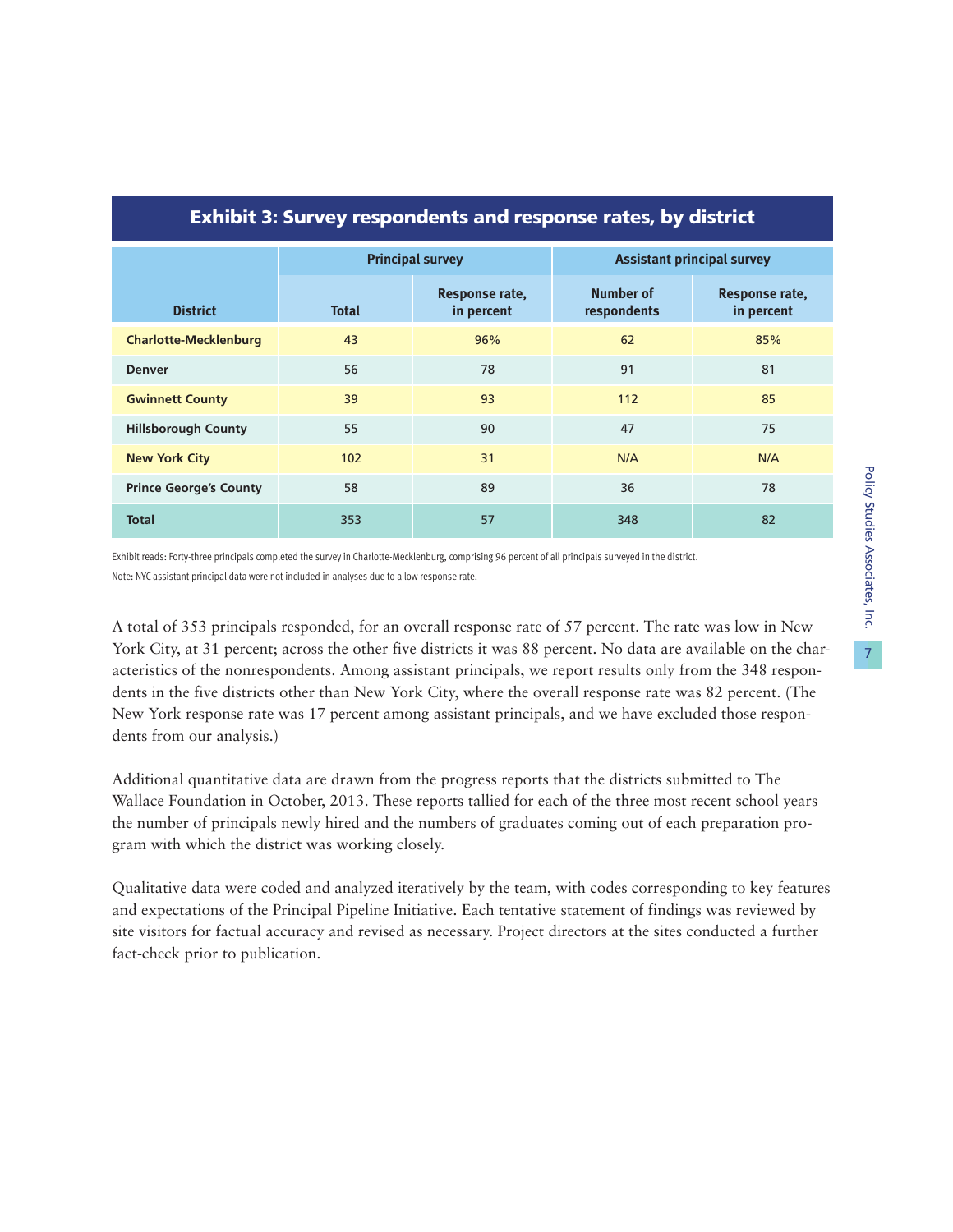# *Future Evaluation Reporting*

As the initiative and the evaluation continue, three additional reports on implementation and one on effects will chronicle and assess the actions taken by districts and their partner institutions in this initiative. Reports to be released in 2014 and 2016 will assess overall implementation, identifying at each stage the structures and policies put in place, the results observed, and factors that have supported or impeded the sites' progress in carrying out their plans. A special-focus implementation report in 2015 will address systems for evaluating principals' performance. After the end of the sites' grant period, in 2018, the final report from the evaluation will analyze the effects of "pipeline principals"—those prepared, selected, and supported in ways consistent with the initiative's design—on important school outcomes, including growth in student achievement.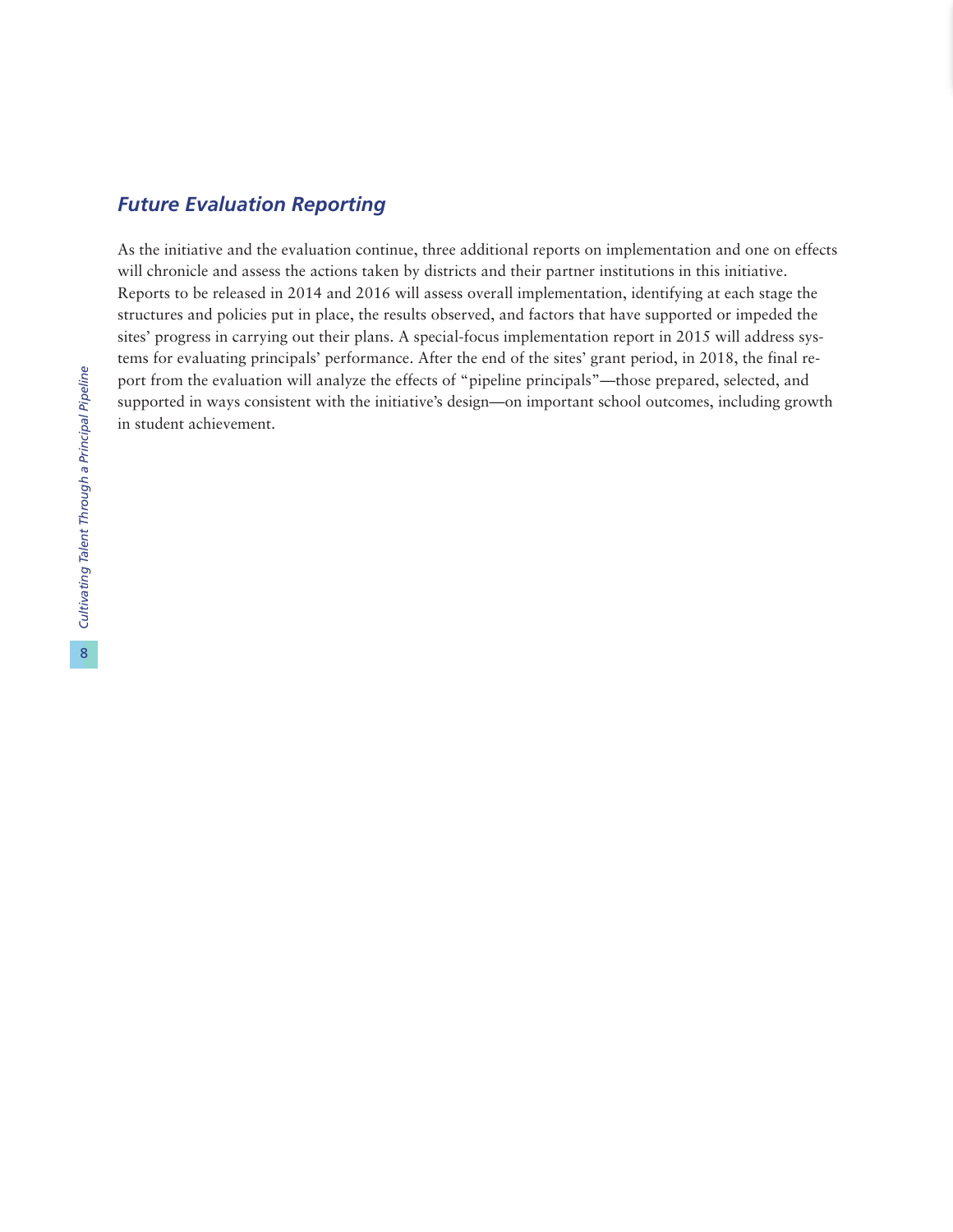# **Preservice Preparation**

Experience on what it had seen in its previous work on leadership and leader preparation, The Wallace Foundation envisioned districts not just selecting school leaders from among the inclusion and acquired their state-appr Wallace Foundation envisioned districts not just selecting school leaders from among the individuals who had acquired their state-approved credentials and who happened to apply for the job, but instead selectively guiding high-potential educators into leadership preparation programs. The initiative's developers also wanted districts to influence or even design preparation programs to incorporate the practices found in the handful of exemplar programs studied in depth by Darling-Hammond and colleagues. Further, they wanted to see the districts hiring many graduates of selective, high-quality programs as principals by January 2015; this meant that each district had to nurture a collection of preparation programs that could supply well-qualified principal candidates at scale within three years of grant award.

Since the participating districts were chosen as leaders in the field, this set of requirements did not mean a total abandonment of their existing programs and practices, but it did mean that each district would have to make some changes. We discuss here the preparation landscape across the districts before grant award and in 2012-13, the choices made in implementing the Principal Pipeline Initiative requirements, accomplishments to date, and challenges faced.

## *Before the Initiative: Pathways and Perceptions*

Before the grant period began in August 2011, each district was filling its principal vacancies with candidates who had been through the pathways then available for aspiring school leaders. We analyze the preparation pathways found at that time, which reflected district visions of preparation as well as state policy on administrator certification, and the types of variation found at the district, program, and individual levels. Next, because our survey respondents in 2013 had completed most if not all of their preparation before grant award we describe the perceptions reported on our surveys by novice principals and assistant principals as a baseline for the initiative, and we compare the principals' perceptions with those reported for exemplary preparation programs and nationally in prior research (Darling-Hammond et al., 2007).

#### *Hiring Patterns and Typical Preparation Sequences*

The grantee districts varied both in size and in the number of new principals hired in the first year of the grant, 2011-12 (Exhibit 4). New York City was the outlier in size, with 195 principals hired for 1,591 schools, while each of the other districts hired fewer than 50 new principals. The number hired was smallest in Gwinnett, at 19. Denver had the highest rate of turnover, with about one-fourth of its principals newly hired in that year (26 percent), while in the other districts the percentage of principals who were newly hired ranged from 12 to 16 percent.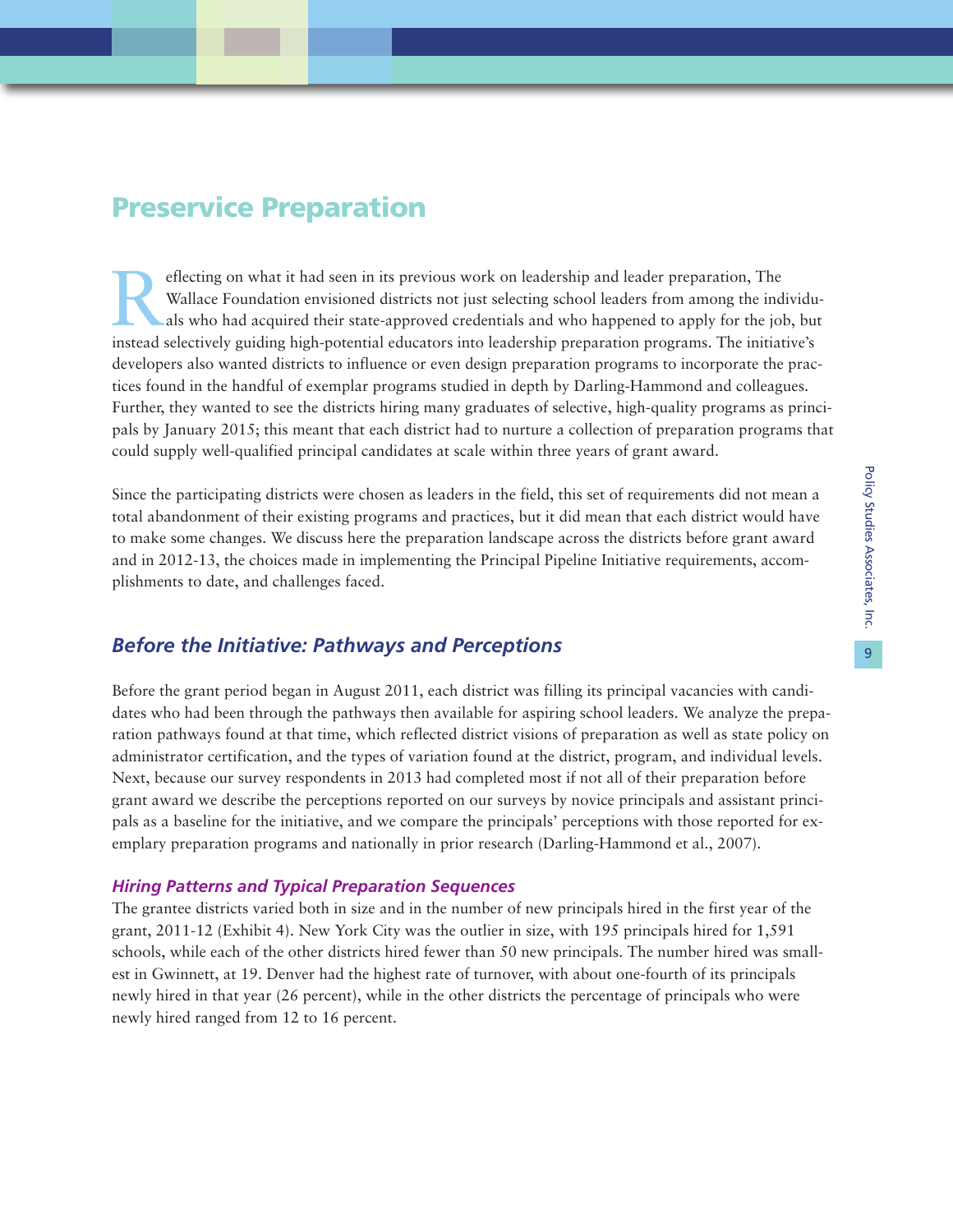| <b>District</b>               | <b>Number of new</b><br>principals hired | <b>Number of schools</b> | <b>Enrollment</b> |
|-------------------------------|------------------------------------------|--------------------------|-------------------|
| <b>New York City</b>          | 195                                      | 1,591                    | 1,041,557         |
| <b>Denver</b>                 | 44                                       | 167                      | 81,870            |
| <b>Hillsborough County</b>    | 34                                       | 254                      | 195,000           |
| <b>Prince George's County</b> | 33                                       | 205                      | 123,000           |
| <b>Charlotte-Mecklenburg</b>  | 23                                       | 159                      | 138,012           |
| <b>Gwinnett County</b>        | 19                                       | 133                      | 162,500           |

# **Exhibit 4: Principal hiring and district size, 2011-12**

Exhibit reads: New York City hired 195 new principals during the 2011-12 schoolyear. It had 1,591 schools and an enrollment of 1,041,557 students. Source: District reports to The Wallace Foundation, October 2013

**PREPARATION PATHWAYS.** The principals newly hired in 2010-11 and 2011-12 had followed pathways that fell into three general patterns, reflecting state and district policies (Exhibit 5). The states' influence was visible in the programs through which aspiring principals qualified for state certification. All six states had authority to approve preparation programs for school leaders, and the bulk of the approved programs were university-operated in every state. The states specified some required coursework and prescribed the number of credit hours for these programs, which extended beyond the master's degree. Four states— Colorado, Maryland, New York, and North Carolina—had also approved a few programs offering alternate routes to principal certification.

- One pathway, *"university preparation only,"* was the most common one in Charlotte-Mecklenburg, Denver, New York, and Prince George's County. Aspiring leaders—often classroom teachers—paid university tuition (sometimes with a district subsidy) for a program in which they could participate while working full-time. That program qualified them for state certification as an administrator, and our interview and survey data suggest that in practice most graduates went on to work as assistant principals before being tapped as principals.
- A different pathway, also available in Charlotte-Mecklenburg, Denver, New York, and Prince George's County, was the *"alternate route with a residency."* In selective nonprofit programs that worked in collaboration with the district, aspiring leaders received fellowship support to leave their jobs and take a residency of a year or more as an apprentice leader, with on-the-job mentoring and group activities designed to develop school-leadership skills. At the end of the residency they were eligible for principalships. Actual placement rates as principals or assistant principals varied by program, district, and year.
- A third pathway, *"multi-stage preparation with a district final-stage program"* was found in Gwinnett County and Hillsborough County. Aspiring leaders first went through the university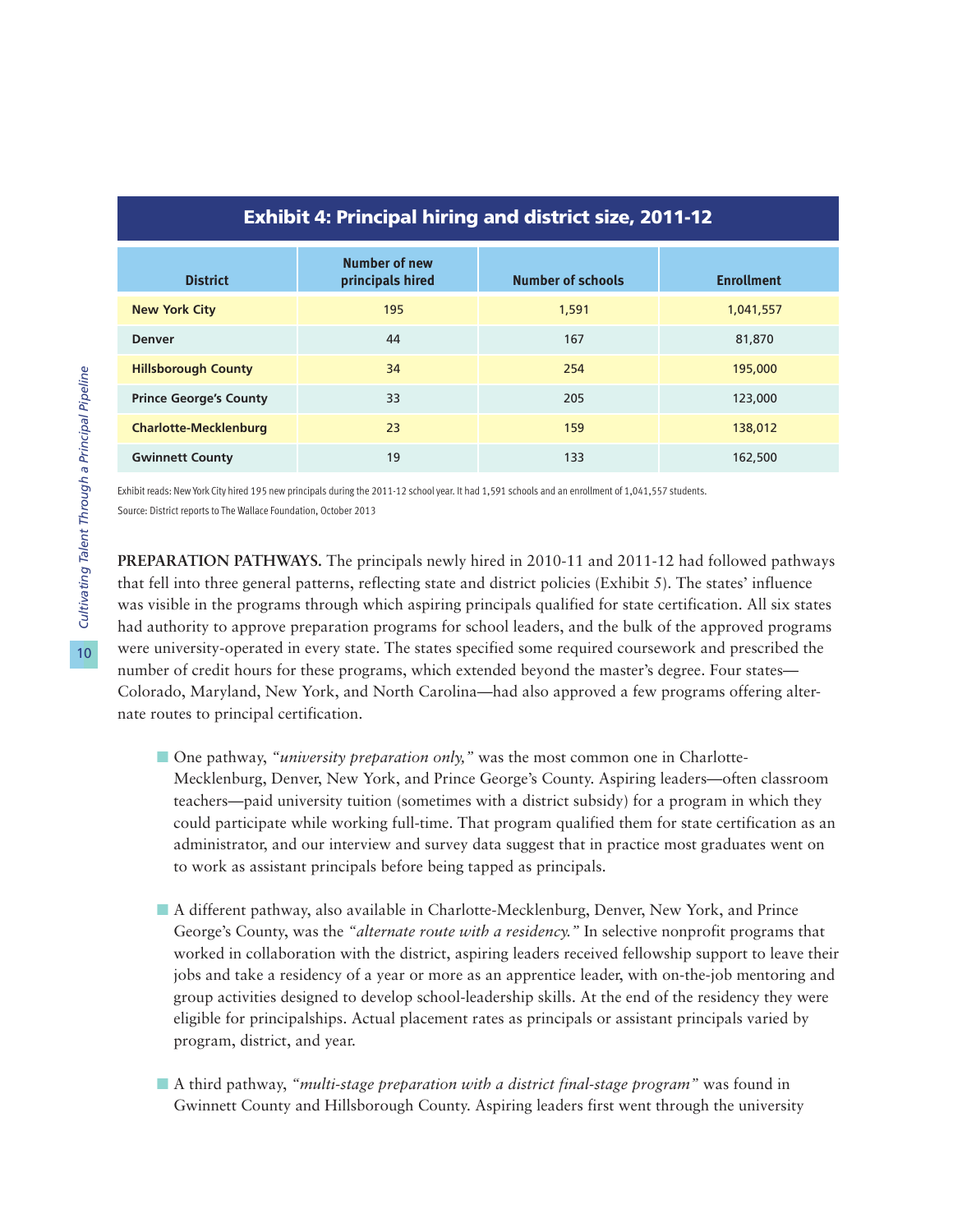preparation required for initial administrator certification from the state, then served as assistant principals. After two or three years in that position they could be selected for a district-run, tuitionfree program of one or two years' duration. While continuing to work as assistant principals, they participated in classes and practical activities designed to inculcate the district's philosophy and practice of school leadership; after graduation from that final program they were eligible to become principals.

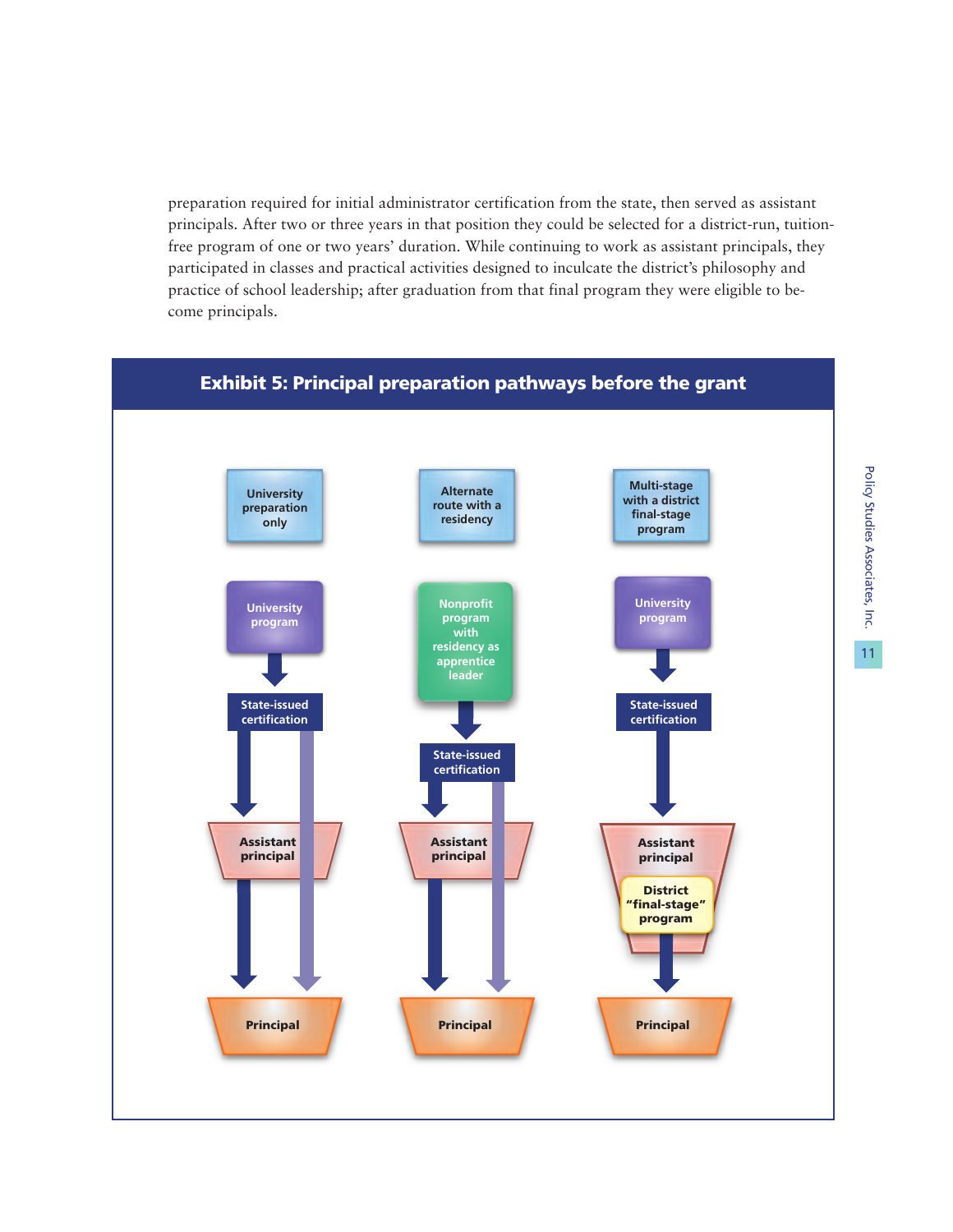In broad strokes, these three pathways depict the organizational arrangements at the start of the grant period in mid-2011. Within the pathways, though, there were some district-level variations. For example, the university preparation pathway available in Charlotte-Mecklenburg and Denver included certification programs custom-designed in partnerships between the districts and nearby universities: Charlotte-Mecklenburg had crafted the two-year Leaders for Tomorrow preparation program in partnership with Winthrop University; Denver had a similar partnership arrangement with the one-year Ritchie Program of the University of Denver.

The alternate-route pathway also varied, with differences across the nonprofit organizations in program purposes and emphases. New Leaders prepared principals for high-poverty schools in urban districts across the country and thus emphasized the issues and leadership skills specific to such schools and districts. The New York City Leadership Academy prepared principals for New York City, with an emphasis on principals for struggling schools. Get Smart Schools was a two-year program that placed its residents in charter schools, aiming to cultivate skills in innovative leadership.

And, while Gwinnett and Hillsborough Counties shared a belief in the value of a district-run program for selected assistant principals who might soon become principals, their programs differed in length (one year in Gwinnett County, two in Hillsborough County), and the mandate for participation in the program was enforced more strictly in Gwinnett than in Hillsborough at that time.

At the individual participant level, the commonalities and variation in preparation experiences among newly hired principals before the grant award can be seen in our survey responses. We surveyed principals who started their principalships in these districts in the school years 2010-11 through 2012-13. Thus, two of the three surveyed cohorts had already completed their preparation and had become principals by the time of grant award in 2011; the final cohort, who were the first-year principals of 2012-13, could have had at most one year of preparation after grant award, during 2011-12.

The preparation process had typically started several years earlier for these novice principals. Among all principals in these three cohorts responding to the survey, the median time elapsed from the beginning of their leader-preparation training until they started on the job as principals was 57 months, or almost five years. For 25 percent of respondents, the elapsed time was eight years. Thus, for example, an aspiring leader might participate in a university preparation program over the course of one or more years (often while employed), then work in a leadership position such as assistant principal for a few years, and then successfully apply for a principalship. In Gwinnett or Hillsborough County, participation in a district-run final-stage program would ordinarily take place around the end of the time spent as an assistant principal, which would be some years after the start of formal preparation.

Placement as a principal was an option after just one year of preparation for the graduates of alternateroute programs—New Leaders in Charlotte-Mecklenburg, New York, or Prince George's County, or the New York City Leadership Academy in New York. However, not all of these programs' graduates became principals at the end of a year-long program, and those who did were a distinct minority of new principals in the three districts. 4

<sup>4</sup> Our survey data indicate that graduates of these programs made up fewer than 20 percent of any of the districts' newly hired principals in any of the three years. Moreover, this total included graduates from any cohort of a program, not just the most recent graduating cohort.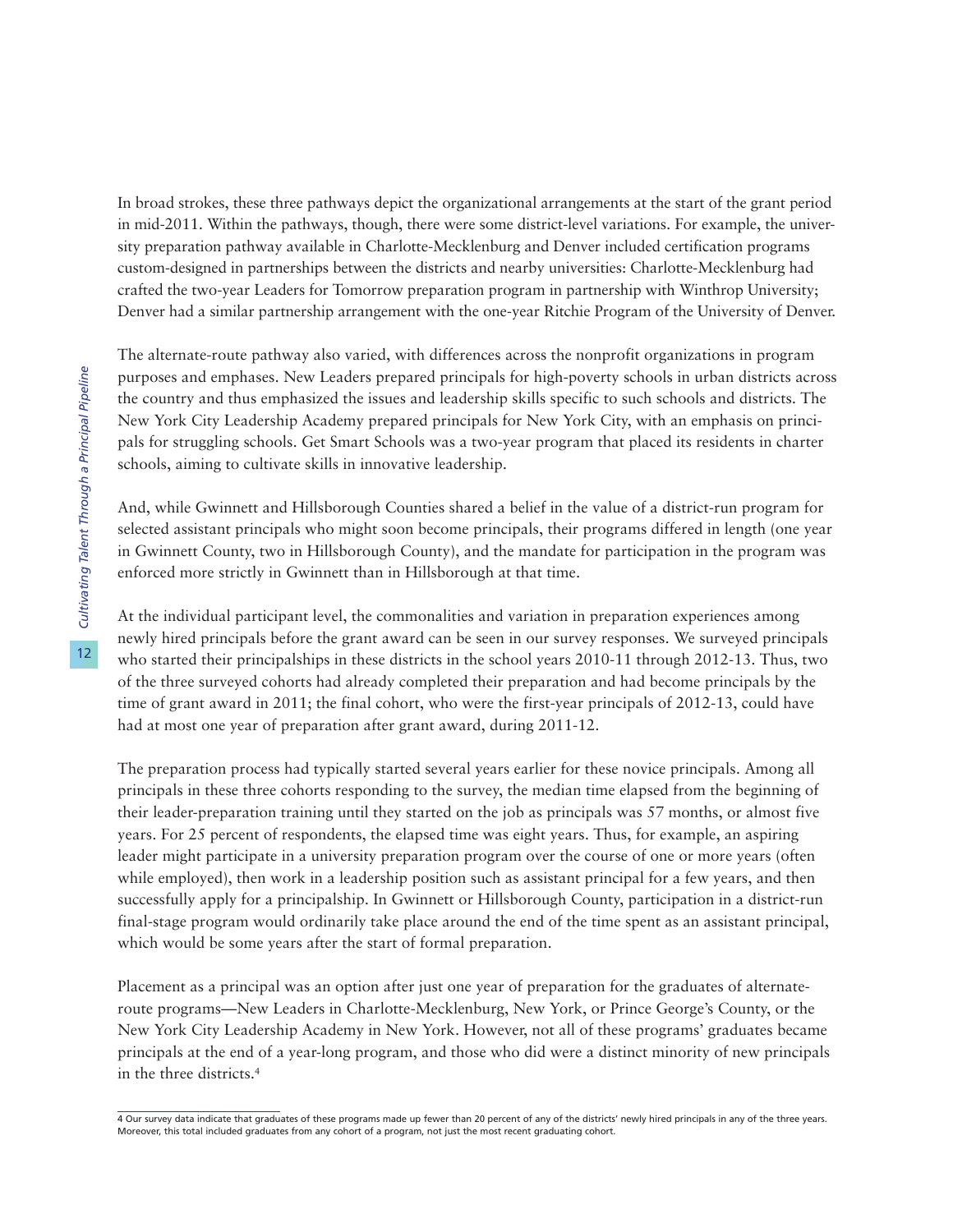Our findings about the time elapsed from the beginning of preparation to appointment as a principal bring into sharp focus the challenge of meeting a particular Wallace Foundation requirement, that of moving many candidates through high-quality preparation and into principalships by January, 2015. Counting back 57 months from that deadline, an aspiring principal following a preparation pathway of the median length would have had to start his or her preparation before grant award. We discuss below the implications of this issue for the choices and challenges found in the districts.

The survey findings also pointed to assistant principals as a prime source of new principals. For 86 percent of our survey respondents, the path to the principalship included service as an assistant principal. The median time spent in an assistant principal position was five years across all districts; it was longer, six years, among principals in Hillsborough County and shorter, three years, among principals in Charlotte-Mecklenburg and Denver.

Individual aspiring principals varied a great deal, too, in the specific programs they had chosen at one or more points in the preparation process. Gwinnett and Hillsborough were the only districts that mandated any particular programs—their final-stage district programs—as part of principal preparation, and as of 2011 Hillsborough allowed some exceptions to the mandate. Aspiring principals everywhere could choose among different universities offering programs that would qualify them for state administrator certification, and the individuals who became principals in a given district had been prepared for certification in a wide range of universities, near and sometimes far. Thus, some new principals in Charlotte-Mecklenburg and Denver had gone through the university program developed in concert with the district, while others had not. And in four districts (Charlotte-Mecklenburg, Denver, New York City, and Prince George's County), aspiring principals could also choose an alternate route instead of a university for certification.

#### *Principals' Perceptions of Their Preparation Experiences*

Even before the start of the grant period, many of the preparation-program features that The Wallace Foundation called for in the initiative were already present for large numbers of future principals, according to the first-, second-, and third-year principals who responded to our survey (Exhibit 6). Consistent with the Foundation's intention to select grantee districts that were already carrying out components of the initiative at least in part, these data suggest that the districts were already hiring principals who had benefited from high-quality preparation programs as The Wallace Foundation defined such programs.

In particular, 80 percent of principals responding to the survey said that the content of their preparation had emphasized instructional leadership to a considerable or great extent, and the same percentage said it had emphasized leadership for school improvement. Case studies and problem-based learning in coursework were reported by 74 and 72 percent of these respondents respectively. Fewer principals, 56 percent, said that their leadership preparation had been tailored to the district context to a considerable or great extent; of the features emphasized in the Principal Pipeline Initiative, this was the one with the most room for improvement at the start of the initiative, according to the survey data.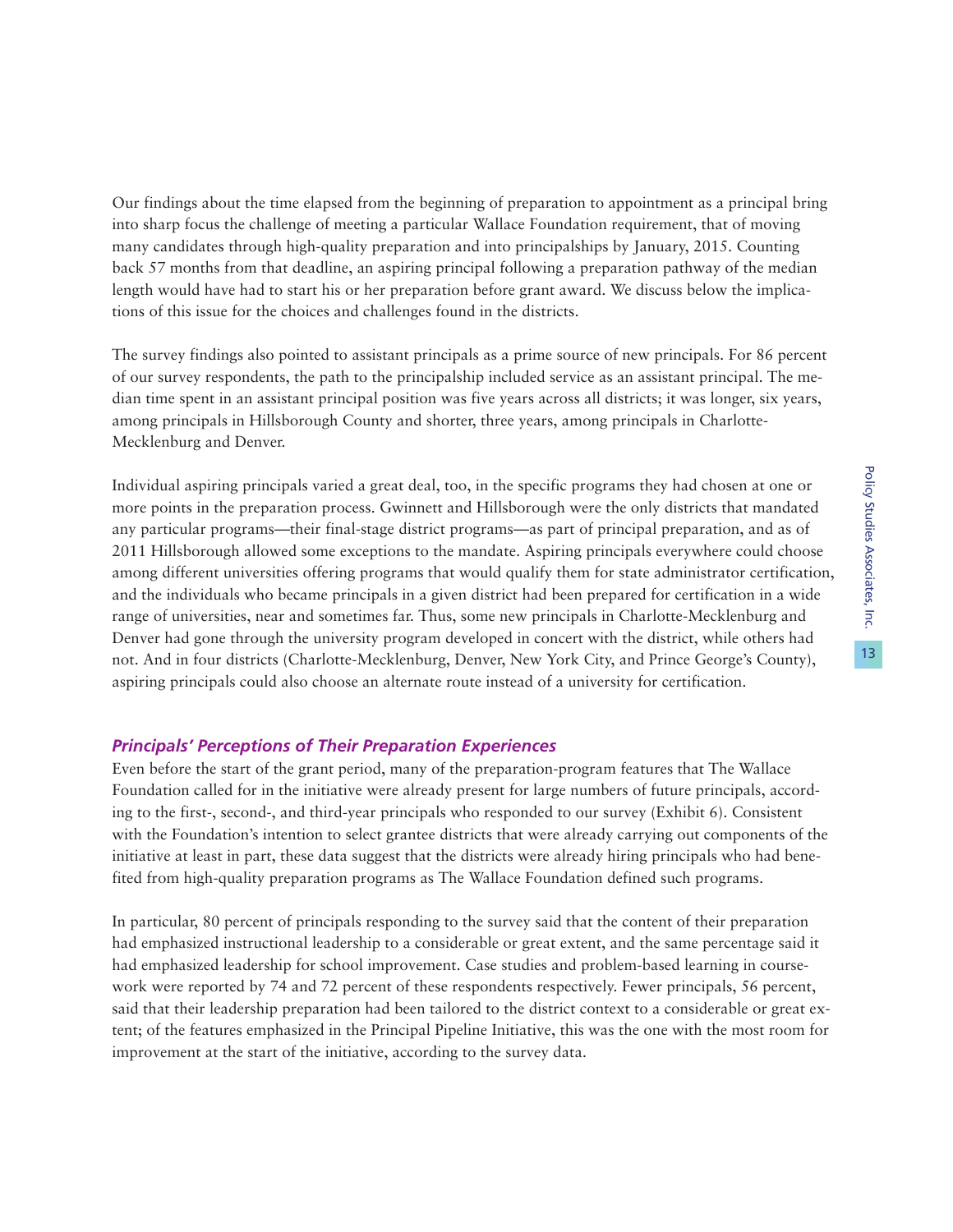| To what extent were the following true of your formal leadership preparation training?                                  | <b>Percent of principals</b><br>saying to a considerable<br>or great extent $(N=318)$ |
|-------------------------------------------------------------------------------------------------------------------------|---------------------------------------------------------------------------------------|
| a. Program content emphasized instructional leadership                                                                  | 80%                                                                                   |
| b. Program content emphasized leadership for school improvement                                                         | 80                                                                                    |
| c. My interactions with peers have had a positive influence on my personal growth                                       | 78                                                                                    |
| d. Program gave me a strong orientation to the principalship as a career                                                | 75                                                                                    |
| e. I had coursework that included analysis and discussion of case studies                                               | 74                                                                                    |
| f. I had coursework that included analysis and discussion of field-based problems/<br>problem-based learning approaches | 72                                                                                    |
| g. I had coursework that included a portfolio demonstrating learning and accomplishments                                | 69                                                                                    |
| h. I have developed close personal relationships with other leadership students                                         | 67                                                                                    |
| i. I had coursework that included field-based projects in which I applied ideas in the field                            | 65                                                                                    |
| j. I had coursework that included completion of a capstone or culminating project                                       | 62                                                                                    |
| k. I had coursework that included action research or inquiry projects                                                   | 61                                                                                    |
| I. Program content was tailored to district context                                                                     | 56                                                                                    |

# **Exhibit 6: Principal perceptions of their preparation experiences**

Exhibit reads: Eighty percent of first-, second-, and third-year principals in the six districts reported that their preparation program content emphasized educational leadership to a considerable or great extent.

Source: Principal Survey for "Evaluation of the Principal Pipeline Initiative," 2013.

Principals gave generally positive assessments of the results of their preparation, from the vantage point of their subsequent experience as novice principals (Exhibit 7). In particular, 87 percent said that their programs had prepared them well or very well to engage in continuous learning; 80 percent said the programs had prepared them to create a collaborative learning organization. They also reported that they had been prepared well or very well to use data (76 percent), evaluate teachers and provide feedback (75 percent), engage staff in decision making (74 percent), lead school change (74 percent), and plan comprehensively for school improvement (74 percent). It should be noted, however, that self-reports in response to these questions presumably reflect some upward bias.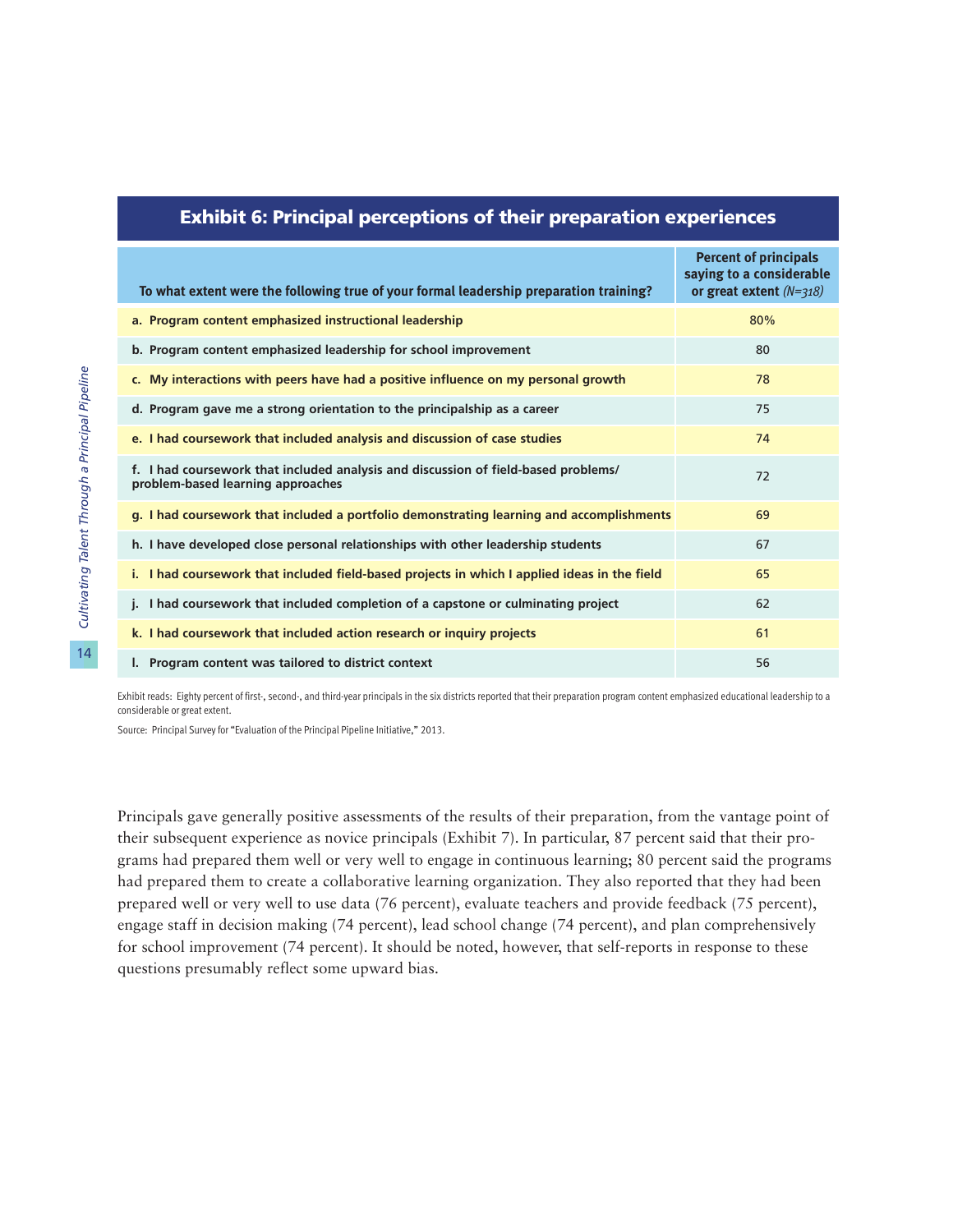| How effectively did your leadership preparation training prepare you<br>to do each of the following? | <b>Percent of principals</b><br>saying well or very well<br>$(N=318)$ |
|------------------------------------------------------------------------------------------------------|-----------------------------------------------------------------------|
| a. Engage in self-improvement and continuous learning                                                | 87%                                                                   |
| b. Create a collaborative learning organization                                                      | 80                                                                    |
| c. Use data to monitor school progress, identify problems and propose solutions                      | 76                                                                    |
| d. Evaluate teachers and provide instructional feedback to support their improvement                 | 75                                                                    |
| e. Engage staff in a decision making process about school curriculum and policies                    | 74                                                                    |
| f. Lead a well-informed, planned change process for a school                                         | 74                                                                    |
| g. Engage in comprehensive planning for school improvement                                           | 74                                                                    |
| h. Create a coherent educational program across the school                                           | 70                                                                    |
| Redesign school organizations to enhance productive teaching and learning<br>i.                      | 69                                                                    |
| Design professional development that builds teachers' knowledge and skills<br>j.                     | 64                                                                    |
| k. Understand how different students learn and how to teach them successfully                        | 58                                                                    |
| I. Evaluate curriculum materials for their usefulness in supporting learning                         | 48                                                                    |

# **Exhibit 7: Principal perceptions of their preparedness**

Exhibit reads: Eighty-seven percent of first, second, and third-year principals in the six districts reported that their preparation programs prepared them well orvery well to engage in self-improvement and continuous learning.

Source: Principal Survey for "Evaluation of the Principal Pipeline Initiative," 2013.

As described in the introduction to this report, research on preparation programs—especially the work of Linda Darling-Hammond and colleagues—helped the Foundation determine what program features would be required under the Principal Pipeline Initiative. Our principal survey allows an exploratory comparison of principals' reports on their preparation with those of the Darling-Hammond team's two groups of respondents: graduates of the programs highlighted as exemplars, and a national comparison group of principals.

As evidence pointing to the strength of preparation in these districts at the start of this initiative, we found that the reports of novice principals in these districts were fairly similar to those of graduates of the exemplary programs studied by Darling-Hammond and colleagues, and more favorable in some respects than the reports found among that study's national sample. This held true for these graduates' assessments of program content and instructional approaches, and their self-reported preparation for specific aspects of leadership. In other words, the districts already appeared to enjoy the benefit of relatively strong preparation programs. The detailed comparative findings appear in Appendix A.

In interpreting these findings, it is important to consider that the program features identified as unusual strengths in the middle of the past decade may have become more widespread everywhere, not just among Policy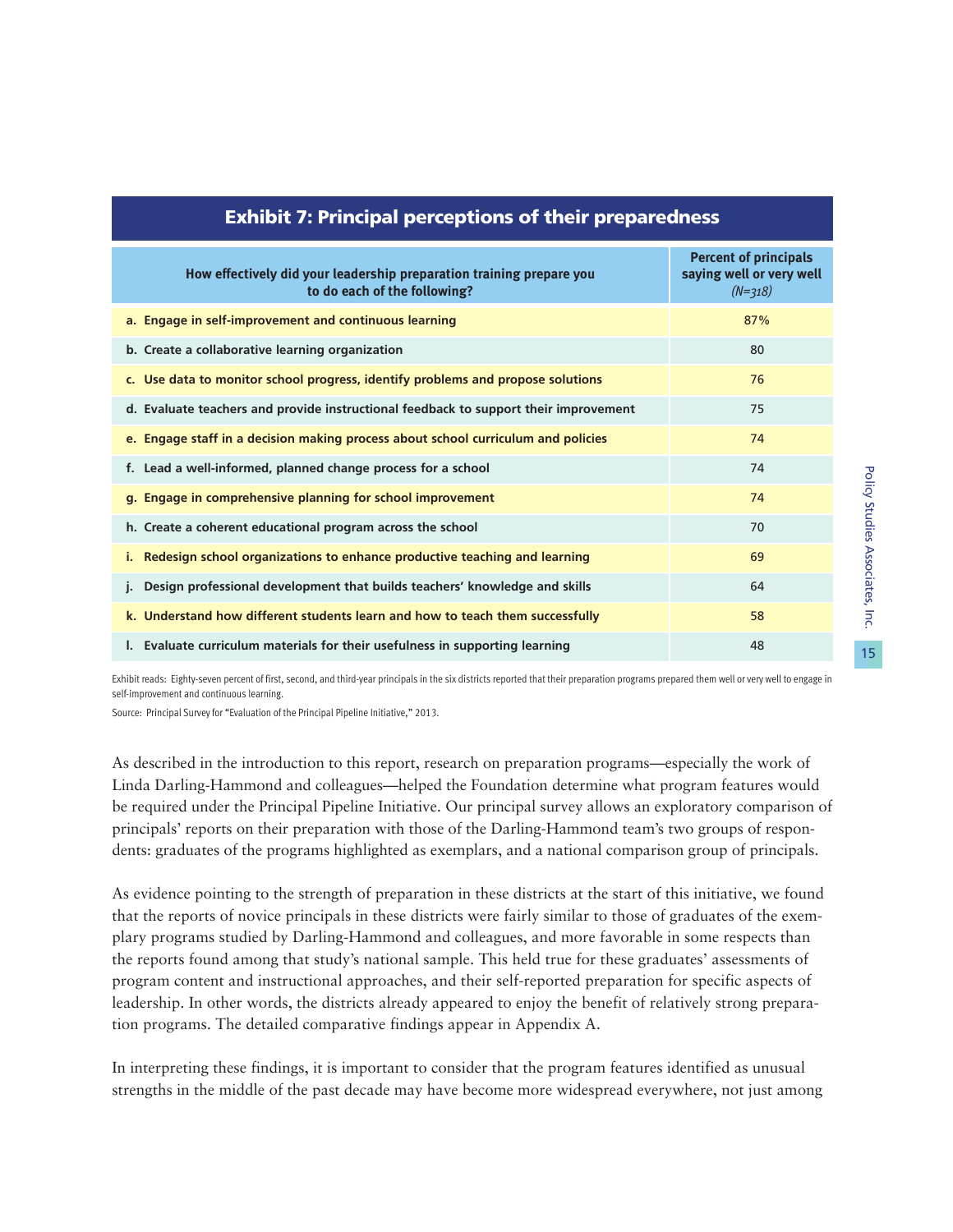the programs preparing principals for these districts. Because these survey instruments have not been used to gather nationally representative data on leader preparation in recent years, we cannot know how the programs serving these districts would compare with others nationally.

#### *Assistant Principals, Their Aspirations, and Their Preparation Experiences*

In beginning their work under the grant, the districts could see that the assistant principalship could offer a window for preparing a motivated group of candidates to become principals. As reported above, 86 percent of new principals had been assistant principals, according to the survey data. Moreover, a high proportion of the recently hired assistant principals aspired to become principals. In our survey of assistant principals, the respondents—all of whom were in their first, second, or third year in that job—overwhelmingly reported that they intended to go on to other jobs, usually including the job of principal. Across the board, 84 percent of responding assistant principals said they planned to pursue the principalship in their district.

These ambitions reported by individuals were generally consistent with the expectations expressed by top district leaders, whom we interviewed about the career paths they envisioned for current assistant principals. For example, top leaders interviewed in Gwinnett County—while acknowledging that "Individuals can want to be an assistant principal for their entire career, and that's OK"—also said that the position "has got to be a stepping stone for your principals." In each district, leaders recognized that assistant principals were their richest potential source of principals.

Assistant principals' perceptions of their preparation experiences (which, like those of the principals, largely took place before grant award) were quite similar to the perceptions that principals reported, according to our surveys. We asked first-, second-, and third-year assistant principals in five of the districts<sup>5</sup> to describe their leadership preparation with respect to the same features, and found that high proportions of this group reported that it had emphasized leadership for school improvement and instructional leadership (Exhibit 8).

<sup>5</sup> The response rate among assistant principals in New York City was too low to support analysis.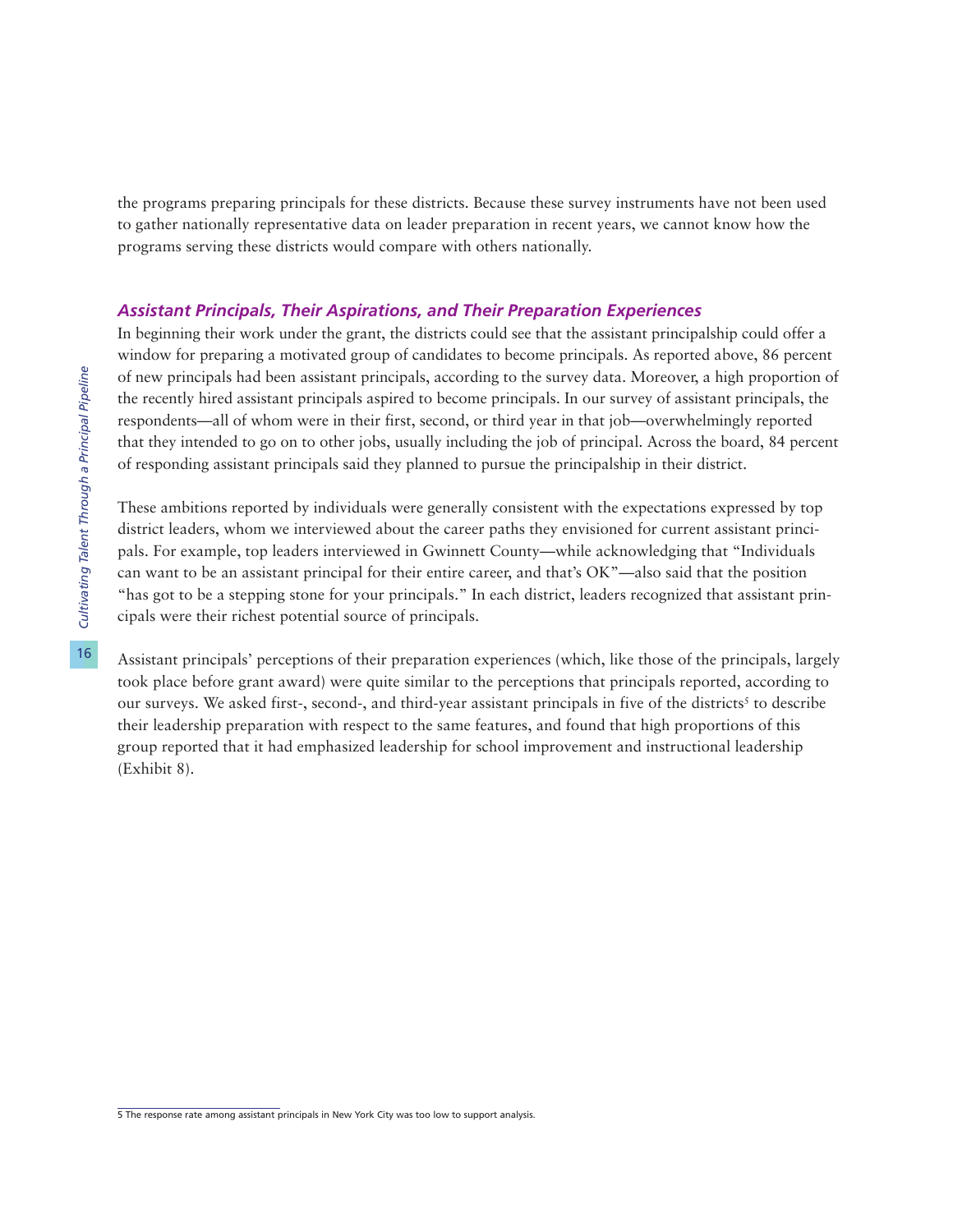# **Exhibit 8: Assistant principal perceptions of their preparation experiences**

| To what extent were the following true of your formal leadership preparation training?                                  | Percent of APs saving to a<br>considerable or great<br>extent $(N=321)$ |
|-------------------------------------------------------------------------------------------------------------------------|-------------------------------------------------------------------------|
| a. Program content emphasized leadership for school improvement                                                         | 92%                                                                     |
| b. Program content emphasized instructional leadership                                                                  | 88                                                                      |
| c. My interactions with peers have had a positive influence on my personal growth                                       | 79                                                                      |
| d. I had coursework that included analysis and discussion of case studies                                               | 78                                                                      |
| e. I had coursework that included analysis and discussion of field-based problems/<br>problem based learning approaches | 77                                                                      |
| f. I had coursework that included a portfolio demonstrating learning and accomplishments                                | 76                                                                      |
| g. I had coursework that included field-based projects in which I applied ideas in the field                            | 75                                                                      |
| h. I had coursework that included action research or inquiry projects                                                   | 73                                                                      |
| i. I had coursework that included completion of a capstone or culminating project                                       | 70                                                                      |
| j. I have developed close personal relationships with other leadership students                                         | 70                                                                      |
| k. Program gave me a strong orientation to the principalship as a career                                                | 69                                                                      |
| I. Program content was tailored to district context                                                                     | 60                                                                      |

Exhibit reads: Ninety-two percent of assistant principals reported that their preparation program content emphasized leadership for school improvement to a considerable or great extent. Source: Principal Survey for the "Evaluation of the Principal Pipeline Initiative," 2013.

# *Preparation Pathways in 2012-13*

By 2012-13, the paths available to aspiring principals reflected new district policies set in motion after the August 2011 grant award. We identify here the district visions and program features in place in 2012-13, and analyze the steps taken to bring programs into alignment with the features called for in the Principal Pipeline Initiative: selective recruitment and admissions, a cohort model, content tailored to the district, problem-based learning, and clinical practice. We note changes made in program procedures or design to conform to these grant specifications, but also identify ways in which the existing programs already met the specifications.

## *Changes in the Program Landscape*

By 2012-13, the pathways to the principalship had changed with the introduction of new programs and greater district influence over program design and the selection of participants. The types of changes made fell into three broad categories: enhancing selective, district-run programming; adding a new district program as a final step before the principalship; and widening the portfolio of options among preparation programs. Each of these approaches was embraced by two of the districts.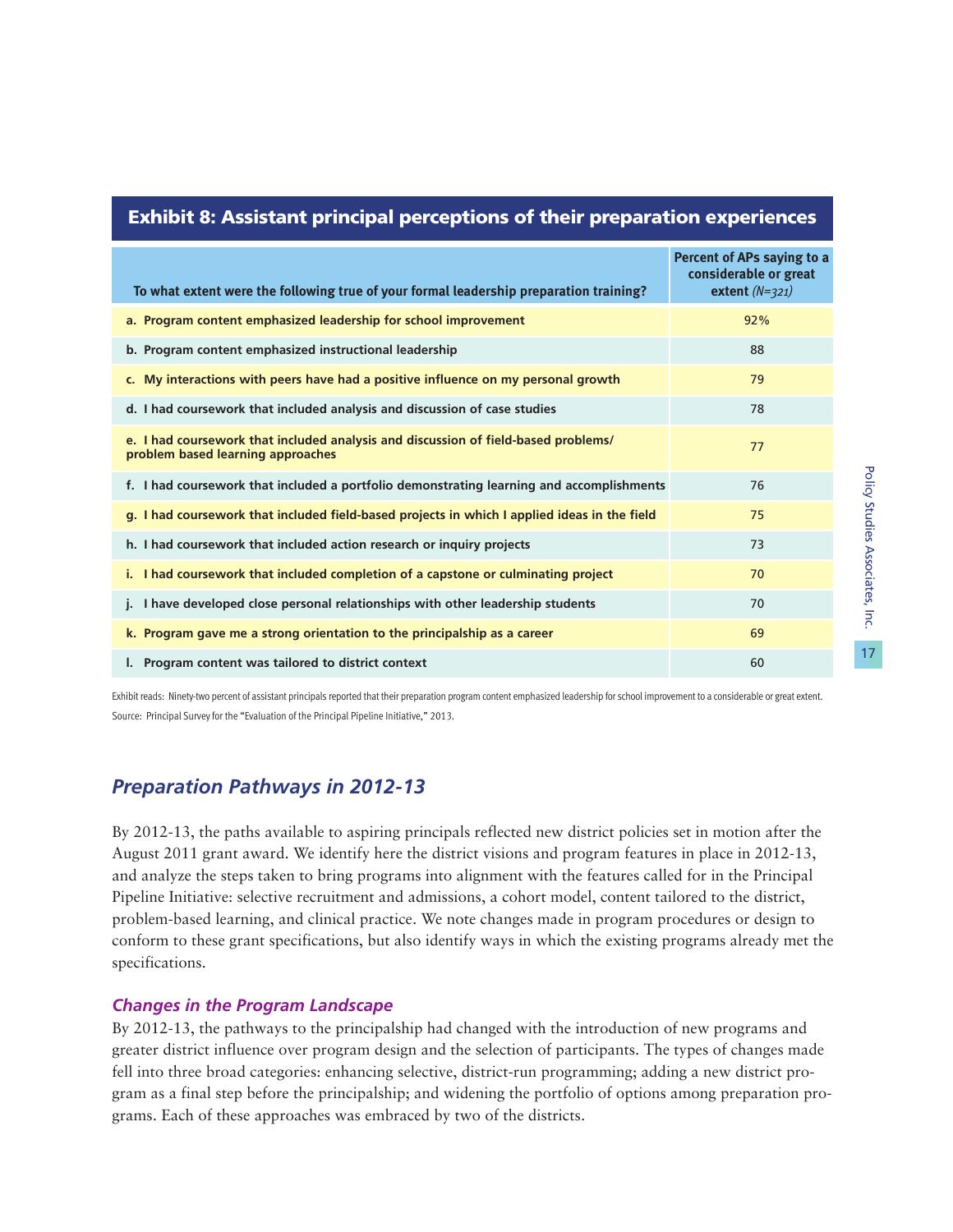Gwinnett and Hillsborough Counties, which already had their own final-stage programs as a gateway to the principalship for selected assistant principals, made changes consistent with their belief in *selective, district-run programming*. Both districts were committed to a vision in which the district itself took the lead in preparing its future principals. District leaders explained this vision in interviews in 2012:

The district owns those programs…. We know what's necessary to get principals prepared for functioning as instructional leaders in Hillsborough County.

The people who are best able to help future school leaders understand [the principal's job] are the people who have the responsibility and the accountability for education in this district.

Each of these two districts added or modified its own early-stage program as part of a multi-step pathway, as well as enhancing its existing final-stage program.

- Gwinnett County instituted a more rigorous selection process for the Aspiring Leader Program that it offered to would-be assistant principals. It also lengthened and redesigned the clinical component of its final-stage Aspiring Principals Program.
- Hillsborough County launched the selective Future Leaders Academy for individuals who had their initial certification and hoped to become assistant principals. The district also overhauled its finalstage Preparing New Principals program for experienced assistant principals, revising the curriculum and adding a mentoring component, and it strengthened the policy of selecting new principals from among graduates of this final-stage program.

Denver and Prince George's County each added *a new, district-run final-stage program* for sitting assistant principals whom the district identified as especially promising candidates for the principalship. In this way they strengthened their control over both selection and preparation of candidates who had already moved through the existing preparation pathways and might become principals soon. While the new final-stage programs were not necessarily mandatory prerequisites for principal positions, the districts promoted them as a desirable step for high-potential assistant principals. A leader in one of the districts described new programming at the assistant principal level as an ingredient in building "a very deliberate, conscious growth and career-mapping development strategy for our assistant principals":

- Denver's Learn to Lead program provided a one-year residency at either the current school or a new school in which participants took on additional principal-like roles and developed leadership skills and perspectives that are not typically afforded assistant principals. Participants conducted case studies and were expected to learn from leaders in schools and non-education organizations.
- Prince George's County's Aspiring Leaders Program for Student Success provided a cohort of assistant principals with a structured curriculum designed to develop their school leadership capacity. Developed in partnership with the National Institute for School Leadership, it used instructional modules and trained mentors.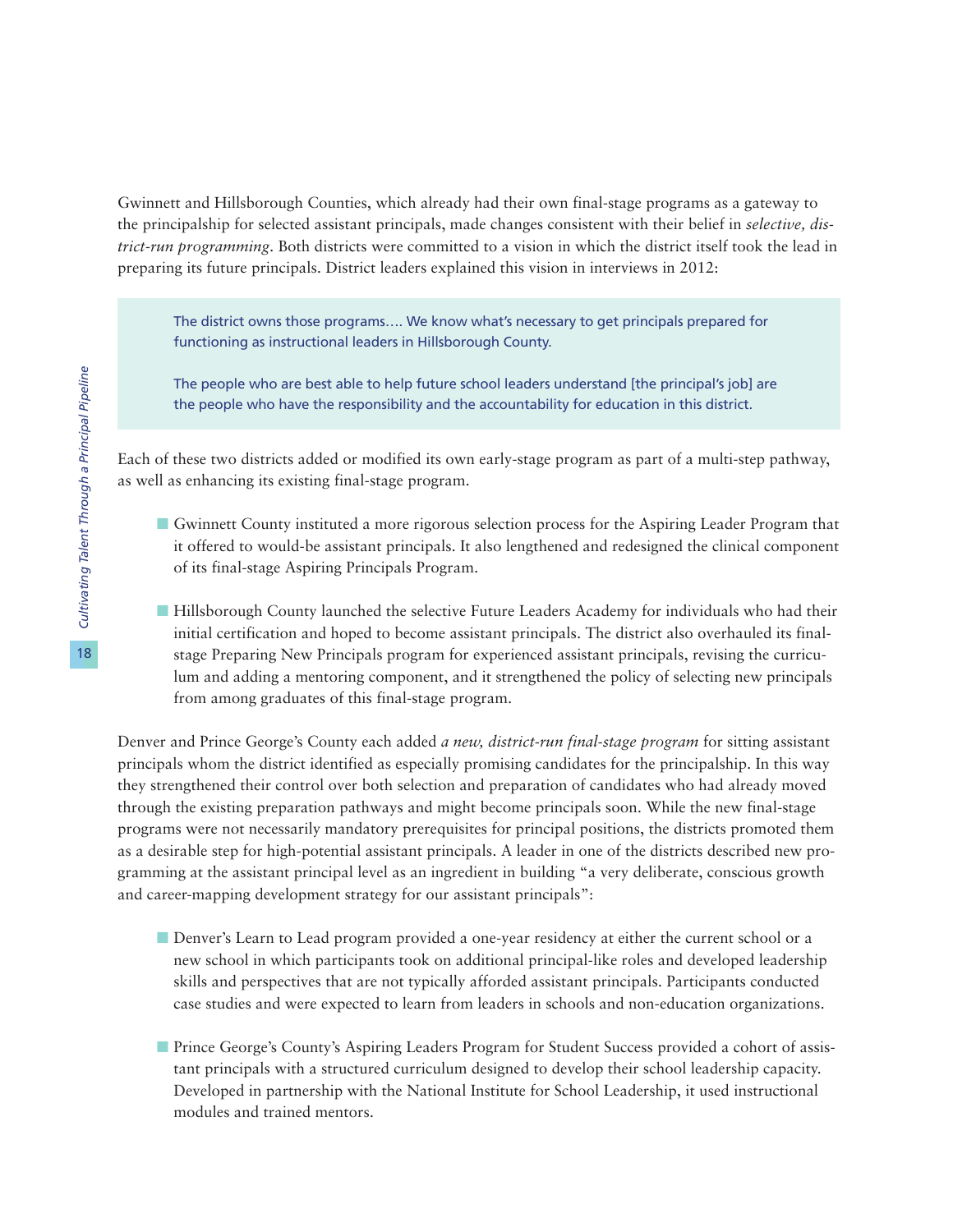Charlotte-Mecklenburg and New York City continued to rely on university preparation or an alternate route for principal qualification, rather than requiring or strongly encouraging an additional final-stage program. These districts' visions of improved principal preparation featured *a wider portfolio of options among principal-qualifying programs.* "Multiple programs for different needs, that's what I'm most excited about," said a district interviewee in 2013. Also part of these districts' strategies were efforts to strengthen district influence over recruitment and selection of candidates for preparation through all programs.

- Charlotte-Mecklenburg developed new, specialized program options with two nearby universities.
- New York City, using something of an "all-of-the-above" strategy, launched new principal-qualifying options in universities, expanded the number of options that the district itself offered at each stage of preparation, and worked with its nonprofit partners who were adding early-stage programs.

District leaders also strengthened their programs for new assistant principals, viewing these offerings as part of the pathway to the principalship. As just described, Gwinnett and Hillsborough Counties both stiffened the selection processes for the internal program that they offered for teachers prior to the assistant principalship. They positioned these programs as stepping stones required along the way to an assistant principal position and thus to a principalship. Hillsborough County also redesigned its Assistant Principal Induction Program, seeking to tighten its focus on the subset of leadership competencies that applied to assistant principals. In Charlotte-Mecklenburg, on-the-job support for novice assistant principals was redesigned by the same people who had designed the district's support for novice principals, including partners at Queens University.

#### *District and Partner Programs Operating in 2012-13*

In this overview of the programs that existed in 2012-13, we differentiate between "early-stage" and "principal-qualifying" programs. Early-stage programs were those whose graduates had to engage in further preparation before applying for principalships in their districts, due to state or district requirements. Principal-qualifying programs, on the other hand, produced graduates who were eligible to become principals without further formal preparation (although in practice many were likely to take a different administrative job, such as an assistant principalship, on the way to a principalship). We also differentiate among programs on the basis of sector—whether the program was managed by the district itself, a university, or a nonprofit organization.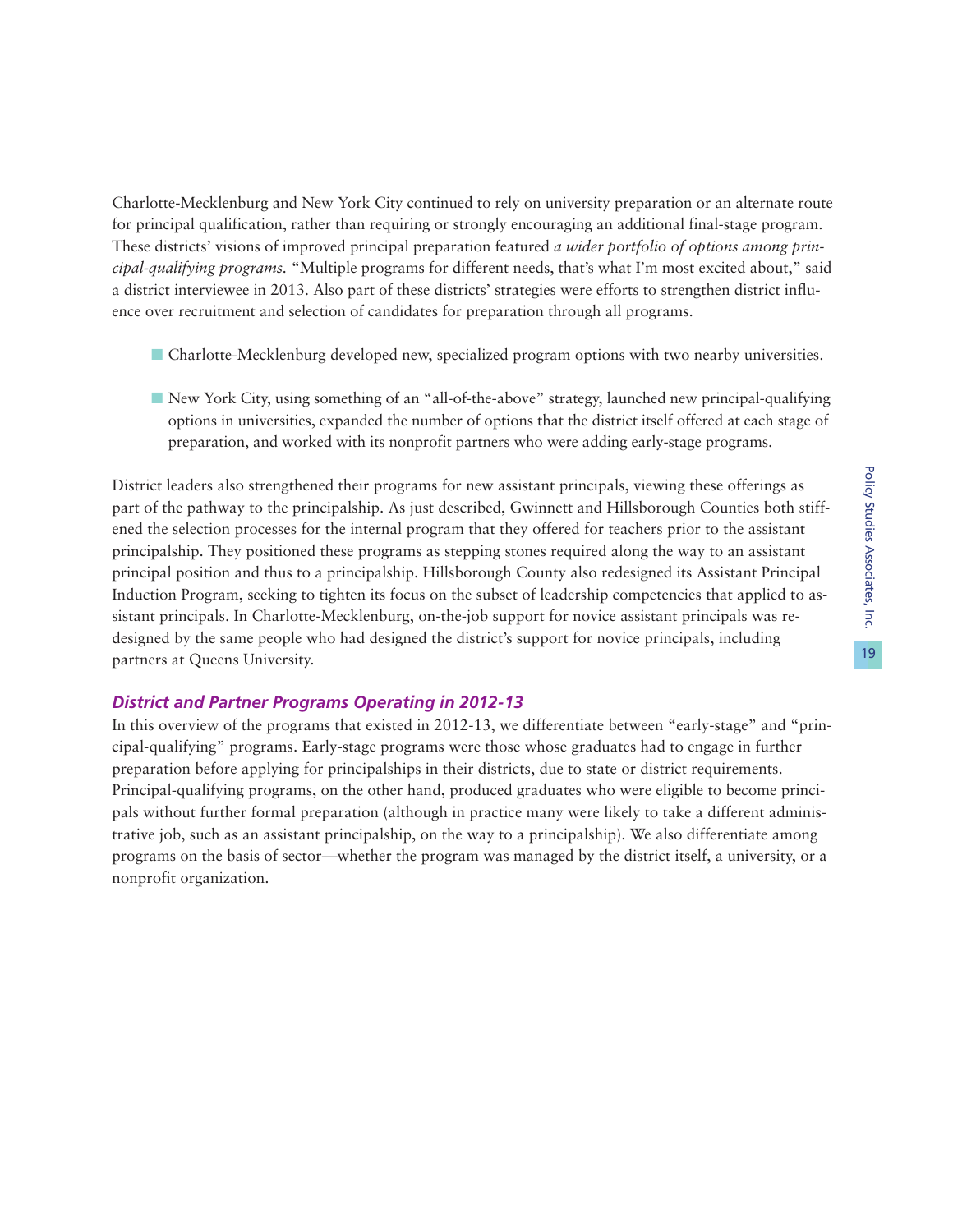**PRINCIPAL-QUALIFYING PROGRAMS.** As of 2012-13 there were 20 principal-qualifying programs that were in operation and that the districts described as "preferred providers"6 (Exhibit 9). New York City had seven operational programs at the principal-qualifying level, <sup>7</sup> Denver four, Charlotte-Mecklenburg four, Prince George's County three, and Gwinnett and Hillsborough Counties one each.

Eight of the 20 programs were new starts since the grant award, and the other 12 programs had undergone substantive revisions under the grant. Eighteen had graduating cohorts in 2013 of 30 individuals or fewer; the two outliers, both district-run programs in New York City, had 71 and 38 graduates respectively. In each of the six districts, the single largest program was either district-run or a longstanding external partnership (those partners being the Ritchie Program for Denver and Leaders for Tomorrow for Charlotte-Mecklenburg).

**EARLY-STAGE PROGRAMS.** Five districts (all but Denver) were also either operating or collaborating with additional, early-stage programs as of 2012-13. Although graduates of these programs could not proceed directly to principalships, the programs were considered part of the overall leadership pathway for the district and in most cases were mandatory steps on that pathway by state or district policy.

Gwinnett County required assistant principals to participate in the semester-long Aspiring Leader Program of the district's Quality-Plus Leader Academy either before or just after their appointment to that position. Next, under state requirements, aspiring leaders would attend a university program of 30 to 39 credit hours to qualify for state certification. The following five universities offered such programs and had taken steps to align them to Gwinnett County's priorities and leadership standards: Clark Atlanta University, Georgia State University, Mercer University, University of Georgia, and University of West Georgia. All these programs predated the grant but were modified in some respects under the grant.

<sup>6</sup> According to The Wallace Foundation in its instructions for providing program-level data in an annual progress report, a preferred provider program is one that the district "values as a high-quality program.".

<sup>7</sup> Two other programs were under development in collaboration with New York City but were not yet enrolling participants: one at Fordham University and the other at Relay Graduate School. Both planned to be open to participants in 2013-14. They are not included in this report's analyses because they had not yet fully taken shape at the time of data collection.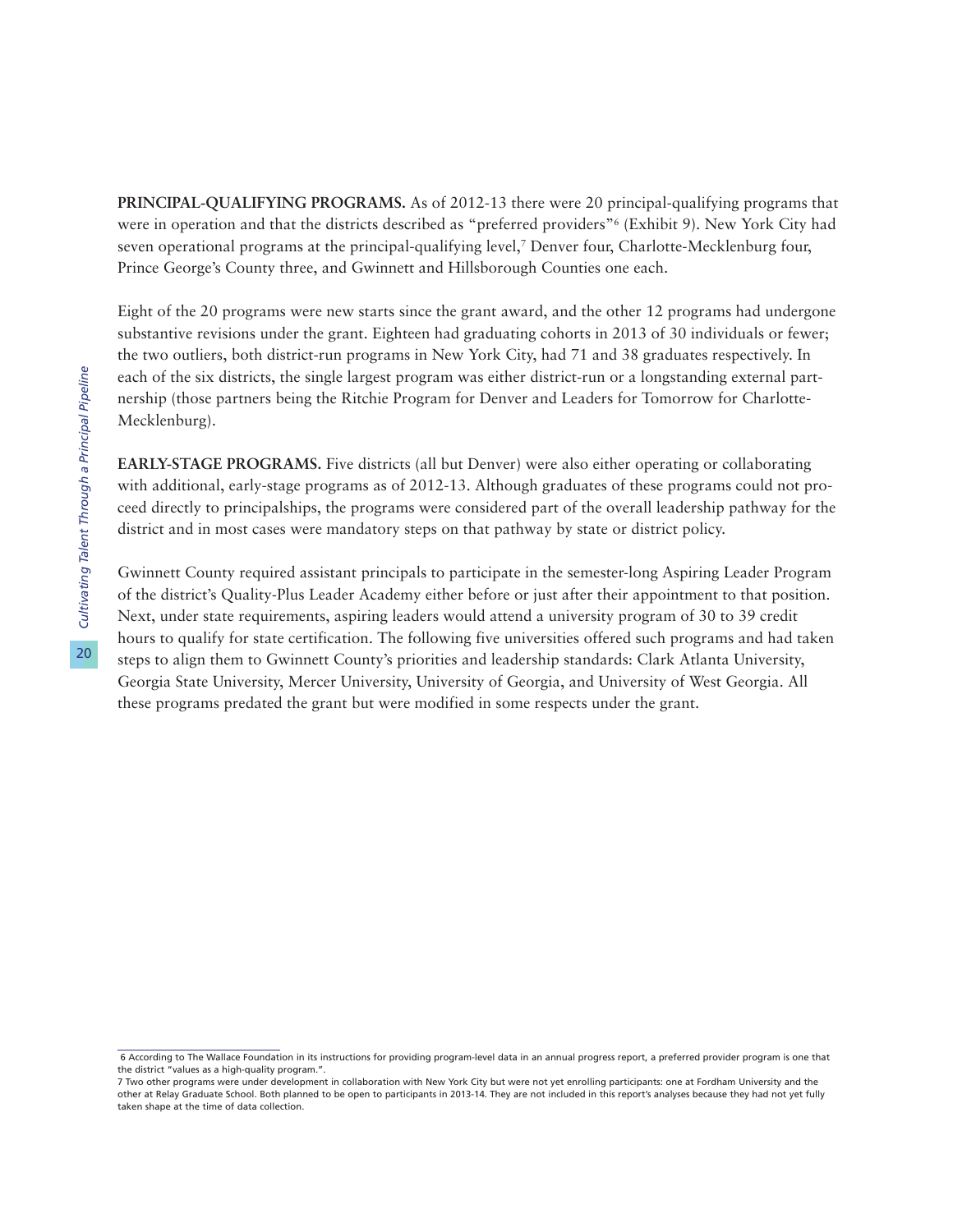|                            |                                                                      |                                                                                                                  |                                                                  | Exhibit 9: Principal-qualifying programs operating in 2012-13, by district and program size                                                                                                                |                                                                                                                                                                                |
|----------------------------|----------------------------------------------------------------------|------------------------------------------------------------------------------------------------------------------|------------------------------------------------------------------|------------------------------------------------------------------------------------------------------------------------------------------------------------------------------------------------------------|--------------------------------------------------------------------------------------------------------------------------------------------------------------------------------|
|                            | Mean number of                                                       |                                                                                                                  |                                                                  | Principal-qualifying programs, by size of graduating cohort, 2013                                                                                                                                          |                                                                                                                                                                                |
| <b>District</b>            | annually, 2011-12<br>principals the<br>district hired<br>and 2012-13 | More than 30                                                                                                     | $21 - 30$                                                        | 11-20                                                                                                                                                                                                      | Up to 10                                                                                                                                                                       |
| New York City              | 200                                                                  | District (Assistant<br>Principals' Institute)<br>District (Leaders in<br>Apprenticeship<br>Education<br>Program) | Aspiring Principals<br>Nonprofit (NYCLA<br>Program)              | Leadership Apprenticeship<br><b>University (Bank Street)</b><br><b>University (Teachers</b><br><b>Principals Academy)</b><br><b>University Summer</b><br>College, Columbia<br>Nonprofit (NYCLA<br>Program) | Nonprofit (New Leaders)                                                                                                                                                        |
| <b>Hillsborough County</b> | 40                                                                   |                                                                                                                  | District (Preparing<br>New Principals)                           |                                                                                                                                                                                                            |                                                                                                                                                                                |
| <b>Denver</b>              | 38                                                                   |                                                                                                                  |                                                                  | Denver Ritchie Program)<br>University (University Of<br>District (Learn to Lead)                                                                                                                           | Nonprofit (Get Smart<br>Schools)<br>District (REDDI)                                                                                                                           |
| Prince George's County     | 35                                                                   |                                                                                                                  | District (Aspiring<br>Leaders Program<br>for Student<br>Success) | University (Bowie State<br>University)                                                                                                                                                                     | Nonprofit (New Leaders)                                                                                                                                                        |
| Charlotte-Mecklenburg      | 22                                                                   |                                                                                                                  |                                                                  | University (Winthrop<br>University Leaders for<br>Tomorrow)                                                                                                                                                | University School Executive<br>University (UNC Charlotte<br>Nonprofit (New Leaders)<br>Leadership Academy)<br>Aspiring High School<br>Principals)<br><b>University (Queens</b> |
| Gwinnett County            | $\infty$                                                             |                                                                                                                  |                                                                  | District (Quality-Plus<br>Leader Academy)                                                                                                                                                                  |                                                                                                                                                                                |

Exhibit reads: New York City hired an average of 200 principals amually in 2011-12 and 2012-13. It had two principal-qualifying programs with graduating cohorts of more than 30 in 2013, both operated by the district. Neith Exhibit reads: New York City hired an average of 200 principals annually in 2011-12 and 2013-13. It had two principal-qualifying programs with graduating cohorts of more than 30 in 2013, both operated by the district. Neit was newly started after the grant award.

Note: Programs newly started after grant award shown in bold. Note: Programs newly started after grant award shown in bold.

Source: District reports to The Wallace Foundation, October 2013 Source: District reports to The Wallace Foundation, October 2013

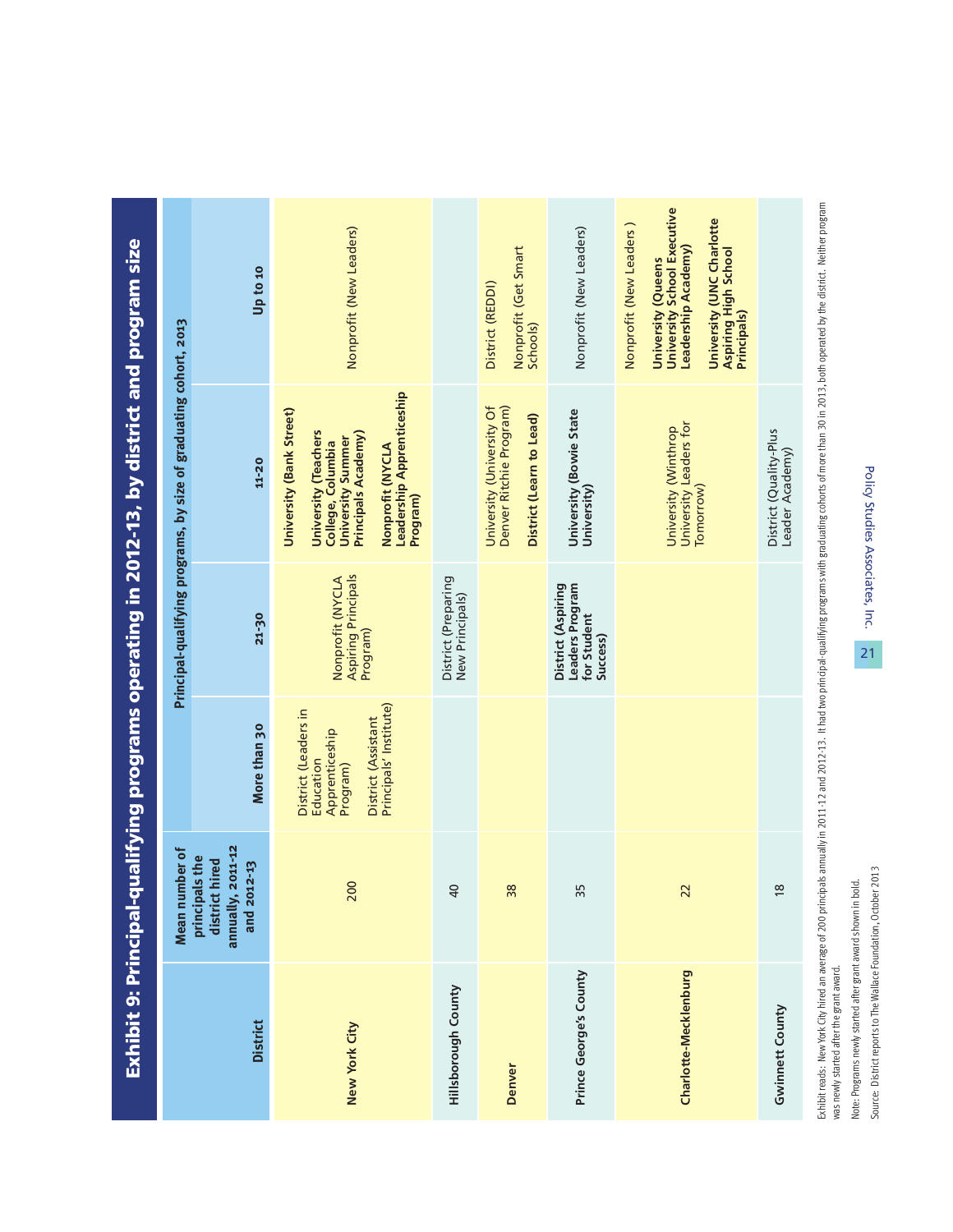Hillsborough County aspiring leaders were required to participate in three types of early-stage programs: (1) a university program for Florida's Level I certification; (2) the district's six-month Future Leaders Academy before appointment as an assistant principal; and (3) the district's two-year Assistant Principal Induction Program. The second and third of these stages were new starts under the grant. The district had also begun collaboration with university certification programs at the University of South Florida and Nova Southeastern University.

New York City offered one new early-stage program of its own, the Teacher Leadership Program, and also collaborated with the New Leaders Emerging Leaders Program. Both were aimed at developing leadership skills among practicing teachers who might then go on to seek administrative certification. The Emerging Leaders Program was also operating in Charlotte-Mecklenburg and Prince George's County in 2012-13. Launched in the previous year nationally and aimed at teacher leaders and others with an interest in school leadership, it had become a stepping stone to the New Leaders principal-qualifying program in these districts.

### *Recruitment and Selection into Preparation Programs*

Under the initiative, the districts and partners operating preparation programs worked to bring the processes of recruitment and selection into alignment with district expectations for principals. This meant recruiting candidates who appeared likely to meet these expectations and aligning formal selection criteria with district hiring standards, which were being redesigned under the initiative. It was also likely to mean involving district and school leaders in recruitment and selection. And a common practice in selection for these programs (existing programs as well as new ones) mirrored a practice that the Foundation encouraged in the process of hiring new principals: the use of performance tasks as part of the application process.

## **USE OF DISTRICT STANDARDS AND DISTRICT STAFF INPUT IN RECRUITMENT AND SELEC-**

**TION.** All district-operated preparation programs had recruitment and selection processes that were aligned with the district's most current leadership standards—and, thus, also aligned with hiring criteria. District-operated programs, whether at the early or principal-qualifying stage, served dual functions of building leadership capacity and tightening a selection process along the way to principal hiring.

In districts that had a sequence of internal programs at the early and principal-qualifying stages, district staff could iteratively winnow the pool of potential leaders. In Hillsborough, for instance, each time an individual was selected for and progressed through one of the three internal programs (two of which were new), the district could collect formal and informal information relevant to an eventual hiring decision.

Districts designed program recruitment and application procedures to improve the likelihood that the participants selected could grow into strong principals. They hoped to focus district resources on the most promising candidates and develop a strong program cohort. For example, New York City modified its Leaders in Education Apprenticeship Program to have a separate cohort for each cluster, <sup>8</sup> whose leaders took an ongoing role in selecting, monitoring, and supporting candidates in the program. A district official described the intentional involvement of the district's cluster and network units in preparation programs, saying:

<sup>8</sup> New York City has about 60 networks with which schools affiliate voluntarily for many kinds of support with instructional and operational matters. Networks in turn are grouped into five clusters, which oversee and support the networks. Under the system's overall leader, called the chancellor, New York City also has a legally mandated system of superintendents (32 community superintendents, 8 high school superintendents, and 2 superintendents for special and alternative programs) who have formal supervisory authority over schools and their leaders. These arrangements reflect reorganizations introduced during the past decade.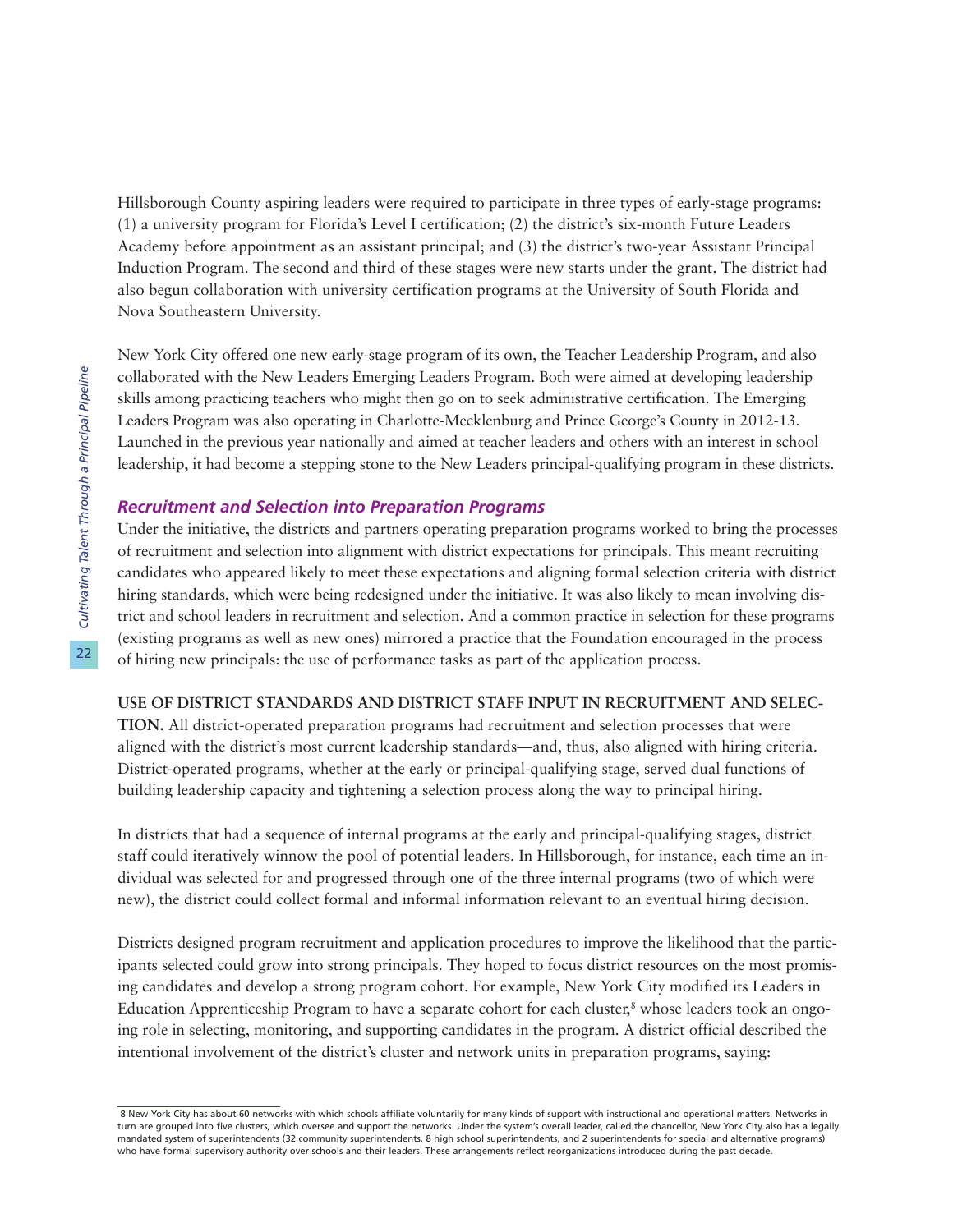What we've tried to do is create a pathway that's not anonymous; so that people can go into these programs known and … acknowledged and supported by those people who are in the networks or in their clusters. Because for most of the people, we're going to place them in jobs once they are done, and the idea is that [cluster and network managers] need to know them well, and they need to believe in these people.

At the recruitment stage, the districts invested time and effort not only for their own programs but also in recruiting for partner programs—that is, the programs with which they had worked and that they considered to be of high quality. The districts became more active in recruitment for partner programs under the grant. Participant recruitment was conducted through several methods, including open or invitation-only informational sessions, multi-program recruiting fairs, personal contact through district staff, and informational media that provided side-by-side descriptions that differentiated programs. Taking an active role in informing candidates about their options enabled districts to communicate where programs fit in district visions. Invitation-only events also gave districts a chance to encourage particular individuals to embark on leader preparation.

- Denver created new print materials to help potential applicants understand their options. For its two internal programs and two external partner programs, the district provided snapshot descriptions and charts with information related to eligibility, clinical experience, cohort size, and program focus. Denver also hosted an open recruiting fair that included presentations and informational tables from the district's two internal programs and two external programs. The director of leadership development and other district leaders made remarks and answered questions about internal and external programs.
- New York City developed a new online inventory of leader and teacher development programs that met its threshold criteria for program quality, including both district and partner programs. This webpage provided a one-stop overview that would help an aspiring leader find a program, among those pre-selected on the basis of quality, that matched his or her desired participation arrangements or substantive focus. In chart format, the page showed descriptive information on each program including duration, application window, and outcome in terms of degree and certification, with links to more detailed program pages that described curricula and required qualifications and, in turn, linked to the program's own websites. This inventory had become the second-most visited page on the district's website.

For some programs, recruitment approximated an "invitation-only" model, with candidates invited to apply based on their nomination by school or district leaders. Programs that required district nominations as part of the application process tended to be internal district programs or programs in which the district was a strong partner.

■ Three Charlotte-Mecklenburg programs, each co-designed by the district and a university, invited applicants based on district nominations. For instance, Charlotte-Mecklenburg staff worked with Leaders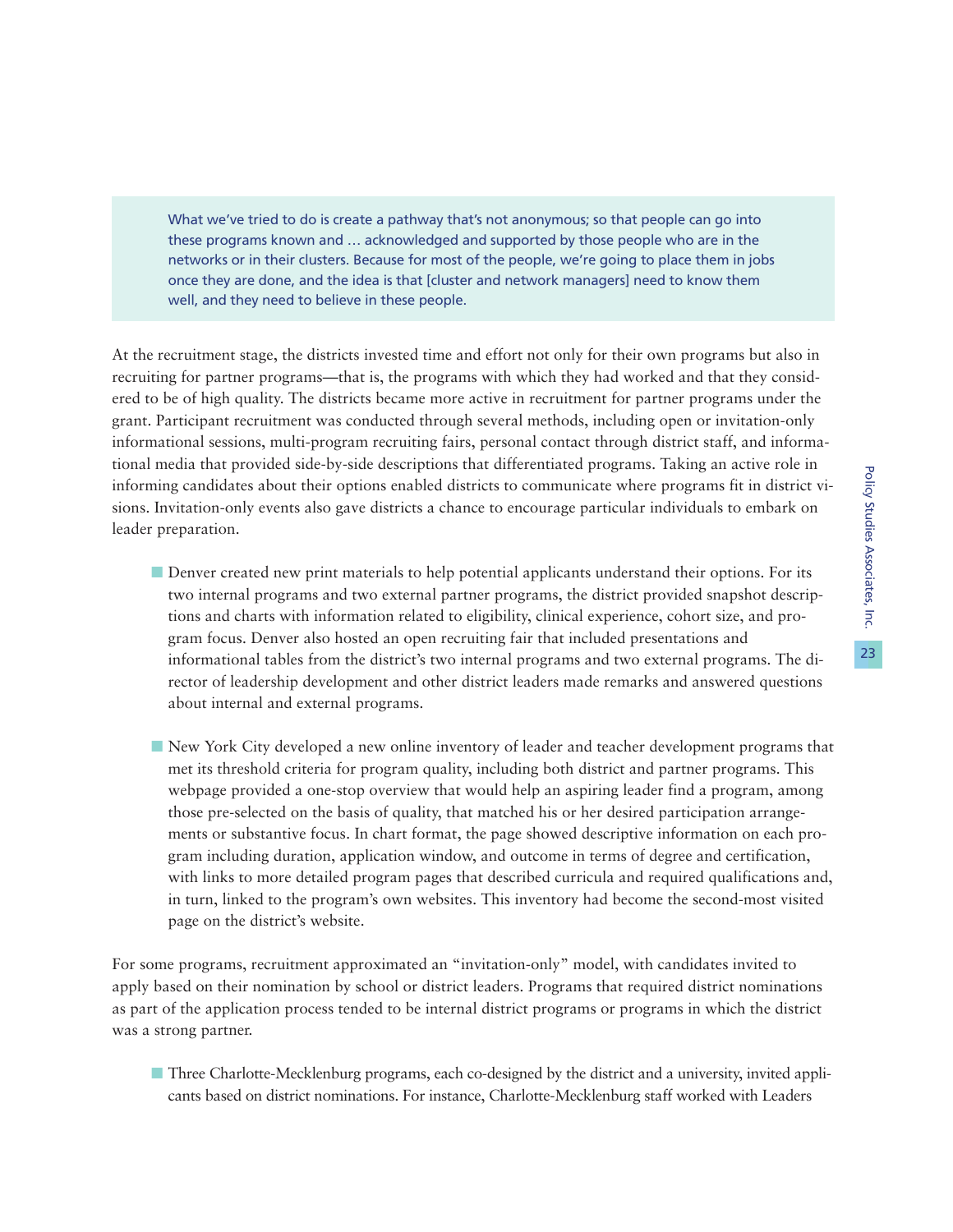for Tomorrow to nominate promising candidates for the program. These nominees were invited to an open house to learn about the program, and typically many of them applied to the program.

- Prince George's County's new Aspiring Leaders Program for Student Success began heavy promotional efforts for its inaugural year by soliciting recommendations of promising assistant principals from district instructional directors (i.e., the principal supervisors). These assistant principals were then emailed an invitation to an informational meeting where they could talk personally with the district's director of school leadership.
- Hillsborough's Preparing New Principals and New York City's Leaders in Education Apprenticeship Program increasingly relied on nominations from higher-level district officials to identify individuals to recruit. While nominations were not a formal prerequisite for applying to these programs, they carried substantial weight and influenced the shape of the applicant pools.

Both internal and external programs might require that applications include a recommendation from the applicant's principal or a district supervisor. One district's project director for the Principal Pipeline Initiative described the rationale for encouraging principals to recruit thoughtfully in the most recent admissions season:

I wanted principals to actually help us hand pick. When you send [an invitation] out to everyone, you're going to have candidates that really would have no business going back for ed leadership, and they're going to waste their money getting this degree and never really be the right fit to move into school leadership. So we gave every principal five invitations. And we told them to hand deliver them to five teachers in their school that they think would be good. … Delivering them by hand, I think we did get a good crop.

District programs had selection criteria that were aligned to district standards. For instance, Hillsborough County had designed candidate assessment rubrics that were based on the district's new standards and consistent with its administrator job descriptions and evaluation criteria.

To varying degrees, external programs' selection criteria also reflected alignment with district standards and priorities. Alignment with standards could be seen in the application form, principal recommendation form, interview questions, and scoring rubrics. External partner programs in which the district was a co-manager, notably the programs working with Charlotte-Mecklenburg and the Ritchie Program in Denver, brought their criteria into strong alignment with the district's leadership standards.

At least one external program in every district included district staff in the selection process, such as in scoring, interviewing, or providing input to the final list. The new Queens University School Executive Leadership Academy program specified that its selection committee be split evenly between Charlotte-Mecklenburg and university staff. Also in Charlotte-Mecklenburg, the Leaders for Tomorrow program continued to have selection panels that included in-district program alumni and other district principals, as well as district central-office staff.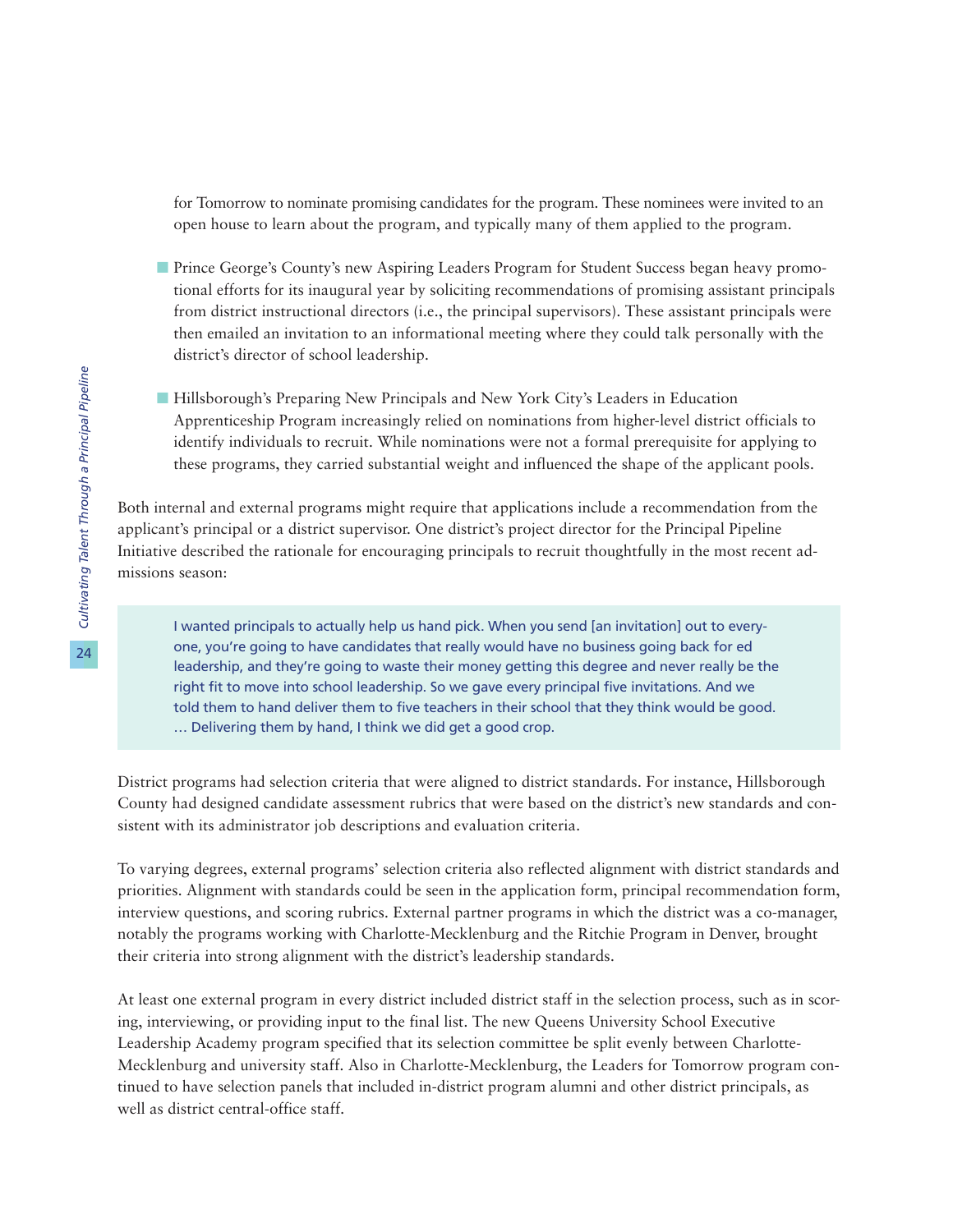## *Examples of Recruitment and Selection Processes for Principal Preparation*

■ Invite applicants based on district nominations ■ Include district staff in designing selection processes and rating applicants

■ Develop applicant rating criteria that express the district's leadership standards and hiring criteria

■ Use formal rating instruments and train raters in their use

■ Simulate scenarios in which applicants perform key tasks of school leaders

■ Draw on district data, such as evaluation scores and student performance

■ Have applicants self-assess their performance at the end of the application process

Those external programs that also served candidates from other districts modified their selection processes slightly to incorporate input from district staff. For example, the Summer Principals Academy of Teachers College, Columbia University, modified some aspects of its program, including joint selection processes with the district, as part of its grant-supported partnership with New York City. The University of South Florida, which ordinarily drew roughly half of its aspiring principals from Hillsborough County, began to get input from district staff on its applicants.

In every district, aspiring principals who applied unsuccessfully to preparation programs could and did apply again, whether to the same program or another, and might eventually become principals. District leaders did not want to give false encouragement to aspirants who were very unlikely to become leaders, but they continued to recognize that individuals would learn and grow through a combination of professional experience and formal preparation, and they were patient with multi-year pathways to the principalship.

**PERFORMANCE-BASED SELECTION CRITERIA.** Both before

and after grant award, application processes often included an assessment of applicant performance on specific tasks that simulated real-life problems and responsibilities that principals encounter. Most of these selection processes included multiple tasks, some performed individually and others as part of an applicant group. For instance, in Charlotte-Mecklenburg, Queens University's School Executive Leadership Academy had a half-day application event in which applicants rotated through a group simulation and discussion, completed a timed essay onsite, interviewed with a panel, and developed and delivered a presentation on an assigned topic. In all of these cases, performance tasks were rated by a panel, often composed of both district and program staff, using a rubric. These efforts could require a significant investment of district staff time to observe and score participants.

Examples of performance tasks assessed during the application process included:

- **TEACHER OBSERVATION AND FEEDBACK**. Simulated teacher feedback tasks included having applicants observe a video of teaching, rate teacher practice using a district instrument, and provide feedback to the teacher in writing or through role-play.
- **DATA ANALYSIS.** Applicants were given a set of school-level data to analyze and present. For the Ritchie Program in Denver, applicants discussed a dataset as a group, with panelists rating their capabilities in communication and collaboration along with data analysis capabilities.
- **TEACHER MEETING FACILITATION.** The New York City Leadership Academy continued to use a scenario and dialogue for a simulated dysfunctional teacher inquiry team meeting. Applicants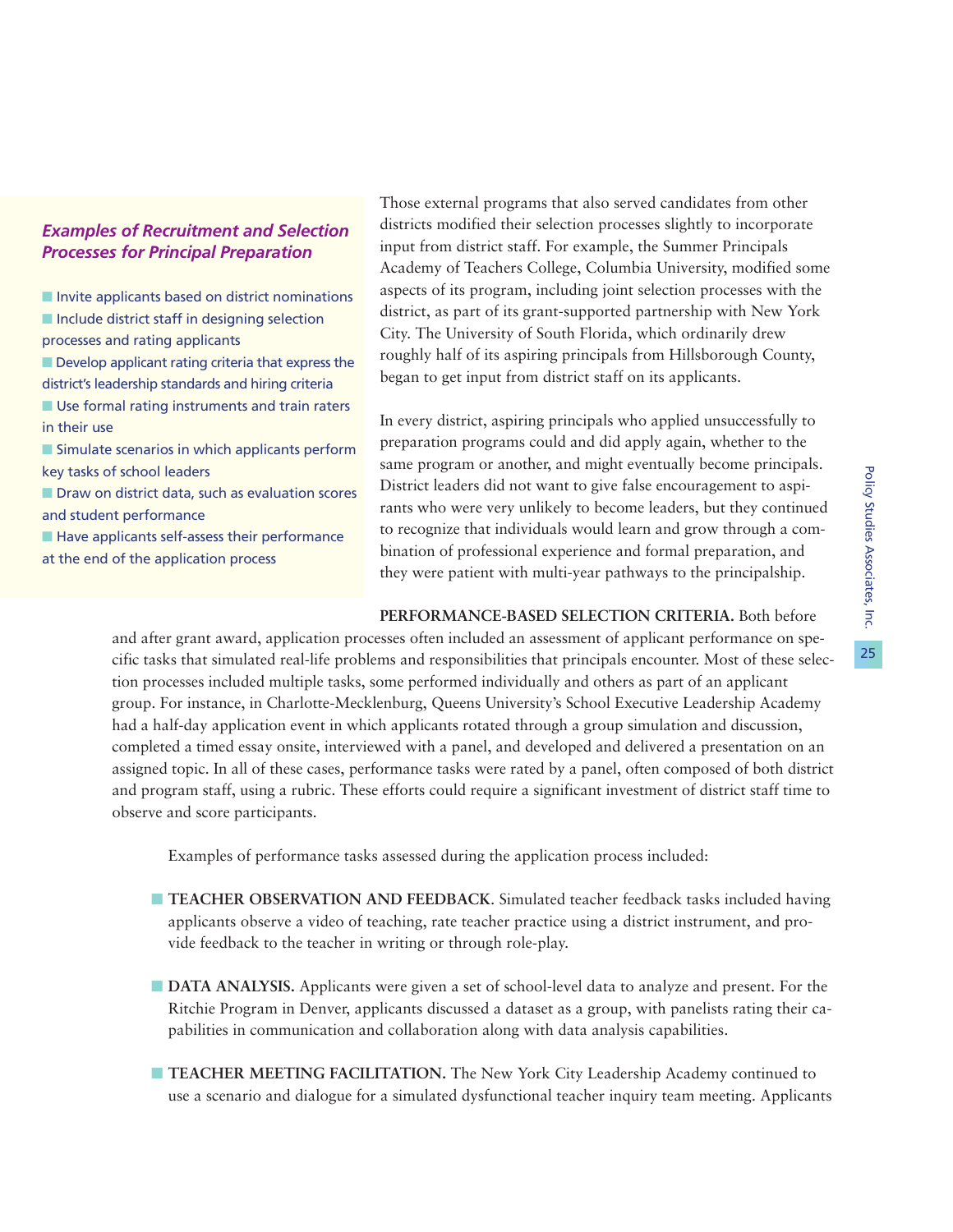discussed as a group what they would do as principal and were asked to come to a consensus decision. The panel used a rubric to assess leadership potential based on what applicants said and how they handled the group interaction. For Hillsborough County's new Future Leaders Academy, applicants were given information in advance so they could prepare for and run a role play of a teacher professional learning community meeting.

- **COMMUNITY AND PARENT COMMUNICATION.** The Future Leaders Academy had applicants do a role play with a concerned parent, and Gwinnett County's Quality-Plus Leader Academy applicants continued to have a simulated "in-basket" exercise in which they addressed a community concern.
- **SCHOOL WALKTHROUGHS.** Get Smart Schools in Denver continued to conduct classroom walkthroughs with applicants to assess their interactions in the setting and their ability to identify strengths and weaknesses.
- **SELF-REFLECTION.** Following their interviews and performance tasks, applicants to the New York City Leadership Academy's new Leadership Advancement Program were asked to assess their performance and what they learned that day.

#### *Program Design and Content*

The Wallace Foundation charged districts with ensuring that programs would use cohort models, tailor their content to the district context, and offer problem-based pedagogy. We investigated the ways in which district and partner programs were working toward these features.

## **COHORT MODELS HAD BECOME ALMOST UNIVERSAL AMONG THE DISTRICT AND PART-NER PROGRAMS, WITH THE ONLY EXCEPTIONS FOUND AMONG THE EARLY-STAGE PRO-**

**GRAMS IN UNIVERSITIES.** In programs with cohort models, participants are expected to attend classes and group activities together and complete the program at the same time as a discrete, consistent group. Survey responses suggest that this was already common in leader preparation before the grant, as described earlier in this chapter. As of 2012-13 a cohort model was part of the design of all of the principal-qualifying programs operated by districts or their university or nonprofit partners, and of all the early-stage programs operated by districts or nonprofit partners. However, most of the early-stage programs in universities preparing principals for Gwinnett and Hillsborough Counties instead allowed individual participants to progress at their own pace, as is often the case in programs of graduate education; this was true of three of the five programs working with Gwinnett County and both programs working with Hillsborough County.

District and program leaders described the cohort feature as an important aspect of the experience in programs using the model. In addition to attending classes together, cohort members might share field-based experiences or work on projects together. Different programs made different arrangements for cohort experiences, depending on the program's design and priorities: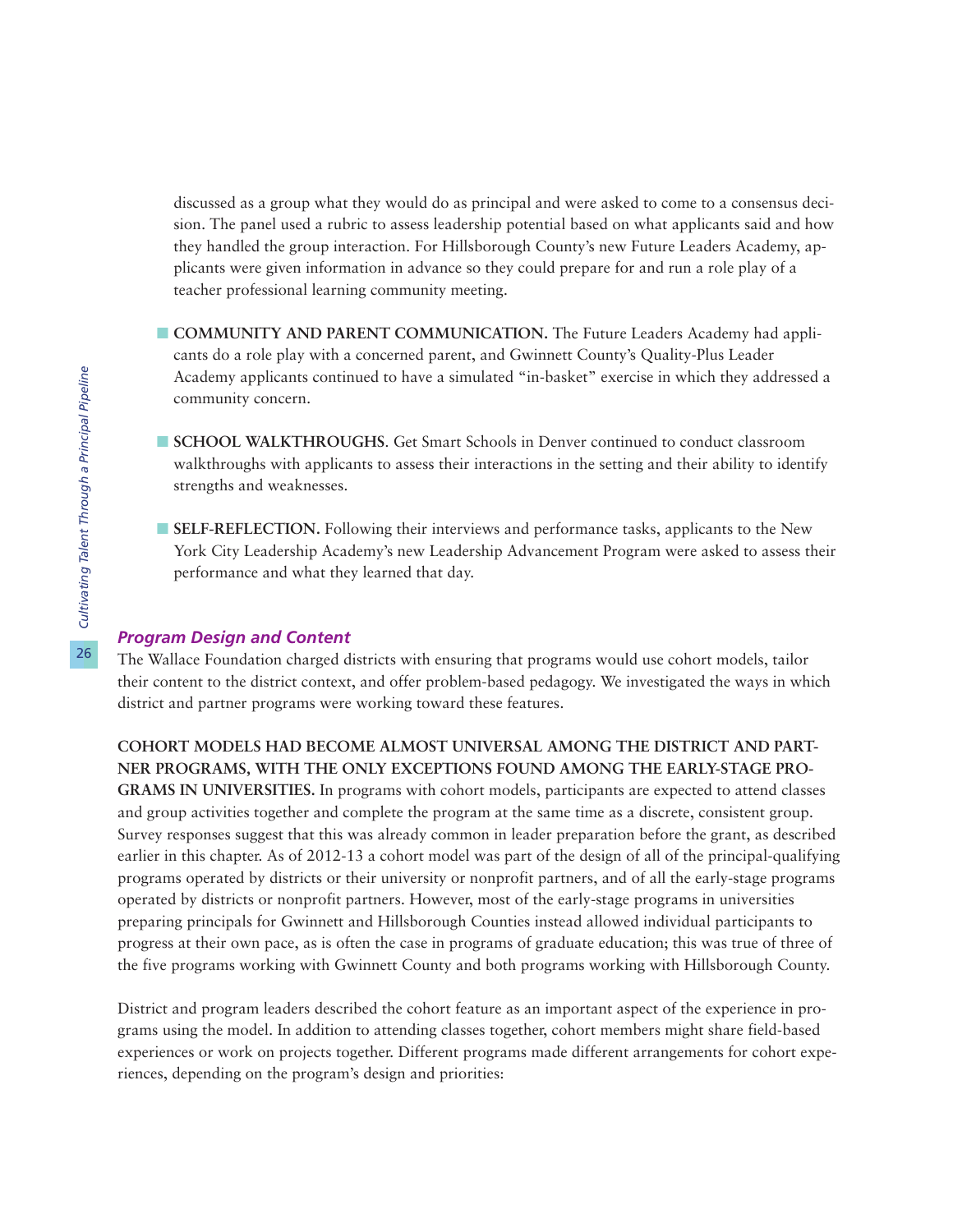- In New Leaders, cohort members made monthly visits to other schools, including each other's, to focus on particular problems of practice such as data analysis with teacher teams or providing effective feedback on classroom instruction. In Denver's new Learn to Lead, which brought perspectives from outside education into the curriculum, cohort members visited local businesses as well as schools for their leadership learning labs.
- Long-term group projects were featured in two new cohort-model programs, Queens University School Executive Leadership Academy and the Teachers College Summer Principals Academy. In the latter program, the group assignment was to design a school and present the design to district staff.
- New York's Leaders in Education Apprenticeship Program had a new feature, that of grouping its participants into cluster-based cohorts. Each subgroup met weekly with a facilitator to discuss the district's leadership competencies with reference to substantive issues that were priorities for that cluster.

I**NCREASINGLY, PROGRAMS HAD CONTENT TAILORED TO DISTRICT STANDARDS, PRIORI-TIES, AND CONTEXT.** Our baseline survey responses suggested that preparation programs in these districts could be more closely aligned with the district context: 56 percent of novice principals responded that "program content was tailored to district context" to a considerable or great extent, and assistant principals responded similarly (60 percent). Among the program features assessed through the survey, these were relatively low ratings.

Districts that developed their own internal programs were able to specify program content and adjust it to meet emerging priorities or conditions. As of 2012-13, internal district programs were increasingly aligned with the leadership standards, since they were led by district staff who were also involved in the development or revision of these standards.

- After revising and narrowing its leadership competencies, Hillsborough County reevaluated the content and activities of its internal preparation programs. With the help of an external consultant, Cross & Joftus, the district used its competency document as the framework within which it identified specific skills and knowledge (e.g., management of leadership teams, data synthesis and analysis for decision making, clear communication with varied stakeholders) that it expected participants to have when entering and completing each program. From there, it revamped program content for Future Leaders Academy and Preparing New Principals to focus more explicitly on the competencies it desired in school leaders.
- In New York City, the Leaders in Education Apprenticeship Program was increasingly tailored for each of the district's five clusters. In addition to having cluster-specific selection and assessment processes, cluster leaders could adjust the curriculum to include a focus on cluster initiatives, such as "instructional rounds" groups, performance-based assessment, or special education reform.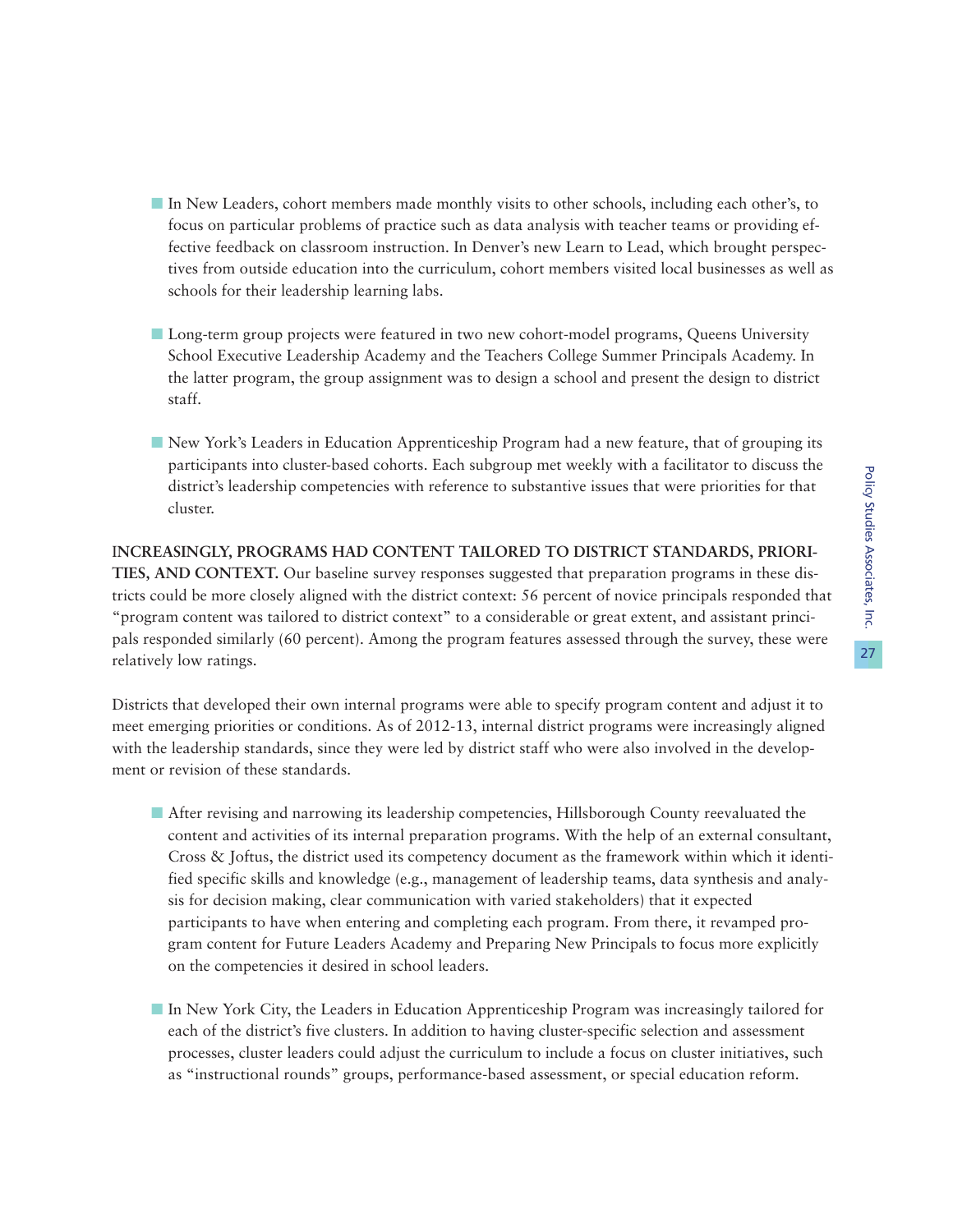Some external partners had limiting factors affecting the degree to which they could tailor content for individual districts, although some tailoring was possible. Universities had to follow statewide requirements that specified particular courses. Moreover, university programs typically prepared leaders for multiple districts, each of which had its own priorities. New Leaders, as a national program operating in urban districts around the country, had identified areas of focus that were part of the program everywhere, such as developing a first-year action plan for a school, using data to drive instructional improvement, and building school teams and a culture of high expectations. Nevertheless, several external programs' leaders spoke to their programs' alignment with district leadership standards, having designed or revised course curricula to focus on district priorities:

■ The Winthrop University Leaders for Tomorrow program, co-designed with Charlotte-Mecklenburg, revised its curriculum in an ongoing way to focus on the district's priority standards. Each of eight sessions in an introductory class focused on a discrete North Carolina leadership standard, while content in other classes was refined collaboratively with the district. Leaders for Tomorrow strove to

## *Examples of Curricular Content in Preparation Programs*

District and program leaders commonly cited the following content areas as important in aligning with district priorities:

■ School improvement design

■ Instructional leadership and content knowledge, particularly in math, reading, and Common Core State Standards

■ Teacher observation, feedback, and coaching

■ Teacher evaluation and human capital management

- Data-driven decision making
- School climate and culture
- School law, including special education law
- Community and family relations
- Fiscal management and budgeting

keep content current and practical by incorporating district-specific materials and knowledge. For instance, when delving into leadership of a school vision and mission, the program started with the Charlotte-Mecklenburg district vision and then examined specific school visions and plans. A program participant described how program content was modified when a new superintendent identified his priorities.

■ A New Leaders interviewee explained, "In each district, we always start [planning the program content] with a crosswalk between New Leaders standards and the partner district's standards."

■ Bank Street Principals Institute was founded to prepare leaders for New York City public schools, exclusively. While it had an institutional commitment to meeting the Educational Leadership Constituent Council program standards, the program worked to incorporate the New York City leadership competencies and district curricula. When participants focused on instructional leadership of mathematics, for instance, the program looked at New York City's mathematics curricula. Furthermore, like other preparation programs in New York City, the Principals Institute became increasingly cluster-based, and program leaders responded to feedback from the cluster.

Some external programs, old and new, offered specialized content addressing specific areas of district interest. For instance, school improvement and innovative school design were at the core of several programs. New Leaders in three districts and the New York City Leadership Academy in New York had always been intentional in developing leaders able to lead improvement of high-poverty, low-achievement schools. Get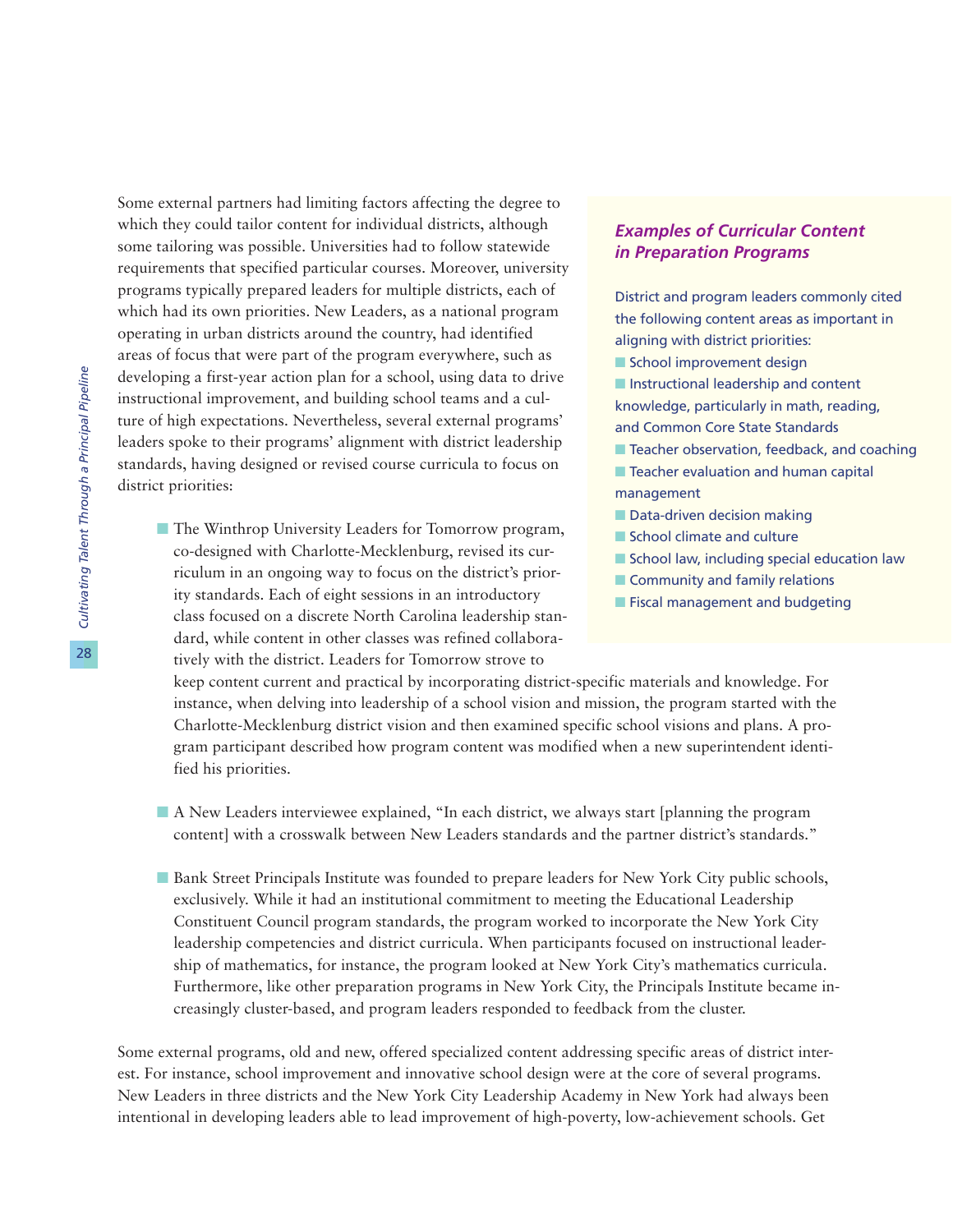Smart Schools was always designed to develop leaders who could bring innovative approaches to new and existing schools. New programs, like Teachers College Summer Principals Academy, also included content focused on school design and improvement. Two new programs responded to needs that Charlotte-Mecklenburg had identified: Queens University School Executive Leadership Academy had a focus on leading change, and the University of North Carolina at Charlotte focused on high school leadership.

Each district had programs for which practitioners from inside the district provided a portion of the instruction. Whether participating as core instructors or guest lecturers, they provided local practice-oriented context for theoretical content, shared real-time examples of application, and pushed program content toward district policies and practice. Program leaders described a range of district staff who had been involved in their programs, including superintendents, lawyers, finance staff, principal supervisors and mentors or coaches, human capital personnel, current principals and assistant principals, and professional development directors. Not surprisingly, substantive involvement of practitioners was most extensive in internal district programs, which relied heavily on their own paid staffs.

- In Hillsborough County, internal preparation programs were managed by staff under the Assistant Superintendent of Administration. Content was delivered by these central staff members, principal coaches, principal supervisors, and other district colleagues pulled in according to expertise.
- Prince George's County's new internal program was developed with the help of the National Institute for School Leadership. In the first year, 2012-13, partner organization staff were primarily responsible for delivery of the curriculum. In the second year, district staff expected to co-deliver it, moving toward district-led delivery in subsequent years. After the program's inaugural year, the district intended to make ongoing modifications to better align content with current leadership issues and practices experienced in its school buildings.

**PROBLEM-BASED PEDAGOGY WAS COMMON.** Baseline survey responses suggest that principals in these districts usually had problem-based pedagogy as part of their preparation before the grants were

*Examples of Problem-Based Pedagogy*

■ Case studies of leadership challenges, including field visits ■ Simulations and role plays ■ School-based projects on existing problems

■ Entry plans for candidates transitioning into leader positions

■ School design and improvement plans

able or great extent. Use of these strategies might have grown by 2012-13, however. Several district respondents described a recent or ongoing effort to focus content on application and shift from theory to practice, such as a Gwinnett County district leader who described changes in a district program: We would like to move toward application from theory and give more real-life

awarded. When asked about the instructional strategies used in their preparation program or programs, principals responding to the survey said that their preparation included "analysis and discussion of case studies" (74 percent) and "analysis of field-based problems/problem-based learning approach" (72 percent) to a consider-

exposure. For example, one of our sessions was on how to understand data and how to lead data teams….That is a new avenue. We make sure that whatever the session or topic is, there are performance activities that we know that as Gwinnett County Public Schools leaders that they will be expected to do.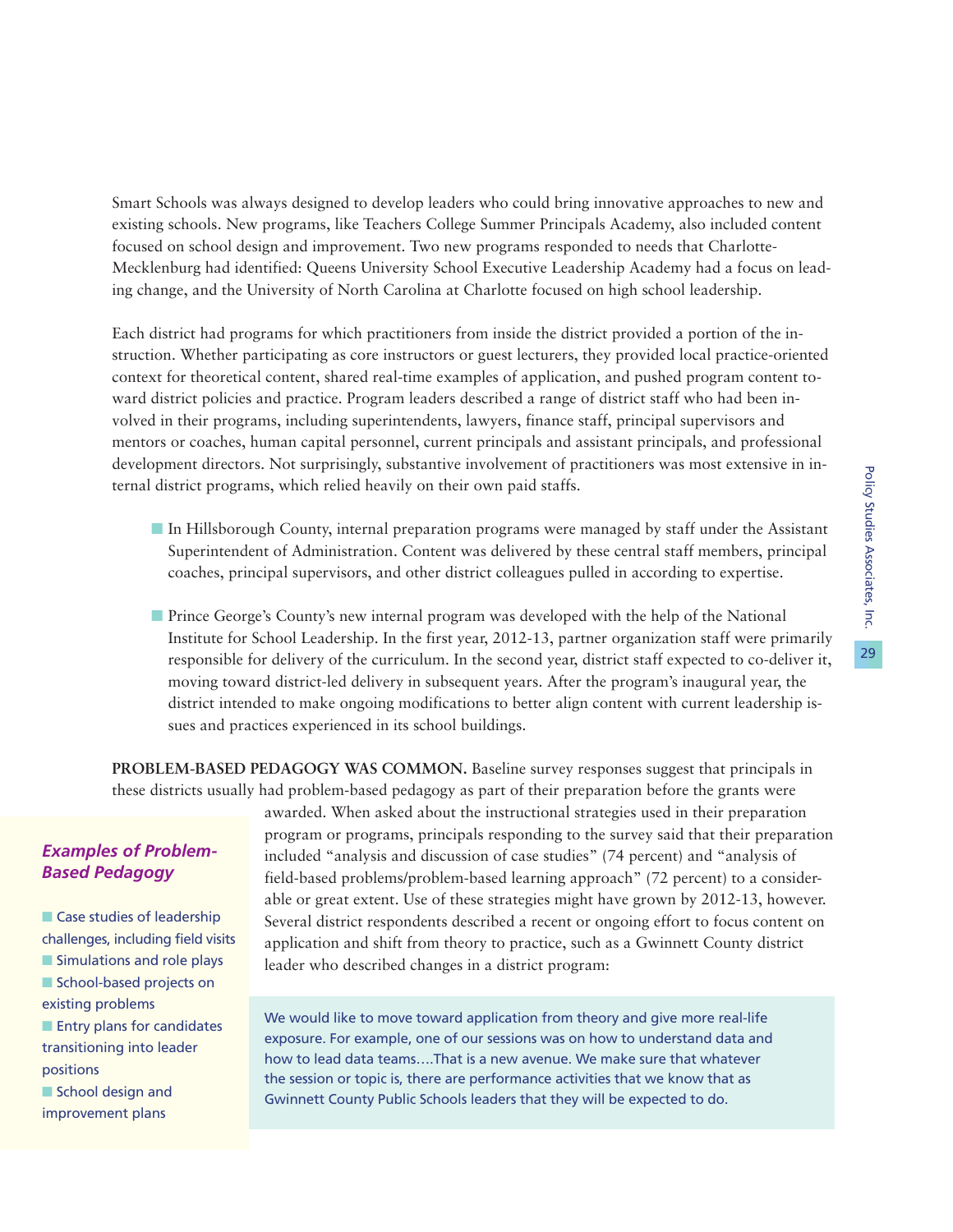With case studies, simulations, and role plays, programs offered problem-based opportunities for practitioners to grapple with issues and practice their leadership skills. Some case studies were done in person outside of the classroom, such as through group field visits to schools and non-education organizations. These allowed participants to investigate the problems and practices of leadership in the places where they occur, in real time, and through the eyes of practicing leaders.

Some curricula required a more extended project grounded in a particular school. For example, in Charlotte-Mecklenburg, Leaders for Tomorrow charged its participants with reviewing a packet of information about a particular high-need school and talking with the principal, then determining the school's needs and possible solutions, all while considering their own leadership strengths and weaknesses. After two weeks, an assessment committee (often including the school principal) interviewed each participant about the hypothetical intervention. School-based projects in this program and others included data analysis, facilitation of faculty meetings, action research, curriculum audits, resource allocation planning, development of a school-specific theory of change, and teacher coaching.

Several principal-qualifying programs required participants to develop an "entry plan" for their transition into the principal role at a school. Participants in Denver's Learn to Lead and the New York City Leadership Academy Aspiring Principal Program developed entry plans either for a hypothetical school or, in some cases, for a school in which they had been (or hoped to be) offered a principal position. Similarly, Hillsborough County's Preparing New Principals participants worked on a 90-day plan that sketched goals and activities to help them get started in their new position as principal.

### *Clinical Experience During Preparation*

Clinical experience was already part of the preservice preparation of most new principals at the start of the grant period, with 83 percent of first-, second-, and third-year principals responding on our 2013 survey that a "supervised internship/residency" was a part of their preparation. Under the grant, each district worked to improve the quality of the clinical experience offered in formal preparation. The new programs introduced under the grant all included clinical components. In working with both new and existing programs, district leaders tried to ensure that aspiring principals would have real opportunities to learn about the principal's job, as we describe here. We begin by analyzing the different arrangements for clinical experience available to aspiring principals in the districts, then analyze what the district leaders had learned about meeting the challenge of providing an authentic leadership experience.

A word on terminology may be helpful here. We use "clinical experience" as an umbrella term for the time that aspiring principals spent in deliberately practicing leadership skills in a school setting as part of the requirements of a formal preparation program. Some programs called the experience an "internship," often (but not always) using this term when the activities were added on to or carved out of the participant's fulltime job as a teacher, instructional coach, assistant principal, or district staffer, among others. "Residency" was the term used most often for placement in a new setting for an extended period (often a full school year) as an apprentice leader.

**STRUCTURAL ARRANGEMENTS FOR CLINICAL EXPERIENCE.** In the principal-qualifying programs, there were three types of arrangements: (1) participants remained in their existing position; (2) participants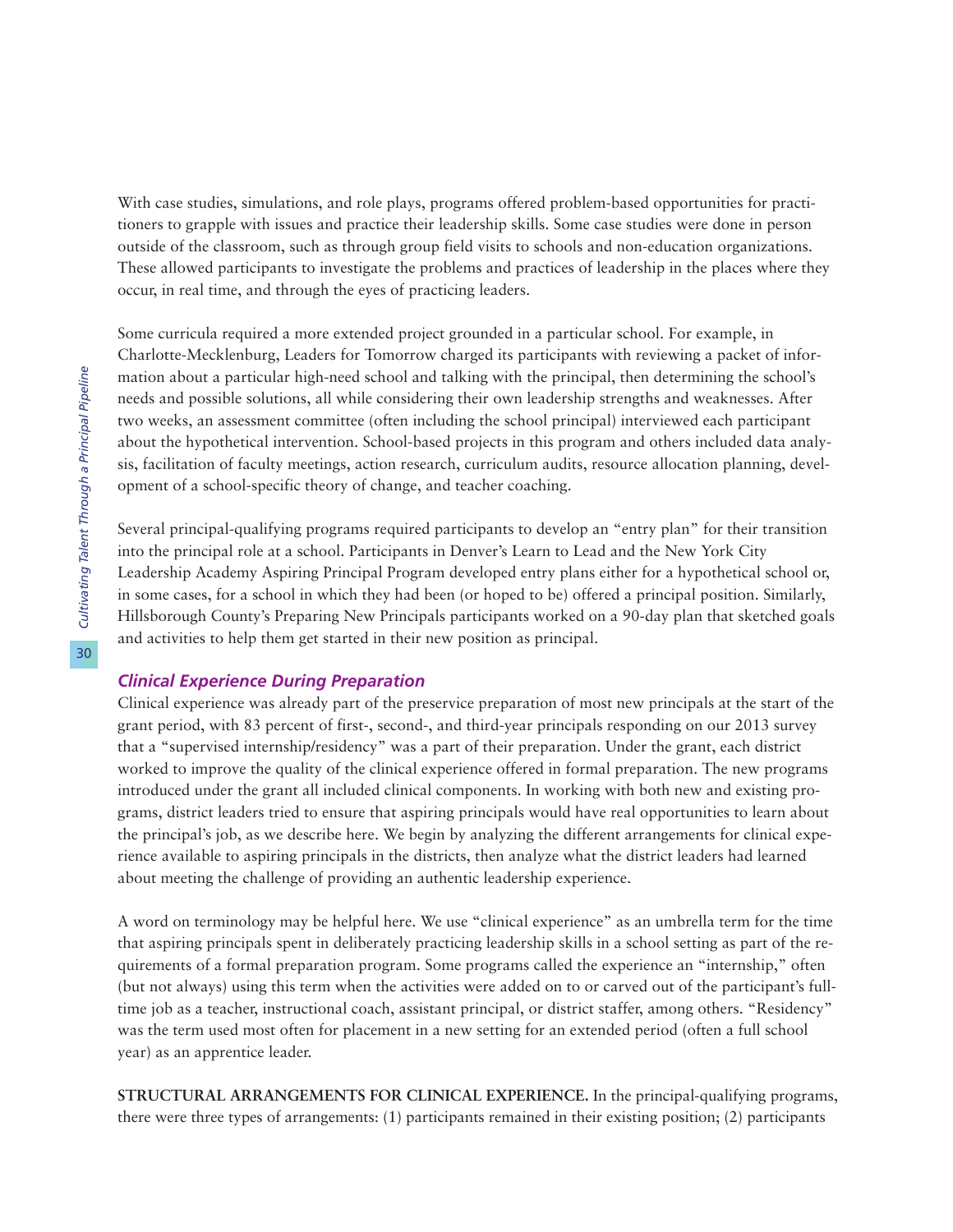were placed in a different school for less than a year; and (3) participants had a full-year, full-time placement in a new position. In some districts, aspiring principals had different options depending on which program they joined (Exhibit 10). Half of the programs (10 of 20, including 4 operated by districts and 6 operated by universities) had participants remain in their current position. Seven programs, all operated by districts or nonprofits, placed participants in a full-time, full-year administrative position. These were salaried positions that gave participants a formal leadership role for the entire school year, almost always in a school other than the one in which the participant already worked. Finally, three programs incorporated a placement in a new setting for a summer or a semester.

| <b>District</b>                  | <b>Existing position</b>                                                                                                                                                                                                                              | <b>Placement in a new school</b><br>for less than a full school<br>year (e.g., summer or<br>semester) | <b>Full-year, full-time placement</b><br>in a new school                                   |
|----------------------------------|-------------------------------------------------------------------------------------------------------------------------------------------------------------------------------------------------------------------------------------------------------|-------------------------------------------------------------------------------------------------------|--------------------------------------------------------------------------------------------|
| Charlotte-<br><b>Mecklenburg</b> | University (Queens University School<br><b>Executive Leadership Academy)</b><br><b>University (UNC Charlotte Aspiring</b><br><b>High School Principals)</b>                                                                                           | <b>University (Winthrop</b><br><b>University Leaders for</b><br>Tomorrow)                             | Nonprofit (New Leaders)                                                                    |
| <b>Denver</b>                    | University (University of Denver<br>Ritchie Program)                                                                                                                                                                                                  |                                                                                                       | District (Learn to Lead) <sup>9</sup><br>District (REDDI)<br>Nonprofit (Get Smart Schools) |
| <b>Gwinnett County</b>           |                                                                                                                                                                                                                                                       | <b>District (Quality-Plus</b><br>Leader Academy)                                                      |                                                                                            |
| Hillsborough<br>County           | District (Preparing New Principals)                                                                                                                                                                                                                   |                                                                                                       |                                                                                            |
| <b>New York City</b>             | <b>District (Leaders in Education</b><br><b>Apprenticeship Program)</b><br>District (Assistant Principals' Institute)<br>University (Bank Street)<br>University (Teachers College,<br><b>Columbia University Summer</b><br><b>Principals Academy)</b> | <b>Nonprofit (NYCLA</b><br>Leadership<br><b>Apprenticeship Program)</b>                               | Nonprofit (NYCLA Aspiring<br><b>Principals Program)</b><br><b>Nonprofit (New Leaders)</b>  |
| <b>Prince George's</b><br>County | <b>District (Aspiring Leaders Program</b><br>for Student Success)<br>University (Bowie State University)                                                                                                                                              |                                                                                                       | Nonprofit (New Leaders)                                                                    |

## **Exhibit 10: Principal-qualifying programs' clinical-experience arrangements, by district, 2012-13**

Exhibit reads: In Charlotte-Mecklenburg Schools, participants of the School Executive Leadership Academy and UNCC Aspiring Principals programs remained in their existing positions for theirclinical practice in 2012-13. Participants ofLeaders for Tomorrow were placed in a new school for a summer, and participants of New Leaders were placed in a new school for the full schoolyear in 2012-13.

Source: Interviews conducted bythe evaluation team and district reports to The Wallace Foundation.

<sup>9</sup> Participants may choose to stay in their current school.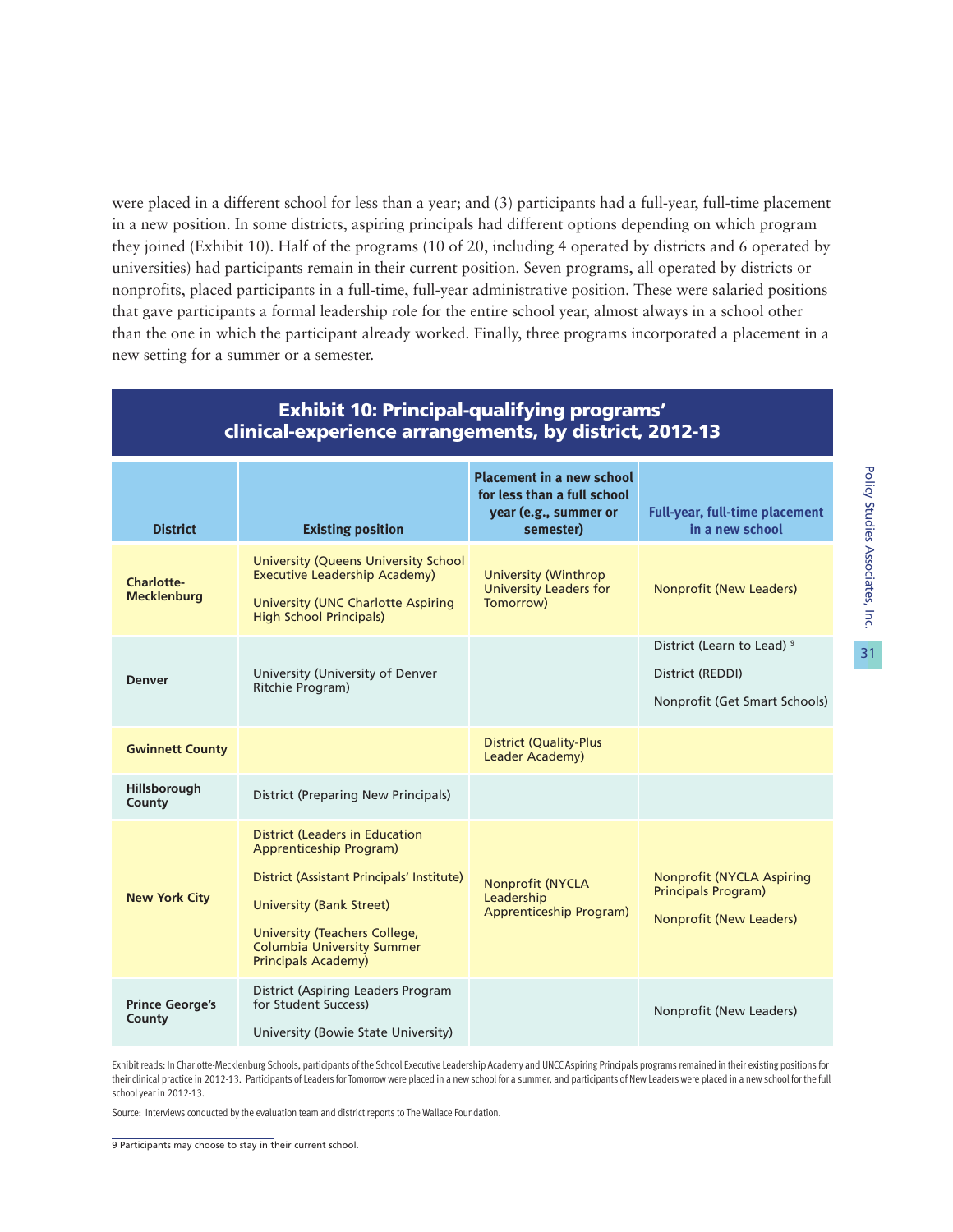Districts and program leaders saw advantages and disadvantages to each of the arrangements. Experience in the existing position or a short-term clinical placement was less costly and easier to arrange than a long-term position, thus allowing programs to accommodate more aspiring principals. A full year of experience in a new setting might offer greater opportunity for ongoing, authentic leadership responsibilities but brought the cost of an extra position. Full-year placements could also disrupt the staffing equilibrium in two schools, both the school that the participant left (where his or her responsibilities had to be reassigned) and potentially also in the school where he or she was placed (where other members of the leadership team might have their jobs redesigned to accommodate the newcomer). Some program leaders cited the advantages of shortterm placements as bringing the advantage of a new context while limiting cost and disruption.

**AUTHENTIC LEADERSHIP OPPORTUNITIES DURING CLINICAL PRACTICE.** Prior research points to qualitative differences in clinical experiences, particularly whether the participants have an apprenticeship in which they actively make decisions of consequence that a school leader would make (Darling-Hammond et al., 2007, p. 72). The districts participating in the Principal Pipeline Initiative worked with their in-house and partner programs to shape participant experiences to ensure authentic leadership opportunities.

Every early-stage program operated by a district or in partnership with a district included a clinical practice component, always in the participant's existing job. University programs typically required a set number of hours to be spent in leadership-related tasks of the type shown as examples in the text box.

A leader in a district that was building a partnership with a local university described their discussions around clinical experience in an early-stage program:

There's just been real excitement about re-visioning the internship in the [university] program, for example. They've just had, and they will acknowledge this, a weak internship experience. The students acquire something like 400 hours, but [program leaders] almost don't care how people get those hours. We're saying, it's actually really important how people get those hours…. The experience really has to be the job. What is real experience?

## *Examples of Leadership Tasks Participants Conducted from their Existing Positions*

- Lead inquiry team or professional learning community meetings
- Develop programming, such as after-school, enrichment, and remediation programs
- Serve on the principal's cabinet, participating in meetings on school-wide issues
- Conduct classroom observations and feedback (although evaluative observations may require formal administrator status)

■ Develop a plan to address a specific weakness in student achievement, such as for a grade-level or student sub-group

- Advance school-level adoption of curricula or instructional strategies, such as those related to Common Core State Standards
- Analyze and present data at the student, subgroup, grade, and school levels in a way that can lead to specific actions
- Provide teacher professional development
- Communicate with parents and the community
- Participate in budget planning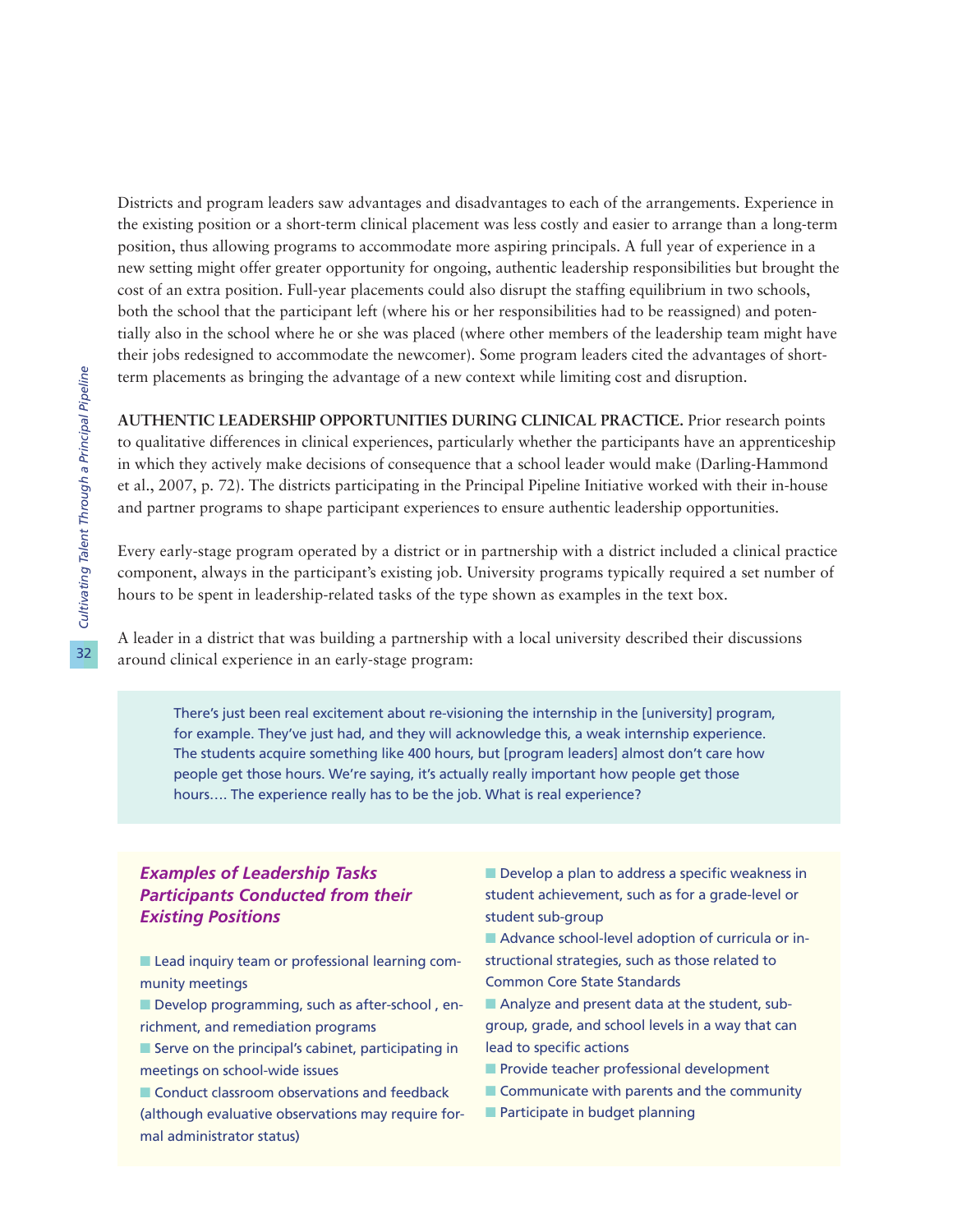Ultimately, the participant's role and responsibilities had to be approved and supported by that school's principal. Respondent descriptions suggested that some supervising principals readily included participants in meaningful leadership activities, while others delegated tasks that might be necessary (e.g., bus and lunchroom duty, inventory logs, assessment logistics) but provided limited opportunities for growth. We heard of participants who spent significant time shadowing the principal or did not experience a change in responsibility from their previous position.

Supervising principals had reasons for their hesitancy in assigning crucial leadership tasks to preparation program participants. They were accountable for the performance of their schools, and they might worry about turning over some responsibility for their students and staff. In some cases, supervising principals paid for a portion of intern or resident salaries from their school budgets, which led them to assign tasks that served their or the school's administrative needs. One district respondent explained,

When you are asking a school to pay, thinking as a principal, then I own the position....As a principal, you are faced with the tension of what is best for my school and what does this person need to grow as a leader, and how closely these align varies. We tried to be intentional about that…[but principals could think,] "here is a low-cost way to get good staff."

A Gwinnett County leader in the Quality-Plus Leader Academy explained how the academy counseled the supervising principals:

We caution principals against considering residents as additional support. This is a person that you have agreed to take and you are accountable and responsible to develop them and push them. Do not treat them as an additional AP or we will stop [the placement]… No, there may be some value in shadowing, but at this point these individuals are developing on their own career path.

Gwinnett County leaders also assessed and revised the clinical experience offered. In particular, they added structures such as plans and closer monitoring of participant progress:

We have reinstituted some structure to our residency. Our concern is that if we are not structured, it would be difficult to monitor and measure progress. So now we are insisting that each participant have an individualized residency plan—much like an IEP [individualized education plan] for a child. … Who, what, when, where, and why has to be committed to paper. And a plan for how we are going to monitor. How often will we visit with them? What will we ask those individuals? When are we are talking with them to make sure that they are hitting their targets? Who is going to measure it, and how are we monitoring?

**MENTORING IN CLINICAL PRACTICE.** All programs involved the host principal as a supervisor of the clinical experience, and nearly all had explicit expectations for that host principal to serve as a mentor for the program participant.

33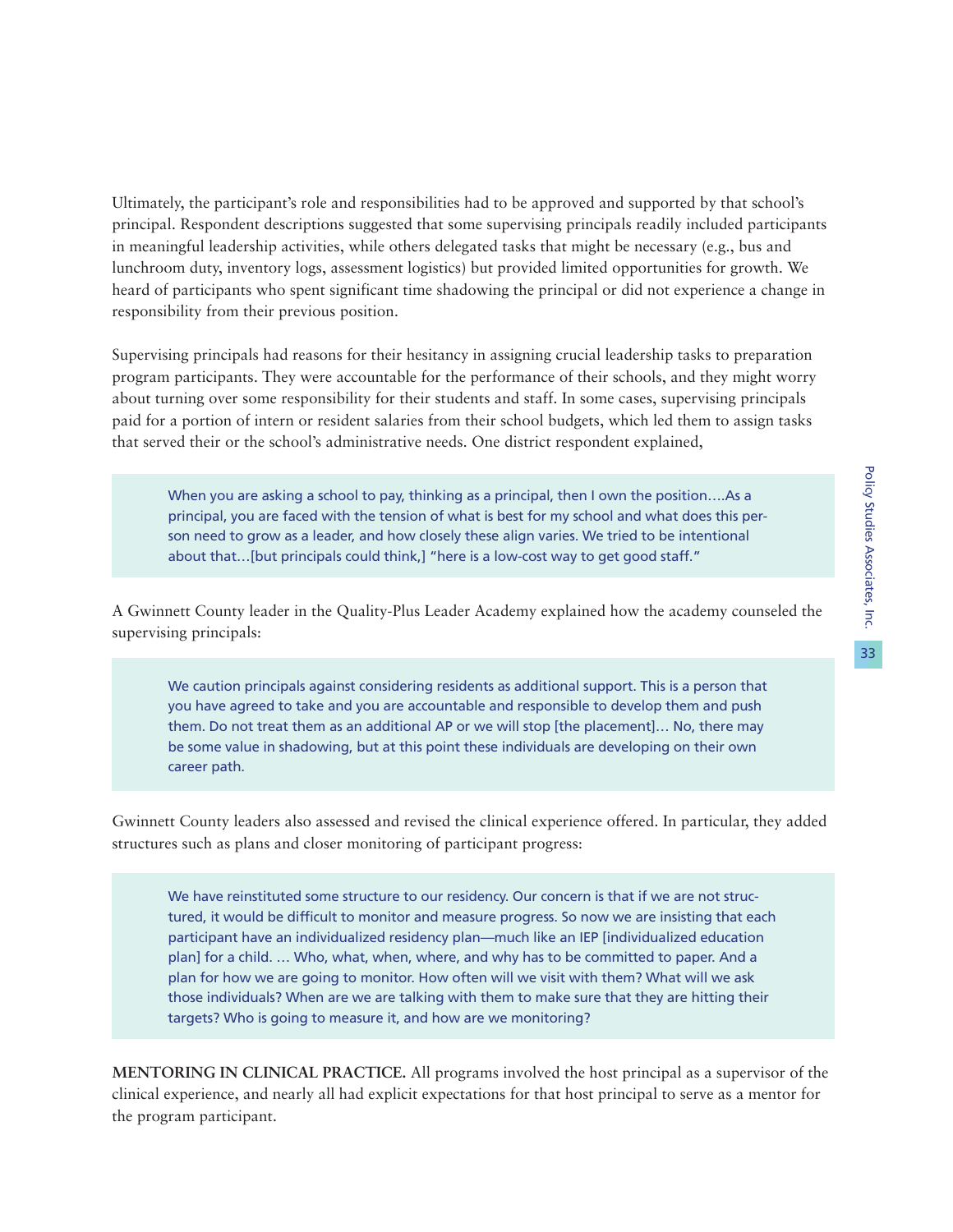There was broad agreement among district and program leaders that the mentor principal in the host school was crucial for a high-quality clinical experience with authentic leadership tasks. To address the challenge of providing these types of experiences for aspiring leaders, several districts' respondents were turning toward improving their communication with and training of mentor principals. One district leader prefaced a description of the plans by explaining,

I haven't done as good of a job at getting their principals in and telling them, "[Leader development] is your responsibility. This is what this candidate needs to learn. You need to make sure they have actual experiences and actually prescribe those things to them and do a better job developing them."

A New York district leader expressed similar thoughts, suggesting that districts must be persistent in helping principals embrace a role in developing leaders and providing them with real growth opportunities.

We continue to push at our leaders to understand that a critical part of their work as a leader is capacity building. … Capacity building is two things. It's building the capacity of somebody to do a better job in their current position and to also create opportunities for them to apply some of those skill sets to more challenging situations that would make them see that they could move to a new position and be successful. … That's changing people's mindset, and we've been clear and deliberate about that in the work that we're doing in all our programs.

Program and district leaders also worked to identify host principals who had the needed capacities in both school leadership and mentoring, as well as commitment and time for serving as a mentor. Denver differentiated the roles of mentor principals in three of its principal-qualifying programs on a mentor application form. A program leader in Prince George's County expressed a sentiment we heard from several other respondents, saying:

What we are learning is that because a person is a great principal getting great results that does not mean they are a great mentor. You have to be willing to share power with the resident. You have to be willing to have someone in your ear asking thousands of questions for the first two months.

Another district added extra support for program participants, no longer just relying on the sitting principal. A program leader explained:

The leader that's in their school serves as their mentor. The difference now between last year and this year is I've also assigned a principal coach to them in their second year of the program. Because I was concerned by some of the people that were getting in, and is their principal the best person to be modeling instructional leadership? And the answer in some cases is no.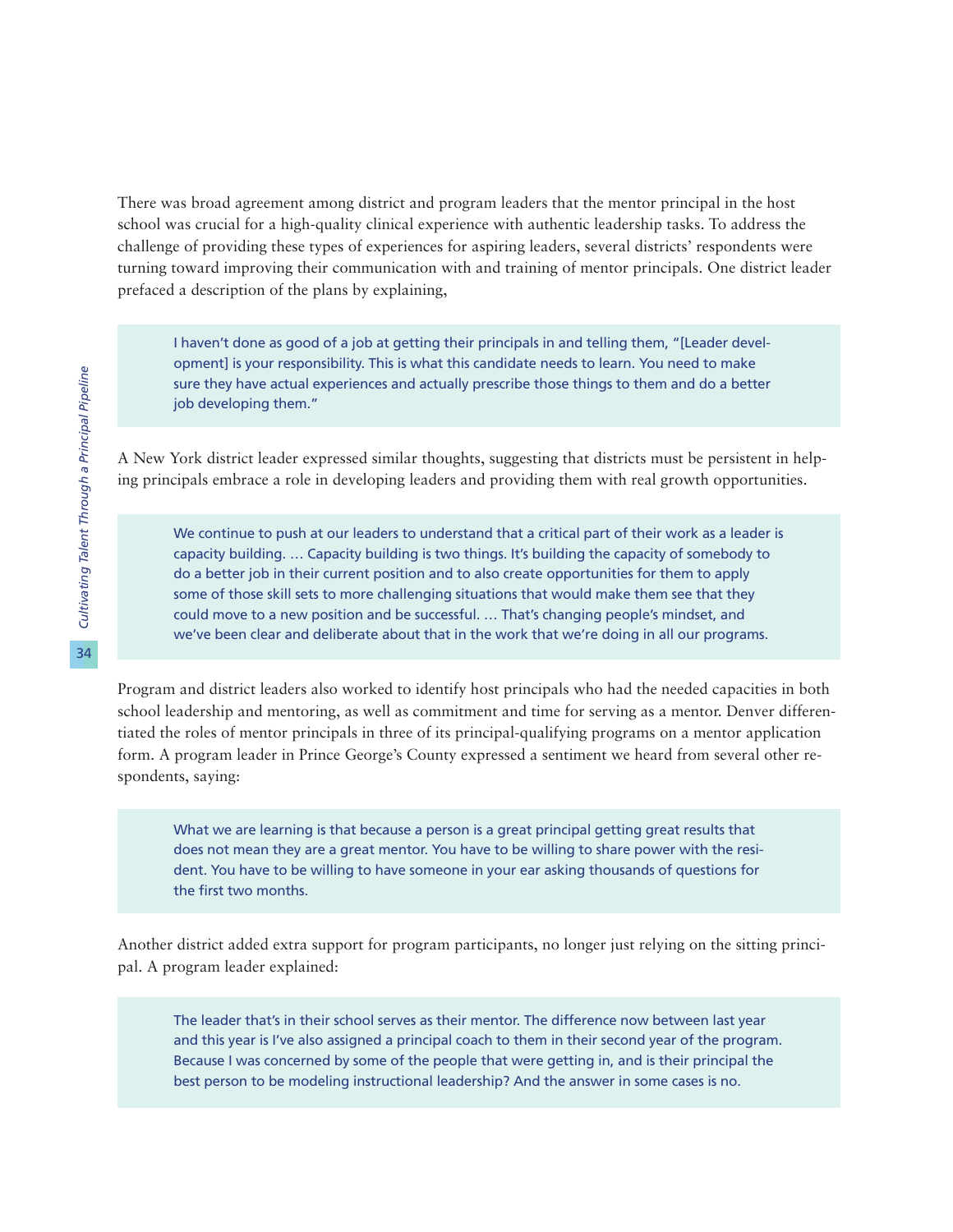Every district provided training and support for the principals who supervised clinical experience in principal-qualifying programs. Examples included:

- Orientation and training events intended to clarify the program and the mentor's roles and tasks.
- Professional development to build the capacity of mentor principals, such as in coaching and talent development.
- Group events that convened mentors and participants to advance their relationships and shared work.
- Support to mentors from a cadre of coaches or district leaders.

Some programs used combinations of strategies for supporting mentors:

- Learn to Lead in Denver provided mentor principals with coaches who were also charged with working with participants in their residency. With a heavy focus on supporting leader development rather than managing resident tasks, the district's program leader met as often as monthly with each mentor and participant pair to support the residency experience. This close monitoring of individual residency experiences was said to have the added benefit of enabling district staff to track progress of participants who would be applying for principal positions in the spring of their residency year.
- In New York City's district-run Leaders in Education Apprenticeship Program, the supervising principals were brought together regularly: "Four times a year, we invite them to engage in professional development. One is to inform them about the expectations of mentoring, to talk together as a professional learning community, to talk about some of the challenges, [such as,] 'I have a small school. I want to expose my apprentice to opportunities in leadership. However, how do I release that person without sacrificing some other component of the school?' And so mentor principals gather together and they solve those challenges together. We wanted to promote that and engage them in that conversation."

# *Challenges and Problem Solving in Preparation Programs*

#### *Authentic Leadership Experience in Preparation*

As just discussed, a persistent challenge for clinical experiences was that of ensuring that the participant would gain an authentic leadership experience, engaging in the roles and responsibilities of the position for which he or she would apply next. Districts and programs might struggle to find enough clinical placements that fit district, program, and participant needs. Districts and programs often had to work to recruit mentor principals, yet they also hoped to be selective and confident that mentors were highly capable and a good fit with individual participants. Some districts also intended to have placement schools mirror the types of schools where they anticipated forthcoming leadership vacancies, although their capacity to project vacancies was limited.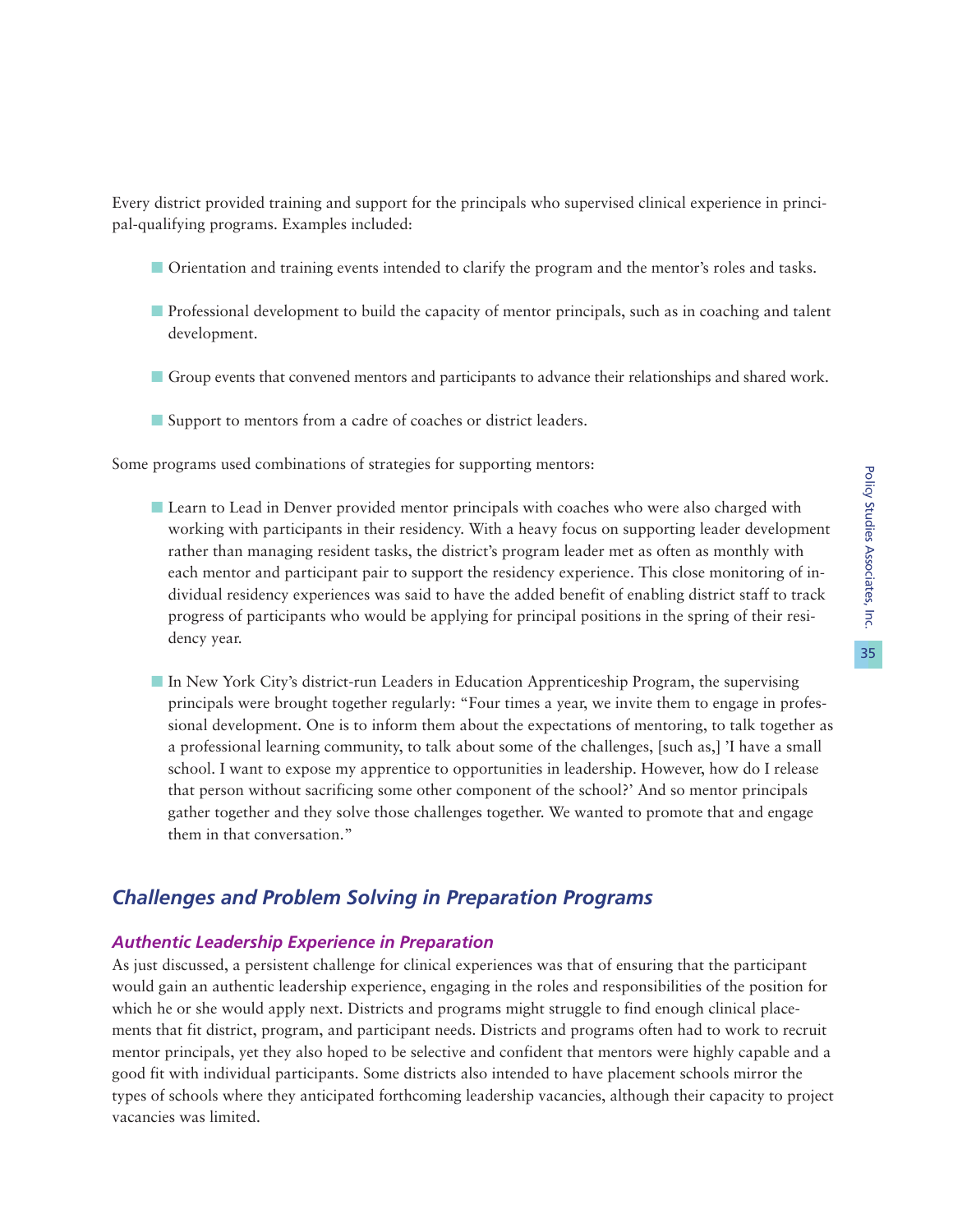Practical challenges accompanied the practice of placing participants outside their existing schools for a full year: the participant was both leaving a position in one school and taking on a position in another school, with ripple effects on the other members of the administrative staff in both of those schools. Arranging coverage for the responsibilities of the departing participant in his or her former school sometimes required fast planning in district offices. And melding the new arrival into a smoothly functioning administrative team at the new site—sometimes including one or more assistant principals at that site who might themselves be eager to advance to principalships—could pose interpersonal as well as organizational challenges.

Program and district leaders saw advantages and disadvantages to every arrangement for clinical experience. They were not convinced that the longest-term placements offered the best preparation. Instead, they were working to improve the quality of the experience, whatever the arrangements for duration and location might be.

#### *Moving to Scale Rapidly*

In its early communications with participating districts, The Wallace Foundation had emphasized the urgency of putting the desired preparation program features in place—and, in particular, of hiring new principals whose preparation had these features. The Foundation required that programs with these desired features should prepare a high proportion of the new principals appointed by January 2015. District leaders knew that early-stage programs started or revamped in 2012-13 would be of no help in meeting this requirement because their 2013 graduates would not have the qualifications required for principals and thus would be very unlikely to become principals within about 18 months of graduation. The same problem applied to any principal-qualifying programs whose graduates typically spent at least two years as assistant principals, which was a common pattern among such programs. Thus the impending deadline of the 2014- 15 school year created a sense of urgency around principal-qualifying programs whose graduates would be especially well equipped to step directly into a principalship.

An appealing solution to this problem was to focus on the later stages of the preparation sequence. In the context of the Wallace timeline, it is not surprising that Denver and Prince George's County initiated new programs for selected assistant principals in 2012-13, or that Gwinnett County, Hillsborough County, and New York City placed a priority on improving the programs they were already using to prepare seasoned assistant principals for the transition to a principalship. Because all these programs were district-run, their selection procedures and content offerings could be quickly organized or enhanced to incorporate the needed features and to produce new principals.

Districts also worked to improve early-stage programs, believing that such programs would have long-term value. However, with several years likely to elapse between an aspiring principal's entry into these programs and his or her appointment as a principal, they saw the work of building bridges to early-stage program partners as less urgent than their work with principal-qualifying programs.

## *Aligning District and Partner Priorities*

Our data collection in 2012-13 focused on what the districts designated as "preferred provider" programs, defined as those that not only incorporated the program features that The Wallace Foundation called for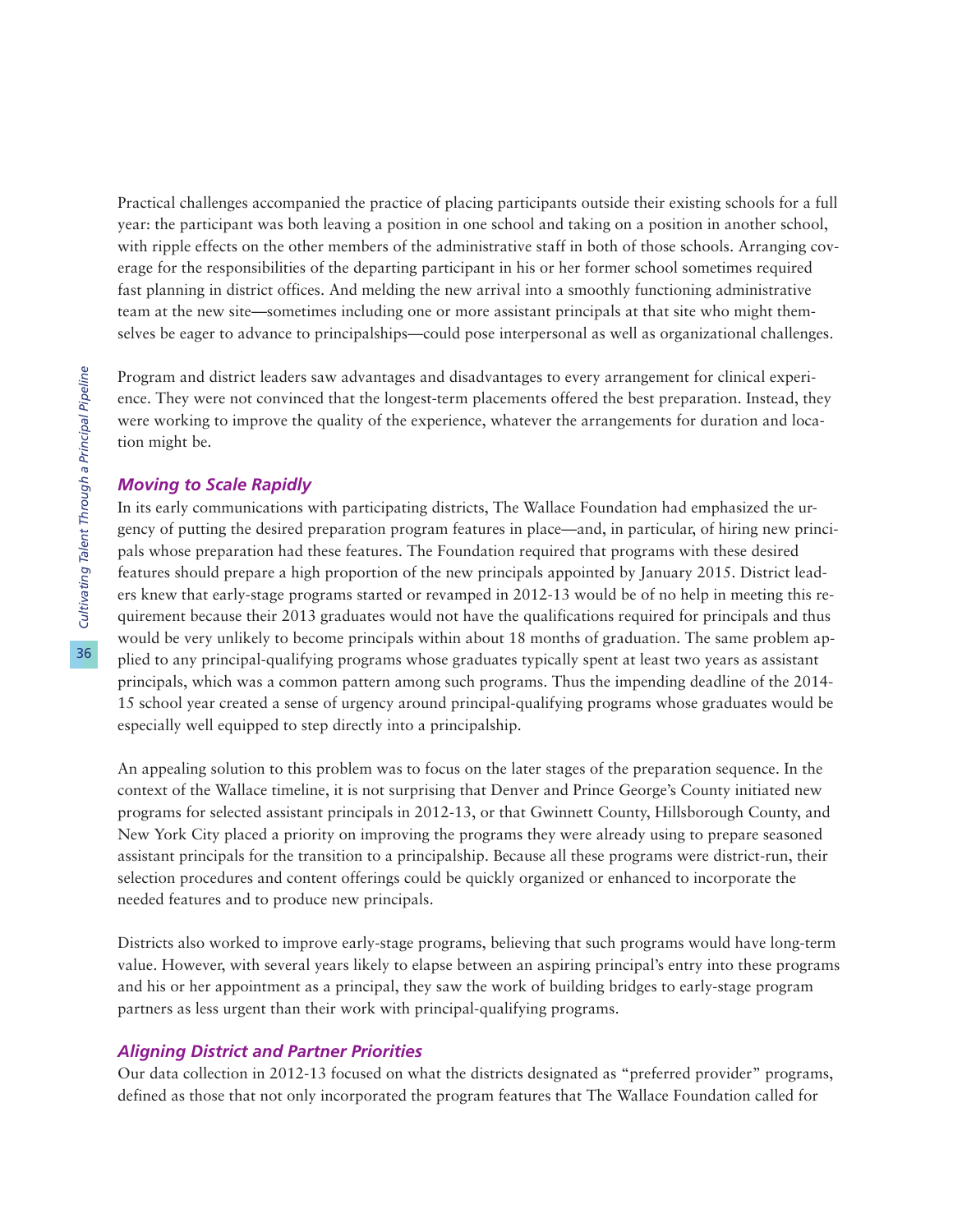but also were working collaboratively with the district. Still, even among these collaborating programs we heard about some struggles for districts and their nonprofit or university partners in arriving at shared priorities. Not every partner was inclined—or able—to shift course content in response to new district priorities, such as the priorities that a new superintendent could bring. A simple example was that universities had to offer state-required courses and meet accreditation requirements, and thus could not comply fully with every request to tailor their program design to district specifications. A national nonprofit, New Leaders, had years of experience and research aimed at refining a program design and its criteria for participant selection and graduation, and the organization had to work with each partner district to negotiate these matters. Dynamics such as these will be discussed in a later chapter focusing specifically on partnerships, but we note here that from a district's perspective there was an incentive for the simpler option of starting or modifying its own program rather than working through a set of programmatic decisions with an independent partner.

## *Summary*

The six districts were able to build on relatively strong preparation experiences already offered to aspiring principals, according to our survey results. With preparation in universities, alternate-route programs, and district offerings, the principals newly hired in the three years 2010-11, 2011-12, and 2012-13 reported that they were well prepared for their responsibilities in such key areas as instructional leadership. Their responses also suggested that cohort models, problem-based learning, and clinical experience were widespread across preparation programs that served these districts before the grant award, although tailoring of content to the district was less so. Overall, their survey responses did not differ greatly from those of graduates of exemplar programs surveyed by Darling-Hammond and colleagues (2007).

The survey revealed other findings with important implications for the Principal Pipeline Initiative. It showed that almost five years was the median time elapsed from entry into preparation until placement as a principal; this placed pressure on the districts to strengthen the final stages of the preparation sequence in order to meet the grant requirement of filling vacancies with principals prepared in new ways by January 2015. It also pointed to the large numbers of assistant principals who hoped to become principals, indicating that work with assistant principals would also be key in this initiative.

The districts' approaches to bolstering their preparation pathways fell into three categories:

- Gwinnett and Hillsborough Counties continued to depend heavily on selective, district-run programs, believing that these programs offered a good opportunity to select promising candidates and immerse them in the district's leadership philosophy and practices.
- Denver and Prince George's County moved closer to the model found in Gwinnett and Hillsborough Counties: they added selective, district-run programs as a final stage in preparation for assistant principals who had already gained the needed principal credentials through university programs or an alternate route.

37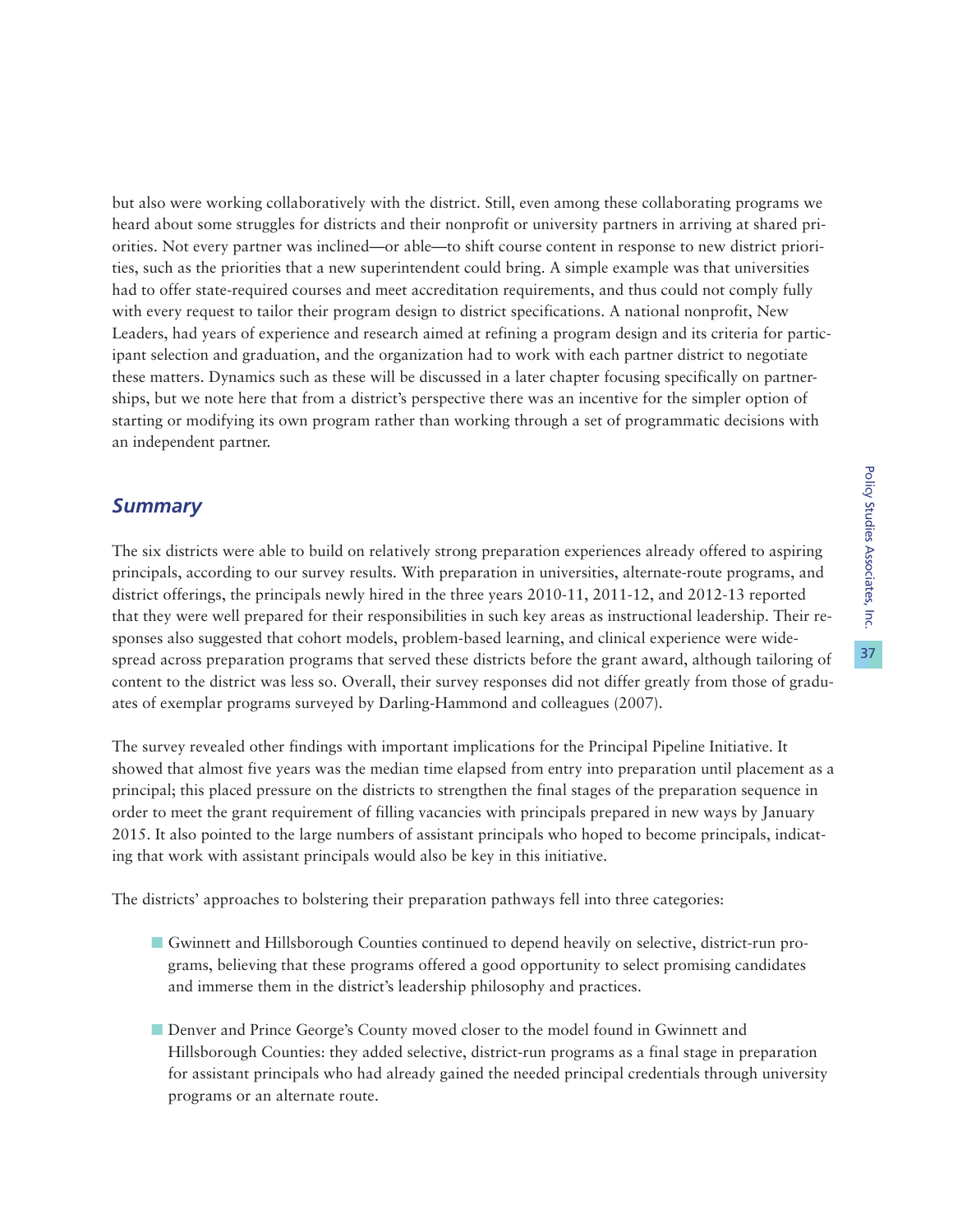■ Charlotte-Mecklenburg and New York City launched a wider portfolio of options among principal-qualifying programs, adhering to a belief that individual candidates should have choices in program focus and design. New York, which had to prepare about four times more candidates than any other district (based on recent hiring data), expanded options of all kinds, including districtrun programs as well as university and nonprofit programs at all stages of preparation.

All districts moved to strengthen and formalize the learning opportunities offered to assistant principals. They recognized that most of these individuals wanted to become principals and that their learning was itself part of the preparation pathway for principals.

For all stages of preparation, district leaders saw their own preparation programs as having capacities not easily afforded by external programs. Their content and delivery were more easily customized to match districts' leadership standards and other district priorities; district expertise could readily be accessed; and district hiring managers and other key staff could see firsthand the capabilities and growth of likely future candidates.

With respect to the program features required in the RFP, every district was attending to each feature. Briefly summarizing the implementation status as of 2012-13, we can say:

- Principal-qualifying programs in each district engaged district and school staff in participant recruitment and selection, with all of the district programs and most of the external programs having direct participation by district staff. The extent to which selection was aligned with district standards had reportedly increased at the time of our site visits.
- Cohort models were found in every district; they were present in all principal-qualifying programs, and all early-stage programs operated by districts or nonprofits.
- Program content was closely tailored to the district context in all district-run programs in 2013. The extent of tailoring was growing in external programs as well.
- Problem-based pedagogy was already reported by 72 percent of responding principals at baseline. It was very common in current program curricula as well, taking such forms as case studies of leadership, simulations, and projects to solve current school-based problems.
- Clinical experience was a feature of every program, but arrangements varied. Early-stage programs and half of the principal-qualifying programs gave participants leadership-related assignments to carry out in their current positions. The other half of principal-qualifying programs placed their participants in new positions and settings for periods ranging from a summer to a full school year. Whatever the arrangements—and all had advantages and disadvantages—district and program leaders were working with the principals in the buildings in which aspiring leaders were placed, trying to ensure an authentic leadership experience for the participants through some combination of selection, training, and monitoring of the mentor principals.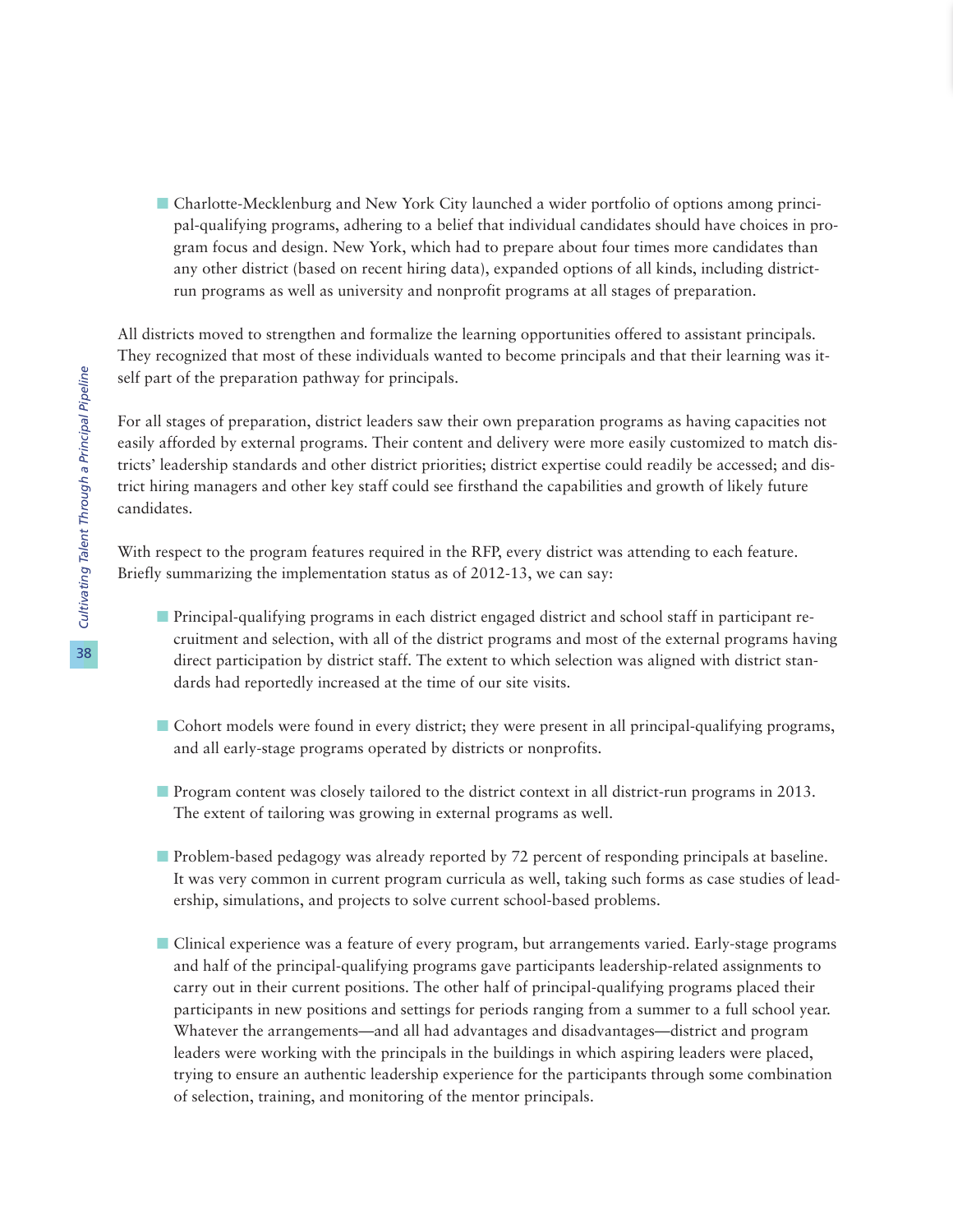# **Support for Novice Leaders**

In contrast to the field of preservice preparation, support for new school leaders has been less studied and less regulated. Recent research on the ill effects of principal turnover on student performance (Seashore Louis, n contrast to the field of preservice preparation, support for new school leaders has been less studied and less regulated. Recent research on the ill effects of principal turnover on student performance (Seashore Louis, Leithwood, Wahlstrom, & Anderson, 2010) has brought renewed attention to the deaged. A component of the Principal Pipeline Initiative, therefore, is support for principals in their first three years on the job, linked to principal evaluation that identifies specific weaknesses to address.

Although The Wallace Foundation expected support for novices to become a larger focus in the later years of the grant period rather than these earlier years, the six districts did not wait. We describe here the support arrangements in place before and after the grant award, how novice principals and assistant principals perceived their support as of 2013, the districts' approaches to adding and improving support, and the roles taken by partner organizations.

In this area of work, like others related to principal preparation and support, terminology was inconsistent across districts. "Mentoring" and "coaching," while used in distinct ways in some sites to identify a particular type of help, did not have consistent definitions across sites. In this chapter we use "mentors or coaches" and "mentoring or coaching" when presenting cross-site findings but use the local term when analyzing the supports in a particular site.

# *Before the Initiative*

Before the grant began, two districts, Charlotte-Mecklenburg and New York City, had substantial existing programs to build upon. Charlotte-Mecklenburg had a sequence of support designed to induct new principals into their responsibilities, including group coaching for two years. In New York, the New York City Leadership Academy provided coaching for all first-year principals, and the district allowed principals to use school funds for further coaching if they chose to.

The other four districts also offered mentoring or coaching support. Two disricts had formal systems: Gwinnett employed a cadre of recently retired principals on a part-time basis as "leader mentors" for novice principals; Prince George's County engaged the National Association of Elementary School Principals to train experienced principals as mentors for new principals. Denver and Hillsborough County expected novice principals to receive support from their supervisors.

# *Changes Made in Support for Novice Leaders*

The six districts readily agreed to bolster their arrangements for supporting new principals, as The Wallace Foundation required. All agreed to explore the use of tools or processes that had been developed with pre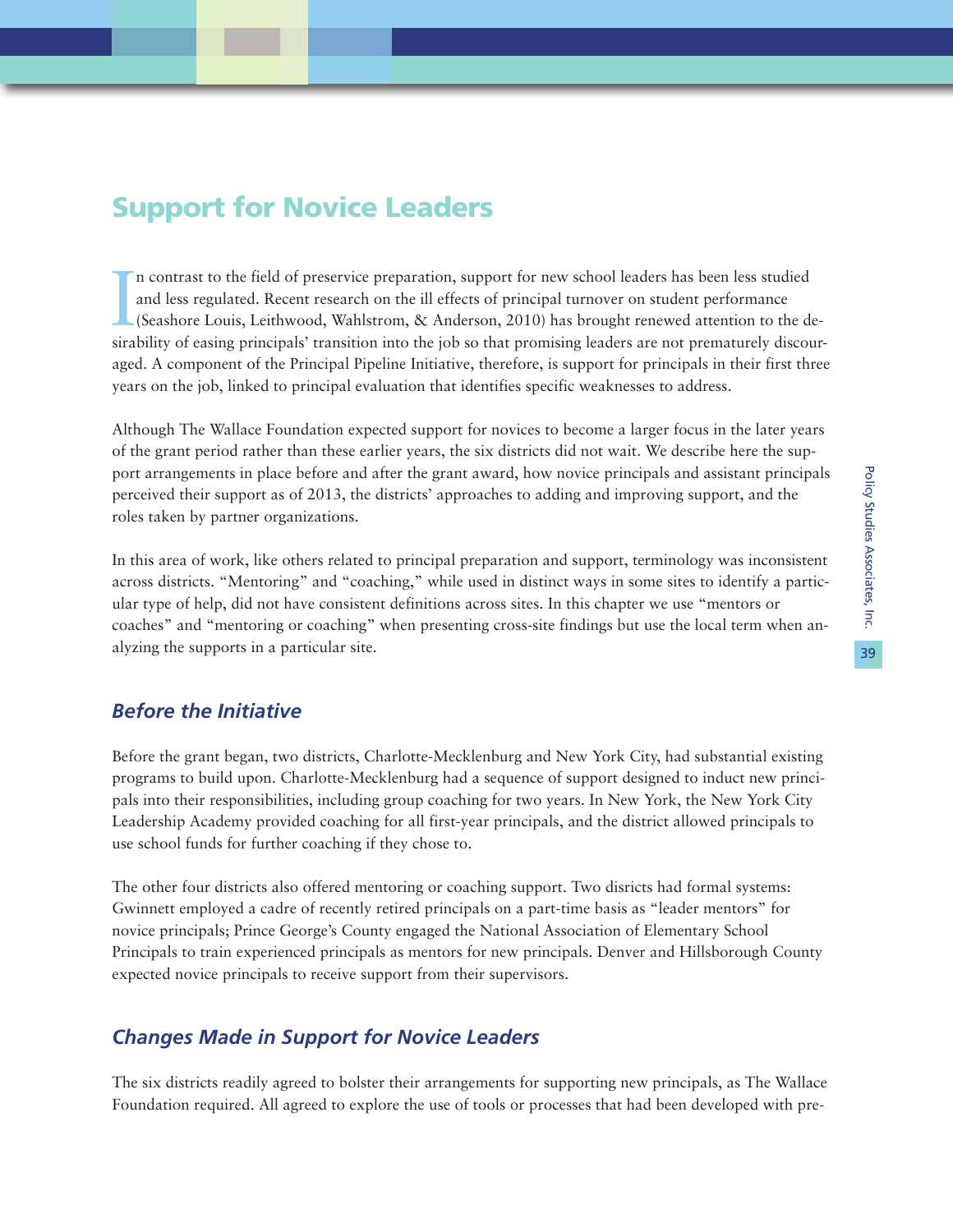vious Wallace funding: the VAL-ED evaluation instrument, which gathers ratings and evidence of the principal's performance on a series of measures based on school-leadership research (Goldring, Porter, Murphy, Elliott, & Cravens, 2009; Murphy, Elliott, Goldring, & Porter, 2007); and the School Administration Manager process for coaching principals in devoting more of their time to instructional leadership.

As of 2012-13, each district had introduced changes in support for new principals and assistant principals. Each offered some combination of guidance from supervisors, nonsupervisory mentoring or coaching, professional development events or institutes, and professional learning communities or facilitated peer meetings designed to promote leader development. They had also undertaken changes in the monitoring and support roles of principal supervisors and in the extent to which evaluations of new principals were used to guide learning.

Most notably, the districts instituted more intensive, individualized support to new principals, primarily through frequent, year-long mentoring or coaching but also through closer supervision. Five districts expanded or changed some aspect of their support for new principals after the grant award; New York City was considering some redesign of its system but had not made major changes as of spring 2013. The following types of changes were made:

- Charlotte-Mecklenburg extended its program of formal support to five years.
- New coaching roles were added in Denver and Hillsborough County.
- The number of leader mentors grew in Gwinnett County.
- Denver, Hillsborough County, and Prince George's County added more principal supervisors in order to allow closer working relationships between principals and their supervisors.
- New support was put in place to build the capacity of mentors, coaches, or supervisors in Charlotte-Mecklenburg, Denver, Hillsborough County, and Prince George's County.

Examples from Denver and Hillsborough County illustrate a multi-faceted approach to expanding and deepening mentoring or coaching support.

- Denver engaged a new, 20-member Executive Coaching Cadre to work with its first-year principals as well as with participants in its Learn to Lead preparation program. With backgrounds in a range of fields, including but not limited to education, the coaches were charged with helping develop the kinds of leadership skills that could be applied in any organization. According to interviewees at the district level, the support from these coaches was well received and, reportedly, coveted by veteran principals in the district.
- Hillsborough County developed a new coaching role and six full-time coaching positions to work with principals in their first two years. Coaches met weekly with new principals and biweekly with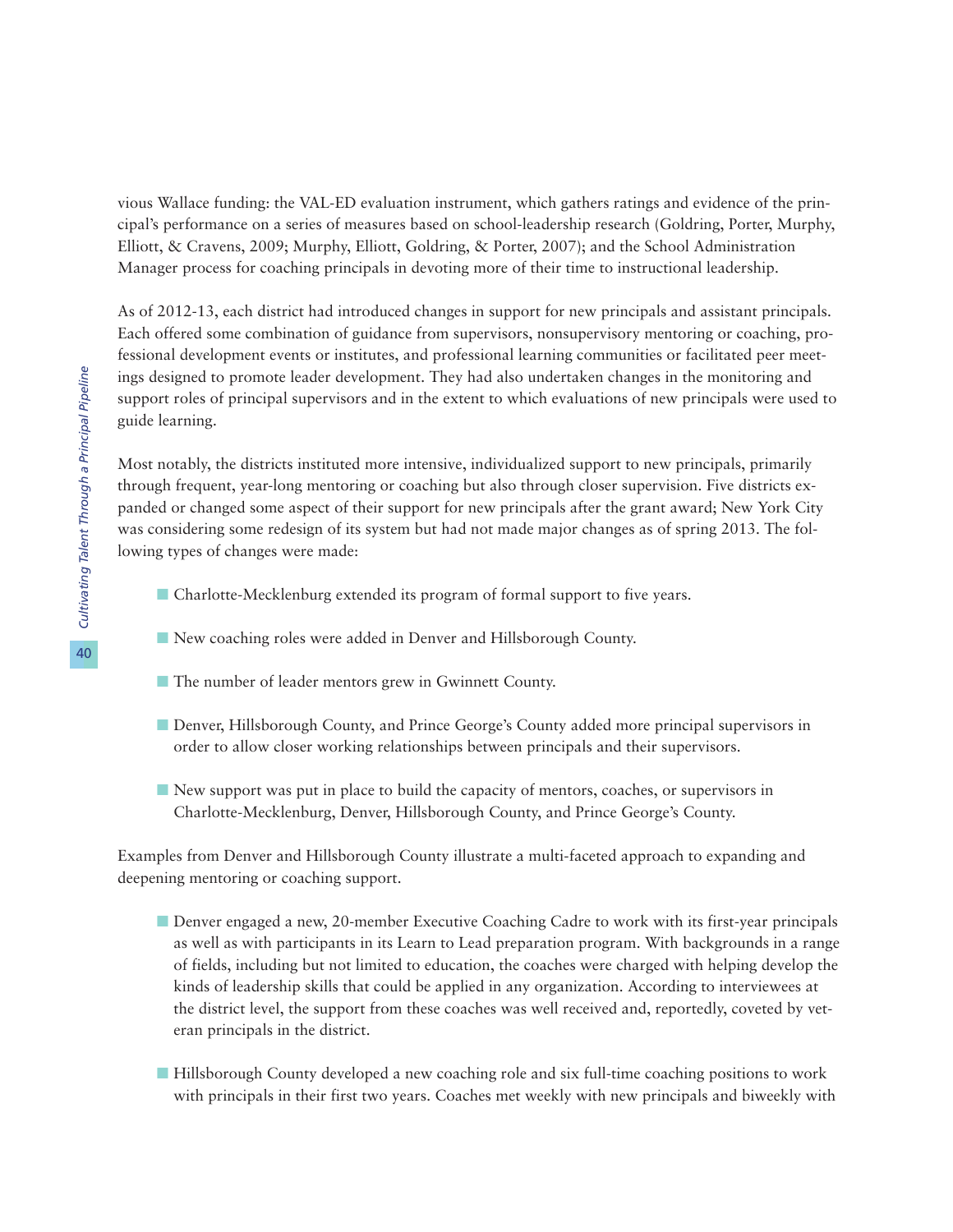41

Inc.

second-year principals. The district expected coaches and principal supervisors to coordinate and collaborate, such as by meeting jointly with the principal to set goals. Coaches also supported assistant principals in the district's Preparing New Principals program, facilitating group learning among these individuals who had been identified as being on track for the principalship. The district also expects that over time the coaches will increasingly support principals in analyzing and planning the use of their time under the SAM process of the National SAM Innovation Project.

Viewing assistant principals as potential future principals, two districts also added support for novices in the assistant principal position. As discussed in the previous chapter on principal preparation, Hillsborough County launched the Assistant Principal Induction Program in 2011, providing mentors and structured activities for assistant principals in their first two years on the job. Charlotte-Mecklenburg instituted a program in 2012-13 for new assistant principals, a program designed by the same group that had built the support sequence for new principals.

# *Overview of Supports for Novice Principals in 2012-13*

The supports in place as of 2012-13 are described here, and they are contrasted with prior arrangements in Exhibit 11.

### *Charlotte-Mecklenburg Schools*

The district developed a five-year sequence of support for new principals. Principals received coaching supports in their first and second years, participated in external leadership training in their third and fourth years, and completed a capstone project in their fifth year.

- First- and second-year principals were matched with a Consultant Coach who met with and advised principals in small groups. Beginning in 2011-12, second-year principals participated in the School Administration Manager (SAM) process. SAM coaches worked with principals on time use and instructional leadership.
- Third-year principals participated in the Executive Leadership Institute at Queens University of Charlotte. A collaboration between the university's education and business schools, the program trained principals on leadership styles and organizational change. Fourth-year principals participated in the Innovation Institute of the nonprofit McColl Center of Visual Arts, which focused on innovation for leaders from a variety of backgrounds. Finally, a fifth-year capstone project rounded out the support sequence.

#### *Denver Public Schools*

Novice principals received professional development and coaching. First-year principals had mentors, often recently retired principals. Beginning in 2012-13, principals were also assigned executive coaches to provide counsel on change management. Executive coaches were independent contractors with backgrounds in education and other fields. Denver also provided content-specific professional development monthly to all administrators.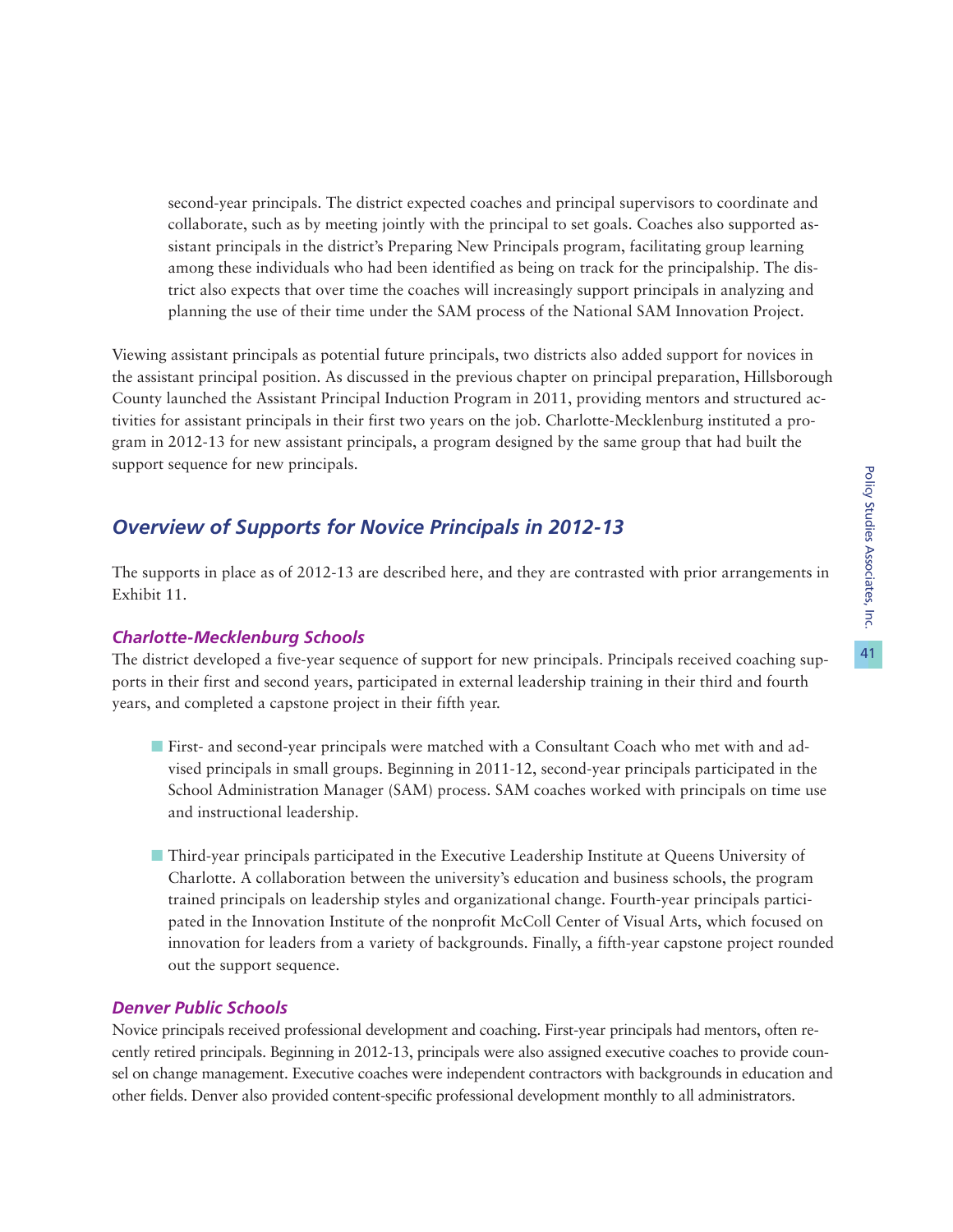# **Exhibit 11: Support for novice principals before and after grant award**

| <b>District</b>               | Spring 2011 - Pre-grant<br>(principals who receive support)                                                         | Spring 2013 – Second year of grant<br>(principals who receive support)                                                                                                                                                                                                                                                 |
|-------------------------------|---------------------------------------------------------------------------------------------------------------------|------------------------------------------------------------------------------------------------------------------------------------------------------------------------------------------------------------------------------------------------------------------------------------------------------------------------|
| <b>Charlotte-Mecklenburg</b>  | Consultant coach and cohort meetings<br>(Y182)                                                                      | Consultant coach and cohort meetings (Y1&2)<br><b>School Administration Manager (SAM) Innovation</b><br>Project (Y2)<br>Executive Leadership Institute at Queens<br>University (Y3)<br>Innovation Institute at McColl Center (Y4)<br>Capstone project (Y5)<br>VAL-ED evaluation for professional development<br>(Y485) |
| <b>Denver</b>                 | Principal mentor trained by NYCLA (Y1)                                                                              | Principal mentor trained by NYCLA (Y1)<br>Executive coach trained by NYCLA and University<br>of Colorado (Y1)<br>SAM Innovation Project (optional for all<br>principals)                                                                                                                                               |
| <b>Gwinnett County</b>        | Assessment of novice skills and needs<br>(Y1)<br>Leader mentor (retired principal) and<br>cohort meetings (Y1&2)    | Assessment of novice skills and needs (Y1)<br>Leader mentor (retired principal) and cohort<br>meetings (Y1&2)<br>SAM Innovation Project (optional for all<br>principals)                                                                                                                                               |
| <b>Hillsborough County</b>    | Urban Leader Institute with mentoring<br>(principals in high-need schools)                                          | Urban Leader Institute with mentoring (principals<br>in high-need schools)<br>Principal coach trained by New Teacher Center<br>(Y1&2)<br>Principal Induction Program (Y1&2)<br>SAM Innovation Project (optional for all<br>principals)                                                                                 |
| <b>New York City</b>          | Principal coach trained by NYCLA (Y1)<br>Option to continue principal coach<br>using school funds (Y2)              | Principal coach trained by NYCLA (Y1)<br>Option to continue principal coach using school<br>funds (Y2)                                                                                                                                                                                                                 |
| <b>Prince George's County</b> | Principal mentor trained by NAESP<br>(subset of novices)<br>School Leaders Network (optional for<br>all principals) | Principal mentor trained by NAESP (Y1)<br>Option to continue principal mentor (Y2)<br>New Principals Academy monthly sessions (Y1&2)<br>School Leaders Network (optional for all<br>principals)                                                                                                                        |

Exhibit reads: As of spring 2011 (before The Wallace Foundation grant), Charlotte-Mecklenburg Schools provided consultant coaches and cohort meetings to principals in their first and second years as principals..

Note: Y1 denotes that the support was provided to firstyear principals, Y2 denotes that the support was provided to second year principals, etc.

Source: Interviews conducted bythe evaluation team and district reports to The Wallace Foundation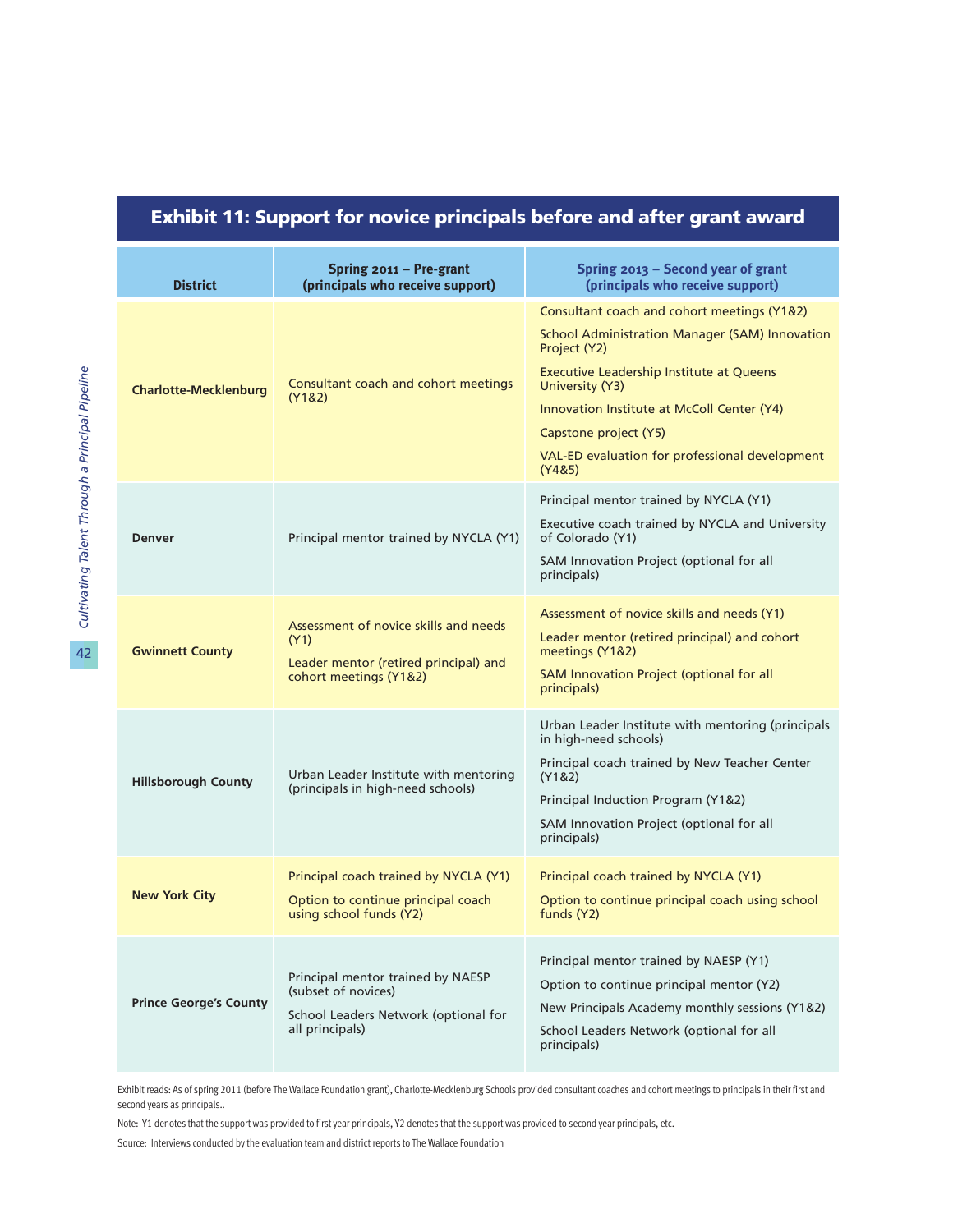## *Examples of Coaching and Mentoring Support for Novice Principals*

All six districts provided novice principals with formal coaching or mentoring support. Below are examples of strategies used:

- Individual goal setting with a support dyad of supervisor and coach/mentor
- Weekly 90-minute one-on-one support sessions
- Small cohort group professional learning communities
- "Executive coaching" focused on generalizable leadership behaviors
- Mentoring provided by trained, high-performing. sitting principals
- Analysis of principal time use through the SAM Innovation project
- Non-evaluative feedback drawn from VAL-ED observations

### *Gwinnett County Public Schools*

First-year principals interacted regularly with leader mentors, who were retired principals selected for this position by the superintendent. Second-year principals might also work with leader mentors based on need. Some principals participated in the SAM process and received coaching support on time management and instructional leadership.

#### *Hillsborough County Public Schools*

New principals participated in the district's two-year Principal Induction Program, which included weekly coaching for first-year principals, bi-weekly coaching for second-year principals, a summer institute, ten half-day sessions, and required courses. The number of principal supervisors, called Area Leadership Directors, was increased to permit them to spend more time with each principal. The district also modified support programs for assistant principals to improve alignment with expectations for principals. Finally, the district also collaborated with an external partner, the New Teacher Center, to improve support provided by principal coaches and supervisors.

#### *New York City Department of Education*

The New York City Leadership Academy provided coaching for all first-year principals. Second-year principals had the option of continuing this coaching through their school budgets. In addition, principals received support from their networks, into which schools self-select.

#### *Prince George's County Public Schools*

Novice principals and assistant principals received support including coaching and content-specific professional development. All first-year principals were assigned a mentor principal trained by the National Association of Elementary School Principals. Second-year principals were offered the opportunity to continue working with their mentors. Prince George's County also worked with the School Leaders Network that provided monthly meetings focused on problems of practice for principals and assistant principals.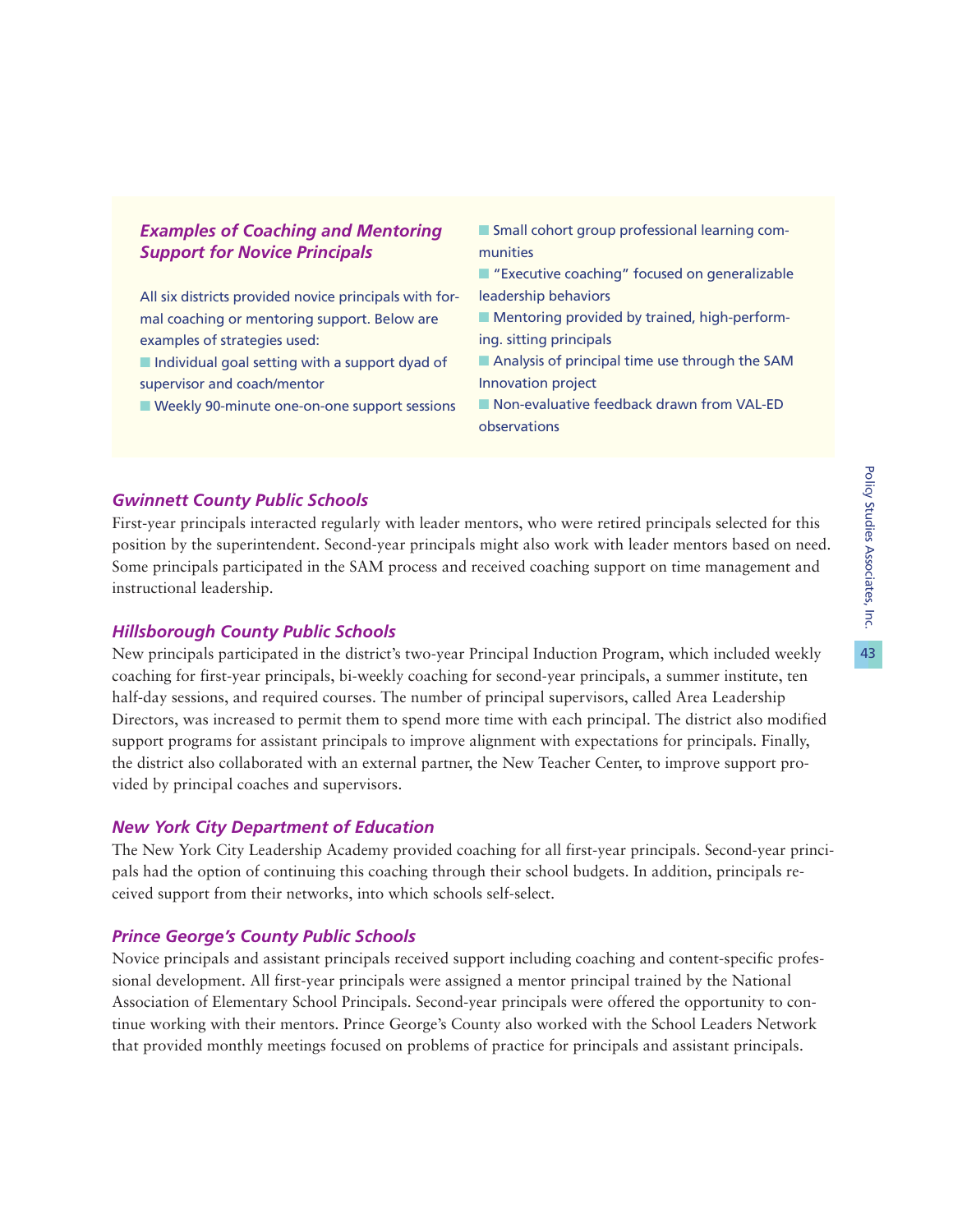# *How Partner Organizations Assisted with Support*

Every district engaged one or more partners in its efforts to strengthen support for novice leaders. Across the districts, a total of seven organizations served as partners in this work as of 2012-13 (Exhibit 12). Two of them partnered with multiple districts: the National SAM Innovation Project worked with four districts (with Charlotte-Mecklenburg, Gwinnett County, and Hillsborough County, and with Denver on a pilot basis); the New York City Leadership Academy worked on support in three districts (Denver, Gwinnett County, and New York).

| <b>District</b>               | <b>Nearby universities</b> | <b>Nonprofit organizations</b> | <b>Total</b>             |
|-------------------------------|----------------------------|--------------------------------|--------------------------|
| <b>Charlotte-Mecklenburg</b>  | $\mathcal{P}$              | $\overline{2}$                 | $\overline{4}$           |
| <b>Denver</b>                 |                            | $\overline{2}$                 | $\overline{2}$           |
| <b>Gwinnett County</b>        |                            | 2                              | $\overline{\phantom{0}}$ |
| <b>Hillsborough County</b>    |                            | $\mathcal{P}$                  | $\overline{2}$           |
| <b>New York City</b>          |                            |                                |                          |
| <b>Prince George's County</b> |                            | 2                              |                          |

## **Exhibit 12: Number of partnerships for support, by district**

Exhibit reads: Charlotte-Mecklenburg partnered with two nearby universities on support.

## *Mentoring or Coaching and Professional Development Provided Directly by Partners*

In some partnering arrangements, outside partner organizations provided support directly to new school leaders. The New York City Leadership Academy has had a contract to provide coaching to all first-year principals in New York City since prior to the Wallace grant. New Leaders provided support to its graduates who served as novice principals. The National SAM Innovation Project directly trained and coached participating principals and their teams at start-up; over time, coaches employed by the district are expected to take over a more prominent role, but support from the national project (including participation in its annual conference for selected teams) is expected to remain available.

Two districts also asked partners to design and deliver professional development for novice principals. As part of its five-year sequence, Charlotte-Mecklenburg sent principals to Queens University's Educational Leadership Institute. This series of training events, held over a six-month period, focused on helping principals develop, implement, and re-evaluate change initiatives in their schools. Facilitators helped the participating principals work through protocols, based on the management literature, to assess school needs and plan change initiatives in their schools. Charlotte-Mecklenburg also sent principals to the Innovation Institute operated by a local nonprofit partner. Prince George's County had a partner, the School Leaders Network, that helped organize and facilitate peer learning for new principals and assistant principals. The district also sent novice principals to some of the network's professional development events.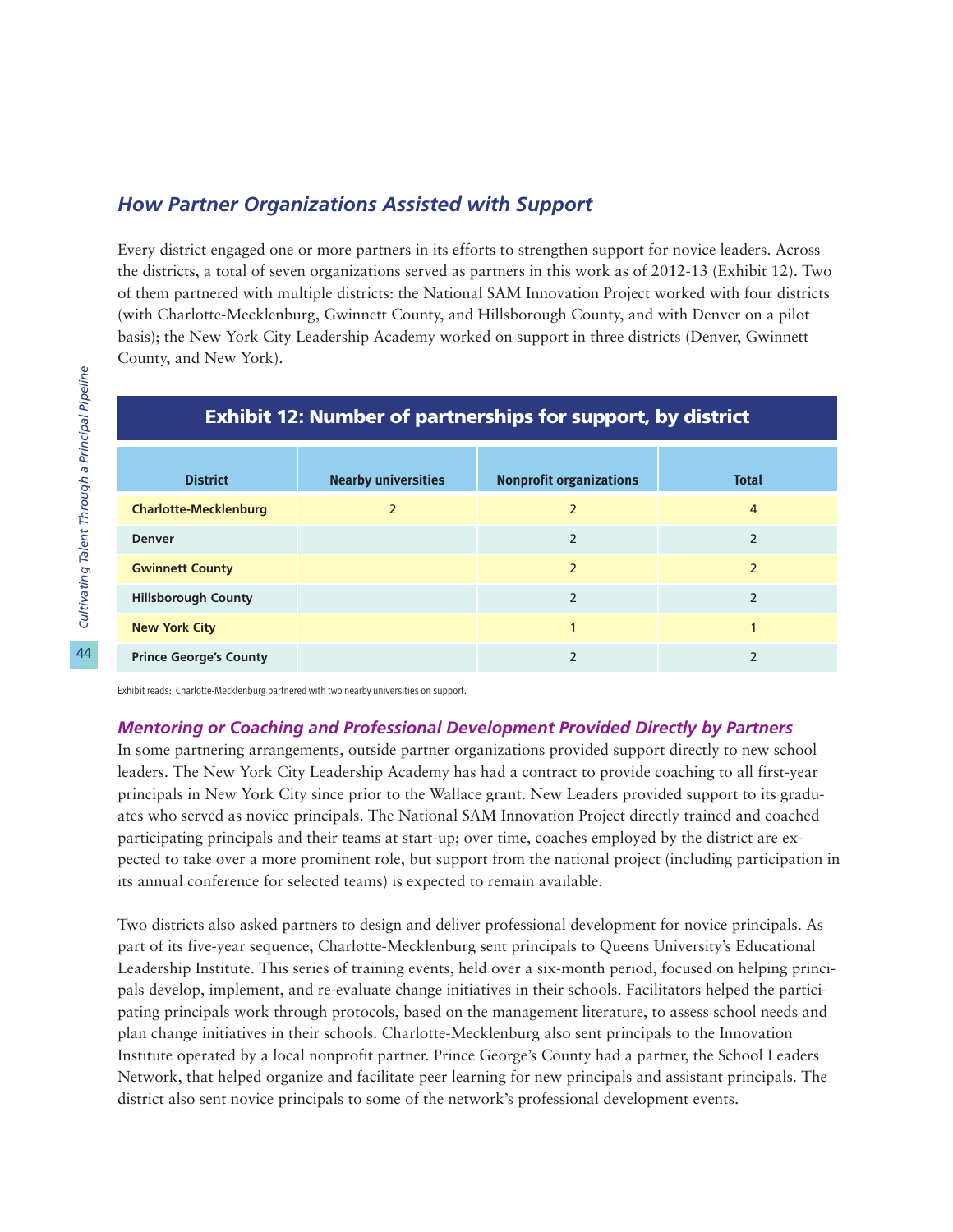Districts engaged partner organizations to help build the district's capacity to support new principals. Five partner organizations and institutions brought established track records in developing mentoring and coaching skills, and they worked behind the scenes to build these skills in the district staff working with principals. The New York City Leadership Academy has provided coaching on a large scale in New York for years, has developed protocols and training materials, and consults with school districts around the country on the development of mentoring programs. The New Teacher Center, a pioneer in programs of support for teacher induction, has also had programs in leadership coaching for years. The National Association of Elementary School Principals offers its own certification program for mentors of principals. The McColl School of Business at Queens University in Charlotte offers a master's degree in executive coaching. The National SAM Innovation Project, with an extensive network of coaches who work with its participating school teams, has invested in systems for developing their coaching skills.

Partner staff provided training institutes and onsite coaching to build the capacity of coaches, mentors, and supervisors. The partners' work might focus on particular sets of leadership skills, notably instructional leadership and change management, that the district's coaches and supervisors needed to help principals develop. Partners also brought expertise in coaching techniques and protocols. They work on teaching district supervisors and coaches to refrain from solving problems for novice principals and instead to ask the kinds of questions that would facilitate the principals' on-the-job learning.

New or expanded partnerships for novice-principal support in three districts grew out of the districts' and partners' previous experience working together:

- Hillsborough County contracted with the New Teacher Center, which has worked intensively with the district on coaching teachers, to help develop a principal coaching program and train the coaches. The New Teacher Center was involved in defining the role and responsibilities of the principal coaches and integrating the role with the district's preservice and supervision components. The coaches had their own coaching and professional learning community, supported by the New Teacher Center. The aim was to help them learn "how to gather evidence of practice and give effective feedback for practice," according to a participant in designing these arrangements. At the same time, the New Teacher Center worked with principal supervisors, the Area Leadership Directors, in Hillsborough County to help build their skills in leader development.
- Charlotte-Mecklenburg received help with the coaching process from two universities with which it already had partner relationships. The director of the Leaders for Tomorrow preservice program at Winthrop University also had a major role in helping the district develop a coaching program and provided training for the district's coaches. Queens University, in addition to offering its Educational Leadership Institute for principals, started a three-day academy for the district's leadership coaches. Taught by an expert faculty member, the academy included role-playing exercises. The participants whom we interviewed described it as helping them bring new skills to their coaching role.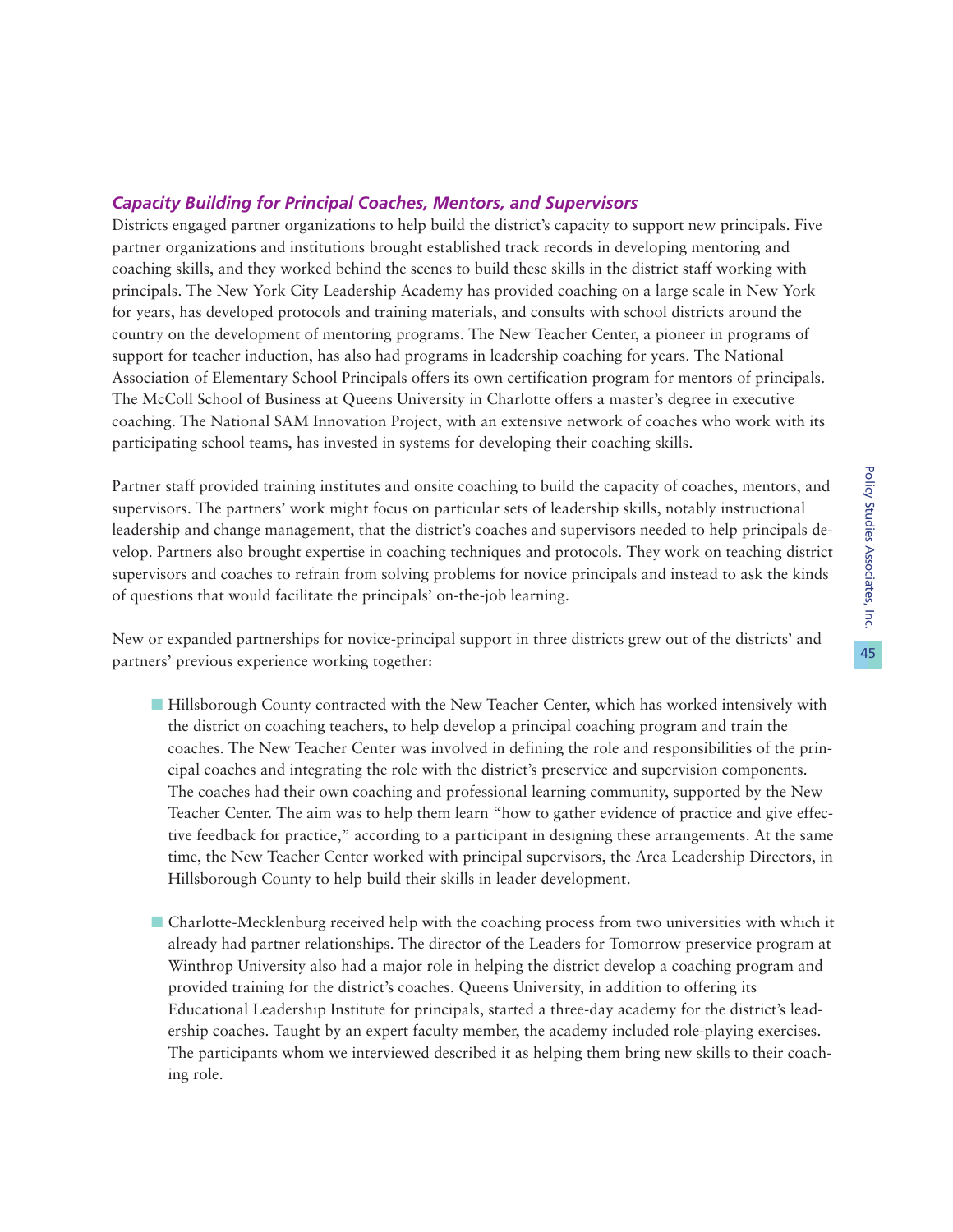■ Under the grant, Prince George's County expanded the participation of mentor principals in a formal program on mentoring techniques. The district sent mentor principals to the National Association of Elementary School Principals' Leadership Immersion Institute program, where they developed their knowledge of adult learning and their techniques for "helping adults develop strengths to become effective leaders." Mentor principals participated in training and a nine-month internship program in which they practiced providing feedback and support to new administrators.

#### *Alignment of Support with Evaluation*

All the districts reported in interviews that they wanted to align support with evaluation results and other principal-specific data, but that this work was still at an early stage as of 2013. Denver and Hillsborough County were working with a consulting firm, Cross & Joftus, on aligning professional development and supervisory support with evaluation results. As the districts build and populate data systems with data on individual principals' assessed skills and performance, they expect to do more in this regard.

# *Support Reported by Novice Principals and Assistant Principals*

Our survey, administered in spring 2013, provides information on the supports that principals and assistant principals reported in 2012-13. Questions addressed whether they had a mentor or coach; the extent to which help from mentors, coaches, or supervisors helped them in various ways; professional development; and the feedback they received from principal evaluation systems.

Across all the districts, survey respondents who were in their first year as principals in 2012-13 reported very high rates of formal mentoring or coaching support, while the extent of such support for second- and

| <b>Exhibit 13: Percent of principals having mentors or coaches,</b><br>by cohort, 2012-13 |                                           |                                     |                                           |  |  |
|-------------------------------------------------------------------------------------------|-------------------------------------------|-------------------------------------|-------------------------------------------|--|--|
| <b>District</b>                                                                           | <b>First-year principals</b><br>$(N=101)$ | Second-year principals<br>$(N=138)$ | <b>Third-year principals</b><br>$(N=109)$ |  |  |
| <b>Charlotte-Mecklenburg</b>                                                              | 100                                       | 100                                 | 62                                        |  |  |
| <b>Denver</b>                                                                             | 86                                        | 30                                  | 18                                        |  |  |
| <b>Gwinnett County</b>                                                                    | 100                                       | 85                                  | 27                                        |  |  |
| <b>Hillsborough County</b>                                                                | 100                                       | 100                                 | 95                                        |  |  |
| New York City*                                                                            | 100                                       | 78                                  | 63                                        |  |  |
| <b>Prince George's County</b>                                                             | 90                                        | 63                                  | 40                                        |  |  |
| <b>OVERALL</b>                                                                            | 94                                        | 73                                  | 58                                        |  |  |

Exhibit reads: Among first-year principals in Charlotte-Mecklenburg, 100 percent reported having a coach or mentor.

\*New York data should be viewed with caution due to the low response rate (31 percent).

Source: Principal Survey for "Evaluation of the Principal Pipeline Initiative," 2013.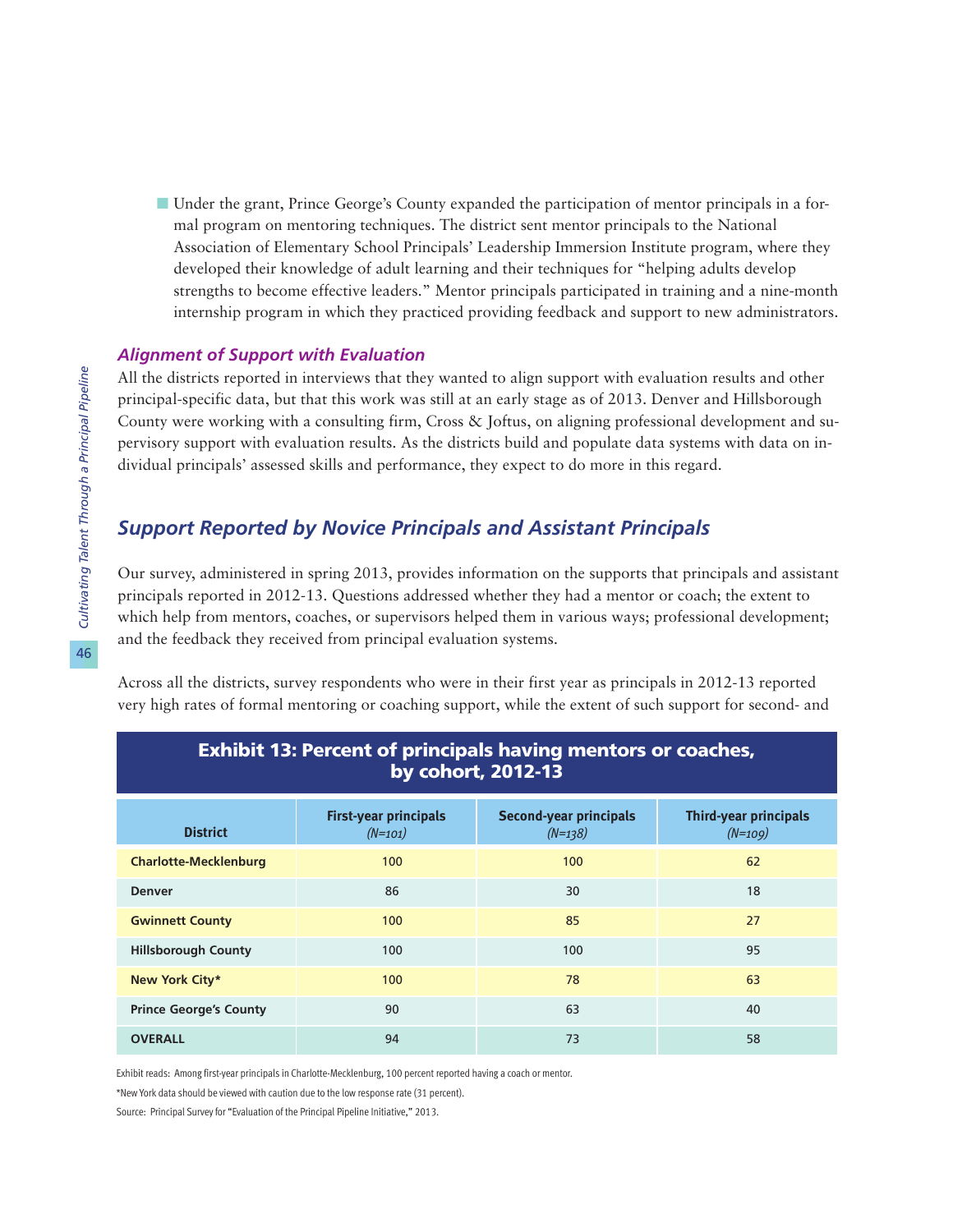Among first-year assistant principals, coaching and mentoring were common in two districts, Denver and Hillsborough County, but were reported by between 40 and 49 percent of respondents in the other districts (Exhibit 14). Only Hillsborough County—which added the Assistant Principal Induction Program as part of the grant—provided coaching to more than one-third of assistant principals in their second or third years.

| EXHIDIL 14. FULCIIL OI ASSISTATIL PHIILIPAIS HAVING MUULOIS OF LOACHUS,<br>by cohort, 2012-13 |                                    |                                     |                                   |  |  |
|-----------------------------------------------------------------------------------------------|------------------------------------|-------------------------------------|-----------------------------------|--|--|
| <b>District</b>                                                                               | <b>First-year APs</b><br>$(N=152)$ | <b>Second-year APs</b><br>$(N=138)$ | <b>Third-year APs</b><br>$(N=58)$ |  |  |
| <b>Charlotte-Mecklenburg</b>                                                                  | 49                                 | 33                                  | 17                                |  |  |
| <b>Denver</b>                                                                                 | 82                                 | 25                                  | 33                                |  |  |
| <b>Gwinnett County</b>                                                                        | 48                                 | 18                                  | 11                                |  |  |
| <b>Hillsborough County</b>                                                                    | 100                                | 95                                  | 86                                |  |  |
| <b>Prince George's County</b>                                                                 | 40                                 | 25                                  | 20                                |  |  |
| <b>OVERALL</b>                                                                                | 65                                 | 35                                  | 26                                |  |  |

third-year principals varied by district (Exhibit 13). These responses were consistent with the district offerings described above: for example, Charlotte-Mecklenburg had formal coaching arrangements for all firstand second-year principals in 2012-13 and coaching as needed for third-year principals; Denver had coaching in place for first-year principals but not for most principals in their second or third years. At this time, Hillsborough County was the only district with principals reporting nearly universal principal coaching

Exhibit reads: Among first-year assistant principals in Charlotte-Mecklenburg, 49 percent reported having a coach or mentor. Source: Assistant Principal Surveyfor "Evaluation of the Principal Pipeline Initiative," 2013.

**Exhibit 14: Percent of assistant principals having mentors or coaches,**

across all three years.

Novice principals gave generally positive ratings to the support they received, whether from individuals formally designated as mentors or from others, such as their supervisors (Exhibit 15). Among all first-, second-, and third-year principals responding, 85 percent agreed or strongly agreed that they had support from individuals knowledgeable about school leadership. About three-quarters (76 percent) agreed or strongly agreed that support had led them to make changes in their work.

Assistant principals gave a less positive assessment of the support they received. The fact that assistant principals were less likely than principals to have mentors or coaches may account for some of the differences; the principals of the schools where they worked were probably the chief source of support for many assistant principal respondents. Notably, only about half of the assistant principals (51 percent) said they were supported in setting goals and developing an action plan for meeting them, indicating that districts could be doing more to help assistant principals chart their course for professional growth.

Policy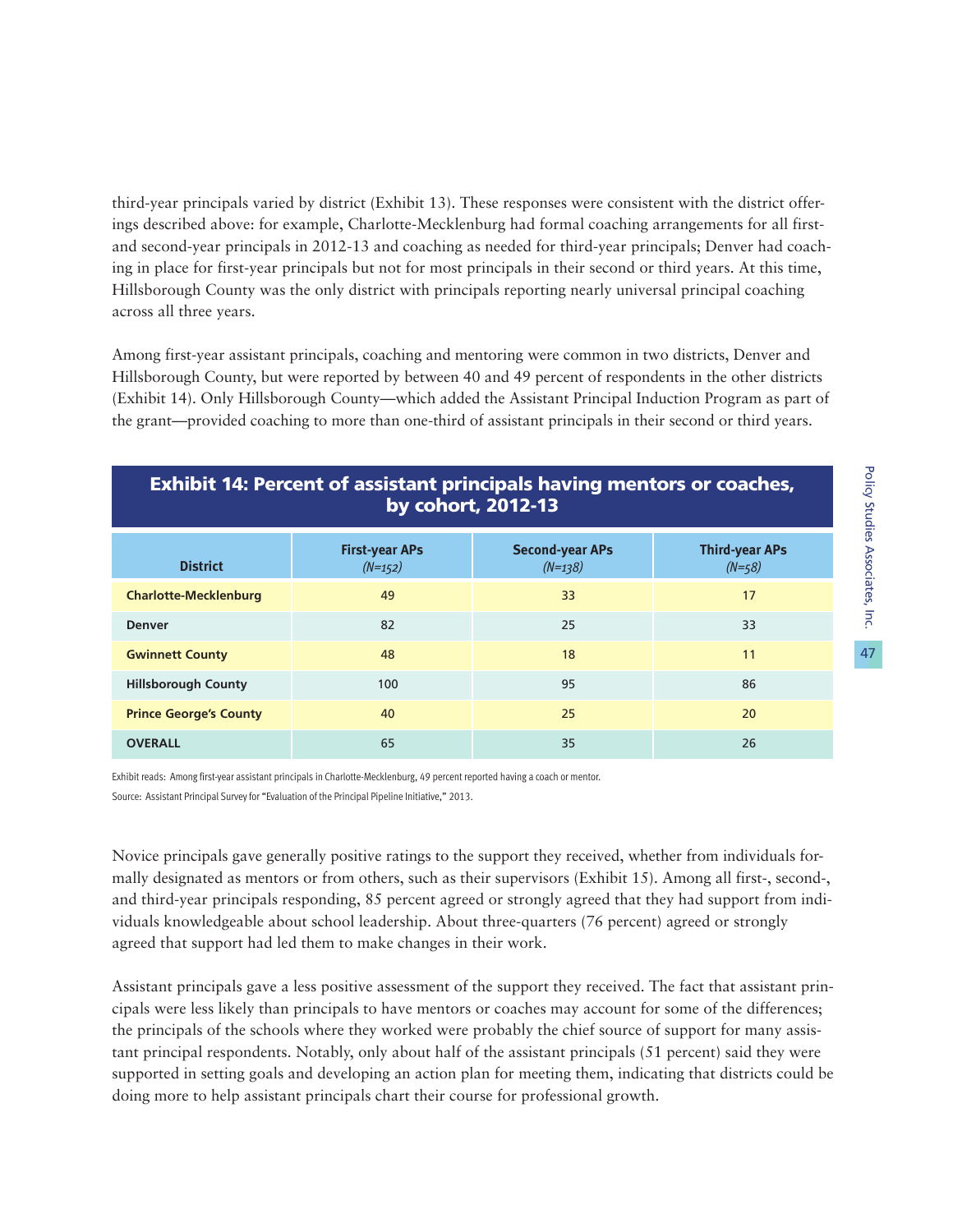| The mentoring/coaching support<br>I have received this school year has:        | <b>Percent of principals</b><br>agreeing or strongly<br>agreeing<br>$(N=352)$ | <b>Percent of assistant</b><br>principals agreeing or<br>strongly agreeing<br>$(N=318)$ |
|--------------------------------------------------------------------------------|-------------------------------------------------------------------------------|-----------------------------------------------------------------------------------------|
| . Been provided by individuals who are knowledgeable about<br>chool leadership | 85%                                                                           | 76%                                                                                     |

# **Exhibit 15: Principal and assistant principal perceptions of support**

| a. Been provided by individuals who are knowledgeable about<br>school leadership                                                   | 85% | 76% |
|------------------------------------------------------------------------------------------------------------------------------------|-----|-----|
| b. Been provided by individuals who are knowledgeable about the<br>type of school I serve                                          | 77  | 71  |
| c. Addressed my specific needs                                                                                                     | 76  | 64  |
| d. Led me to make changes in my work                                                                                               | 76  | 64  |
| e. Addressed the pressing issues in my school                                                                                      | 75  | 59  |
| f. Helped me set effective goals and develop an action plan to reach<br>those goals                                                | 74  | 51  |
| g. Been adapted or improved based on my feedback                                                                                   | 69  | 53  |
| h. Helped me create or improve structures and strategies that<br>support my teachers using student data to drive their instruction | 68  | 57  |
| i. Used ongoing observation and data collection to monitor my<br>(and my school's) progress towards my goals                       | 61  | 45  |
| j. Helped me select professional development that meets my needs                                                                   | 57  | 47  |

Exhibit reads: Eighty-five percent of first, second, and third-year principals agreed or strongly agreed that the mentoring/coaching they received from their area supervisor and/or mentor/coach had been provided byindividuals who were knowledgeable about school leadership.

Source: Principal Survey for "Evaluation of the Principal Pipeline Initiative," 2013.

Districts might improve the ways in which mentors or coaches helped novice leaders choose professional development, according to the survey data. Compared with their assessments of other aspects of mentoring or coaching, both principals and assistant principals were relatively less likely to agree that mentoring or coaching had helped them select professional development that met their needs.

When asked about their experience with professional development, however, principals' and assistant principals' responses were generally favorable. They tended to agree or strongly agree with positive statements about the professional development in which they participated, with 83 percent of principals and 84 percent of assistant principals agreeing that it had led them to make changes in their work (Exhibit 16). Areas of relative weakness in the professional development for new principals and new assistant principals, according to the survey results, were in helping them understand their students and their teachers. Unlike mentoring or coaching, where districts clearly made a greater investment in supporting principals than in supporting assistant principals, professional development was an area in which the assistant principals appeared to be receiving support that was comparable in perceived quality to what principals received.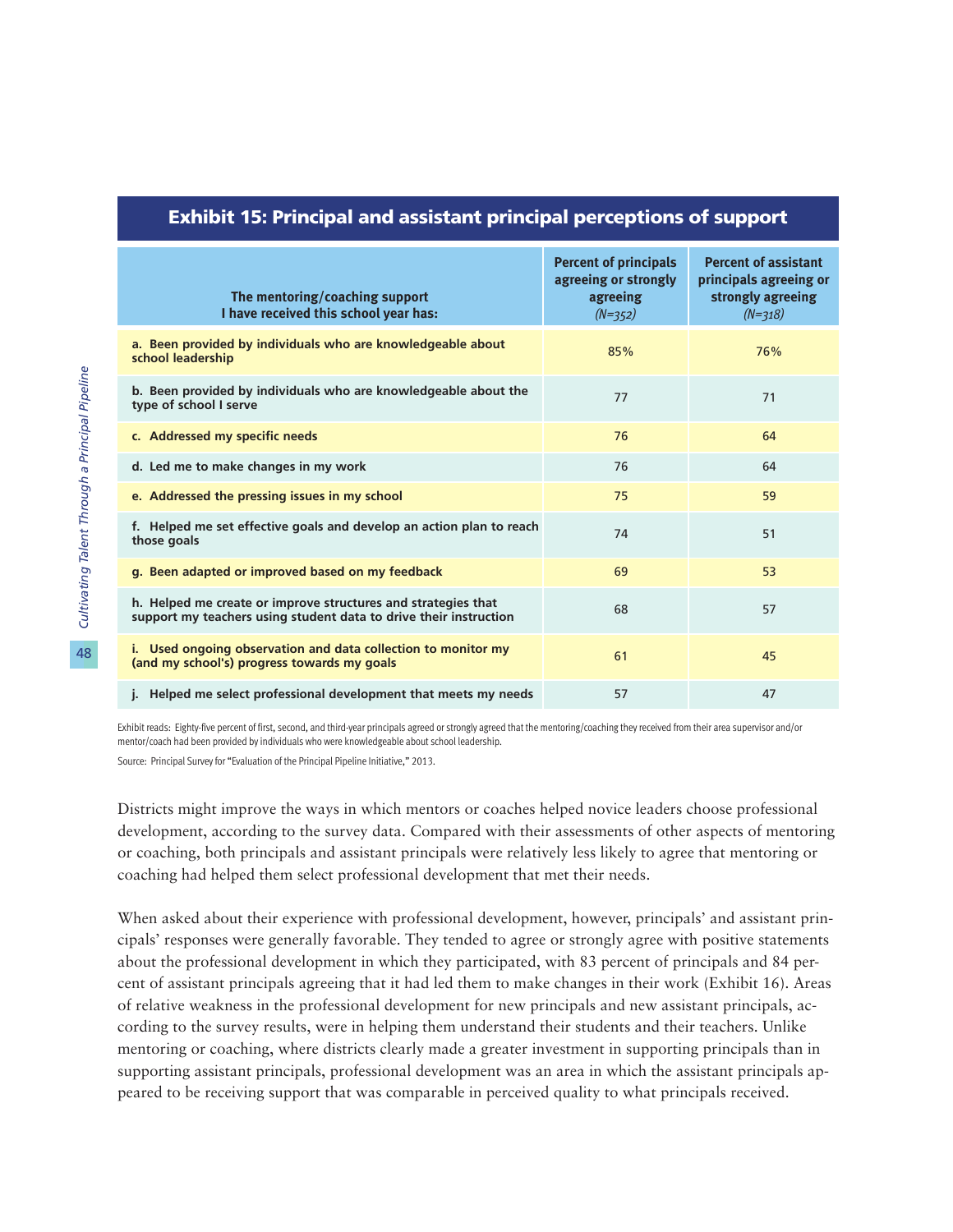| Overall, my professional development experiences this year have:                     | <b>Percent of principals</b><br>agreeing or strongly<br>agreeing<br>$(N=343)$ | <b>Percent of assistant</b><br>principals agreeing or<br>strongly agreeing<br>$(N=319)$ |
|--------------------------------------------------------------------------------------|-------------------------------------------------------------------------------|-----------------------------------------------------------------------------------------|
| a. Led me to make changes in my work                                                 | 83%                                                                           | 84%                                                                                     |
| b. Deepened my understanding of school leadership                                    | 81                                                                            | 83                                                                                      |
| c. Included opportunities to work productively with principals from<br>other schools | 74                                                                            | 62                                                                                      |
| d. Been sustained and coherently focused, rather than short-term<br>and unrelated    | 71                                                                            | 76                                                                                      |
| e. Included enough time to think carefully about, try, and evaluate<br>new ideas     | 68                                                                            | 72                                                                                      |
| f. Been closely connected to my school's improvement plan                            | 67                                                                            | 74                                                                                      |
| g. Helped me understand my teachers better                                           | 64                                                                            | 67                                                                                      |
| h. Included opportunities to work productively with teachers at my<br>school         | 63                                                                            | 73                                                                                      |
| i. Helped me understand my students better                                           | 58                                                                            | 69                                                                                      |

# **Exhibit 16: Principal and assistant principal perceptions of their professional development experiences**

Exhibit reads: Eighty-three percent of first, second, and third-year principals agreed or strongly agreed that the professional development experiences they participated in during the year led them to make changes in their work.

Source: Principal Survey for "Evaluation of the Principal Pipeline Initiative," 2013.

Connecting evaluation to support is a key tenet of the Principal Pipeline Initiative. Districts were making changes in their systems of principal evaluation, but in no site had these changes been completed in the 2011-12 school year. Our spring 2013 survey asked principals about the communication of 2011-12 evaluation results because the 2012-13 evaluation process was not likely to have been completed at the time of the survey in the spring (Exhibit 17).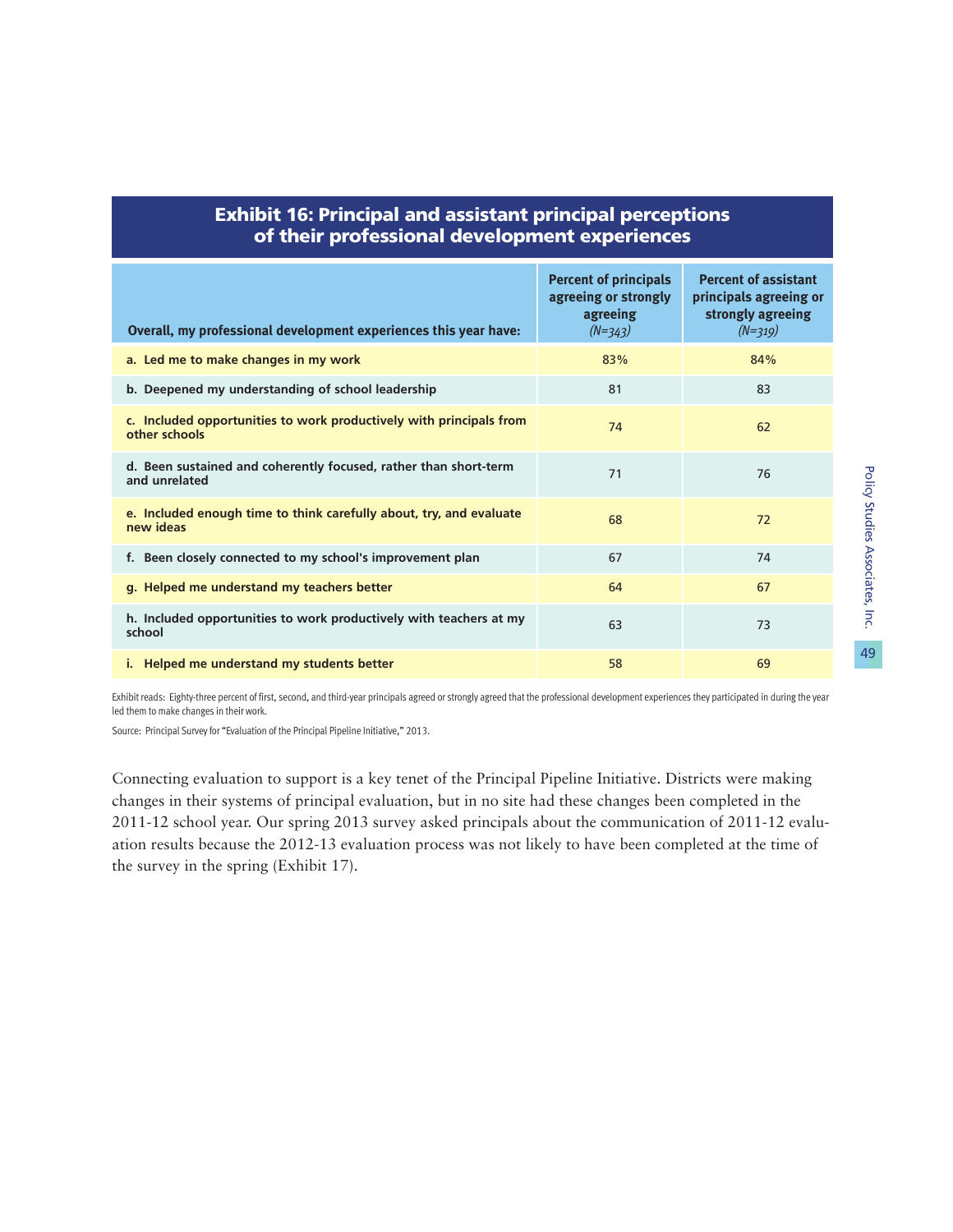| <b>Percent of respon</b>                                                                                                                                    |           |
|-------------------------------------------------------------------------------------------------------------------------------------------------------------|-----------|
| Did you receive formal and/or informal feedback on the results of your performance<br>were principals i<br>evaluation for LAST school year (i.e., 2011-12)? | $(N=213)$ |

**Percent of respondents who**

| $\,$ Exhibit 17: Feedback received by principals $_{\rm 0}$ |  |
|-------------------------------------------------------------|--|
| on the results of their performance evaluation              |  |

| Did you receive formal and/or informal feedback on the results of your performance<br>evaluation for LAST school year (i.e., 2011-12)? | were principals in 2011-12<br>$(N=213)$ |
|----------------------------------------------------------------------------------------------------------------------------------------|-----------------------------------------|
| a. Yes, written report                                                                                                                 | 78%                                     |
| b. Yes, required formal meeting with my evaluator                                                                                      | 55                                      |
| c. Yes, informal meeting with my evaluator                                                                                             | 19                                      |
| d. Yes, informal meeting with my mentor/coach                                                                                          | 16                                      |
| e. No, I received no feedback on my evaluation                                                                                         | 6                                       |

Exhibit reads: Seventy-eight percent of second and third year principals reported that theyreceived a written report summarizing the results of their evaluation from 2011-12. Source: Principal Survey for "Evaluation of the Principal Pipeline Initiative," 2013.

On the positive side, among respondents who had undergone evaluation in 2011-12, all but 6 percent had received the results. Formal written reports predominated as the means of communication, followed by formal meetings with an evaluator. A discussion of evaluation results with a mentor or coach was reported by only 16 percent of the respondents.

# *Challenges Reported in Support for Novices*

Districts and their partners were addressing the areas of weakness that they perceived in their support for new principals and assistant principals. They recognized that the veteran principal supervisors and the veteran mentors or coaches charged with providing support needed help in two ways. First, not every longtime administrator was skilled in the kinds of instructional leadership that are expected from today's principals. Second, these supervisors and mentors or coaches might also need help in effectively supporting adult learning. Districts brought in partner organizations to provide mentoring or coaching directly or to shore up the knowledge and skills of the district's own supervisors and mentors or coaches.

In three districts—Charlotte-Mecklenburg, Denver, and Prince George's County—top leaders made the point in interviews that they wanted to support new principals in taking initiative and leading change, not just in complying with district directives as principals had expected to do in the past. They were trying to work with principal supervisors to ensure that this vision was clear in the support that principals received, but they acknowledged that it represented a change from the traditional culture of school districts and from the expectations that many principal supervisors were accustomed to meeting.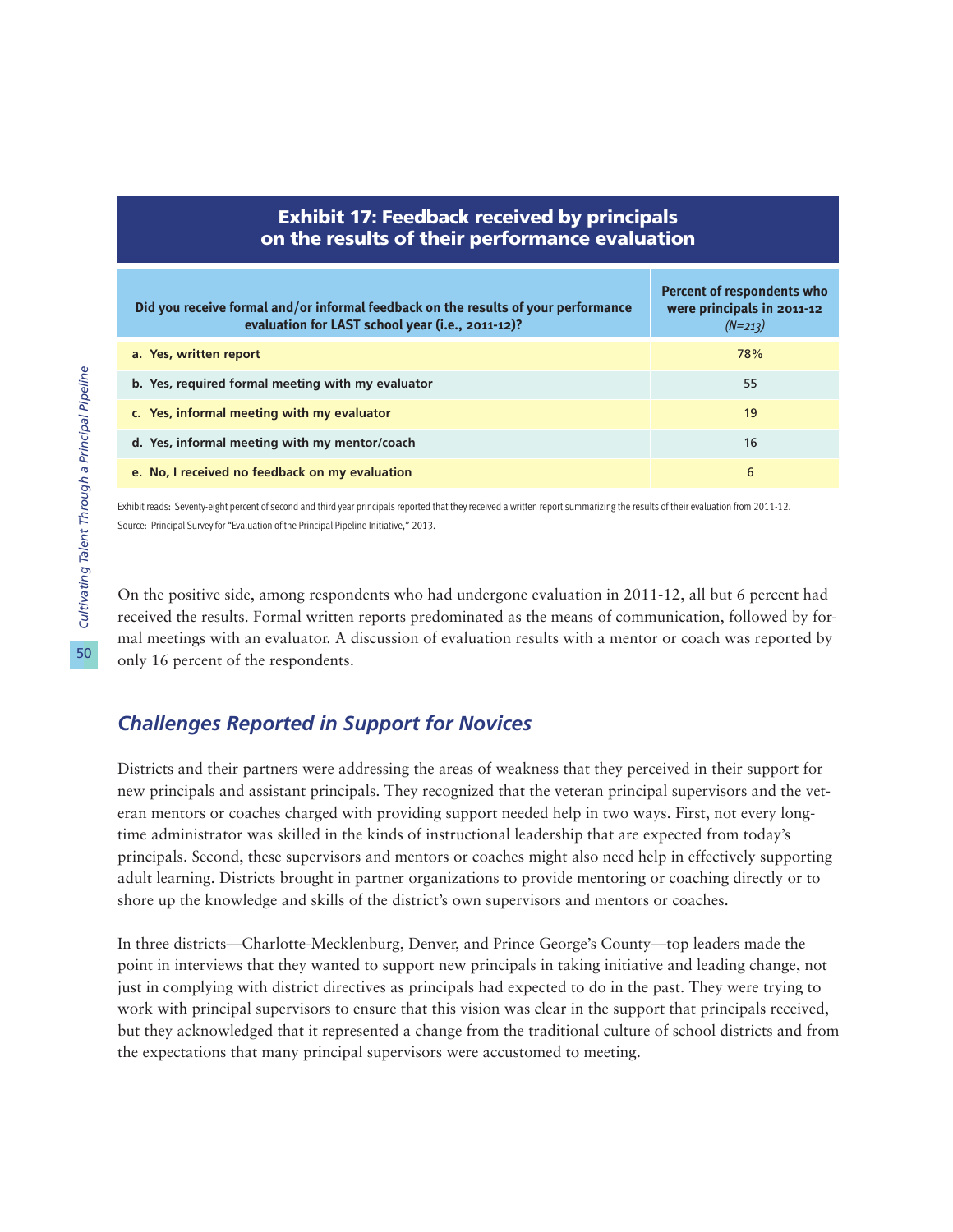Long-term funding for support could also prove to be a challenge. As of 2013, districts and partners were counting on the lasting benefits of their capacity-building efforts, hoping to have greater internal capacity to rely upon in the future. Some also mentioned hoping that systems of support and professional development would prove their worth and attract support, either in the district budget or from local philanthropy, and some were beginning to gather data to help in making the case for ongoing support in the future.

# *Summary*

New kinds of supports were added for novice school leaders during the first two years of the grant period. As the districts continue to strengthen support for school leaders, they can build on assets reported here. These include the presence of mentors or coaches assigned to novice principals and assistant principals; the favorable overall assessments that principals and assistant principals offered when asked about their mentors, coaches, or supervisors; and work the districts and partners have undertaken to build capacity in mentoring, coaching and supervision.

Our survey results confirmed an observation that some district leaders made in interviews: the districts can improve the extent to which the components of support are connected to each other. For example, the link between mentoring or coaching and professional development might be strengthened. And as districts move forward in developing their evaluation systems, it will be critically important that they systematically connect evaluation feedback with support, as the Principal Pipeline Initiative requires.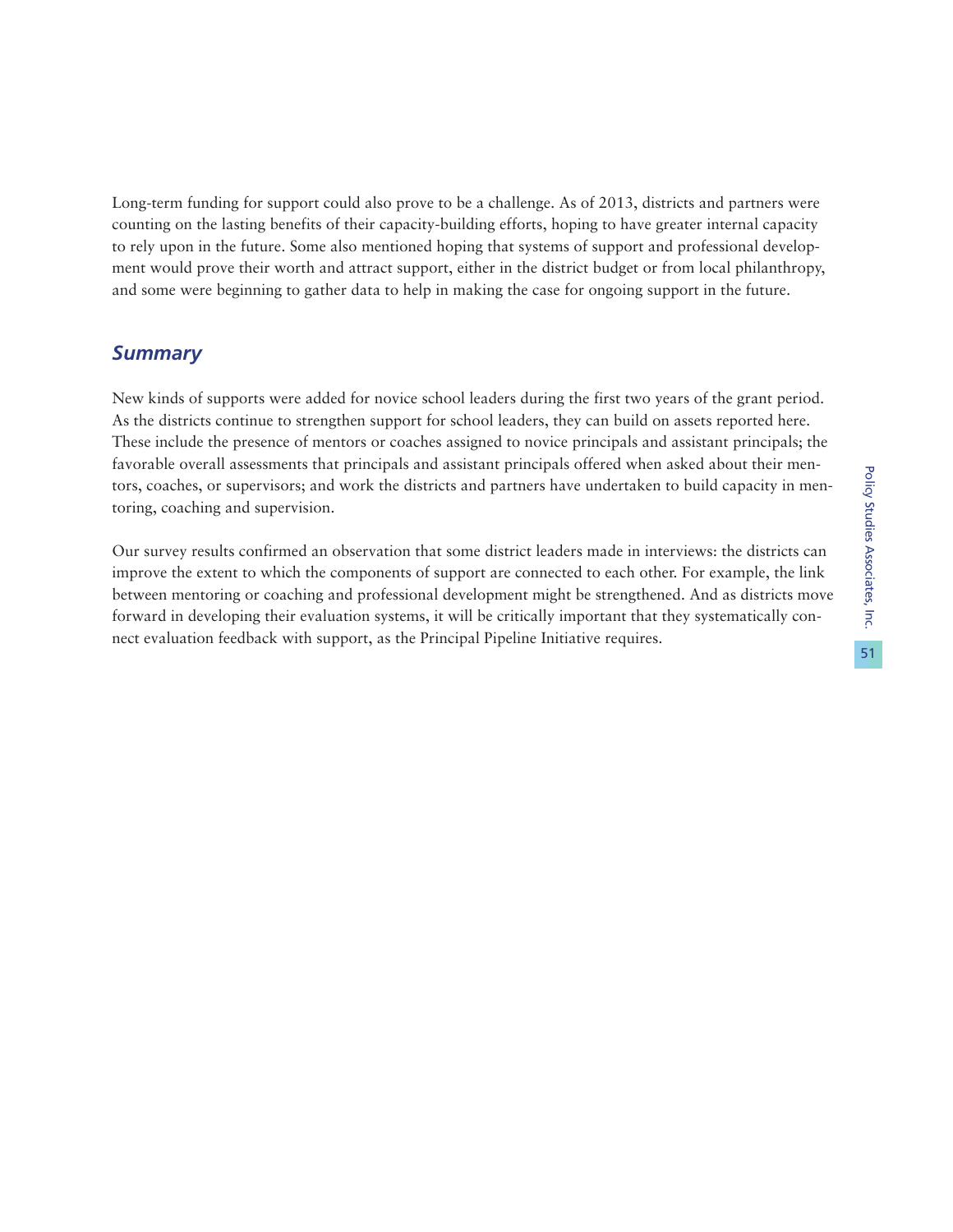*Cultivating Talent Through a Principal Pipeline* 52 Cultivating Talent Through a Principal Pipeline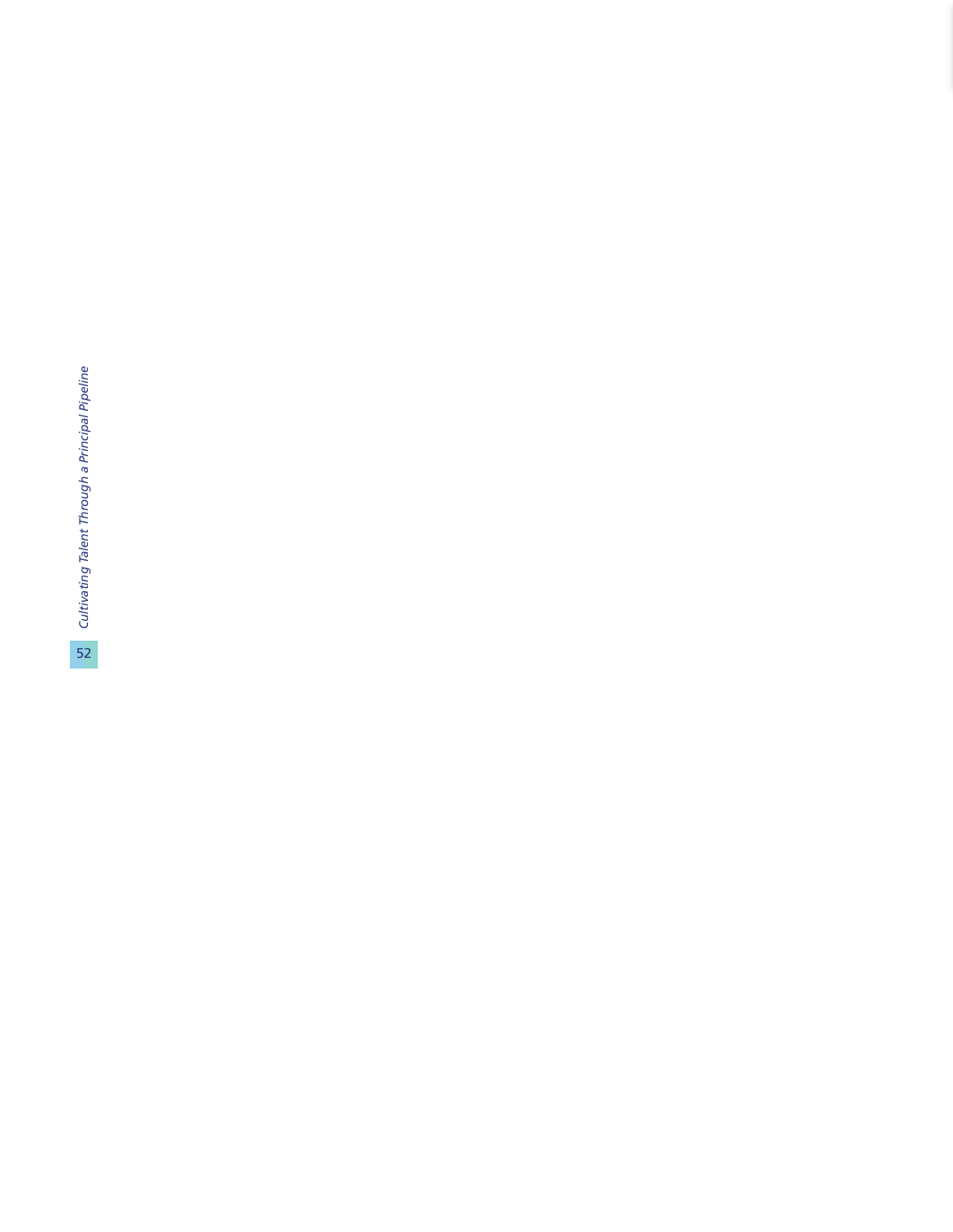# **Partnerships in Preparation and Support**

orking relationships between districts and external partners are integral to The Wallace Foundation's design of the Principal Pipeline Initiative. The Foundation urged participating districts to build a web of relationships with institutions and organizations that provide preservice and novice support programs, citing researchers' view that such relationships make for more durable programs in comparison with programs housed entirely within districts (Darling-Hammond et al., 2007; Orr et al., 2010). The Foundation supported such partnerships with funding and technical assistance.

In interviews with leaders in districts and partner programs, we gathered data on strengths and weaknesses of the existing partnerships, on approaches that they consider conducive to better working relationships, and on challenges in these relationships.

## *District Stances Toward Providers*

A particularly influential study for The Wallace Foundation in crafting this initiative was that of Orr and colleagues, who classified districts' arrangements for preservice preparation as reflecting the stance of a competitor, customer, or collaborator. This report has already discussed districts' "competitor" stance as creators of their own programs for leader preparation. We will discuss here how districts wielded the power of customers while also collaborating with partner institutions and organizations. At this point in the study, we find the latter two stances to be intertwined in districts' reported aims and actions. All six districts employed more than one of the approaches identified by Orr and colleagues in the effort to drive changes in principal preparation.

We found evidence everywhere of districts behaving as customers with partners and potential partners. For example, each of the districts set leadership standards that it will look for in program graduates. Each district also identified either a set of formal "preferred providers" or programs that it believed were most aligned with district interests. In all districts, the selection of programs to work with meant rejecting some programs. In some cases, we were told, districts declined to partner with local universities that were not philosophically aligned with the district's beliefs about leadership competencies or how to develop them. In other cases, potential partners wanted limited communication: "We want to talk with you occasionally," was how one district leader characterized the partnership offers that the district had rejected from some universities. And some would-be partners expected to make few or no program changes, causing the districts to look elsewhere for partners. A district leader described the district's newly strengthened stance, explaining

…what we've done is taken that Wallace idea of district as consumer and said, we would love to work with you, "if." And those "ifs" are: you're willing to redesign the curriculum in alignment with our [leadership] framework, you're willing to redesign your assessment systems to align with the framework, you'll participate in co-selection with us as a district.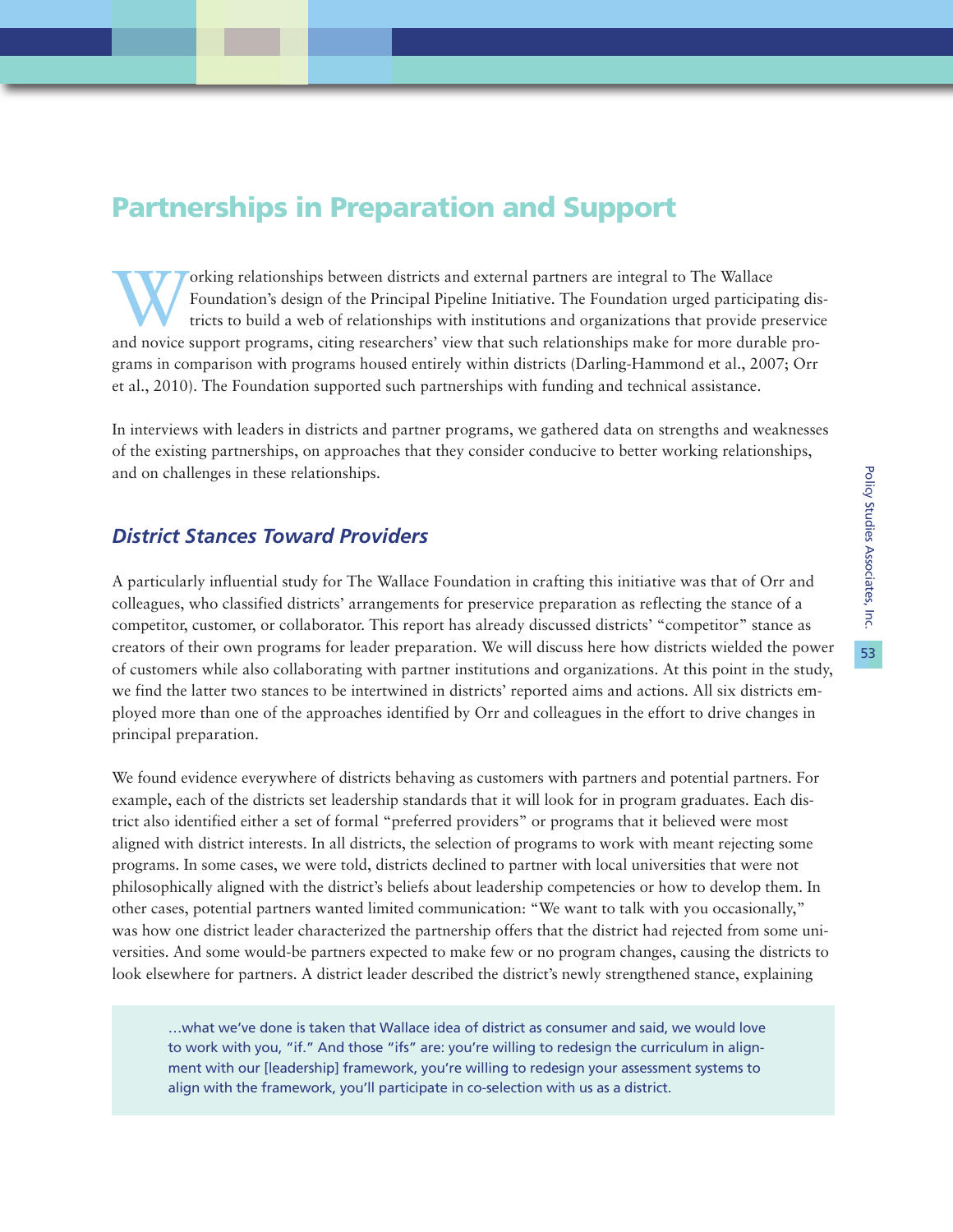At the same time, collaboration was also part of the work. Each of the districts has collaborated in some fashion—or at least discussed potential program improvement—with selected outside programs. We describe here a rough typology of the working relationships we found.

**EQUAL PARTNERSHIP.** True power-sharing partnerships were rare in these sites. The relationship between Denver Public Schools and the Ritchie Program at the University of Denver was the longest-standing example. It was formally agreed to in 2003 by the chief executives of the district and the university. The university-based program leader attended weekly meetings in the school district, functioning as a member of the district team that worked on all components of the Principal Pipeline Initiative; classes were cotaught and the curriculum co-designed by that program leader and the district.

**COOPERATION AND NEGOTIATION.** Communication and cooperation in partnerships were widespread across the districts. The district managers responsible for school leadership met with managers of partner programs; they informed them of district needs and expectations; and together they negotiated program features. A superintendent's words captured the extent to which districts sought to set the terms of the programs, saying that productive partnerships have come from

…really thinking long and hard on what our needs are, defining our needs. Whether on recruitment, selection, syllabus, content, faculty, process, internship, we defined our needs in all of those areas. With productive partnerships, they have worked with us to meet those needs.

Similarly, another senior leader in the same district described a desirable partnership with a university partner as "shared ownership that is not [just] about repurposing existing content." This interviewee expressed impatience with would-be partners who have said, in effect, "we've got this content [in our program], so we can just tweak it for you." Instead, the district wanted to work with "someone who is committed to starting with a blank piece of paper and being your partner in co-creation, not tweaking what exists."

Something like the "blank piece of paper" has been considered a productive starting point in two other districts besides Denver, which used it more than a decade ago:

- Charlotte-Mecklenburg built preparation programs from the ground up with Winthrop University and then Queens University.
- New York City partnered in program development with the New York City Leadership Academy in the past decade; under the Principal Pipeline Initiative it again worked with the academy in building the new Leadership Advancement Program, and also worked with Relay Graduate School on design and development of a program that would launch in 2013-14.

**COMMUNICATION THAT HAS LED TO ADAPTATION IN PARTNER PROGRAMS.** Working relationships that included ongoing communication were common across the districts, and progress was visible in moving toward modification in partner programs, although it was not universal and not ordinarily rapid.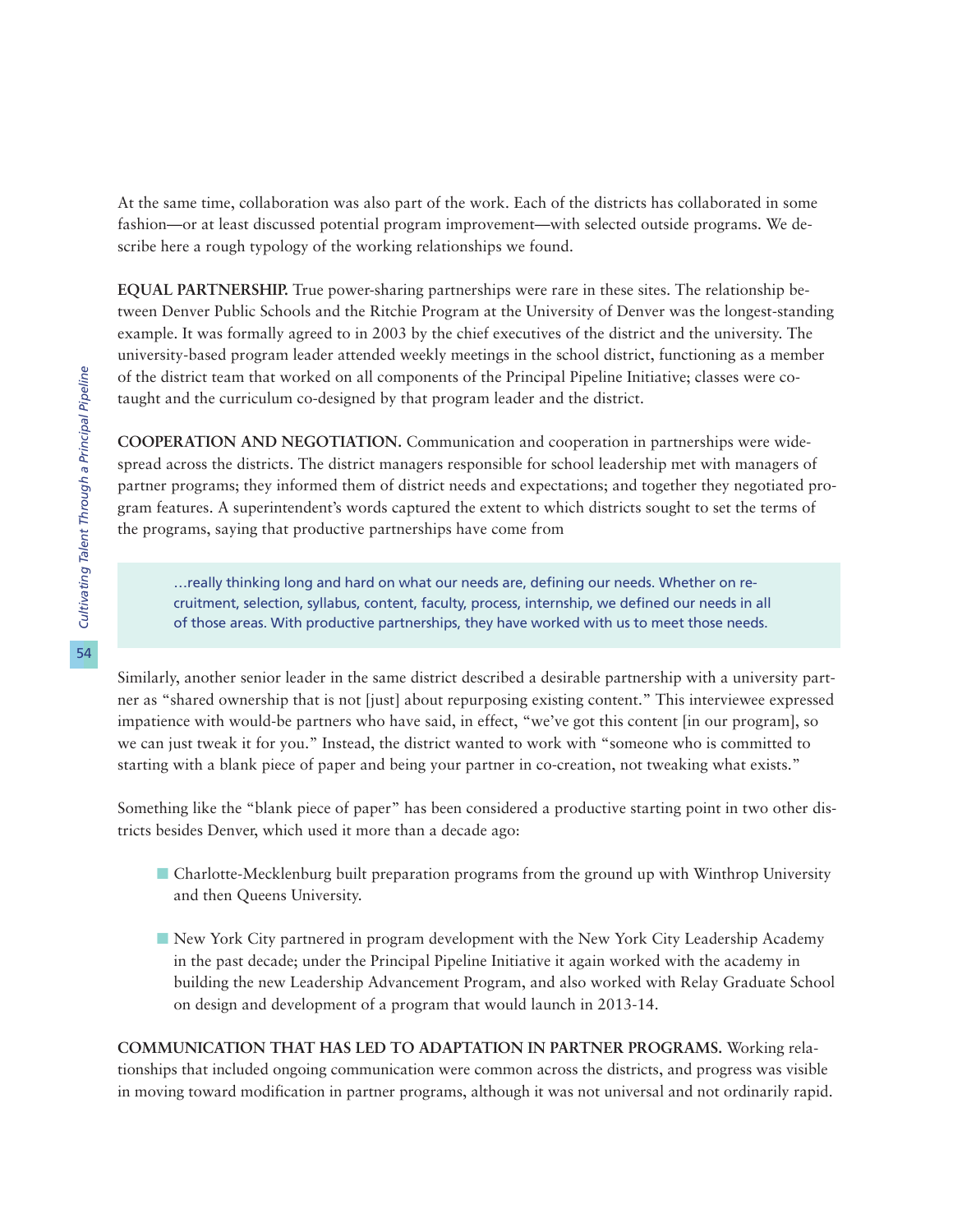55

Inc.

In some contractual relationships, the district set terms on which it would work with an outside program, and the program offered some adaptation of the key components that it had developed. Working relationships with New Leaders took this form in Charlotte-Mecklenburg, New York City, and Prince George's County. In each case New Leaders adapted its program to the local context in some ways, such as eligibility requirements and specific curricular content, while also holding fast to several fundamental program features. The New Teacher Center in Hillsborough and the National Association of Elementary School Principals in Prince George's County adapted their national models of developing coaches' and supervisors' skills for novice support. For Prince George's County, the National Institute for School Leadership tailored its existing leadership training programs in consultation with the district, adapting them to build the modules for use in the Aspiring Leaders Program for Student Success.

District leaders in Gwinnett and Hillsborough Counties described recent adaptations made in university programs to meet district expectations. Although Gwinnett and Hillsborough Counties did not fully depend on the universities for leader preparation, because they operated their own programs that supplied further preparation after candidates earned their university credentials, both provided input that resulted in at least some curricular or programmatic change in university programs, and both provided the services of district staff as instructors or coaches.

Finally, little or no customization took place in Denver's and Gwinnett County's use of training modules for mentors from the New York City Leadership Academy, and the districts expressed satisfaction with the modules. In these cases the district was the customer purchasing services that followed an established model that the district was inclined to trust.

# *Conditions Said to Facilitate Partnerships in the Sites*

In interviews, district staff and partner program staff alike identified a few practices and enabling conditions that they believe have contributed to beneficial partnerships. As senior leaders, they have seen some would-be partnerships of various kinds collapse in past years while others continue to operate, and that experience has given them a basis for inferring what may have contributed to partnership under this initiative.

## *Clarity in Roles and Responsibilities*

Interviewees said that having specific agreements brings useful clarity to roles and responsibilities. Some local preparation programs operated under long-term agreements that specified decision-making authority. The Ritchie Program in Denver was one example. Other examples were found in the university partnerships with Charlotte-Mecklenburg: the institutions could not change features of their partner programs without permission from the district. New Leaders had contractual agreements with Charlotte-Mecklenburg, New York City, and Prince George's County, subject to periodic renewal. Most partnerships had memoranda of agreement.

District leaders and partners emphasized the importance of having clearly defined roles and responsibilities from the beginning of the partnership. District leaders described needing to communicate expectations re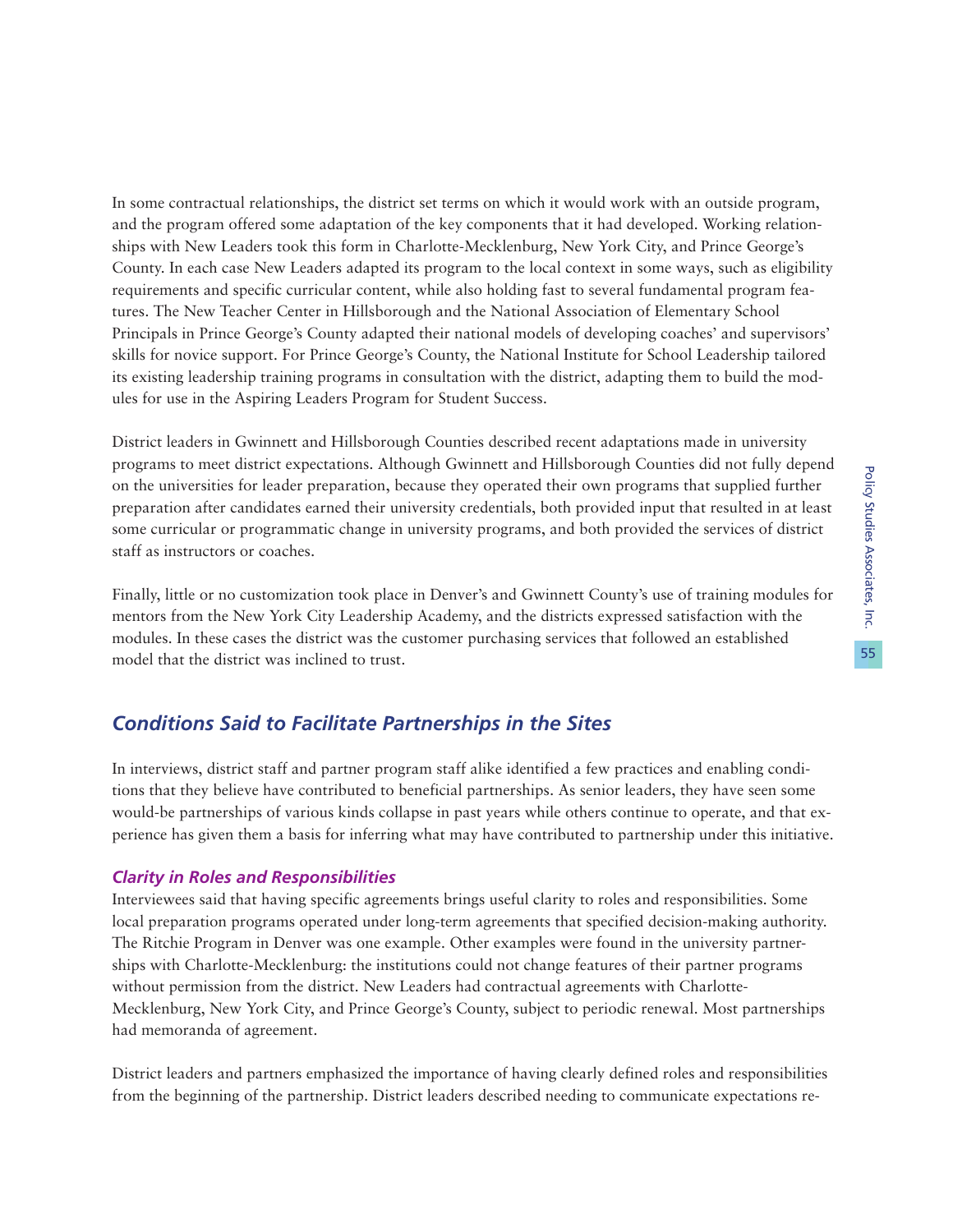garding the division or sharing of responsibilities. For example, the New York City Department of Education learned through early experience in one partnership that it should "become much more clear on expectations and where the university owns the work, where we [both] share the work, and where we [in the department] own the work," according to a district leader who had worked with the partner. Across the six sites, roles and responsibilities that had been divided or shared in partnerships included the recruitment and selection of candidates, curriculum development, teaching, selection of mentors for clinical experience, and training of those mentors.

## *Frequent Communication Through Designated Channels*

As a district leader said, "occasional" communication was not enough for a partnership to be judged satisfactory. Communication had to be regularly scheduled, according to districts and partners. Interviewees in Charlotte-Mecklenburg, New York, and Prince George's County mentioned having deliberately designated certain individuals as points of contact for their partners. Prince George's County had a weekly check-in with its partner the National Institute of School Leadership.

Problems have arisen when different district offices independently communicated priorities to a partner. We were told about instances in which this had happened, in two different districts. In each the two district offices reportedly had legitimate reasons to communicate with the partner, but the partner wasted valuable time in following instructions that were later overruled.

## *Accountability Around Clear Objectives*

A veteran district leader described the difference between meetings that produce tangible results and those that do not:

[One lesson is] going into meetings with and coming out with deliverables. [In a meeting with a potential partner university] this morning, we had clear deliverables and owners. Because otherwise, my experience over thirty years is that you have these wonderful kumbaya meetings and then you come back a year later and you have another kumbaya meeting and nothing has really transpired. So out of our meeting this morning, right out of the box, we had somebody there taking notes about who owned the next step. I've already sent an e-mail to the people on our team saying when your deliverable is due. So really the lesson is having clear deliverables and establishing ownership, maintaining deadlines. It's a business relationship. It's not just what I would call a simple partnership that's loose. Keep it tight.

To ensure that the agreed-upon plans would actually serve important purposes, district leaders said it was important for the district to be open about its needs and to ask for help. One said the district must "respect what [partners] have to offer," and say, "'Our principals need 'X,' so how, through your curriculum, can you help us?'"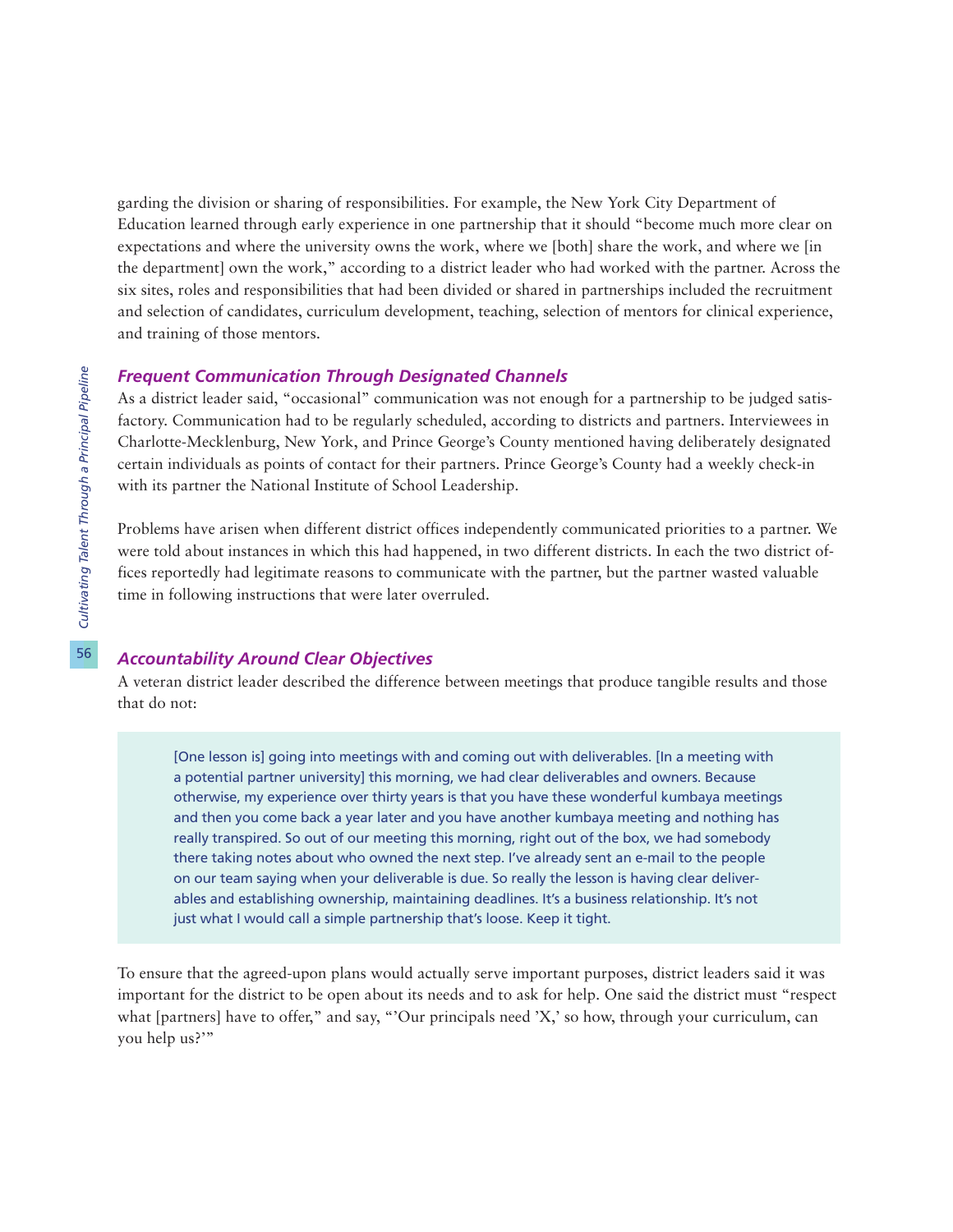Leaders of some partner programs previously worked in the district. This experience positioned them to serve two roles that are described as important in the partnership literature: they could be champions for the district's vision within their institution; and they could be boundary spanners or "bridge leaders" who are able to communicate effectively within both the district and their own organization (Goldring & Sims, 2005). A good example of such a leader was the director of Leaders for Tomorrow, who came to her position after 30 years of experience in Charlotte-Mecklenburg, including service as a principal and curriculum supervisor, and also carried out assignments for the district more recently. Sharing the district's vision of leadership, this program director was able to craft a program that was closely tailored to district priorities and requirements. She was in regular communication with colleagues in the district, keeping abreast of new developments and adjusting the preparation program to meet new needs.

Similarly, several partner programs working with New York City had leaders with high-level administrative experience in the New York City Department of Education; this was true of programs at the New York City Leadership Academy, Bank Street College, and Teachers College. The program leaders drew on their experience and collegial relationships within the district in trying to craft programs that fit district priorities and needs.

## *Incentives for Partnership*

State certification requirements set some incentives for partnerships: when university programs are a mandatory part of the preparation pathway, a district has clear incentives to forge relationships with the universities that prepare many of its graduates and to try to influence their programs. As described in an earlier chapter, in each of the six states in which these districts are located, only universities and at most a few alternative providers were authorized to offer training that qualifies participants for licensure. This created an incentive for districts to engage with these providers.

On the other side, when states require universities to offer clinical placements as part of their preparation programs, the universities must work with districts if only to arrange such placements. For example, Georgia required universities to develop memoranda of agreement with districts for clinical placements. States thus could give both districts and universities incentives to seek working relationships with each other, and similarly give bargaining power to the partner whose cooperation was needed.

Disincentives are operating as well, and they impede some partner program features that districts may want. For example, making a university program more selective will diminish its tuition revenue in most cases. A department of educational leadership may feel that this is too high a price to pay for collaboration with a district. Accreditation systems and state requirements also constrained universities from drastically altering their program offerings.

The Principal Pipeline Initiative, we should note, supplied incentives for partnerships: The Wallace Foundation expected the districts to forge partnerships with universities and other providers; the providers in turn could receive funding for their work in partnership with the districts. <sup>10</sup> Indeed, the grant brought not only funding incentives but also other enabling mechanisms to partnerships, and we turn next to those.

<sup>10</sup> The Wallace Foundation intends to launch a cost study of the Principal Pipeline Initiative, which will provide detailed analyses of the investments made and funding sources tapped; a cost analysis is not part of the present study.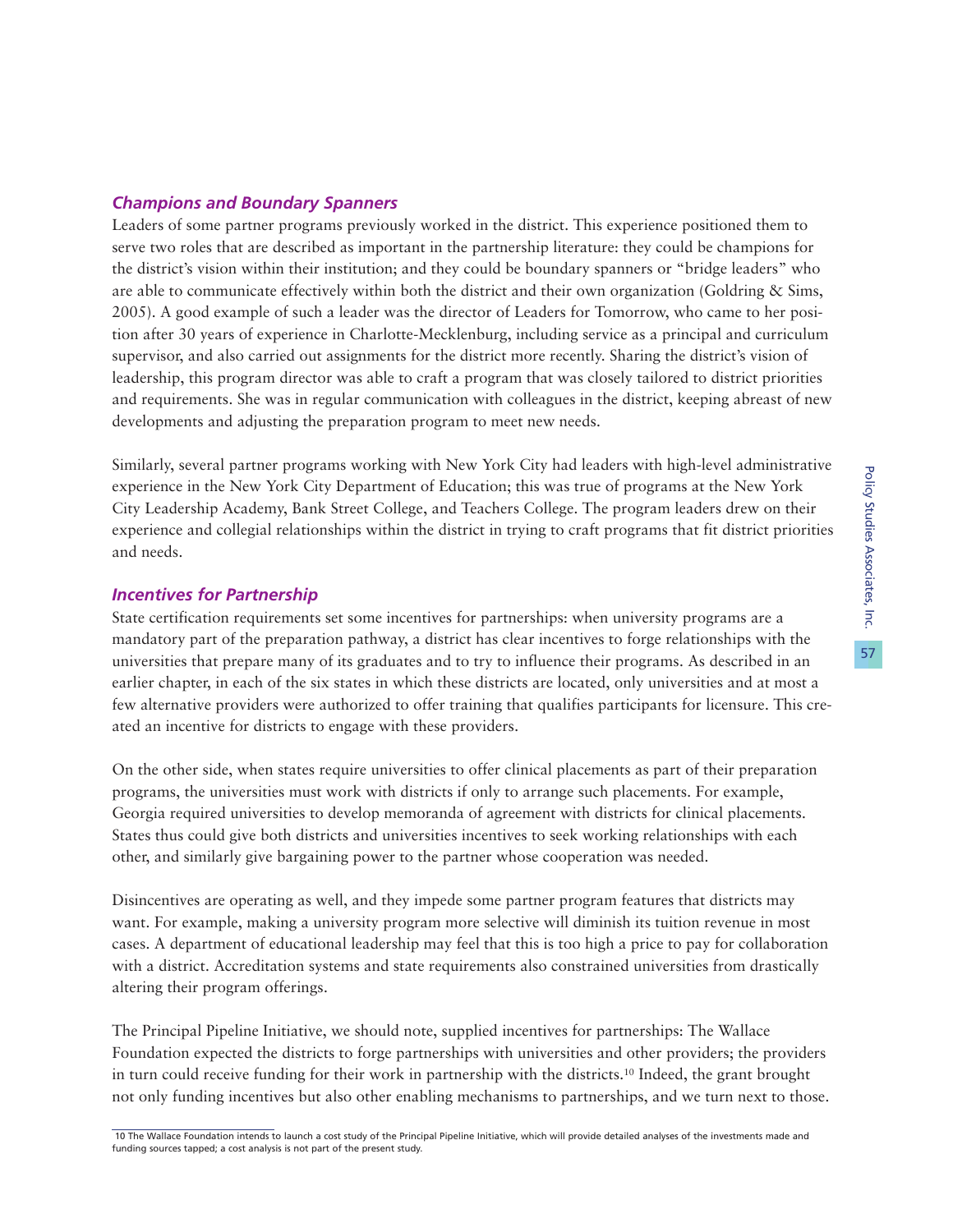## *Partnership Mechanisms in the Principal Pipeline Initiative*

Believing that strong partnerships will be important resources for the participating districts during and after the grant period, The Wallace Foundation incorporated several strategies into the initiative that are intended to foster such partnerships. These included funds that districts can choose to distribute to partner organizations and institutions, arrangements for the districts and selected partners to work together on projects initiated and supported by Wallace, and data systems that can enable a district to hold partners accountable for performance.

## *Funding*

Grant funds in the Principal Pipeline Initiative can support start-up, expansion, or modification of partner programs through sub-awards from the recipient districts. Examples have been funding for start-up of the School Executive Leadership Academy at Queens University and for development of the program being designed at the Relay Graduate School of Education. At Bank Street College of Education and Teachers College, "Wallace Fellows" were specially selected participants in newly redesigned and expanded programs.

The partner organizations providing help in connection with novice support were, for the most part, receiving Principal Pipeline Initiative grant funds from the districts. An example was the National SAM Innovation Project, which had funding to work with Charlotte-Mecklenburg, Denver, Gwinnett County, and Hillsborough County.

Planning for the sustainability of grant-funded offerings was part of the work of the pipeline districts, with guidance from Wallace. For example, with the National SAM Innovation Project, district staff were learning to take on the coaching functions themselves and could take over all or part of the national project's role in future years. Similarly, Prince George's County's robust relationship with the National Institute for School Leadership was designed to be of limited duration: once the modules for principal preparation have been developed and district staff have learned to oversee their use, the outside partner role will diminish or end. In some cases, too, partners were gathering evidence of effectiveness that they could use in seeking local philanthropic support to continue their work with the districts.

#### *The Quality Measures Process*

Another grant-supported vehicle for strengthening partnerships was collaborative use of the Quality Measures for Education Leadership Systems and Programs. Designed by Education Development Center with Wallace support, Quality Measures is a suite of tools that include indicators and rubrics for assessing leader preparation programs. It is organized around six program components that are associated with program effectiveness in leader preparation, drawing particularly on the work of Darling-Hammond and colleagues (2007). The components are: course content and pedagogy; clinical practice; recruitment and selection; and three components related to graduate performance outcomes (knowledge, skills, and competencies; responsiveness to market demand; and impact on school, teacher, student performance).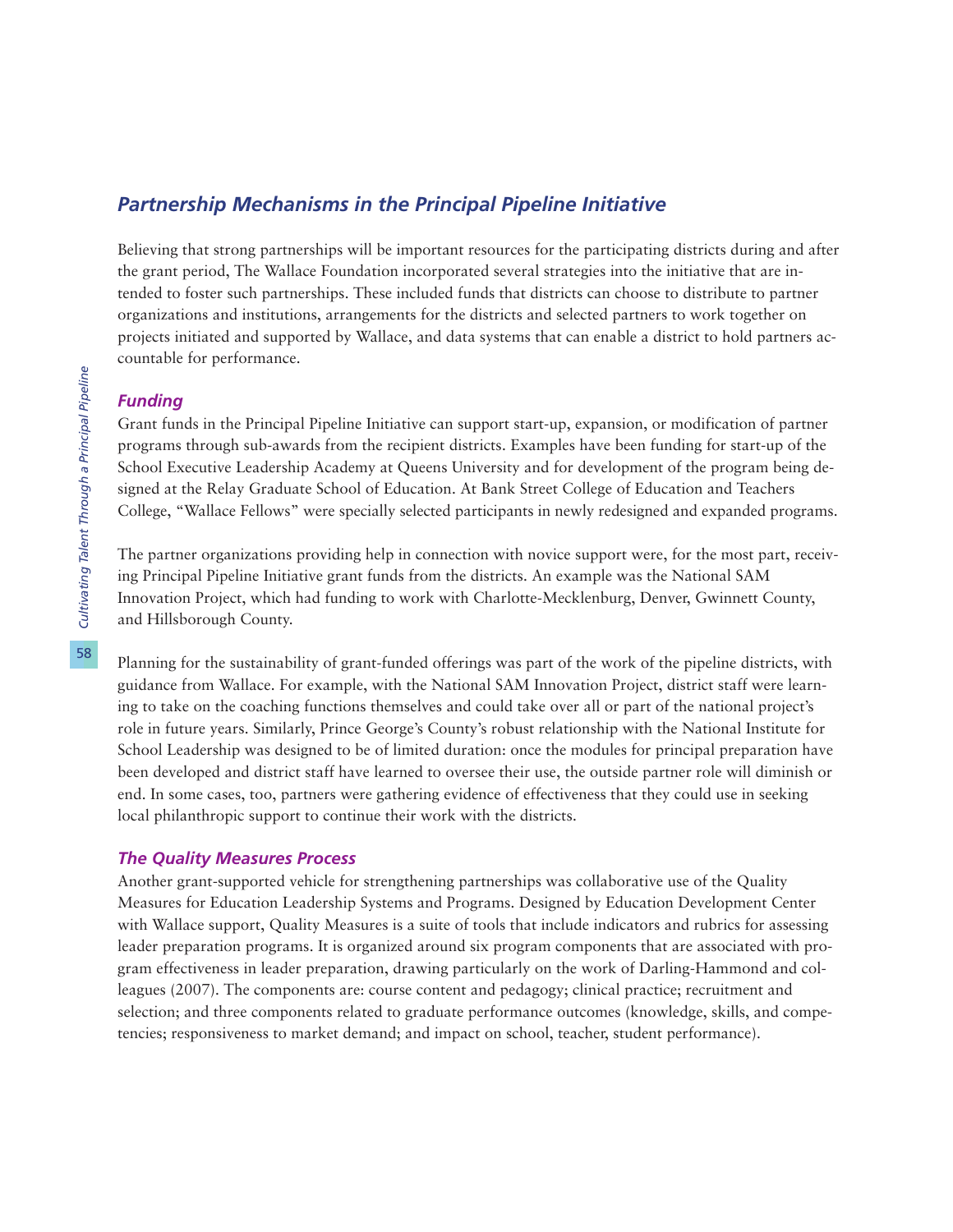The Principal Pipeline Initiative provided facilitators, training, and protocols for the Quality Measures work, which was intended to help districts and program leaders assess these program components in a data-based process. Leaders of programs in districts and partner organizations gathered evidence on the extent to which their programs met criteria in each of the components listed; at each site, program representatives then met together with district staff and Quality Measures facilitators to review each program's evidence and rate it on a rubric of indicators related to each component.

As of early 2012, a total of 15 programs had been through Quality Measures. They included nine principal-qualifying programs and four early-stage programs in principal preparation plus one program for novice support, and they represented a variety of home institutions. They included:

- District-run principal-qualifying programs from Gwinnett and Hillsborough Counties.
- Eight university-based preservice programs: half of which were principal-qualifying programs (three working with Charlotte-Mecklenburg and one with Denver); and the other half early-stage programs (two working with Gwinnett County and two with Hillsborough County).
- Three programs for preparation or support developed and led by other organizations: two that worked with Prince George's County (the National Institute for School Leadership for principalqualifying preparation, and the National Association of Elementary School Principals for support); and one from Denver (Get Smart Schools for principal-qualifying preparation).
- Two New Leaders principal-qualifying programs: one from New York City and one from Prince George's County.

Across the 15 programs whose evidence was reviewed in early 2012, Education Development Center reported that the evidence of quality was best developed for course content and pedagogy, and least well developed for all aspects of graduate program outcomes (Exhibit 18). Viewing these ratings as a baseline, the report went on to observe that program leaders had received action recommendations for their next steps in program improvement. An example, related to the program outcomes component, was: "Identify data points and develop mechanisms for tracking graduate performance and exchanging graduate data between school districts and program providers" (Education Development Center, 2012).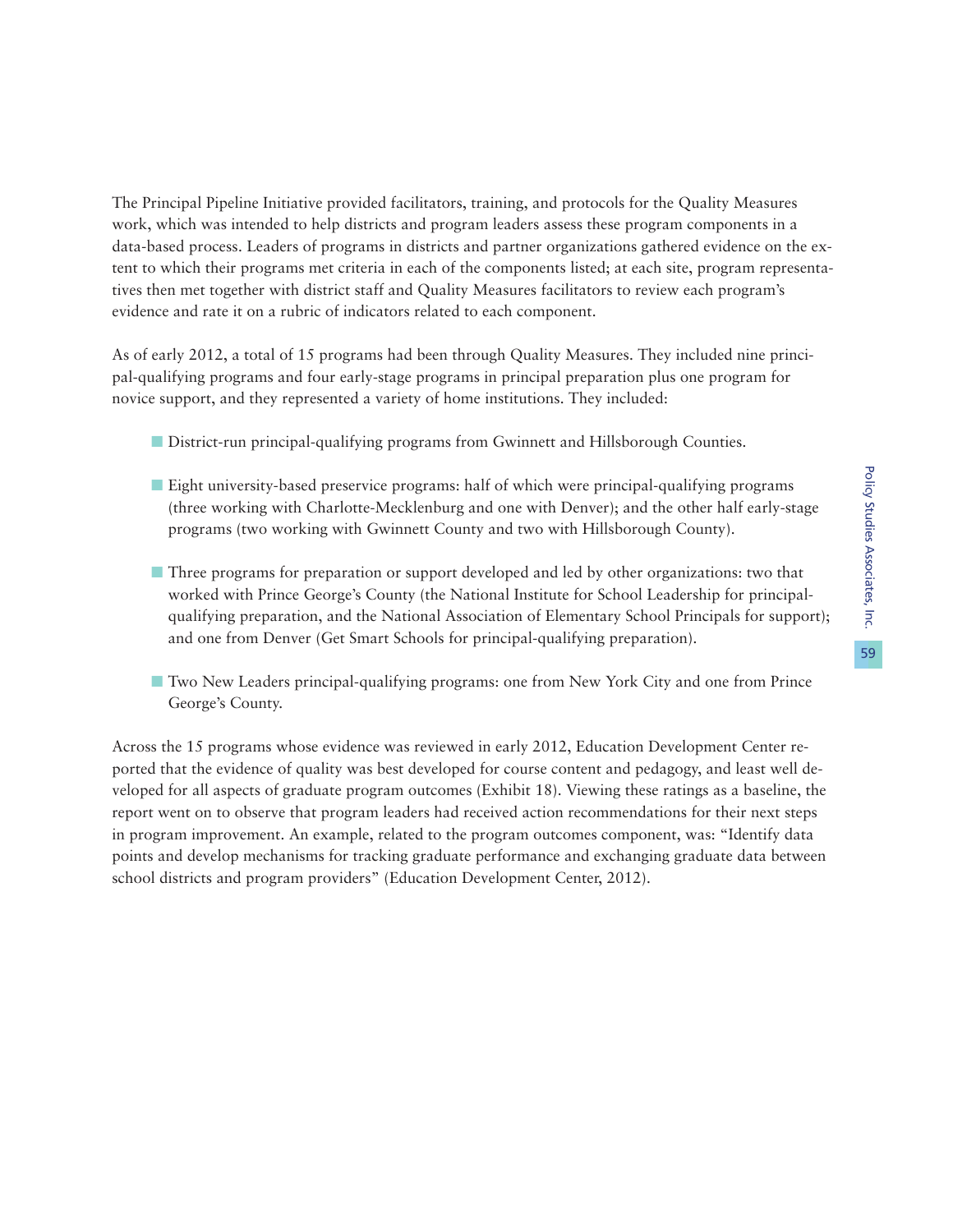| Exhibit 18: Aggregate team ratings for program components, |                   |  |  |
|------------------------------------------------------------|-------------------|--|--|
|                                                            | 2012, in percents |  |  |

|                                                                                  | Evidence-based ratings $(N=15)$ |                  |                 |                  |
|----------------------------------------------------------------------------------|---------------------------------|------------------|-----------------|------------------|
| <b>Program components</b>                                                        | <b>Well-</b><br>developed       | <b>Developed</b> | <b>Emerging</b> | <b>Beginning</b> |
| <b>Course content and pedagogy</b>                                               | 60%                             | 27%              | 13%             | 0%               |
| <b>Clinical practice</b>                                                         | 33                              | 53               | $\mathbf{0}$    | 13               |
| <b>Recruitment and selection</b>                                                 | 27                              | 27               | 27              | 20               |
| Graduate performance outcomes:<br>Knowledge, skills, competencies                | 40                              | 13               | $\overline{7}$  | 40               |
| <b>Graduate performance outcomes:</b><br><b>Responsiveness to market demand</b>  | 27                              | 40               | $\mathbf{0}$    | 33               |
| Graduate performance outcomes:<br>Impact on school, teacher, student performance | 13                              | 13               | 13              | 60               |

Exhibit reads: Of the 15 programs rated by local teams in the Quality Measures process, 60 percent were rated "well developed" with respect to course content and pedagogy on the basis of the evidence provided.

Source: This table appears in Education Development Center, Inc. (2012, August). "QM baseline report of program quality ratings," Watertown MA: Author, p. 6.

In assessing the effects of the Quality Measures process on both programs and partnerships, our interviewees pointed to the value of systematically reviewing and discussing program features and exchanging information. A typical positive comment was the following, from a leader of a university-based preservice program who compared the process favorably to traditional accreditation:

We happen to think our program is pretty good, but we learned so much in the three-day process with other teams. We immediately started making refinements [to our program]. It was a really informative process. The protocols are so helpful in a way that is different from the accreditation reviews.

Interviewees from two districts commented on the value of learning more about the operations of nearby university programs from the materials that the programs compiled. University participants from two sites commented that the process gave them a chance to learn about district policies and needs in the course of discussions around the table.

Three interviewees commented on the amount of evidence to be gathered (what one called "our giant binders"), and one of these interviewees, based in a university, observed that there is no incentive for tenure-track faculty to devote time to this process: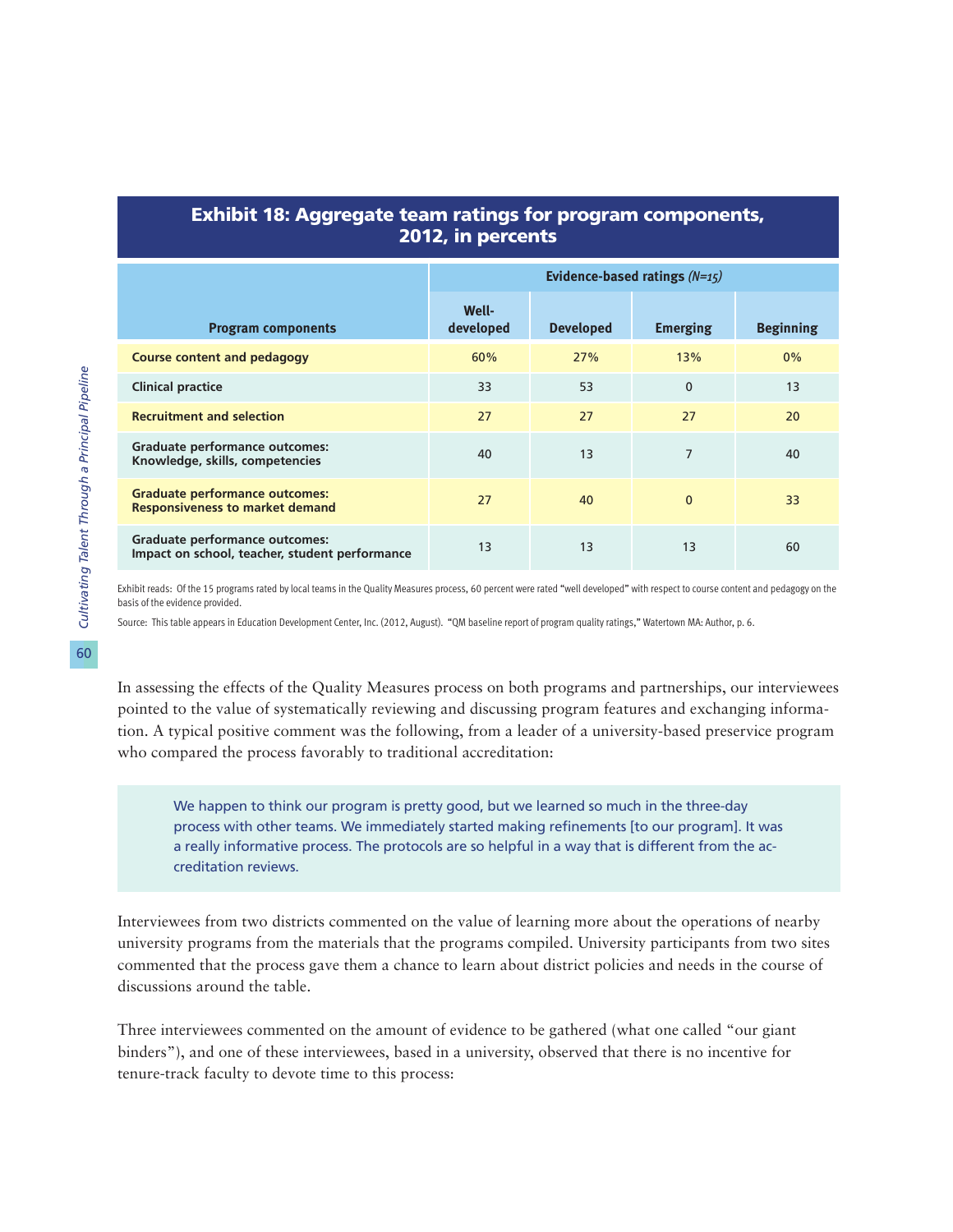We have had concerns about the amount of time spent on Quality Measures. Several weeks of time. … The type of work I am doing on Quality Measures and [with the district] will not be rewarded within a research university. How can I publish [when I'm doing this]? We still have our service commitments and research that are considered more important [in the university].

One district, Charlotte-Mecklenburg, deliberately planned to use Quality Measures as an opportunity to initiate a working relationship with a nearby university with which it had not yet worked closely. Interviewees in that district said that this intention was realized when the Quality Measures process "opened the door" to communication:

[The university's] desire to develop a new program came directly out of the Quality Measures discussion. It was not because they assessed their current program and decided it was low-quality. [Rather] it opened the door for considering, how can we meet the needs of the district?

#### *Data and Data Use*

In addition to introducing the Quality Measures process as one avenue for the systematic compilation and communication of data, The Wallace Foundation is requiring each participating district to develop a leader tracking system. This system, which must conform to the Foundation's specifications, will potentially enable regular feedback loops regarding partner program operations and participants' subsequent performance. When fully developed and populated with data, the leader tracking systems will permit access to data spanning the entire career trajectories of leaders and potential leaders. One of many anticipated capabilities of the systems is the ability to tie an individual's principal preparation experiences to data such as evaluation ratings and school performance. Over time, patterns in these relationships could inform program improvement and contribute to program accountability.

# *Challenges in Partnerships*

Districts and partners discussed several challenges in forming and maintaining partnerships. At the most basic level, busy senior professionals had to make choices about investing time in partnerships and limit the number of relationships they would try to forge. A district staff member in Hillsborough County, while recognizing that aspiring principals could and did earn their Level I certification in any of several universities, chose to focus on two institutions:

To do a really deep partnership, which is what we're trying to accomplish, we didn't want to take on too many. Because we didn't think that we would have the capacity for the things we're trying to do with Nova and USF, which is meet regularly, exchange data, have them involved in our selection… So to have that kind of deeper partnership, we really did not want to bite off more than we could chew, and so we picked the two [universities] where the most candidates [for assistant principalships] come from.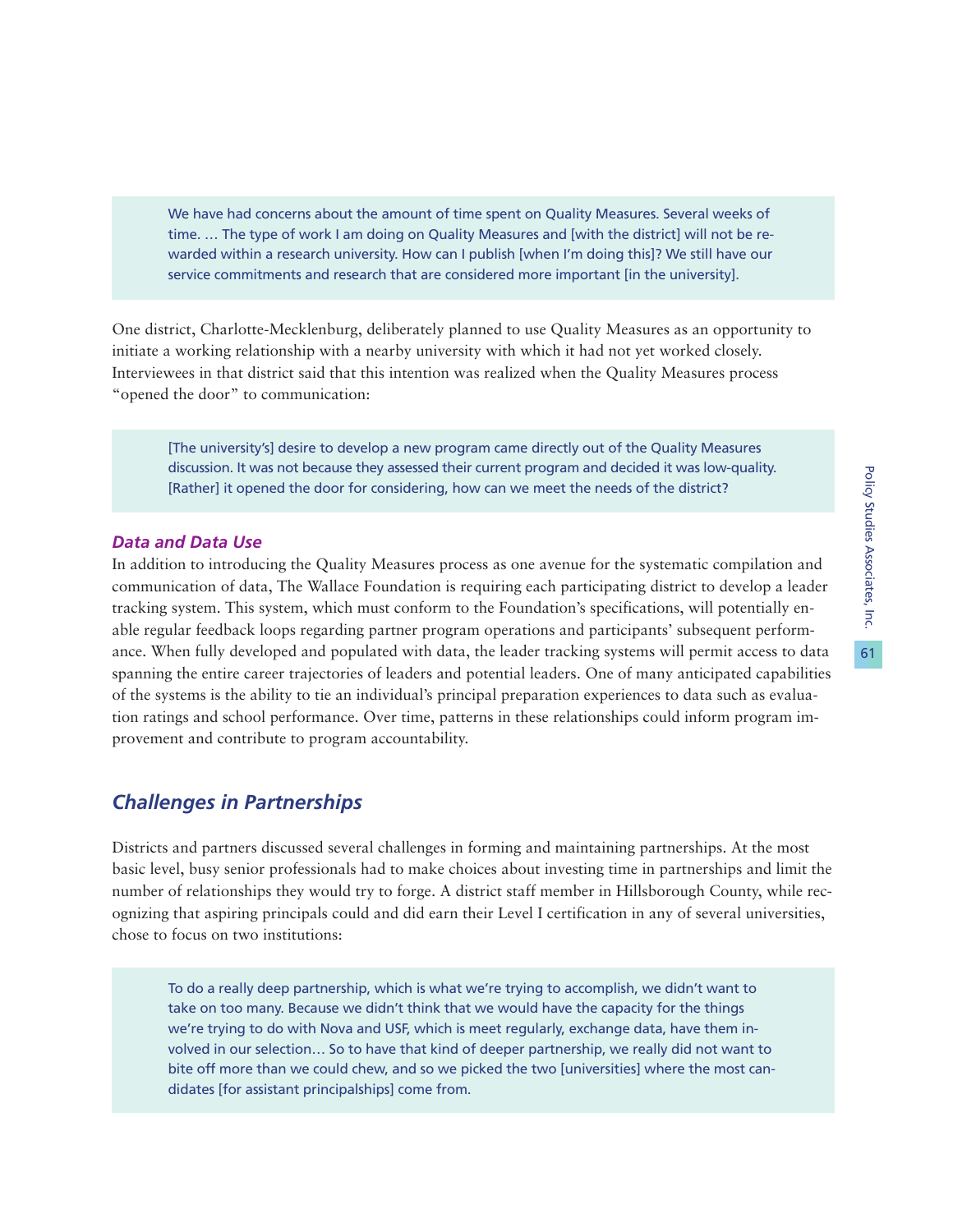On the external partners' side, similar trade-offs also arose around investing in a working relationship with a district, with the further complication that partners could be hesitant to tailor a program to one district when their graduates went on to serve in a number of districts. For example, one university representative expressed reservations about the idea of tailoring the program closely to a single district. This representative was more enthusiastic about working with multiple districts to build an innovative program with more broadly applicable content. New Leaders, a partner with many districts nationally that invests in research and development around leader preparation, also had to manage the tension that could arise between maintaining its core program design and tailoring specific features to the context and priorities of each partner district.

Turnover in leaders and staff, traditionally seen as a threat to durable partnerships, is a potential issue for partnerships in these sites as well. The leader of one partner program expressed some weariness with annually re-introducing the program to new leadership in a district. Partner programs that worked primarily or exclusively with a single district might potentially find the change in priorities burdensome when turnover occurred. Since the start of the initiative in 2011, however, no partnerships have ended due to turnover, and no strong concerns about turnover were expressed in the interviews we conducted.

A deeper challenge may lie in some built-in tensions between districts and university partners, stemming from state policies that tend to favor university preparation. These policies have, in the view of some district leaders, had the undesirable effect of forcing districts to rely on universities rather than their internal programs. As already discussed in this report, the five districts that operate their own preparation programs believe in those programs' quality. In interviews, we heard serious skepticism from leaders in two districts about the need to work with universities in preparation.

The length of the timeline for principal preparation, especially in some districts, also affected views on district-university collaboration. There were a few university programs whose graduates could become principals quickly: for example, the participants in the School Executive Leaders Academy whom Charlotte-Mecklenburg helped select in 2013 could potentially apply for principalships in 2014. In more cases, though, the payoff will be long in coming. The candidates selected in 2013 for a Level I certification program at a Florida university, for example, may become Hillsborough County principals someday, and therefore Hillsborough County is happy to help select them for this first-stage program and help to shape the coursework—but the earliest date when they could start on the job as Hillsborough County principals would be fall 2020, under current arrangements. Similarly, Gwinnett County's input in the admissions process of any of its partner universities in 2013 is relevant in shaping the potential principal cohorts of 2018 and beyond. For these two sites, collaboration with universities during the Principal Pipeline Initiative grant will have its effects on school leadership, if any, after the end of the grant period (and the evaluation period).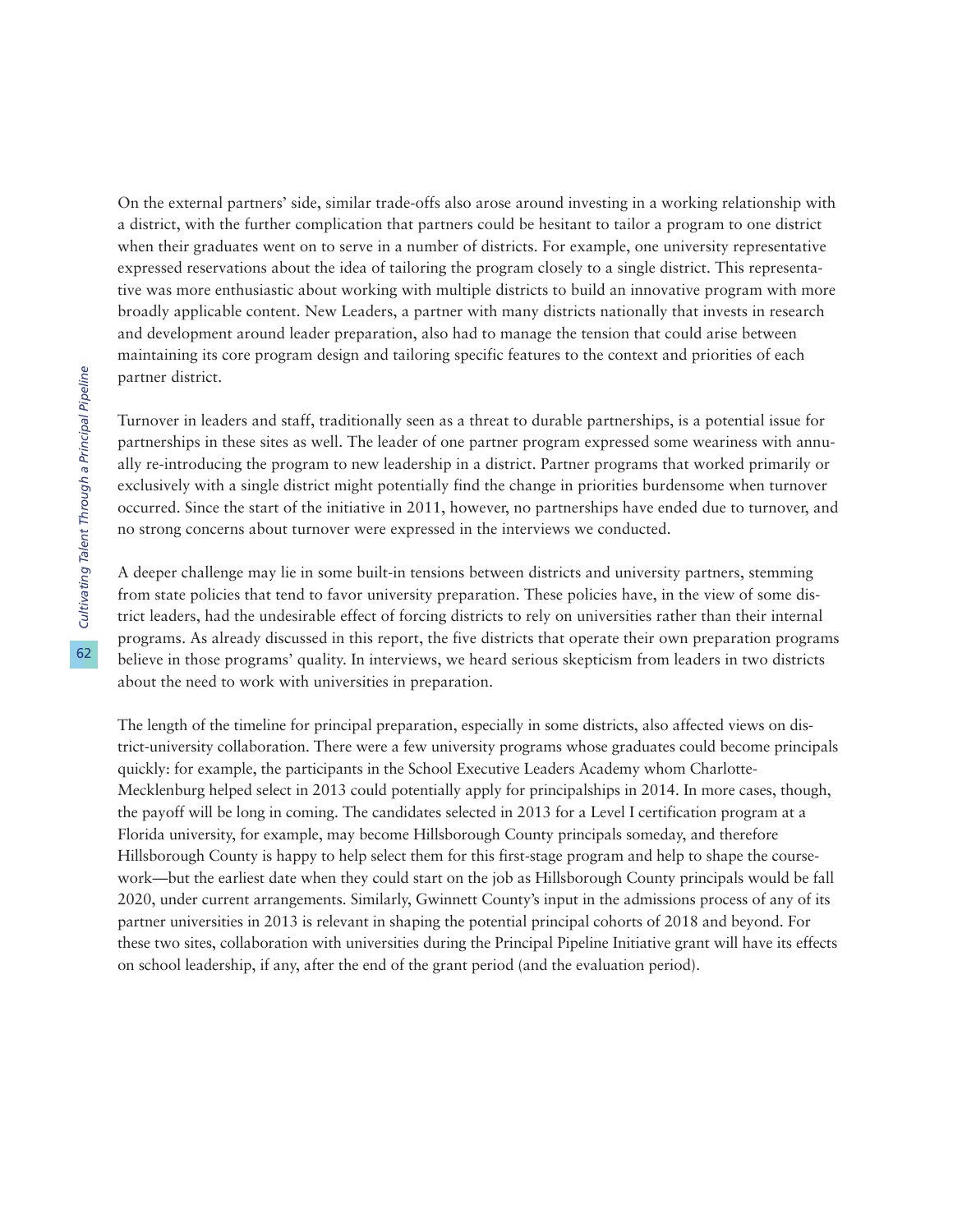### *Summary*

All six districts and all the programs for leader preparation or novice support discussed in this report put serious effort into forging partnerships. Although five districts had their own preparation programs, all the districts communicated and collaborated with external partners, and program adaptations resulted. When asked what facilitated their working relationships, interviewees in the sites pointed to some widely applicable principles of interorganizational interaction, such as clarity in roles and responsibilities, frequent communication through designated channels, accountability for meeting specific purposes, the presence of champions and boundary spanners who advocate for the partnership and help keep it on track, and underlying incentives favoring partnership.

The Principal Pipeline Initiative introduced other conditions that have been favorable to working relationships: not only did the initiative help pay for partners to work together, but it created specific vehicles for sharing information about progress and results. With the Quality Measures process and, in the future, the availability of detailed data about leaders and their program participation, districts and their partners can look at program strengths and weaknesses together and, potentially, use these data to improve program results.

Every partnership encountered at least some challenges, if only that of limited staff time. The interests of districts and partner institutions are not identical. In particular, districts' desire for extensively customized programming could conflict with partners' institutional interests in developing their own programs, meeting state or other accreditation requirements, and serving multiple districts. Still, much has been accomplished through partnerships at this stage of the initiative.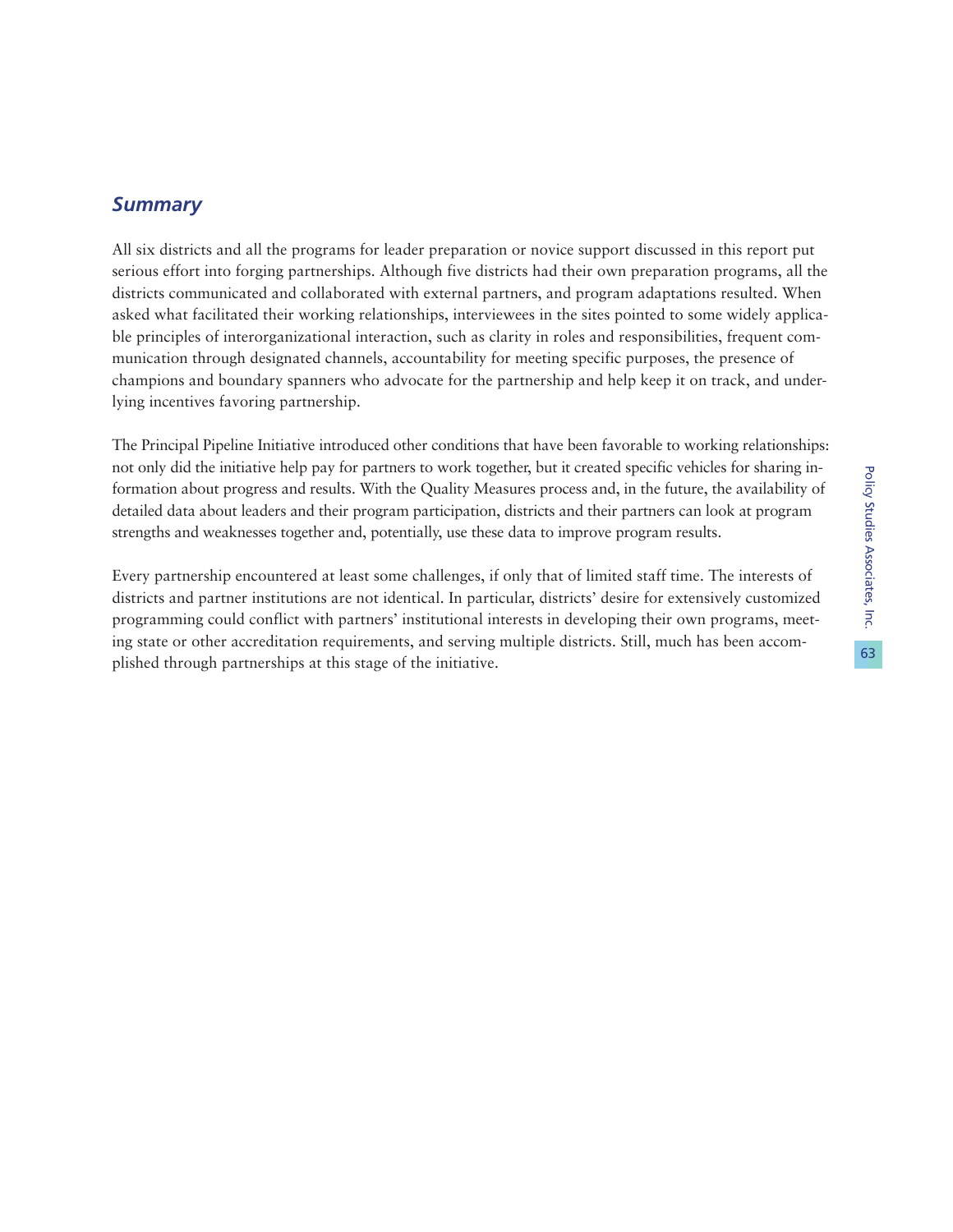*Cultivating Talent Through a Principal Pipeline* **644** Cultivating Talent Through a Principal Pipeline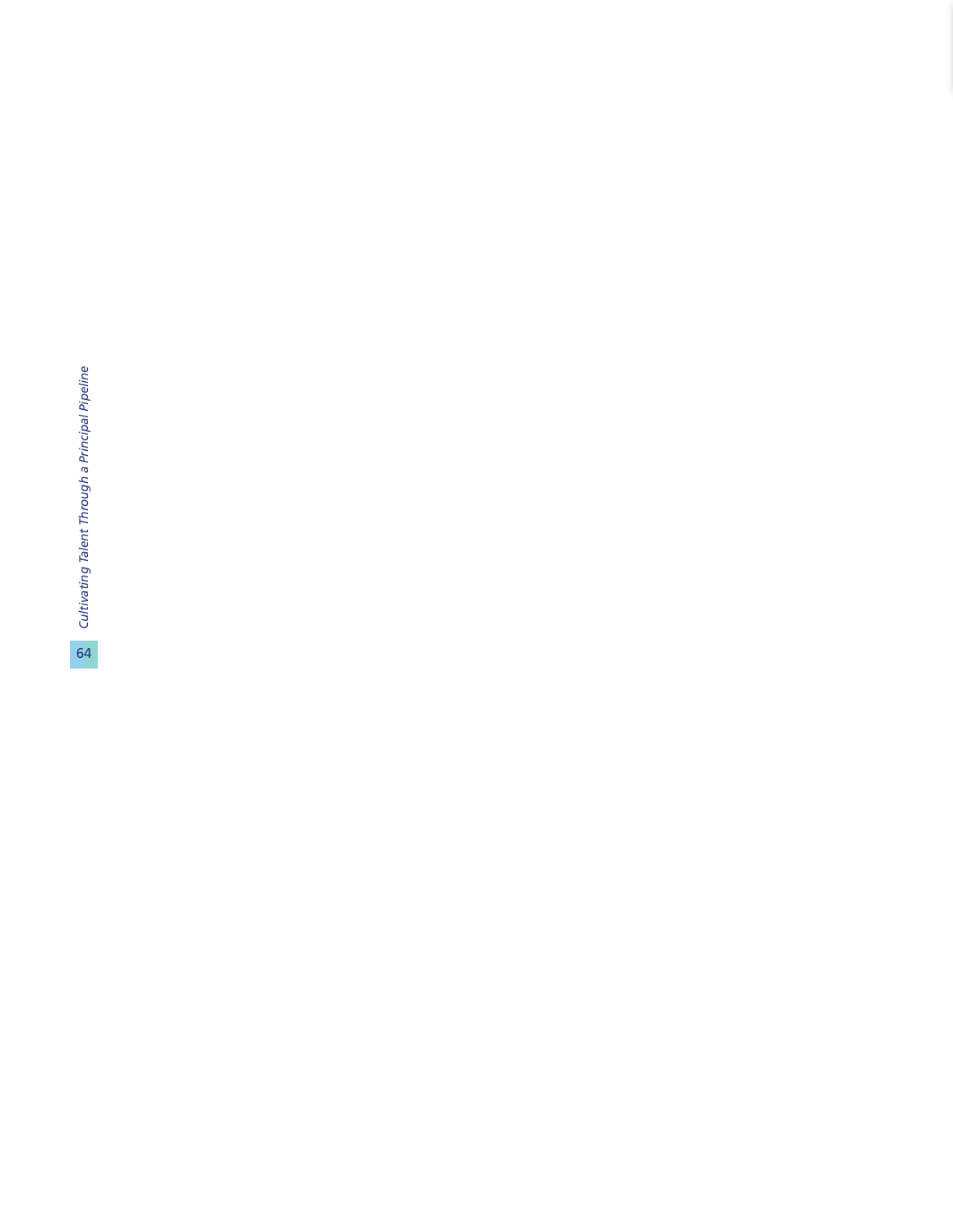# **Conclusions**

This report has addressed the implementation of two key parts of the Principal Pipeline Initiative, leader preparation and support for novices, during the initiative's first two years. Based on research, The Wallace Foundation specified features of high-quality preparation and support and charged the six participating sites with putting those features in place. It communicated particular urgency about establishing strong preparation programs quickly in order to improve the chances that the districts could hire substantial numbers of well-prepared principals by the fourth year of the initiative. We summarize here how the districts have fared in implementing the foundation's charge.

### *Reshaping the Preparation Sequence*

A theme in our findings is that implementation has reflected tension between the urgency of meeting grant requirements and the complexity of navigating preparation arrangements that involved multiple institutional partners and multiple stages of each individual participant's career.

The timeline for the initiative called on sites to rely on revamped preparation programs as a major source for the first-time principals to be appointed in 2014-15, three years after grant award. This expectation had implicitly assumed a relatively simple and rapid process of preparation. Sites would have one or two years to effect the needed improvements in preparation programs; aspiring principals would enroll in the improved programs in fall 2012 or 2013 and take office as principals soon after completing a program. In other words, a one- or two-year progression from program entry to installation as a principal was likely to be common.

Our survey of novice principals shows, however, that the median time elapsed from starting preparation to assuming a principalship was almost five years. With a long principal preparation timeline, often involving multiple programs, all of the districts have actively worked to strengthen the programming that occurs at the end of that sequence. In five districts, this involved starting or modifying internal programs. Two districts launched their own new programs, the Learn to Lead residency in Denver and the Aspiring Leaders Program for Student Success in Prince George's County, both designed for participants who could potentially be selected as principals in the following year. Since the grant began, three other districts fine-tuned existing district-run programs that are positioned at the end of the formal preparation sequence: Gwinnett County, Hillsborough County, and New York City worked to strengthen their internal programs whose graduates are allowed to apply for principalships. The one district that does not offer an internal program, Charlotte-Mecklenburg, has worked with two universities to launch new programs whose graduates could potentially be ready for principalships.

Under the grant, three districts added to the number of years of structured preparation activity along the pathway to a principalship. Their intent was not that aspiring principals should attain that position more slowly, but that more formal preparation would take place in the years preceding the principalship. When Denver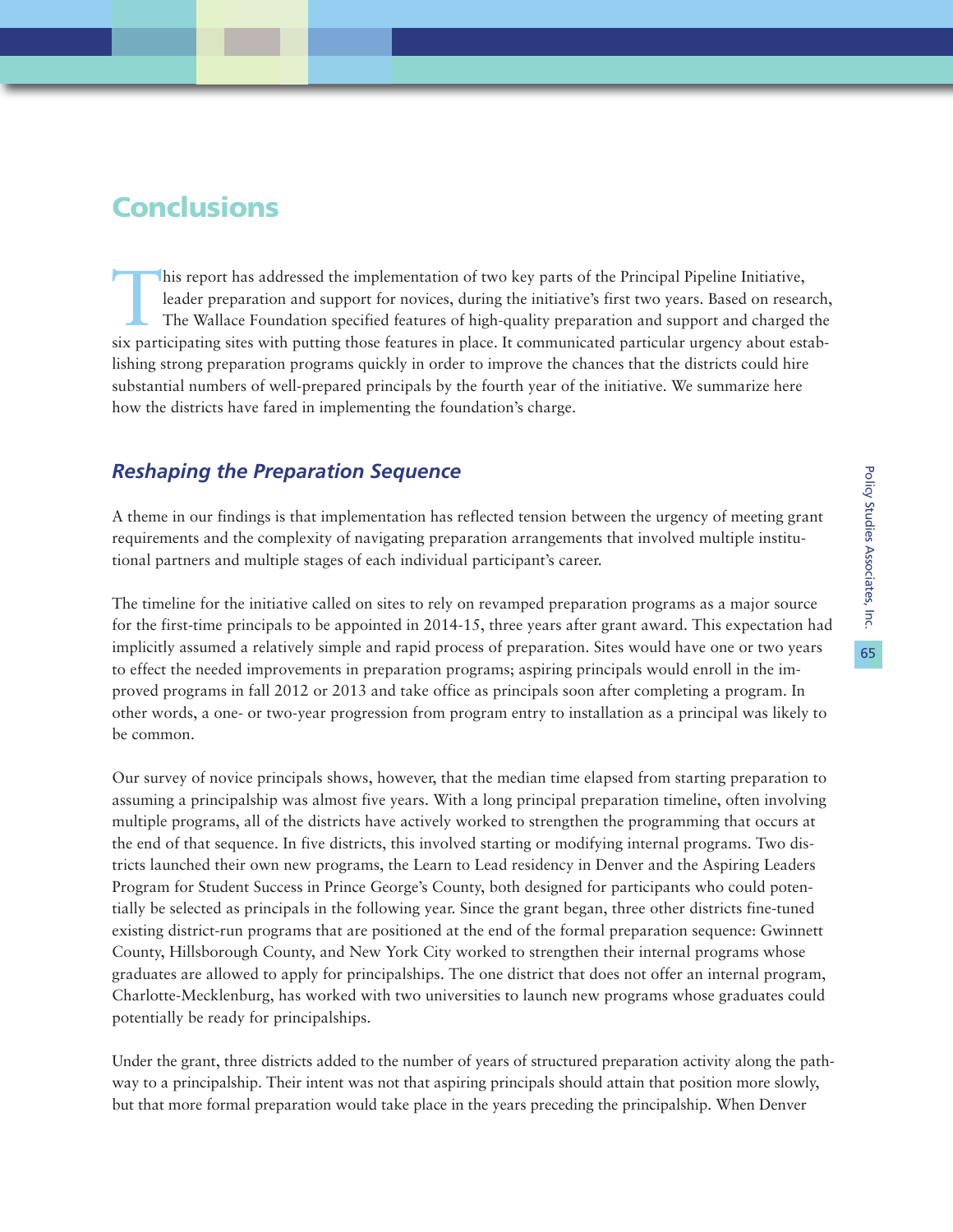and Prince George's County added new programs for assistant principals who might become principals in the following year, these programs were over and above the state's formal requirements for principal preparation. And at the earliest stage of preparation, Hillsborough County added a new Future Leaders Academy and Assistant Principal Induction Program, seeing both as prerequisites to an eventual principalship.

The changes were not just about sequences, though. Districts and partners were building a portfolio of preparation offerings in each site, acting on strategies by which different programs could serve different purposes or populations. Charlotte-Mecklenburg and New York City, in particular, took a relatively flexible stance on the preparation options for any individual candidate. Both of these districts worked with multiple universities and one or more nonprofit providers to broaden the array of preparation options tailored to district standards and co-designed with district leaders. All districts exerted greater influence over preparation through collaboration with external programs. They developed new or stronger partnerships around programs in which they shared the decision making.

Districts were creating ways to follow the progress of principal aspirants and novice principals through stages of preparation and beginning practice, gathering data through their own and partner programs, and also working more intensively with aspirants. Internal gatekeeper programs gave district and school leaders firsthand knowledge of individuals who might soon be in the hiring pool. District and school leaders were also interacting with the participants in external programs, through participant selection, content delivery, and observation of clinical practice. As the districts worked with partners on preparation and novice support, they could track individuals' progress, and new data-tracking systems will improve their ability to do so. This information can potentially continue to inform redesign and fine-tuning of leader preparation in these sites.

#### *Features of Preparation*

In their approaches to strengthening leader preparation, the districts acted on different policy preferences. Gwinnett and Hillsborough Counties continued to stand out for their belief in a district-run pathway, beginning with individuals who hoped to become assistant principals and ending with hand-picked, high-potential candidates for a principalship in the next year or two; university preparation was also part of the pathway in each district, but in a lesser role due to a combination of state and district requirements. Charlotte-Mecklenburg and New York City worked to widen the options for aspiring leaders, cultivating a set of programs that differed in their focus and logistical demands so that a range of principal candidates might find the right pathway for them. Denver and Prince George's County were moving in the direction of greater district control of the pathway, having initiated new programs for high-potential assistant principals, but were also working with universities and nonprofits on principal-qualifying programs. In all cases, district leaders were collaborating with a range of external partners in preparation, as required.

Whether by adding new programs or modifying existing ones (in large or small ways), the districts were aiming to implement the features of preparation programs identified as important in past research. As of 2012-13: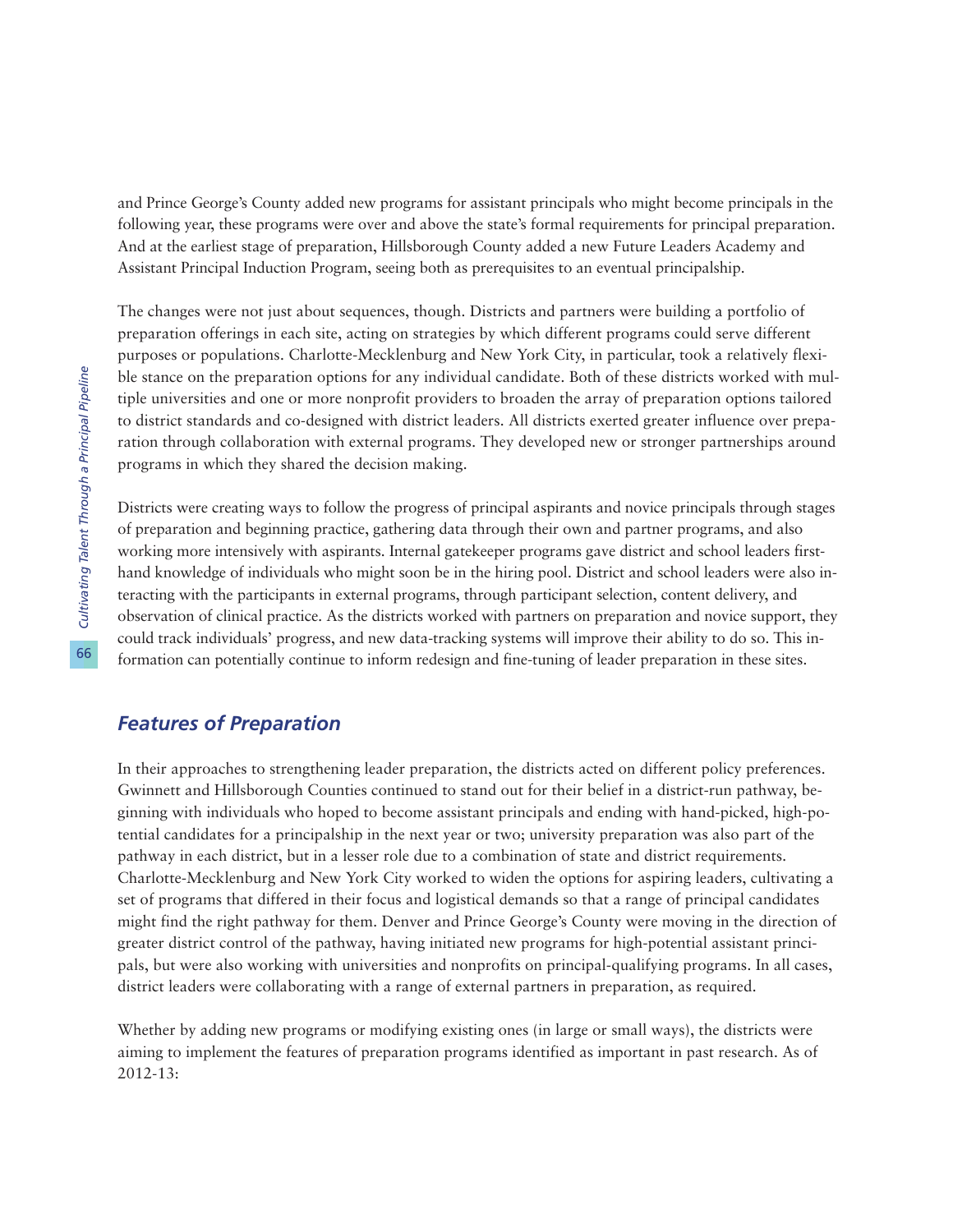- District leaders conducted recruitment and selection for district programs and participated in these processes in some way for all the principal-qualifying programs operated by partners.
- Cohort models were universal among principal-qualifying programs.
- Problem-based learning had reportedly been part of preservice for most principals who were newly placed at or near the beginning of the initiative, according to our survey. Program leaders continue to work to integrate theory and practice.
- All districts were working on alignment of program content with their district standards and competencies for leadership. They had incorporated these into their own programming. They encouraged partners to do the same, although programs that were subject to other requirements, such as the state requirements for certification programs, did not have complete flexibility to adhere to district standards.
- All district and partner programs featured clinical experience, although the arrangements varied. Half of principal-qualifying programs built learning opportunities into the participants' current jobs, while the others offered placement in a new setting and position for periods up to a full school year in length. Many district leaders were of the opinion that the opportunities for authentic leadership responsibilities mattered more than duration or location, and all districts were working with the supervisors of clinical experience to build in such opportunities.

Looking ahead, continuing to work on the quality of clinical experience during preparation was the foremost challenge facing the districts and the programs with respect to program features. Cohort models and problem-based learning were firmly in place, as was a focus on instructional leadership and school improvement; our survey findings corroborate the statements of program and district leaders on these points. Tailoring of content to the district was growing, although ultimately the extent of tailoring would have its limits in those university or nonprofit programs that were designed to serve more than one district.

#### *Features of Support for Novices*

Support for novices, although a focus of less intense efforts at this stage of the Principal Pipeline Initiative, had strengths in the districts. The number and types of support programs had expanded. Mentors or coaches were already nearly universal for first-year principals, and available to many second- and thirdyear principals—and assistant principals—as well. Principals rated these individuals and their supervisors as generally knowledgeable and said that their own practice changed as a result of mentoring, coaching, or supervision. The assistant principals were less apt to rate their mentors, coaches, or supervisors highly, however. To bolster the capabilities of the mentors, coaches, and supervisors, every district has arranged for them to receive capacity-building support from partner organizations with relevant expertise. Districts pointed to fewer changes in the professional development that they offered to school leaders than in mentoring and coaching. Survey respondents gave generally positive ratings to their professional development.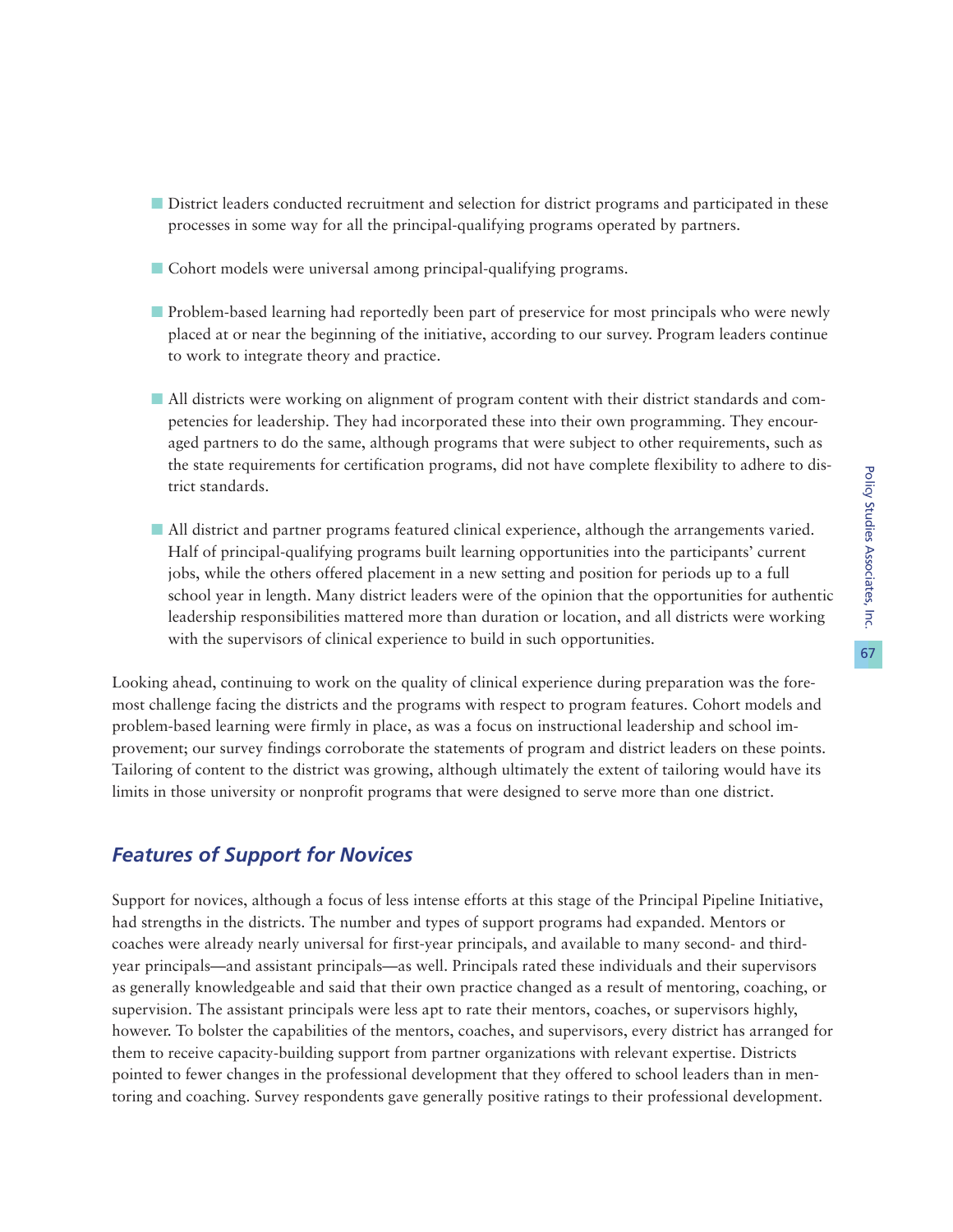Systems to link mentoring or coaching with professional development or with principals' individual evaluation results were not fully developed across the sites as of 2013. According to the survey responses, it appears that more could be done to help principals and assistant principals find relevant professional development and pursue their own plans for professional growth. This finding may change as the districts continue their work on developing and implementing evaluation systems for school leaders.

Like the field of preparation, support for novices is complex and will take time to improve. It brings together multiple systems within districts—mentoring or coaching, supervision, professional development, and evaluation. And outside partners, even though they have been helpful, add another layer of complexity to the challenges of rapidly building a coherent system.

### *Partnerships*

Districts and partners alike said that partnerships had been mutually beneficial, particularly when the partners had clear roles and responsibilities, communicated regularly about agreed-on work, and had people who were internal champions for the working relationship. In addition, the Principal Pipeline Initiative brought several kinds of resources for partnership. These resources included not only funding but also greater access to data about program results, accompanied by technical assistance to help the districts and partners gather and use the data.

Districts and their external partners faced a mixture of incentives and disincentives for working together. For example, state policy encouraged working relationships by authorizing selected universities and alternate routes to provide the preparation that would lead to principal certification, and by requiring universities to offer clinical experience under formal agreements with school districts. At the same time, preparation programs were subject to accreditation requirements that made it cumbersome to modify their curriculum or selection requirements to fit district specifications.

For partnership work as well as all the other work of the Principal Pipeline Initiative, time pressures weighed on the participants. This was true not only at a day-to-day level, with much work to be done, but also in considering what actions would bring rapid improvement to the principal corps and what actions might prove their worth over the longer term. For most districts, partnerships with universities around early-stage preparation programs fell into the latter category. Across districts, almost all interviewees in district leadership considered the work with universities to be a good investment in the preparation of future cohorts of principals. At the same time, five of the districts also valued their internal programs and were intent on strengthening them for both the short and the long term.

68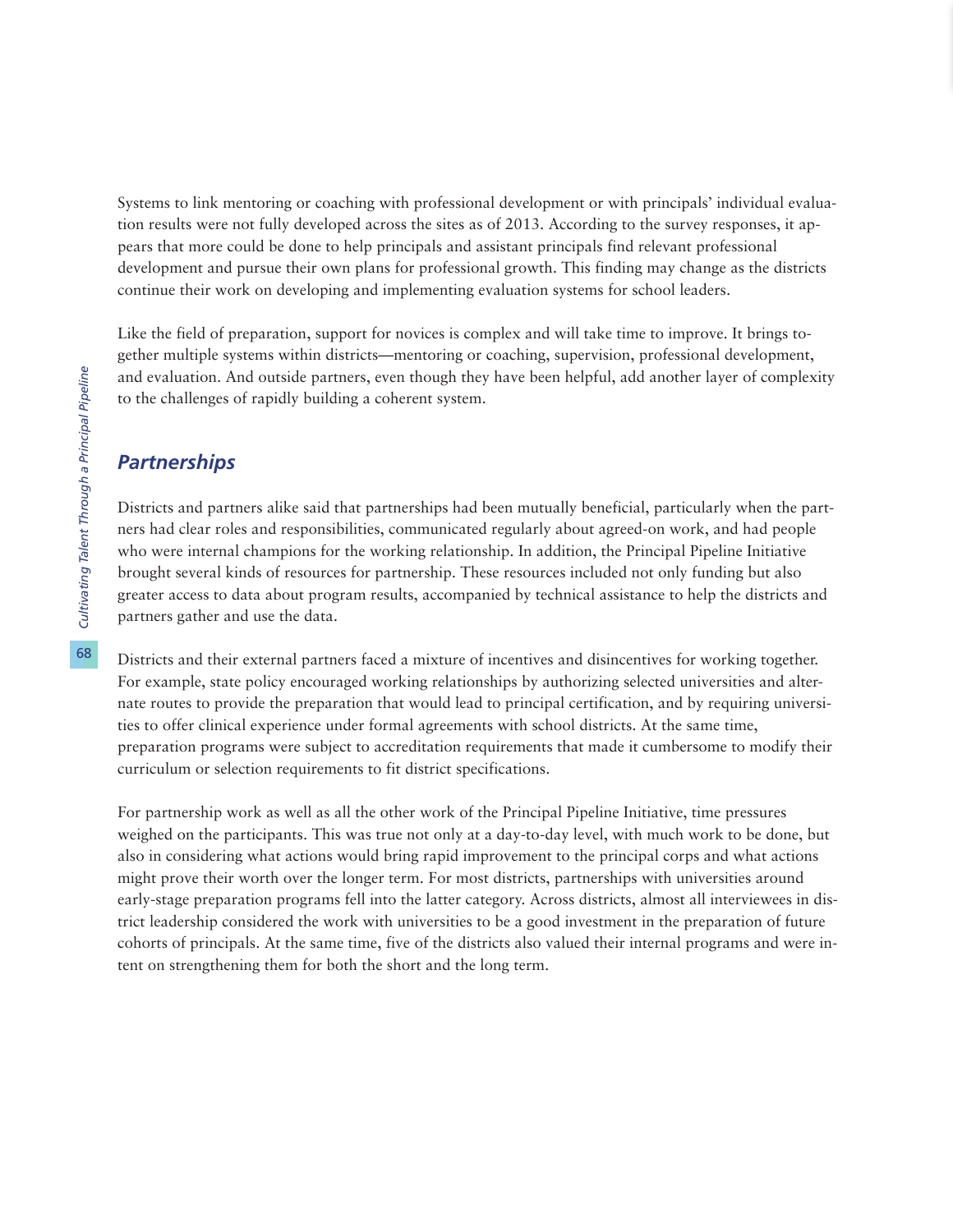## **References**

Darling-Hammond, L., LaPointe, M., Meyerson, D., Orr. M. T., & Cohen, C. (2007). *Preparing school leaders for a changing world: Lessons from exemplary leadership development programs.* Stanford, CA: Stanford University, Stanford Educational Leadership Institute.

Goldring, E., Porter, A.C., Murphy, J., Elliott, S.N., & Cravens, X. (2009). Assessing learning-centered leadership: Connections to research, professional standards and current practices. *Elementary School Journal, 110*(1), 19–39.

Goldring, E., & Sims, P. (2005). Modeling creative and courageous school leadership through district-community-university partnerships. *Educational Policy, 19*(1), 223-249.

Grogan, M., & Robertson, S. (2002). Developing a new generation of educational leaders by capitalizing on partnerships. *The International Journal of Educational Management, 16*(6/7), 314.

Murphy, J., Elliott, S. N., Goldring, E. & Porter, A. C. (2007). Leadership for learning: A research-based model and taxonomy of behaviors. *School Leadership and Management 27*(2): 179-201.

Orr, M. T., King, C., & La Pointe, M. M. (2010). Districts developing leaders: Eight districts' lessons on strategy, program approach and organization to improve the quality of leaders for local schools. Report prepared for The Wallace Foundation. Newton, MA: EDC.

Ring, P. S., & Van De Ven, A. H. (1994). Developmental processes of cooperative interorganizational relationships. *Academy of Management Review, 19*(1), 90-118.

Seashore Louis, K., Leithwood, K., Wahlstrom, K.L. & Anderson, S. E. (2010). *Learning from leadership: Investigating the links to improved student learning.* St. Paul, MN: University of Minnesota, Center for Applied Research and Educational Improvement.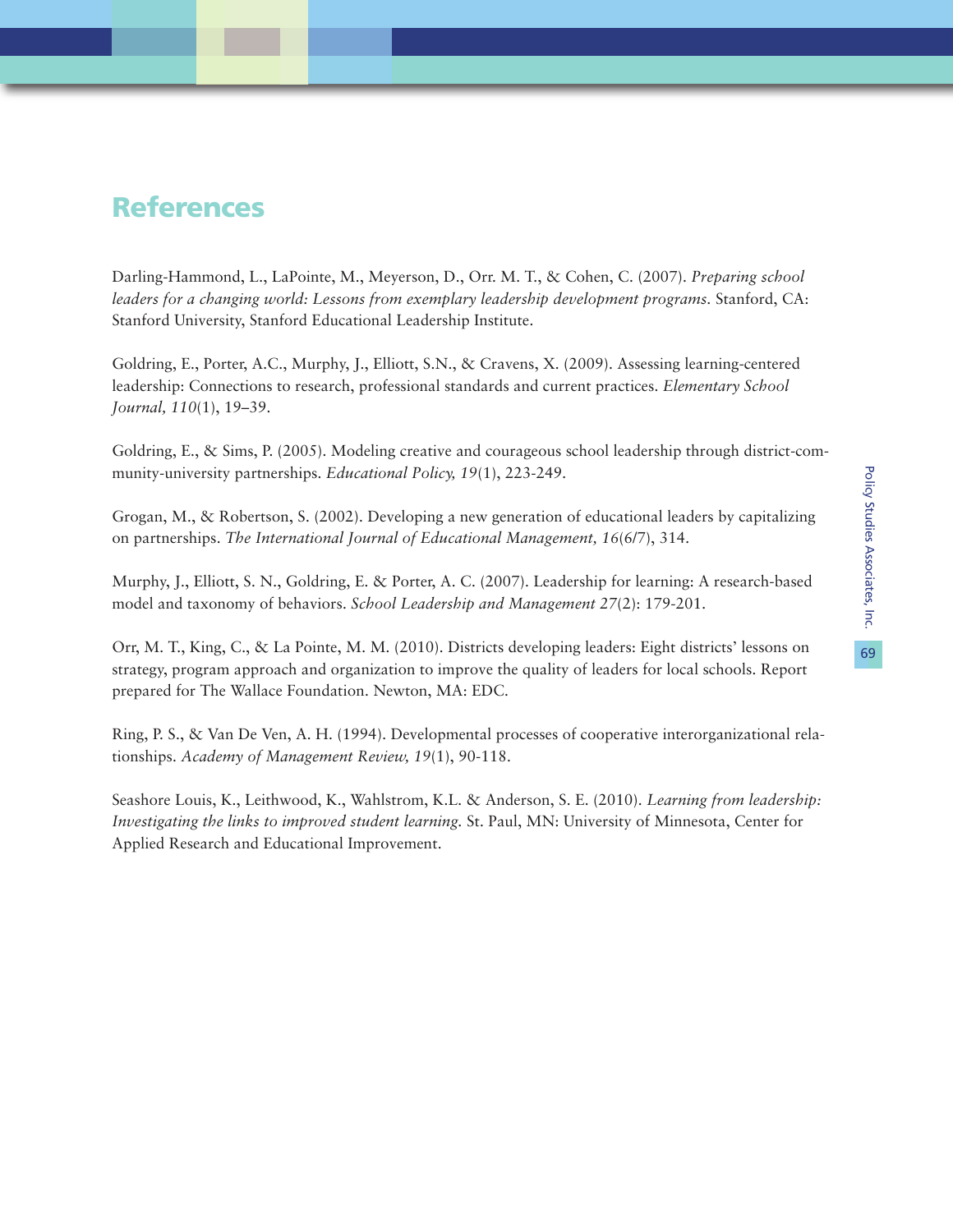*Cultivating Talent Through a Principal Pipeline* 20 Cultivating Talent Through a Principal Pipeline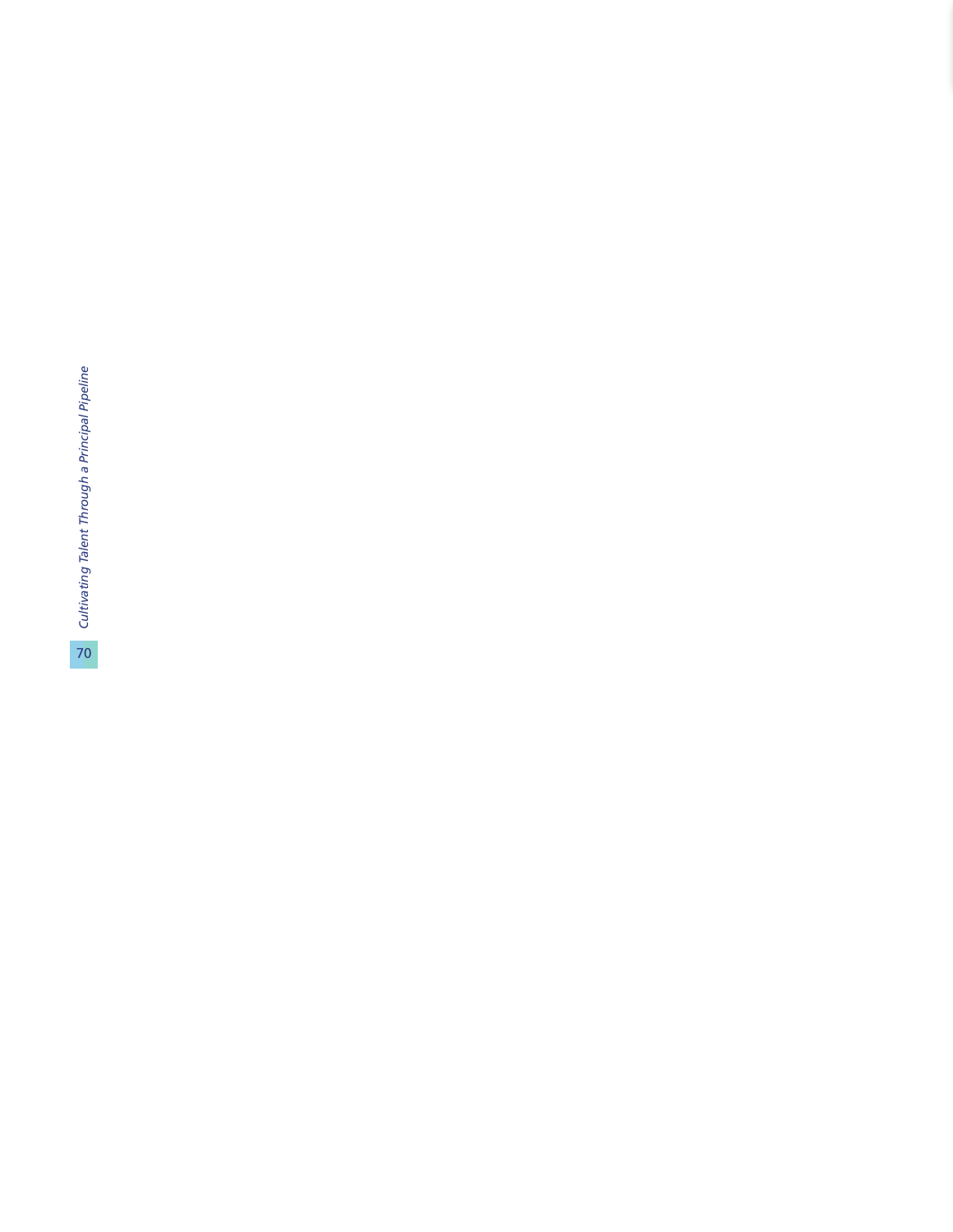# **Appendix A: An Exploratory Comparative Analysis**

ur principal survey affords an opportunity for an exploratory comparison of principals' reports on their preparation with the findings of an important prior study (Darling-Hammond et al., 2007), which helped inform the design of the Principal Pipeline Initiative. The prior study surveyed two groups of respondents: graduates of the programs highlighted as exemplars and a national comparison group of principals. Our survey replicates items from that study, allowing a comparison of the results.

Caveats are in order for these comparisons. One relates to the time that has elapsed between the prior and current research. A national survey conducted in 2013 might well be expected to yield results different from those of respondents surveyed in the previous decade. It is likely that the preparation programs for principals hired recently in the Principal Pipeline Initiative districts reflected current trends in school leadership practice, such as newly intensified expectations for data use. Moreover, they might reflect attention to the research on principal preparation that had not yet been reported a decade ago. However, the extent to which preparation programs approach or exceed the standard held up as exemplary in the prior research is of interest, and we will be able to report on it annually in this evaluation.

With respect to assessments of program content and instructional approaches, and self-reported perceptions of their preparation for specific aspects of leadership, we found that the reports of novice principals in these districts were fairly similar to those of graduates of the exemplary programs studied by Darling-Hammond and colleagues, and somewhat more favorable than those of that study's national sample. In comparisons where the effect size exceeds .50, we interpret the difference as at least moderate in size and therefore likely to be meaningful. Many of the differences that appear in these exhibits, although statistically significant, show small effect sizes; in these cases we do not interpret the apparent differences as being meaningful. Thus, for example, principals in our survey reported moderately greater emphasis on leadership for school improvement in their preservice than did Darling-Hammond's *national sample (d=*.71). On the other hand, we do not view the apparent difference in emphasis on leadership for school improvement between the principals we surveyed and the graduates of Darling-Hammond's *exemplary programs* as meaningful; this is because, although the difference was statistically significant, the effect size was small (d=-.29).

With those caveats and suggestions for interpretation, we show in Exhibits A-1 through A-3 the comparisons between our survey results and those of the prior study.

71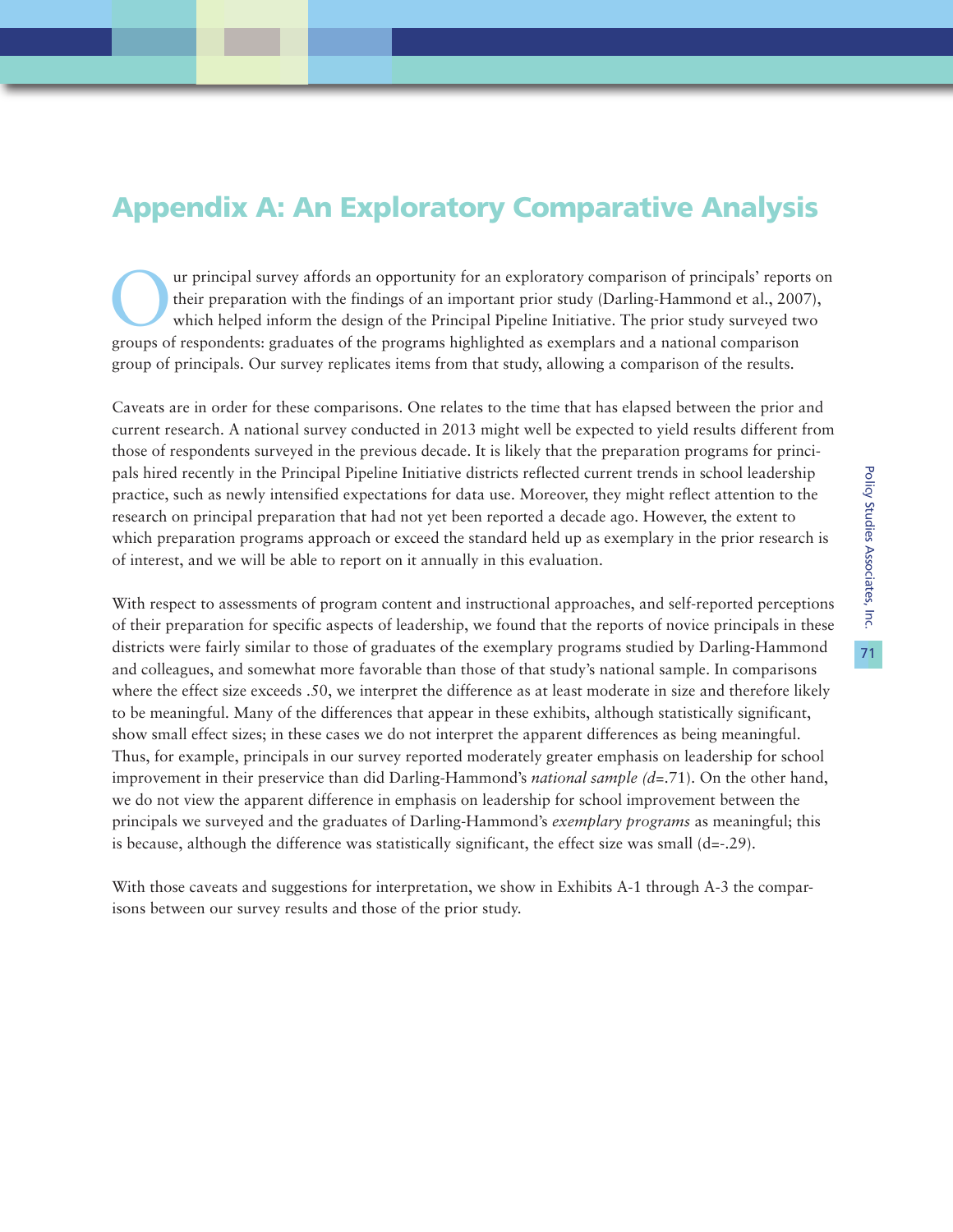### **Exhibit A-1: Principal perceptions of preservice content**

|                                                                                                                     | <b>PPI Evaluation</b><br><b>Surveys in 2013</b> | Darling-Hammond et al. data reported in 2007 |                    |                                         |                    |
|---------------------------------------------------------------------------------------------------------------------|-------------------------------------------------|----------------------------------------------|--------------------|-----------------------------------------|--------------------|
| To what extent were the<br>following qualities/practices<br>true of your formal leadership<br>preparation training? | <b>Principal</b><br>$(n=318)$                   | <b>Exemplary Program</b><br>$(N=242)$        |                    | <b>National Comparison</b><br>$(N=629)$ |                    |
|                                                                                                                     |                                                 | <b>Mean</b>                                  | <b>Effect Size</b> | <b>Mean</b>                             | <b>Effect Size</b> |
| a. Program content emphasized<br>leadership for school<br>improvement                                               | 4.24                                            | $4.49**$                                     | $-29$              | $3.63**$                                | .71                |
| b. Program content emphasized<br>instructional leadership                                                           | 4.23                                            | $4.58**$                                     | $-.41$             | $4.13*$                                 | .12                |
| c. Program gave me a strong<br>orientation to the principalship<br>as a career                                      | 4.01                                            | $4.39**$                                     | $-.43$             | $3.73**$                                | -32                |

Exhibit reads: Principal responses averaged 4.24 on the extent to which program content emphasized leadership for school improvement. Darling-Hammond et al. exemplary programs responses averaged 4.49 and the national comparison responses averaged 4.39. Response means in this table are on a five-point scale in which 1 equals "not at all" and 5 equals "to a great extent."

Note: T-tests were conducted to determine statistical significance; \*p<.05 and \*\*p<.01. Effect sizes were calculated using Cohen's d. We suggest interpreting effect sizes using d=+/-.50 as a minimum threshold for interpreting results as having at least a moderate effect.

Source: Principal Surveyfor "Evaluation of the Principal Pipeline Initiative," 2013; Principal surveys reported in Darling-Hammond,L.,LaPointe, M., Meyerson, D., Orr. M. T., & Cohen, C. (2007). Preparing school leaders for a changing world: Lessons from exemplary leadership development programs. Stanford, CA: Stanford University, Stanford Educational Leadership Institute.

72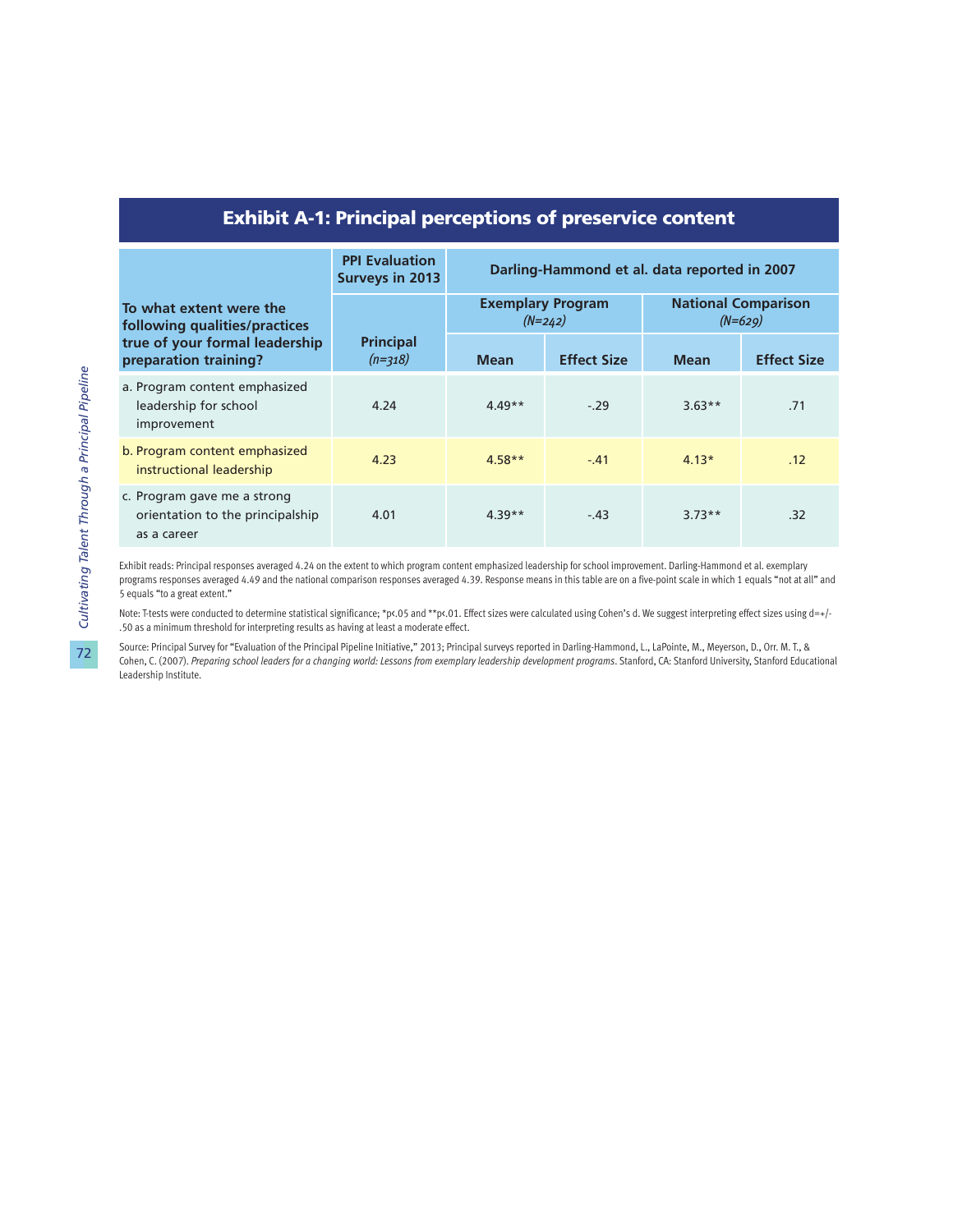# **Exhibit A-2: Principal perceptions of preservice coursework**

| To what extent were the<br>following leadership<br>practices/instructional<br>strategies part of your<br>coursework in your leadership<br>preparation training? | <b>PPI Evaluation</b><br><b>Surveys in 2013</b> | Darling-Hammond et al. data reported in 2007 |                    |                                         |                    |
|-----------------------------------------------------------------------------------------------------------------------------------------------------------------|-------------------------------------------------|----------------------------------------------|--------------------|-----------------------------------------|--------------------|
|                                                                                                                                                                 | <b>Principal</b><br>$(n=318)$                   | <b>Exemplary Program</b><br>$(N=242)$        |                    | <b>National Comparison</b><br>$(N=629)$ |                    |
|                                                                                                                                                                 |                                                 | <b>Mean</b>                                  | <b>Effect Size</b> | <b>Mean</b>                             | <b>Effect Size</b> |
| a. Analysis and discussion of field-<br>based problems/problem-based<br>learning approaches                                                                     | 3.88                                            | $4.29**$                                     | $-34$              | $3.47**$                                | .34                |
| b. Analysis and discussion of case<br>studies                                                                                                                   | 3.88                                            | $4.39**$                                     | $-43$              | $3.74*$                                 | .12                |
| c. A portfolio demonstrating your<br>learning and accomplishments                                                                                               | 3.78                                            | $4.36**$                                     | $-.44$             | $2.81**$                                | .73                |
| d. Field-based projects in which<br>you applied ideas in the field                                                                                              | 3.77                                            | $4.22**$                                     | $-.36$             | $3.37**$                                | .32                |
| e. Action research or inquiry<br>projects                                                                                                                       | 3.62                                            | $4.00**$                                     | $-31$              | $3.34**$                                | .23                |

Exhibit reads: Principal responses averaged 3.88 on to what extent analysis and discussion of field-based problems/problem-based learning approaches was a part of their coursework. Darling-Hammond et al. exemplary programs responses averaged a 4.29 and the national comparison responses averaged a 3.47. Response means in this table are on a five-point scale in which 1 equals "not at all" and 5 equals "to a great extent."

Note: T-tests were conducted to determine statistical significance; \*p<.05 and \*\*p<.01. Effect sizes were calculated using Cohen's d. We suggest interpreting effect sizes using d=+/-.50 as a minimum threshold for interpreting results as having at least a moderate effect.

Source: Principal Survey for "Evaluation of the Principal Pipeline Initiative," 2013; Principal surveys reported in Darling-Hammond, L., LaPointe, M., Meyerson, D., Orr. M. T., & Cohen, C. (2007). Preparing school leaders for a changing world: Lessons from exemplary leadership development programs. Stanford, CA: Stanford University, Stanford Educational Leadership Institute.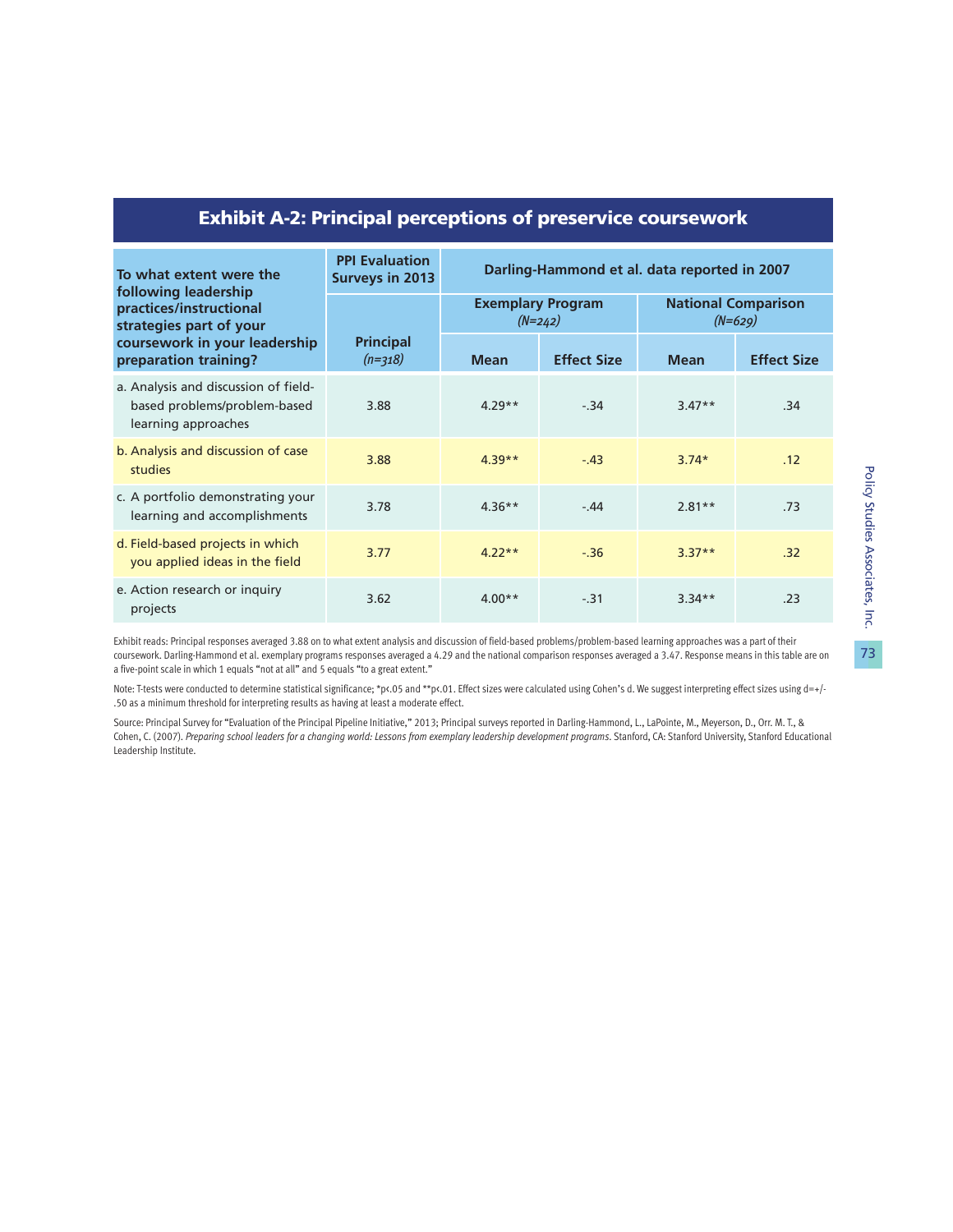|                                                                                                            | <b>PPI Evaluation</b><br><b>Surveys in 2013</b> | Darling-Hammond et al. data reported in 2007 |                    |                                         |                    |  |
|------------------------------------------------------------------------------------------------------------|-------------------------------------------------|----------------------------------------------|--------------------|-----------------------------------------|--------------------|--|
| How effectively did your<br>leadership preparation<br>training prepare you to do<br>each of the following: | <b>Principal</b><br>$(n=318)$                   | <b>Exemplary Program</b><br>$(N=242)$        |                    | <b>National Comparison</b><br>$(N=629)$ |                    |  |
|                                                                                                            |                                                 | <b>Mean</b>                                  | <b>Effect Size</b> | <b>Mean</b>                             | <b>Effect Size</b> |  |
| a. Engage in self-improvement and<br>continuous learning                                                   | 3.36                                            | $3.58**$                                     | $-.30$             | $2.91**$                                | .60                |  |
| b. Create a collaborative learning<br>organization                                                         | 3.14                                            | $3.34**$                                     | $-.25$             | $2.69**$                                | .57                |  |
| c. Use data to monitor school<br>progress, identify problems and<br>propose solutions                      | 3.13                                            | $3.31**$                                     | $-.21$             | $2.47**$                                | .75                |  |
| d. Evaluate teachers and provide<br>instructional feedback to<br>support their improvement                 | 3.08                                            | $3.36**$                                     | $-.33$             | $2.82**$                                | .30                |  |
| e. Engage staff in a decision<br>making process about school<br>curriculum and policies                    | 3.07                                            | $3.22**$                                     | $-.18$             | $2.70**$                                | .44                |  |
| f. Lead a well-informed, planned<br>change process for a school                                            | 3.05                                            | $3.22**$                                     | $-.21$             | $2.59**$                                | .56                |  |
| g. Engage in comprehensive<br>planning for school<br>improvement                                           | 3.04                                            | $3.22**$                                     | $-.21$             | $2.58**$                                | .56                |  |
| h. Create a coherent educational<br>program across the school                                              | 2.90                                            | $3.22**$                                     | $-.39$             | $2.63**$                                | .33                |  |
| i. Redesign school organizations<br>to enhance productive teaching<br>and learning                         | 2.88                                            | $3.06**$                                     | $-.20$             | $2.46**$                                | .49                |  |
| j. Design professional<br>development that builds<br>teachers' knowledge and skills                        | 2.84                                            | $3.25**$                                     | $-.47$             | $2.50**$                                | .39                |  |
| k. Understand how different<br>students learn and how to teach<br>them successfully                        | 2.68                                            | $3.03**$                                     | $-.40$             | $2.56*$                                 | .14                |  |
| I. Evaluate curriculum materials<br>for their usefulness in<br>supporting learning                         | 2.50                                            | $2.92**$                                     | $-.45$             | 2.49                                    | .01                |  |

### **Exhibit A-3: Principal perceptions of their preparedness**

Exhibit reads: Principal responses averaged 3.36 on how prepared they were to engage in self-improvement and continuous learning. Darling-Hammond et al. exemplary programs responses averaged 3.58 and the national comparison responses averaged 2.91. Responses on this table are on a four-point scale in which 1 equals "not at all" and 4 equals "very well."

Note: Response means from the Darling-Hammond et al. survey were converted from a five-point scale to a four-point scale to allow forcomparisons.

Note: T-tests were conducted to determine statistical significance; \*p<.05 and \*\*p<.01. Effect sizes were calculated using Cohen's d. We suggest interpreting effect sizes using d=+/-.50 as a minimum threshold for interpreting results as having at least a moderate effect.

Source: Principal Survey for "Evaluation of the Principal Pipeline Initiative," 2013; Principal surveys reported in Darling-Hammond, L., LaPointe, M., Meyerson, D., Orr. M. T., & Cohen, C. (2007). Preparing school leaders for a changing world: Lessons from exemplary leadership development programs. Stanford, CA: Stanford University, Stanford Educational Leadership Institute.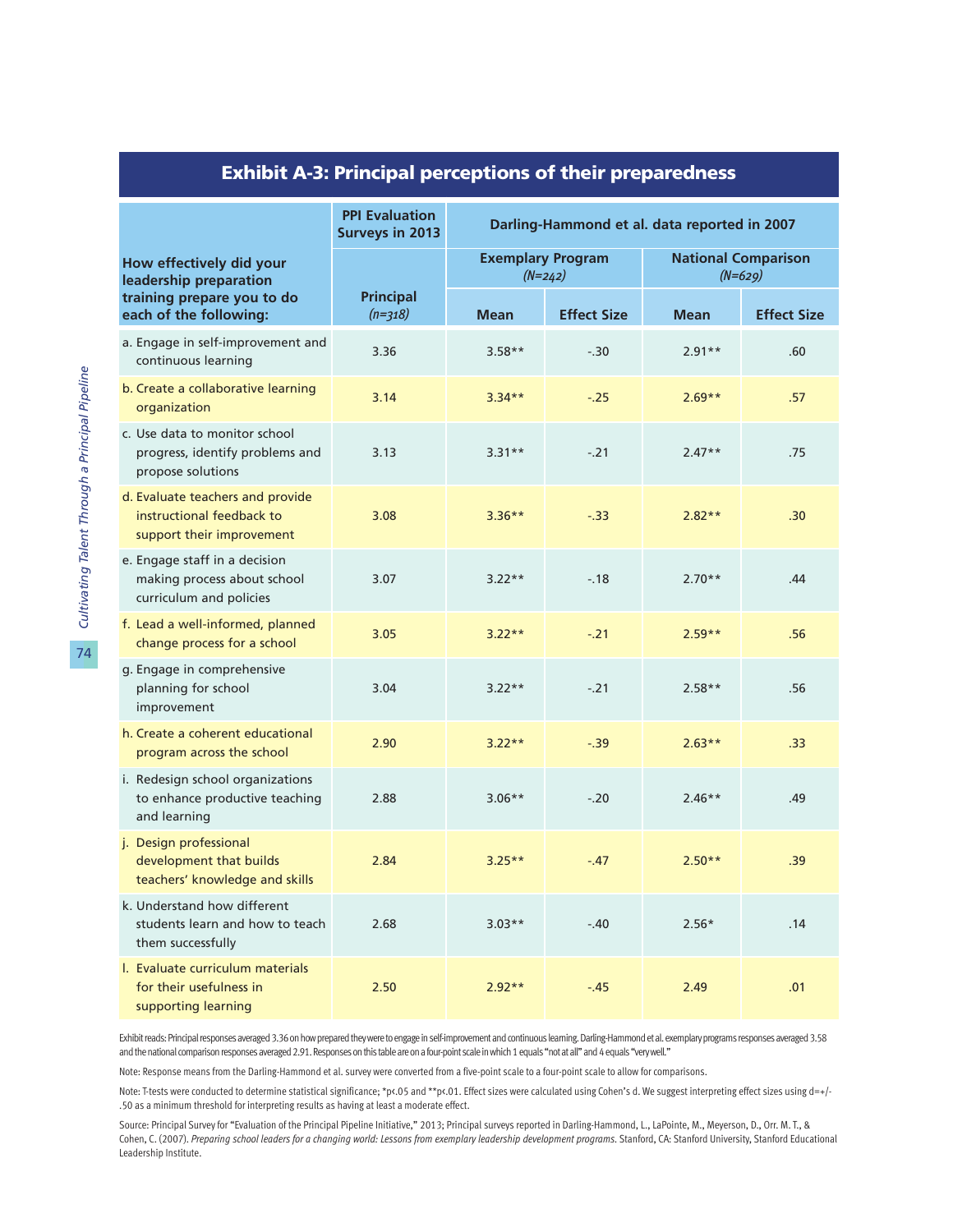Policy Studies Associates, Inc. Policy Studies Associates, Inc. 乃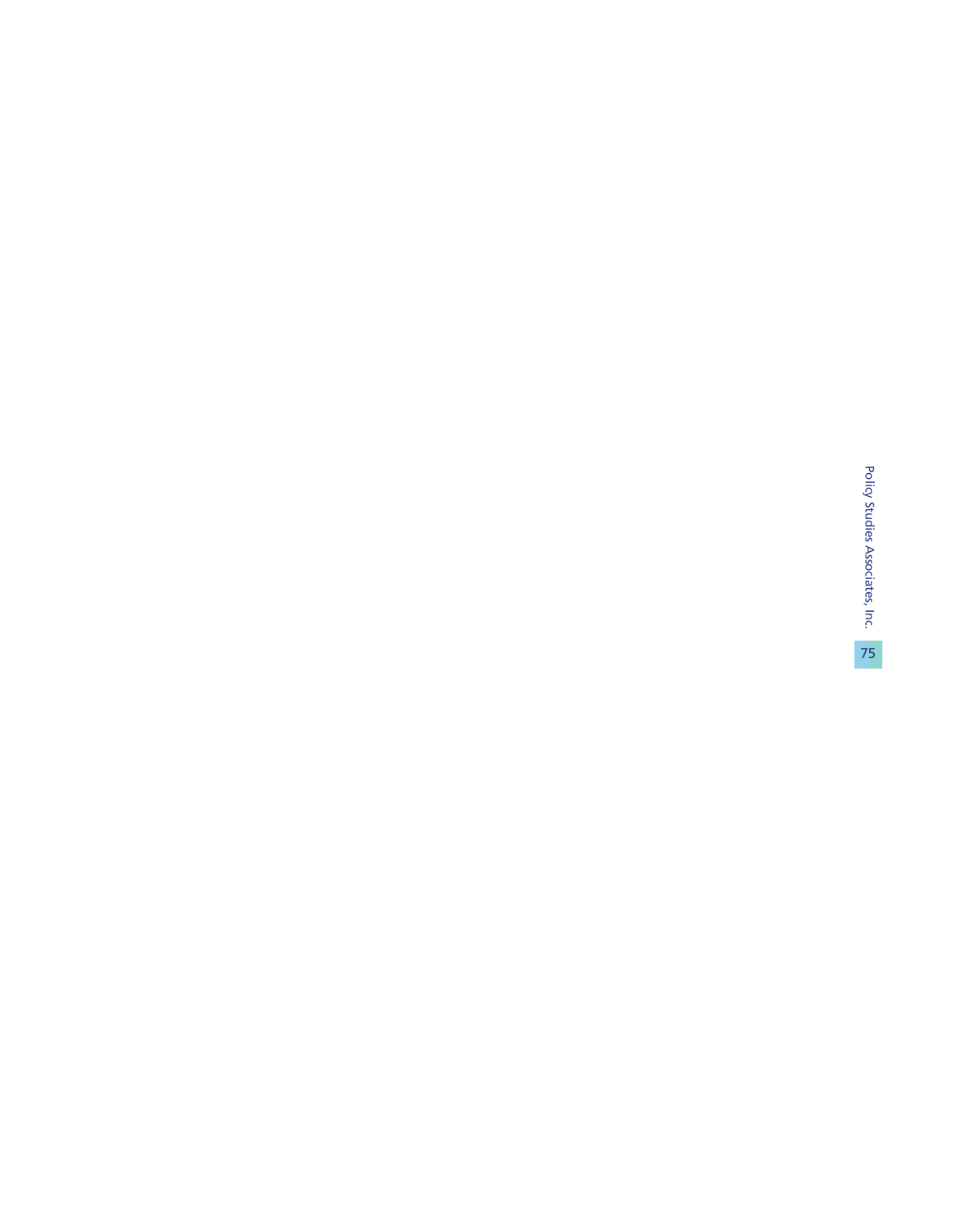*Cultivating Talent Through a Principal Pipeline* of Cultivating Talent Through a Principal Pipeline